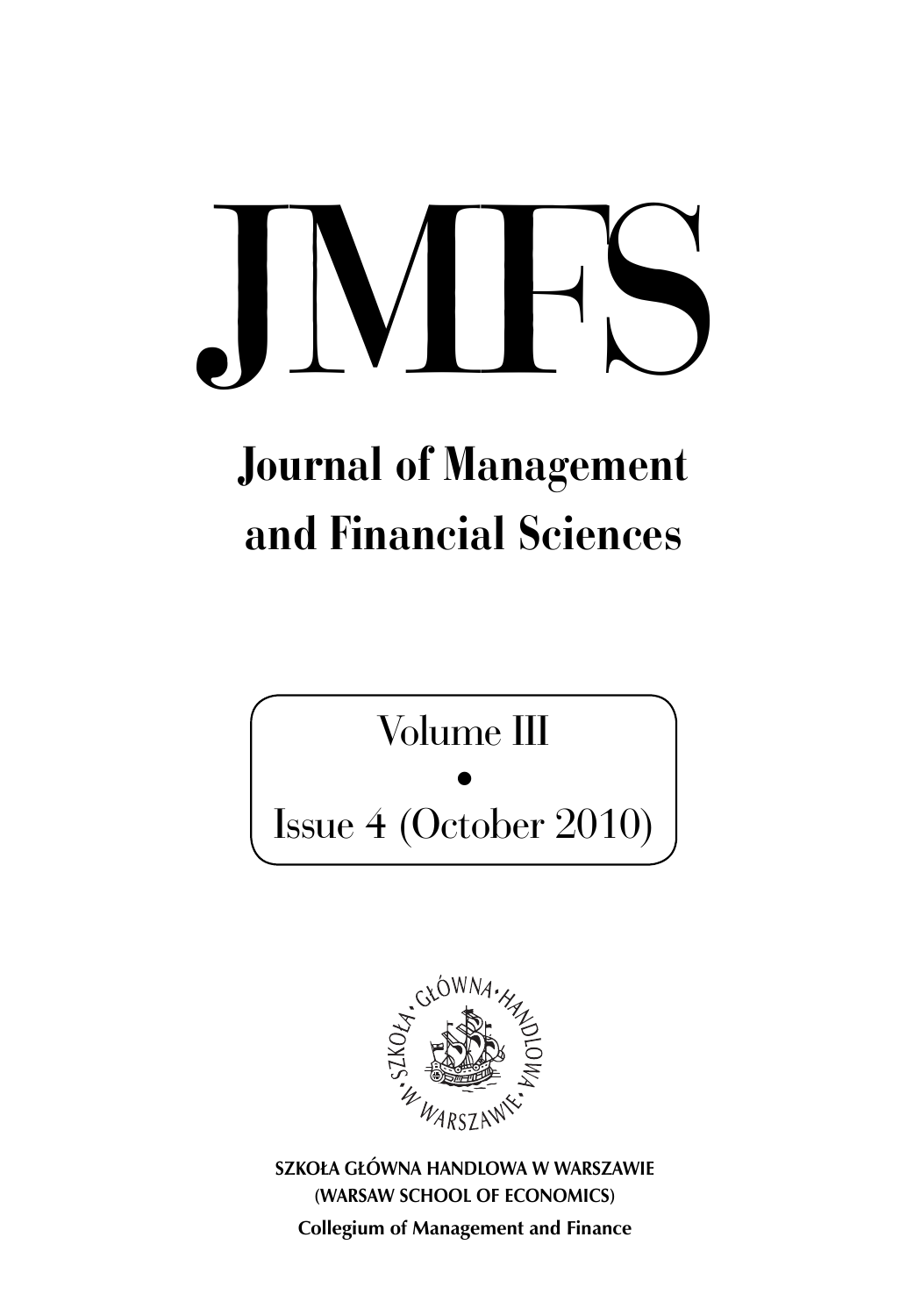#### **THE SCIENTIFIC COUNCIL OF JOURNAL OF MANAGEMENT AND FINANCIAL SCIENCES**

Prof. Janusz Ostaszewski – Chairman Prof. Ryszard Bartkowiak – Vice-Chairman Prof. Jan Głuchowski Prof. Małgorzata Iwanicz-Drozdowska Prof. Jan Komorowski Prof. Tomasz Michalski Prof. Wojciech Pacho Prof. Piotr Płoszajski Prof. Maria Romanowska

#### **REVIEWERS**

Dr Alfred Bieć Prof. Juliusz Gardawski Prof. Wojciech Pacho Dr Krzysztof Piech Dr Emil Ślązak

#### **TRANSLATION**

(except articles submitted by the Authors in English) Mirosław Szymański

#### **LANGUAGE SUPERVISION**

Kevin Essex

#### **COVER**

Ewa Grabowska

#### **TECHNICAL ASSISTANT** Janina Goś

ISSN 1899-8968



Typesetting and printed by: Dom Wydawniczy ELIPSA, ul. Inflancka 15/198, 00-189 Warszawa tel./fax 22 635 03 01, 22 635 17 85, e-mail: elipsa@elipsa.pl, www.elipsa.pl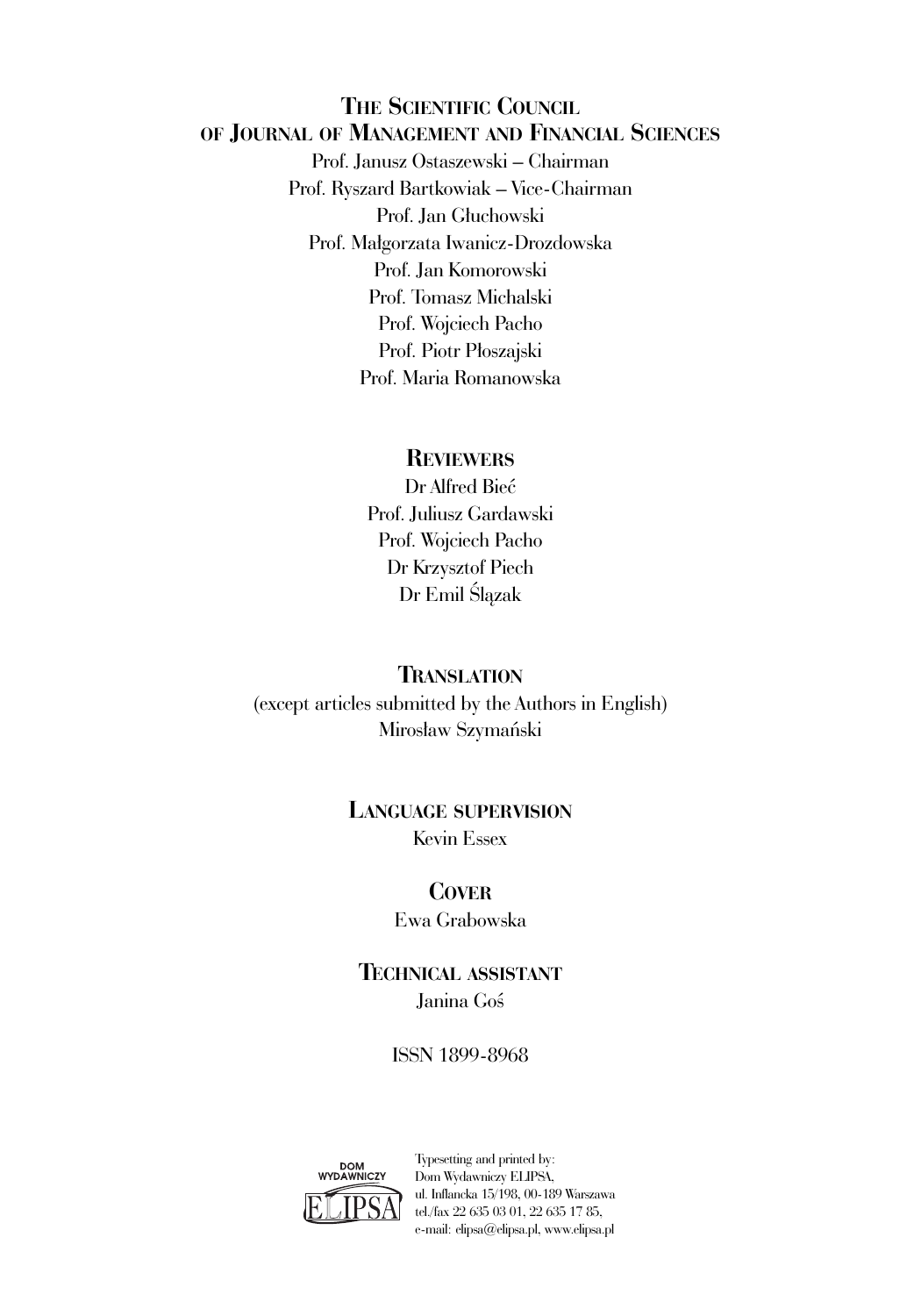#### **CONTENTS**

|                                                                                            | $\overline{5}$ |
|--------------------------------------------------------------------------------------------|----------------|
| The Global Meltdown of the Late 2000s and The Day After Tomorrow:<br>A Futuresque Analysis | $\overline{7}$ |
| European Financial Integration and Economic Growth                                         | 26             |
| The Ineffectiveness of the State as a Regulator in the Global Economy                      | 44             |
| Sustainable Consumption as a Challenge for 21st Century Communities                        | 72             |
| Basel II and the consequences of its implementation on the SMEs system                     | 88             |
| Consumer credit companies in Europe: an empirical analysis of their profitability          | 110            |
|                                                                                            | 135            |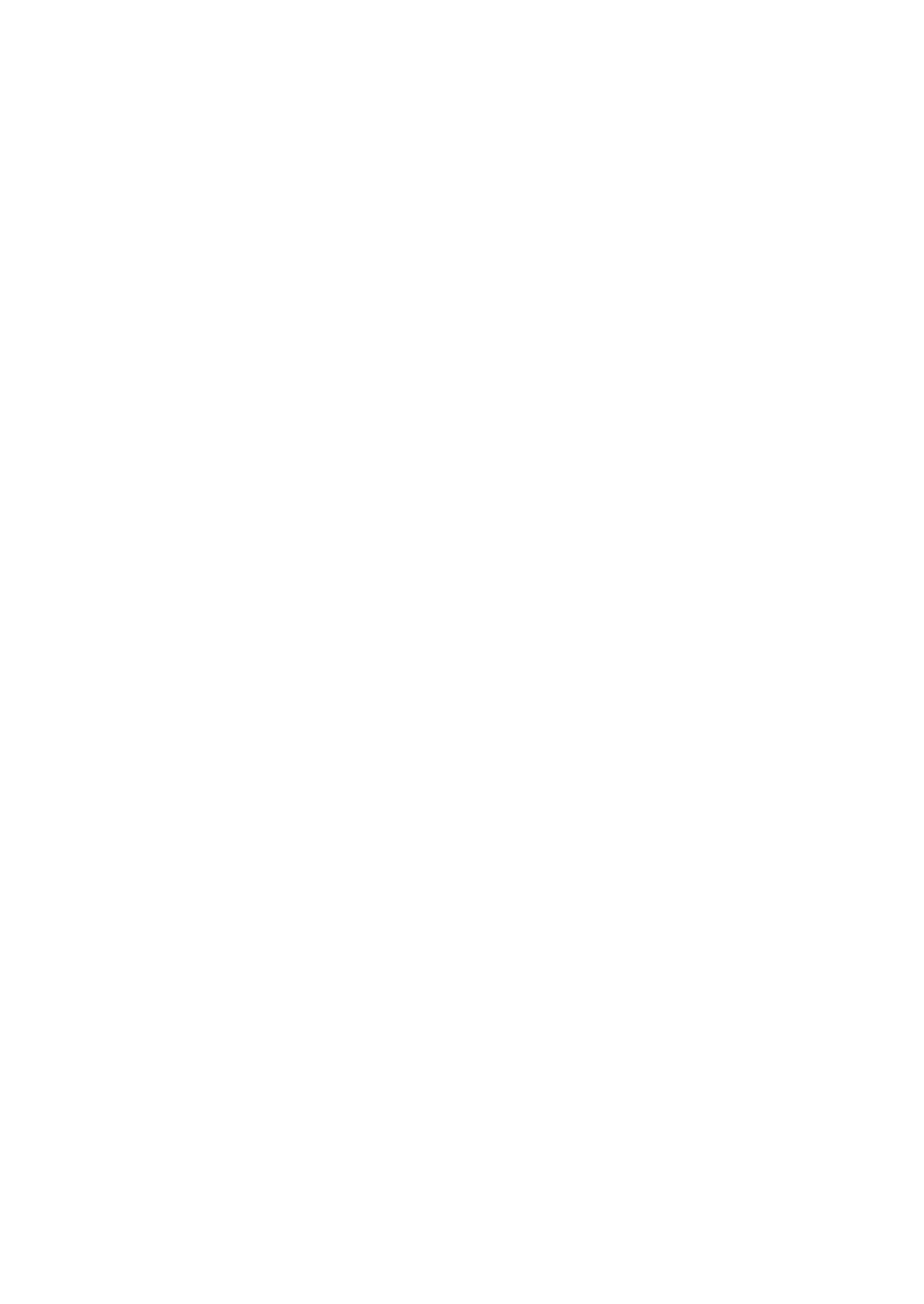#### **FROM THE SCIENTIFIC COUNCIL**

Ladies and Gentlemen,

It is with great pleasure that we present the fourth edition of our "Journal" of Management and Financial Sciences". It contains articles from authors of different countries. Because of this we recognise the fact that our articles are of increasing interest on the world markets.

The article written by Professor Bankinata Mishra is a record of what took place during the conference held by the Collegium of Management and Finance, at the Warsaw School of Economics in June of this year. It was dedicated to economic science after the subprime crisis.

> *Janusz Ostaszewski*, Chairman of the Scientific Council and Dean of the Faculty

*Ryszard Bartkowiak*, Vice-Chairman of the Scientific Council and Vice-Dean of the Faculty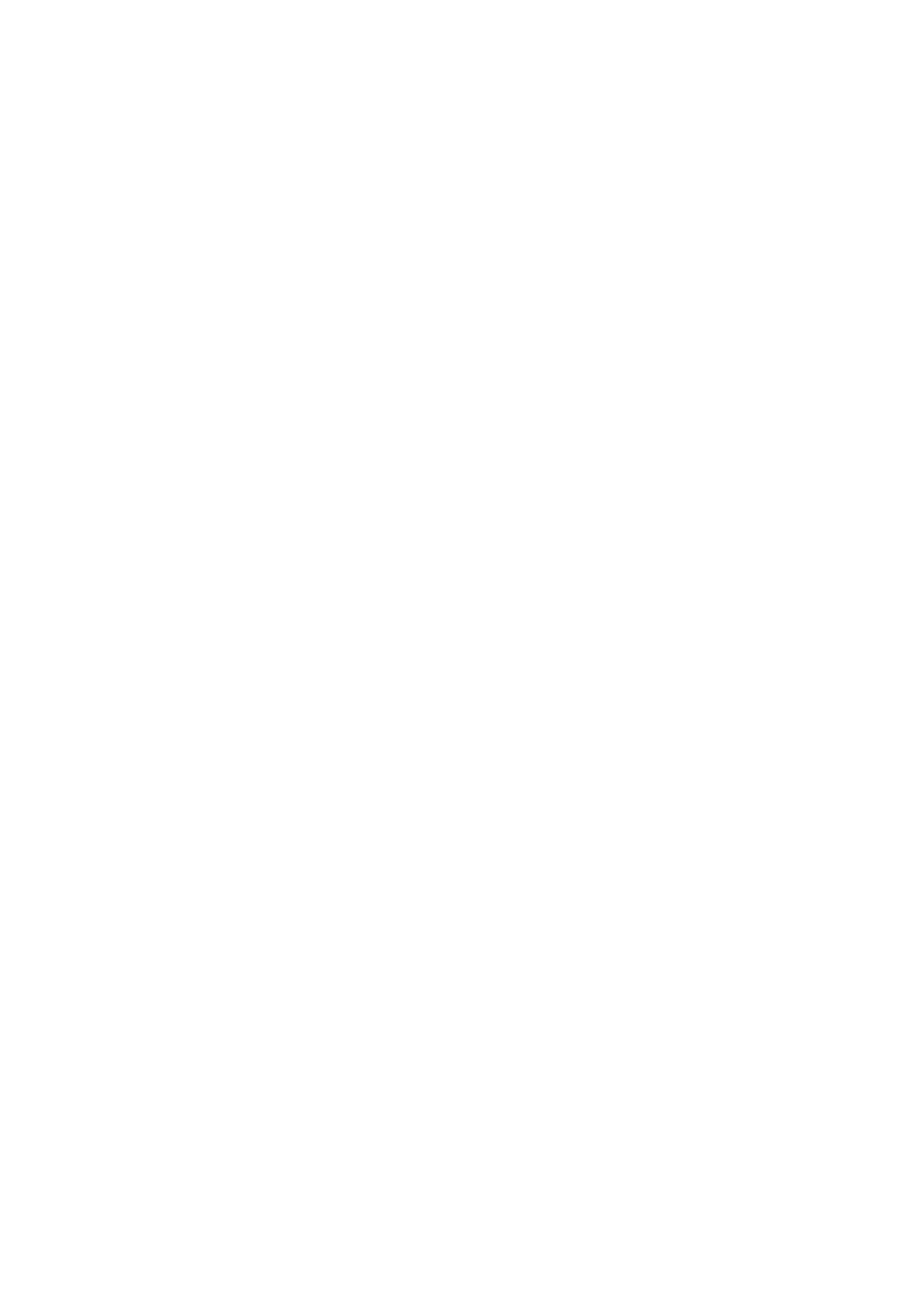Banikanta Mishra\* Xavier Institute of Management – Bhubaneswar

# **The Global Meltdown of the Late 2000s and** *The Day After Tomorrow***: A Futuresque Analysis**

#### **1. Introduction**

Financial-market crises are not always much different from financial scams. A financial scam usually leads to wealth-transfer from a system to some persons or entities. The system may be a government, a group of people or firms, or, simply, investors-at-large. A typical example may involve dishonesty on the part of the sellers of an asset, for which the buyers suffer losses. A financial crisis, on the other hand, may involve stupidity on the part of the marketing-agents (like, say, the investment bankers or brokers), which also leads to loss for the buyers. The recent scam that started in 2007 involved both: dishonesty as well as foolishness on the part of the sellers (if not the buyers too).

Moreover, financial-market crises are not even new. But, to the generation that faces one of them  $-$  God save those who face more than one  $-$  it is a shock of a lifetime, more so when investors do not understand the *real monetary* world. Investment is risky – every investor knows this, but pretends not to accept it. Investors are excited when market is doing well, not that unhappy when market is not doing too well, unhappy when market is doing poorly, but very upset and angry at the capital-market when it does quite poorly. That shows a lack of appreciation of risk. In fact, every investor should engrave in his or her mind the following famous words of Socrates: *Remember that there is nothing stable in human affairs; therefore, avoid undue elation in prosperity, or undue depression in adversity*.

<sup>\*</sup> Professor of Finance, Xavier Institute of Management – Bhubaneswar (XIMB), Bhubaneswar 751013, India (banikant@ximb.ac.in); opinions expressed here are personal. The author thanks Sagarika Mishra for her assistance in the preparation of this article. The author also acknowledges helpful comments from Asit Mohanty and DV Ramana of XIMB as well as Ryszard S. Domański and Marek Gruchelski of SGH (Szkola Glowna Handlowa w Warszawie: Warsaw School of Economics) and other participants at the conference on *Economic Sciences in the Light of New Economic Challenges*, organized by Kolegium Zarządzania i Finansów (Collegium of Management and Finance) of SGH. The author dedicates this article to the memory of his great friend, Professor (Dr) Sakti Padhi, a *guru* in Marxism and econometrics, who died on 2 April 2010, and who always kept stressing that "economists have to be humane".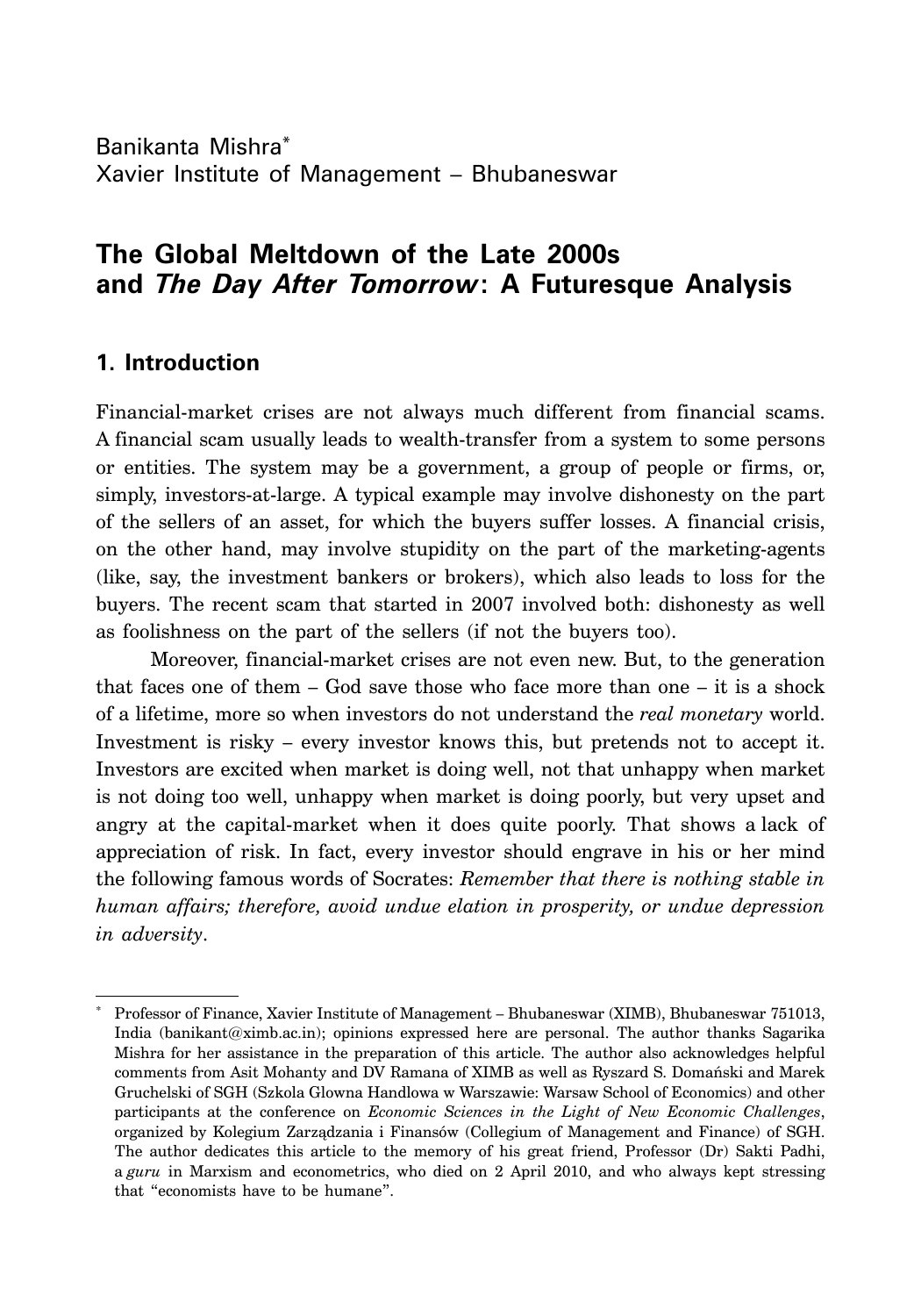#### **2. "All that Glisters ain't Gold"**

Investing is a bit like betting and gambling, albeit in an *informed* way. In the former you are somewhat aware of the risk you are taking, in the latter, you have more faith in your luck than your knowledge (or analysis). As a popular story goes, a person who lost money over three consecutive days "betting", respectively, on football games, polo games, and basketball games, refused to bet on baseball games on the fourth day, saying "What do I know about baseball?" He was a true investor, engaging *only* in informed betting.

The capital-market, however, does not always attract informed investing. To that extent, anyone putting his or her money in the financial-market must understand that everyone else playing the "game in town" is not an informed better. Things are worse when the "market" is the "global village" and more so when stupid investors join the above-cited uninformed gamblers. "Globalization opened up the whole world of fools, … ignorance did little to stop them snapping up these securities though" (Stiglitz 2010).

What makes things more complex is that a myriad of factors can affect the price of a firm's share, some justifiably and some incomprehensibly. Every investor has to live with it. Even Sir Isaac Newton, who lost thousands of pounds in the South Sea Company debacle in the UK in the early eighteenth century, had exclaimed, "I can calculate the motions of heavenly bodies, but not the madness of people" (Malkiel 2007).

#### **3. Too Big to Fail?**

Perhaps many investors perceive many big firms "too big to fail" and panic when they indeed do. This *beautiful* concept of "too big to fail" was actually implicit in the story of "the Weaver and the Chariot Maker" by an Indian pundit, Vishnu Sharma, the author of the famous *Panchatantra*, who himself must not have realized this subtle import of his story. This is how our version of the story – perhaps a little different from the original one (Sarma 2007) – goes.

A weaver sees a princess during a festival and falls in love with her. As a weaver, he has no chance of marrying her; so he sinks into depression. His friend, a chariot-maker, decides to help him out. He designs a flying chariot in the shape of the one used by the Lord (actually the Lord flies around on the back of a mythological big bird named Garuda), dresses the weaver up as the Lord (Vishnu as Hindus call Him), and tells the weaver to fly the chariot into the princess's room. The weaver does that, tells the princess that he is the Lord and that he wants to marry her. But he pleads that the wedding be kept a secret.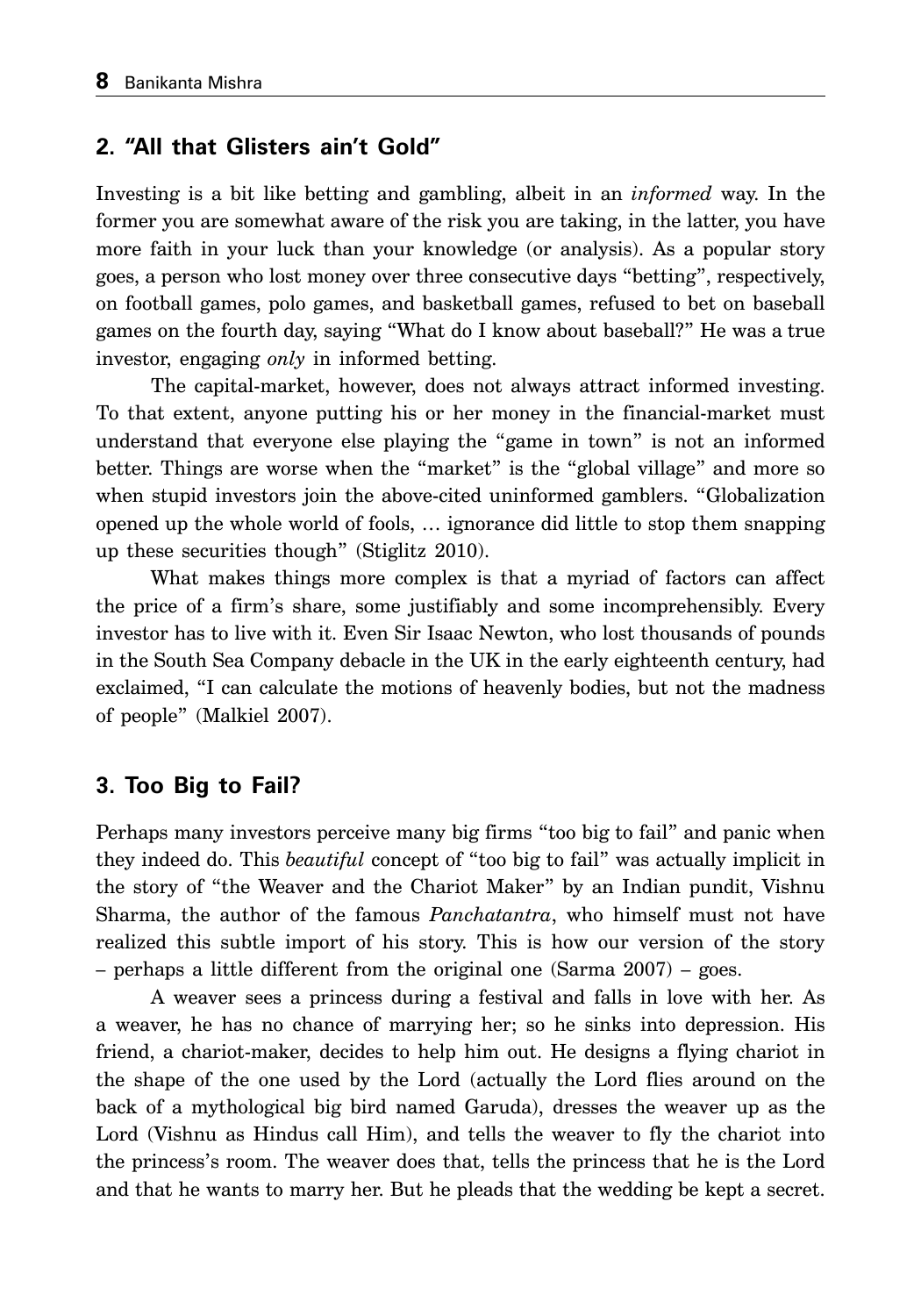The princess agrees, and the weaver comes back every night to consummate the marriage. Eventually, the maids notice that the princess is spending her days in total bliss, suspect that she is in love, and tell her father, the king, about it. The king asks her what is going on, and she tells him that she's married to none other than the Lord himself. The king is absolutely delighted, and decides that – now that the Lord himself is on the kingdom's side – there is no point in paying tax and tribute to Chakravarti, the emperor (the big king who rules over smaller kings). The next night, the king catches the weaver as he enters the princess's room and persuades him to fight the emperor's army. The weaver is horrified at the thought of having to face single-handedly an imperial army. But, if he confesses to the king that he is not actually the Lord, the king would have his head chopped off. So he decides to get on to the battlefield and do the best he can, while the king whips up enthusiasm among his people by telling them that the Lord is going to do all the fighting. By this time, Garuda, the real one, has tipped off the Lord (and – if one may add – also His wife, Lakshmi, the goddess of wealth), about what is going on. Garuda also alerts the Lord that if the weaver, who is impersonating the Lord, does not win the battle, the people of the kingdom will think that the Lord himself has lost and lose all faith in Him. That is something the Lord does not want to see happen. So, on the battlefield, he enters the weaver's body and annihilates the emperor's army; the entire army, every single soldier. The victorious weaver then confesses everything before the king, who is too thrilled at the just-achieved victory to mind such "small" things. So, the king – who becomes the new emperor – marries his daughter off to the princess, and people go on worshipping the omnipotent Lord with greater fervor.

There have been a lot of attempts by the governments of USA and other large countries to demonstrate to the whole world that they are concerned about the recent crisis – in which many big firms failed and had to be bailed out – and want to fix the problem. But, not everyone is convinced or impressed about the genuineness of the efforts and intentions behind these actions. "Sackings and show trials of bankers in front of the United States (US) Congress, United Kingdom (UK) parliamentary committee or elsewhere provide some schadenfreude, but are unlikely to change much for long. …The attack on offshore centres is a politically seductive distraction from the thorny task of making regulation better in large developed countries and will end up being a discriminatory attack on small developing countries with little voice. … Everyone is now getting into the game of blaming 'complex derivative instruments' on the crisis. …(But) financial instruments do not have original sin. It all depends on how they are used" (Persaud 2009b).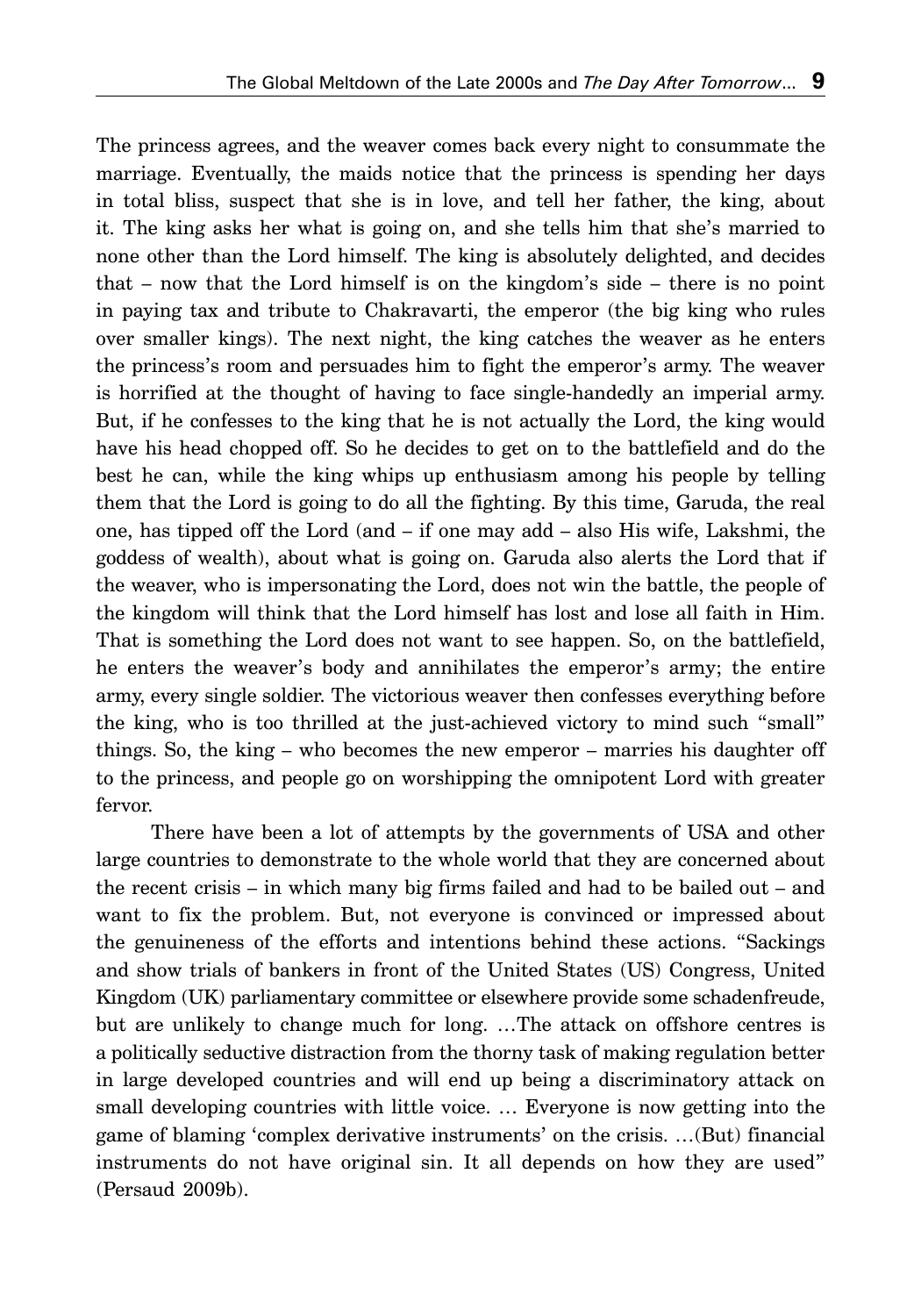#### **4. A** *Stern* **View of the Crisis**

Faculty-members at the Stern School of New York University (NYU) came up with a publication documenting their views on the financial crisis and the solutions to avoid such catastrophes in the future (Acharya and Richardson 2009a). Though they agree, as most do, that the combination of the credit boom and the housing bubble was the root cause of the crisis, it is not as clear why this combination led to the level of severity experienced and particularly its ramification for the *real* economy. In fact, a "disproportionately large financial sector in relation to the real sector is what resides at the root of the present crisis in the American economy" (Ghosh 2010). If society finds that the financial system is not only unable to enhance social welfare, but, instead, is also undermining the same, it can legitimately ask: why is it that the institutions set up over time to oversee the financial system have failed to deliver?" (*ibid*).

Now-a-days, it is investment losses and not bank runs that have become the main source of systematic risk. But, the "transmission mechanism from investment losses to economic losses is not straightforward" (Persaud 2007). The examples of the world markets, however, make it amply clear that "large and widespread investment losses will lead to significant reduction in consumption and investment" (*ibid*). We can look at examples of the property-market collapse in the UK and Sweden in the mid-1980s, the stock-market-bubble burst in Japan in the late-1980s, and the Asian financial crisis in the late-1990s. The current crisis emanating from US amplifies that concern.

#### **5. The Insecurity in Securitisation**

It is also felt that, securitisation process depended on the greater fool theory – that there were fools who could be sold the toxic mortgages and the dangerous pieces of paper that were based on them (Stiglitz 2010). In fact, securitisation – whose basic purpose *should be* to transfer risk off the balance sheet of financial institutions – was achieved during 2003-2007 in a faulty way: "more for arbitraging regulation than for sharing risks with markets" (Acharya and Richardson 2009b).

As they highlight, banks set up SIVs (special investment vehicles) which were fully funded by ABSs (asset-backed-securities) like asset-backed-CP (commercial paper), and guaranteed these ABSs – fully or partially – through credit-enhancements and other means. But, these guarantees were off-balancesheet contingent-liabilities and never reflected in the risk that was slowly and surely going up the ladder.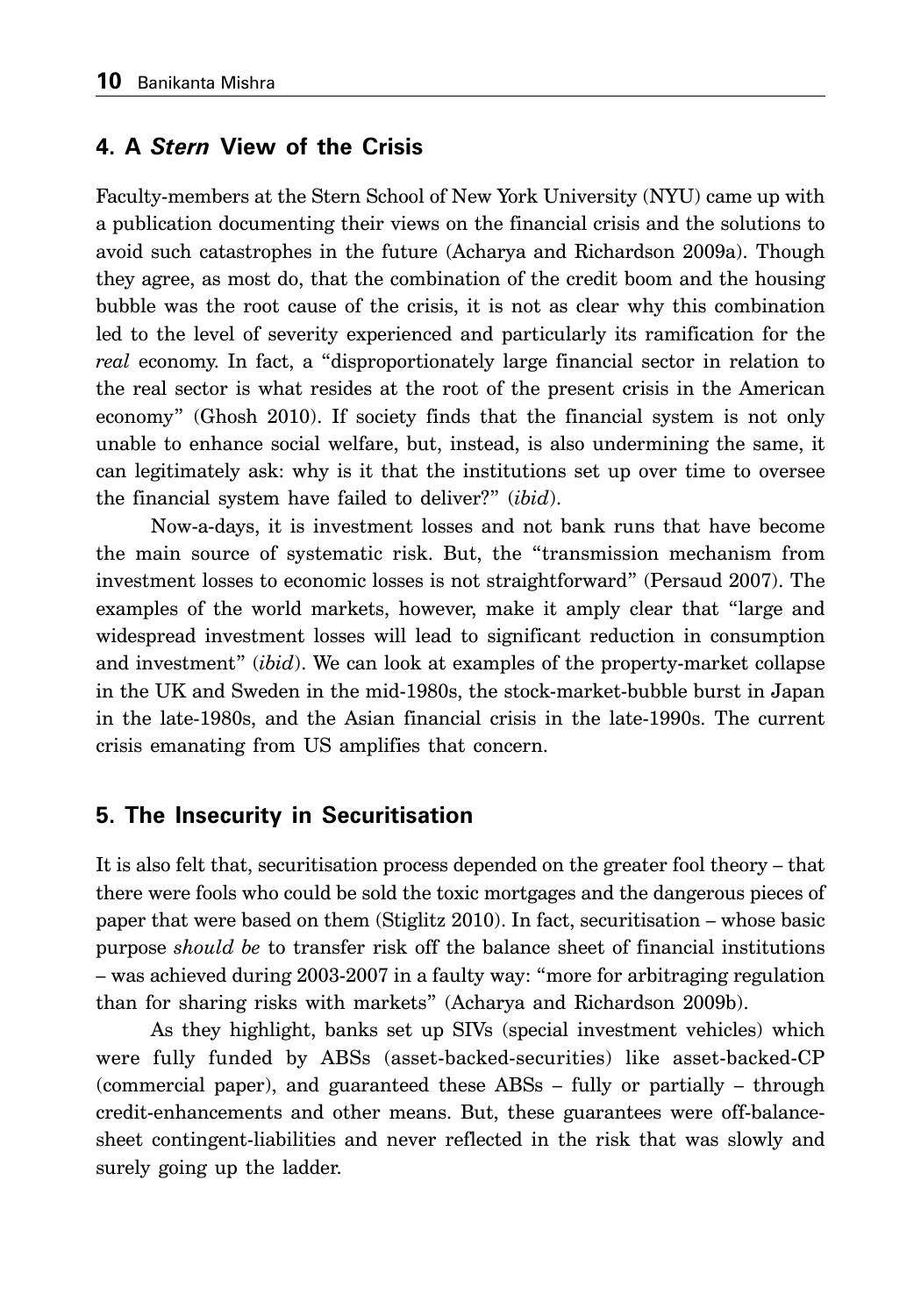It is argued that the lack of risk-transfer – the "leverage game" as it is sometimes called – was the ultimate reason for the crisis. It is recommended that booking current profits against future losses should be penalised and regulatory arbitrage should be forestalled, while the contribution of the large, complex financial institutions to systematic risk should be taxed through capitalrequirement or deposit-insurance-fee (*ibid*). Here is a summary of the suggestions from the Stern Faculty for restoring financial stability, especially in the USA (Acharya and Richardson 2009a).

- Identify predatory pricing and standardise mortgage loans.
- Focus on the aggregate-risk of the banking system.
- Discontinue the investor not the guarantor function of Government Sponsored Enterprises.
- Set up a dedicated regulator for large, complex financial institutions.
- Design compensation structures to make managers maximise the value of enterprise – not equity.
- Make ROA to be benchmarked against the cost of capital in the worst times, not the best.
- Regulate the OTC derivatives the same way as exchange-traded ones.
- Centralise the clearing of derivatives like credit-default-swaps and collateralised-debtobligations.
- Require central banks to ascertain that their loans are used properly.

Regulation should strive to make the financial system less sensitive to the error in the estimate of risk (Persaud 2010). One way to do this is to "limit the flow of risks to institutions with a structural capacity for holding that risk, and not a statistical capacity" (*ibid*). For instance, "banks with short-term funding and many branches originating different loans" would have a good capacity for holding credit-risk but low capacity for liquidity risks, whereas insurance firms and pension funds have the reverse capacity (*ibid*). Recognizing that crashes typically follow booms and are not as random as they are believed to be, it is recommended that a countercyclical capital charge on financial-institutions be imposed (thus requiring them to put aside during booms a higher level of capital than can be used when recession sets in and asset prices fall) and a capital cost be levied on short-term funding of long-term assets by these institutions (Persaud 2009a).

#### **6. Basle(ss) Hopes of Reorientation?**

Should one hope for a reorientation of the financial-system, given that the "men who ran the financial system and brought it to a disaster and the men who subsequently took charge to rescue the system were virtually the same" (Ghsoh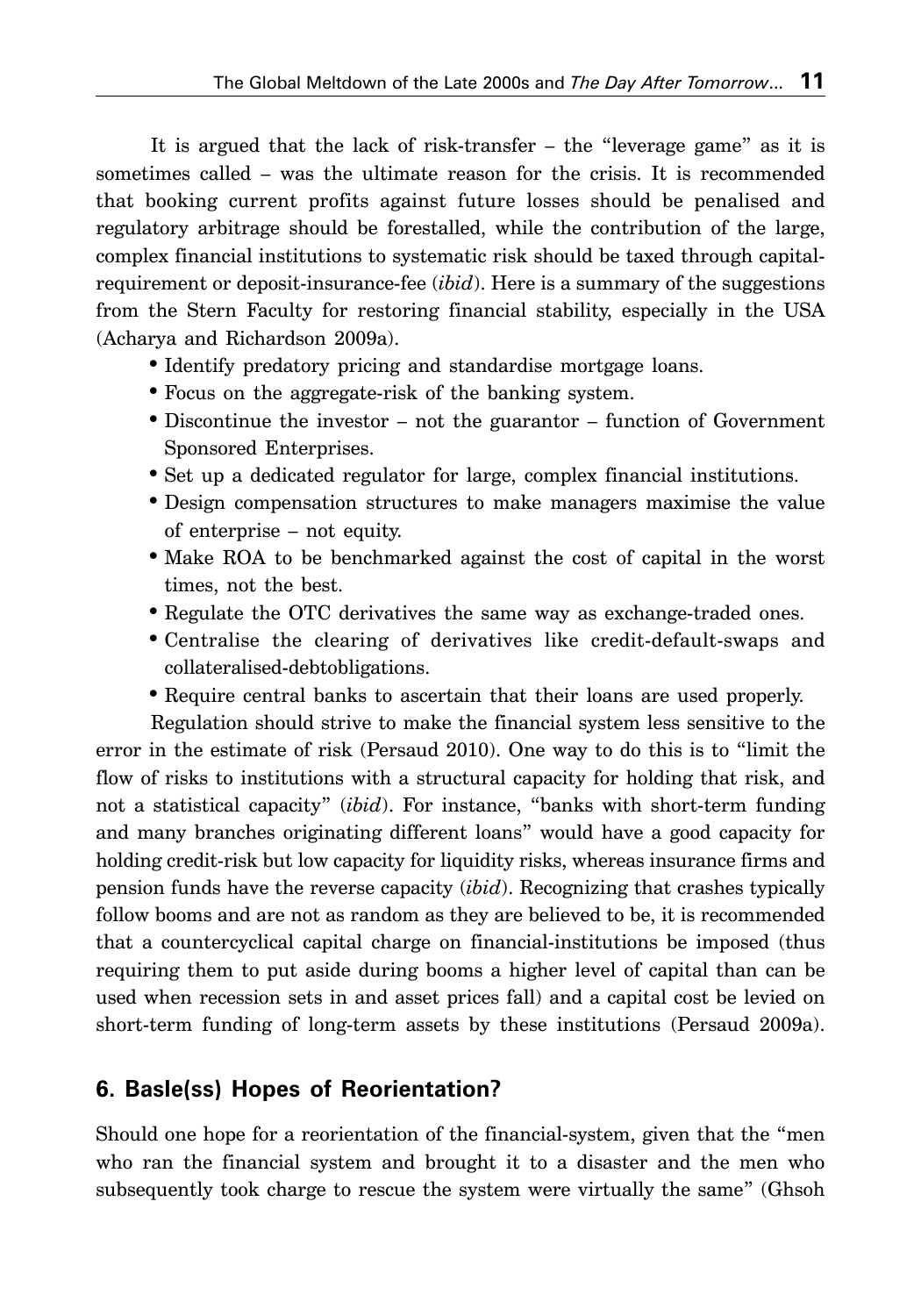$2010$ ? "It would require the profit motive – summum bonum for the market participant – to be made subordinate to the polity motive (so to speak), one that counts the welfare of ordinary citizens as the highest good" (*ibid*). The larger danger lies at the super-macro level of the US's world domination. "In its ambition to continue to remain the global hegemonic power, the US has assumed for itself far-reaching political commitments. There has developed a disturbing asymmetry between the political ambition of the hegemonic power and its capacity to continue financing it without creating a potential threat to global financial stability" (*ibid*).

There are many examples of US hegemony, but two are worth quoting here, since it suggests how the broader economy of smaller countries may be affected in a globalised world. Lawrence Summers, as the chief-economist of the World Bank, had sent a private memorandum in December 1991 to some of his colleagues stating that, "Just between you and me, shouldn't the World Bank be encouraging more migration of the dirty industries to the LDCs? … I think the economic logic behind dumping a load of toxic waste in the lowest-wage country is impeccable and we should face up to that…" (Foster 1993). Shocking, but true!

The second one is a more recent one in some sense, though based on the old 1984 tragedy at Bhopal in the state of Madhya Pradesh, India, where around 15,000 people died due to leakage of gas from the plant of Union Carbide, a US company. Strong reactions have emerged after some recent legal verdict on the case. What has really pushed up emotion is that the Carbide CEO Anderson, a main accused who had been "arrested" was "allowed" to escape from India and, therefore, has not been sentenced. Referring to Arjun Singh, a columnist said, "He was the Chief Minister of Madhya Pradesh when the Bhopal gas tragedy happened on the night of 2–3 December, 1984. Unless he had given specific instructions, how could Anderson have got a plane to flee to Delhi and then to the US" (Shankar 2010a). He wonders what would have happened if an Indian company had done the same on the US soil. USA's first choice, he thinks, would have been as follows. "Arrested the chairman and directors of the Union Carbide of India, try them as expeditiously as possible and give them the toughest punishment. If they were not available in the US, the government would have put pressure on the Indian government and seen to it that the culprits are extradited, even if there was no policy to speak of" (Shankar 2010b).

There is indeed a serious economic danger of remaining subservient to the big powers. Unless a country belongs to the Big Boys' Clubs like G-7, G-30, or G-N – most small and developing countries would not – it would forever remain only at the periphery, while the US or the G-N countries would remain at the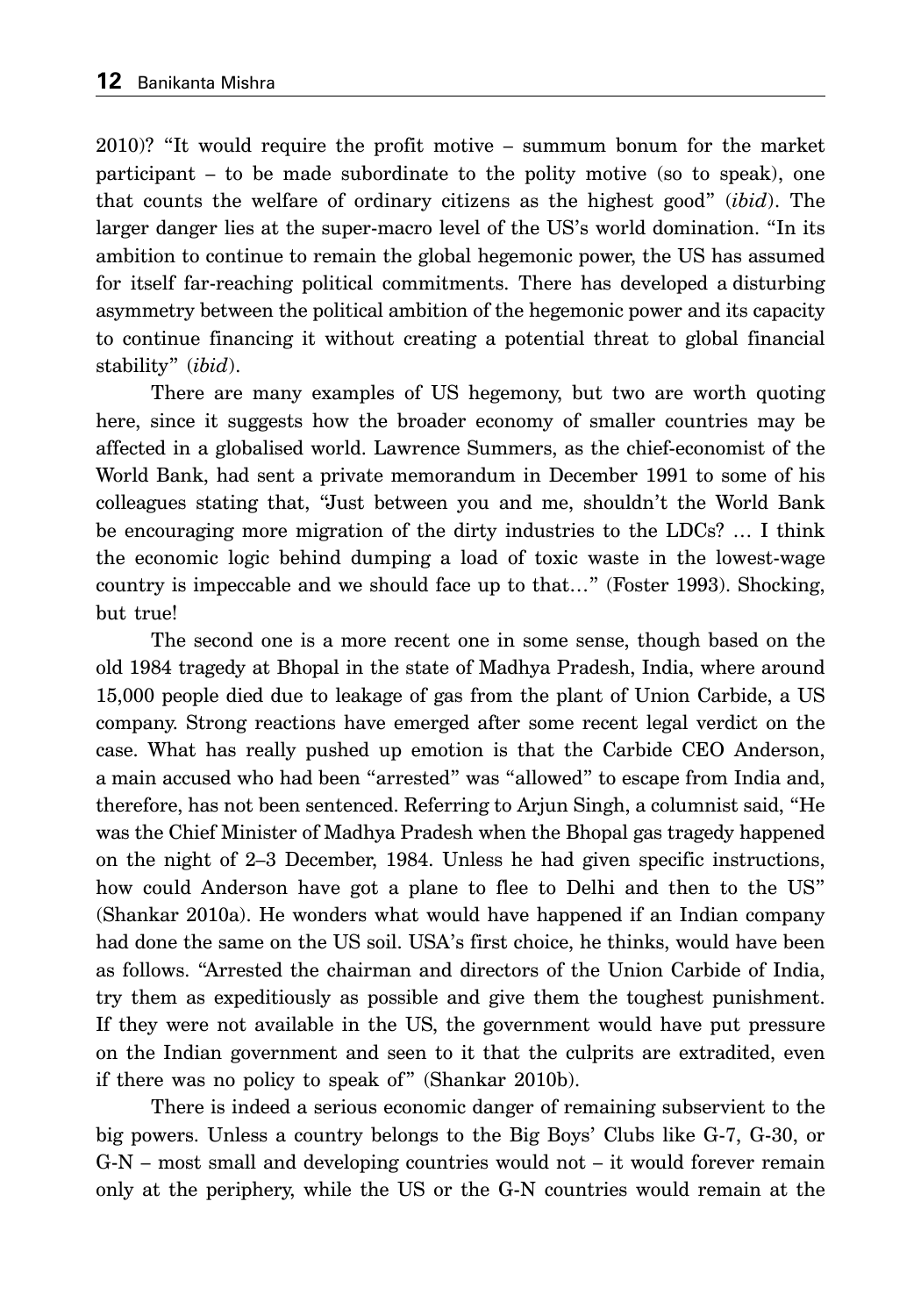centre. Since "the rate of exploitation is and always has been vastly higher in the periphery than in the centre" (Sweezy 1981: 76), this would make the populace of these countries – and, thus, especially their real sectors – quite susceptible to all kinds of shocks, including financial-market tremors.

Is the Basle Consensus the way out of potential future crises? No, believes some authors (Persaud 2008). He urges the India's central bank, the Reserve Bank of India, not to allow market-prices to be at the centre-stage of regulatory measures. Instead, economic-cycle should be the focal point driving policy measures. Based on recent experiences, he suggests that regulators also look quite closely at the maturity mismatches and leverage inherent in the asset-liability position of financial-institutions. An important and interesting requirement that he pushes for is to make banks either adequately insure themselves or pay taxpayers an insurance-premium (or, rather, a "potential bailout premium") because of the *possibility* that taxpayers may need to *actually* bail them out later (*ibid*). Similar sentiments have been sounded elsewhere. "Bailout funds would then go into rescuing the hapless borrowers who had been the victims of predatory lending, and stimulus packages would then be designed to directly encourage spending and thereby, enhance employment" (Ghosh 2010).

Technically, however, risk-premium on any financial-asset (including a deposit with a bank or non-banking financial-institution) should have been appropriately determined by the market, taking into account *all* non-diversifiable risks that the holding or ownership of the asset exposes the owner to. But, as we have seen all too often, the market can never fathom the "games banks play". So, it is a real challenge to *quantify* the above-mentioned default (or bailout) risk. Based on an analysis of the "financial stability reports" of the UK, Sweden, the Netherlands, and Spain, researchers argue that, whether or not these reports reduced damages, publishing these reports seemed to be "a worthwhile exercise that encourages central banks and international authorities to identify and monitor important financial trends and emerging risks …" (Wilkinson, Spong, and Christensson 2010).

#### **7. "Everything is either good or bad, but you got to think hard to make it so."**

Many think that the recent meltdown would also usher in some realignment in global perspectives and attitudes. "The economic crisis will mean a welcome change to the totally unsustainable increase of carbon dioxide emissions. … Indeed, an economic crisis affords an opportunity to put the economy of the rich countries on a different trajectory as regards material and energy flows. Now is the time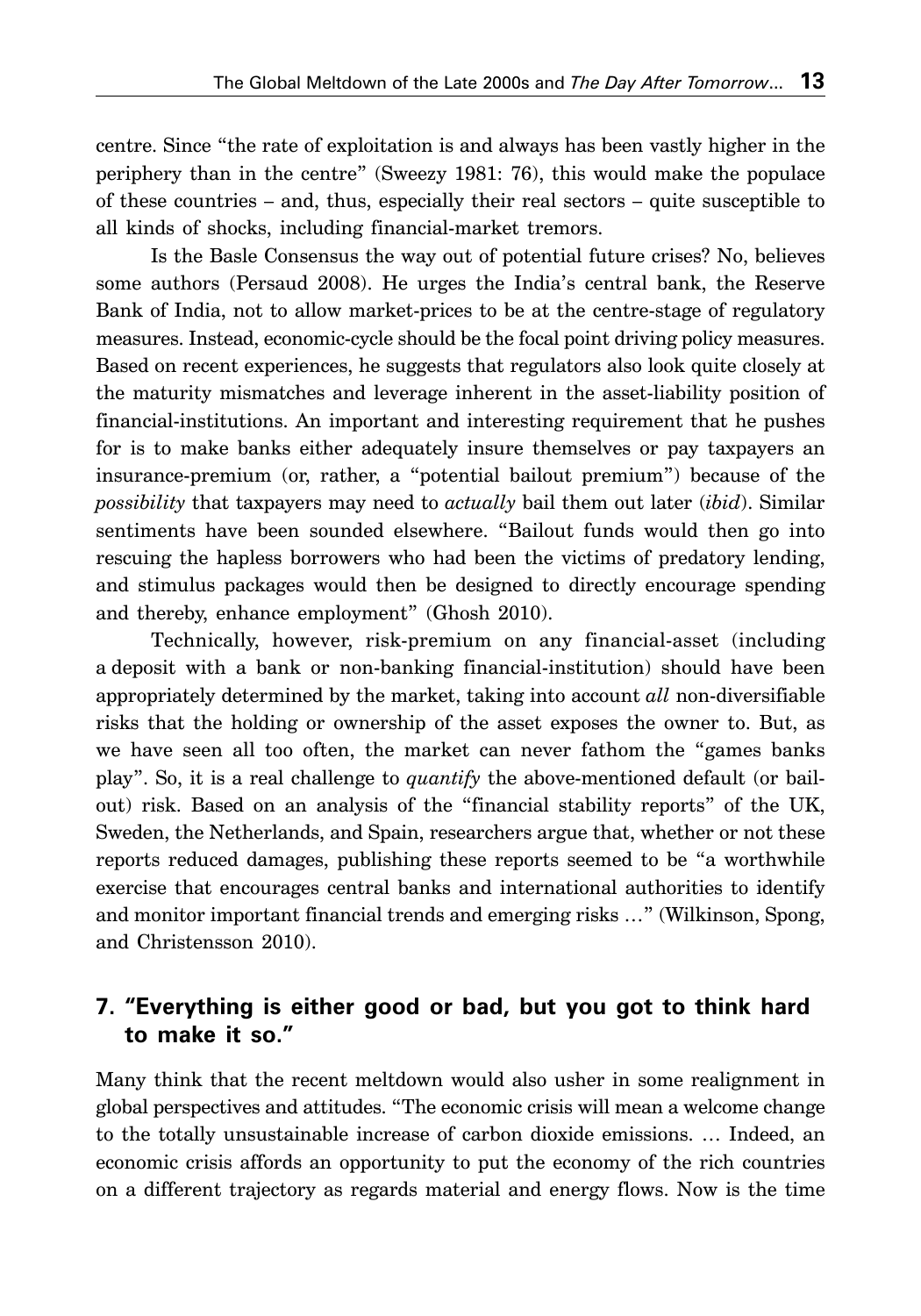in rich countries for a socio-ecological transition to lower levels of energy and materials use. The crisis might also give an opportunity for a restructuring of social institutions. The objective in rich countries should be to live well without the imperative of economic growth" (Martinez-Alier 2008). As the author rightly points out, rich-countries should now look at and adopt a model of "sustainable degrowth".

What does not pass through a "market" does not get priced, and what does not get priced does not enter GDP. But, strangely, a "society rich in 'relational goods and services' would have a lower GDP than an (impossible) society where personal relations would be exclusively mediated by the market" (*ibid*). In fact, the Sustainable Degrowth Model stresses upon "the non-chrematistic value of local, reciprocal services" (*ibid*). It does not require too much of an expertise in economics (or, for that matter, psychology) to realise that "above a certain threshold, GDP growth does not lead necessarily to greater happiness" (*ibid*). The advice, therefore, is to "converge to an acceptable level of material consumption, b) take energy use to lower levels, and c) realize that, beyond a point, higher GDP can indeed lead to lower total welfare" (*ibid*). And also that the "world conservation movement should … push for the introduction of an economic language that reflects better our relations with nature, while not forgetting the legitimacy of other languages: territorial rights, environmental and social justice, livelihood, sacredness" (*ibid*). A world where every person gets at least basic food, health, housing, and education is a happy and sustainable world, the author reiterates. We have to ensure that the prices of these basic necessities are not left to the vagaries of the market. One should not be starve because one's "bonuses" have vanished; should not be sick because one cannot afford to pay the high, unregulated insurance premiums; should not be homeless because one cannot afford to pay the floating mortgage payment anymore; and should not be deprived of studies due to the inability of paying for costly private education.

But, the affluent and even the (temporarily) successful people are often not too generous in helping the underprivileged. "We want the dynamism and flexibility that a capitalist economy uniquely provides. But we want protection too – a safety net for ourselves and our families when markets fail. Lucky, prosperous people disdain this human need for protection when times are good and relief is going to the destitute and unlucky" (Ignatius 2008).

#### **8. "If Spring Comes, Can** *Fall* **be Far Behind?"**

Some have noted that the force behind international capital flow, more for investment than speculation, has revered (Chomsky 1999). Therefore, countries that have not been caught in its cross-current have been lucky many times.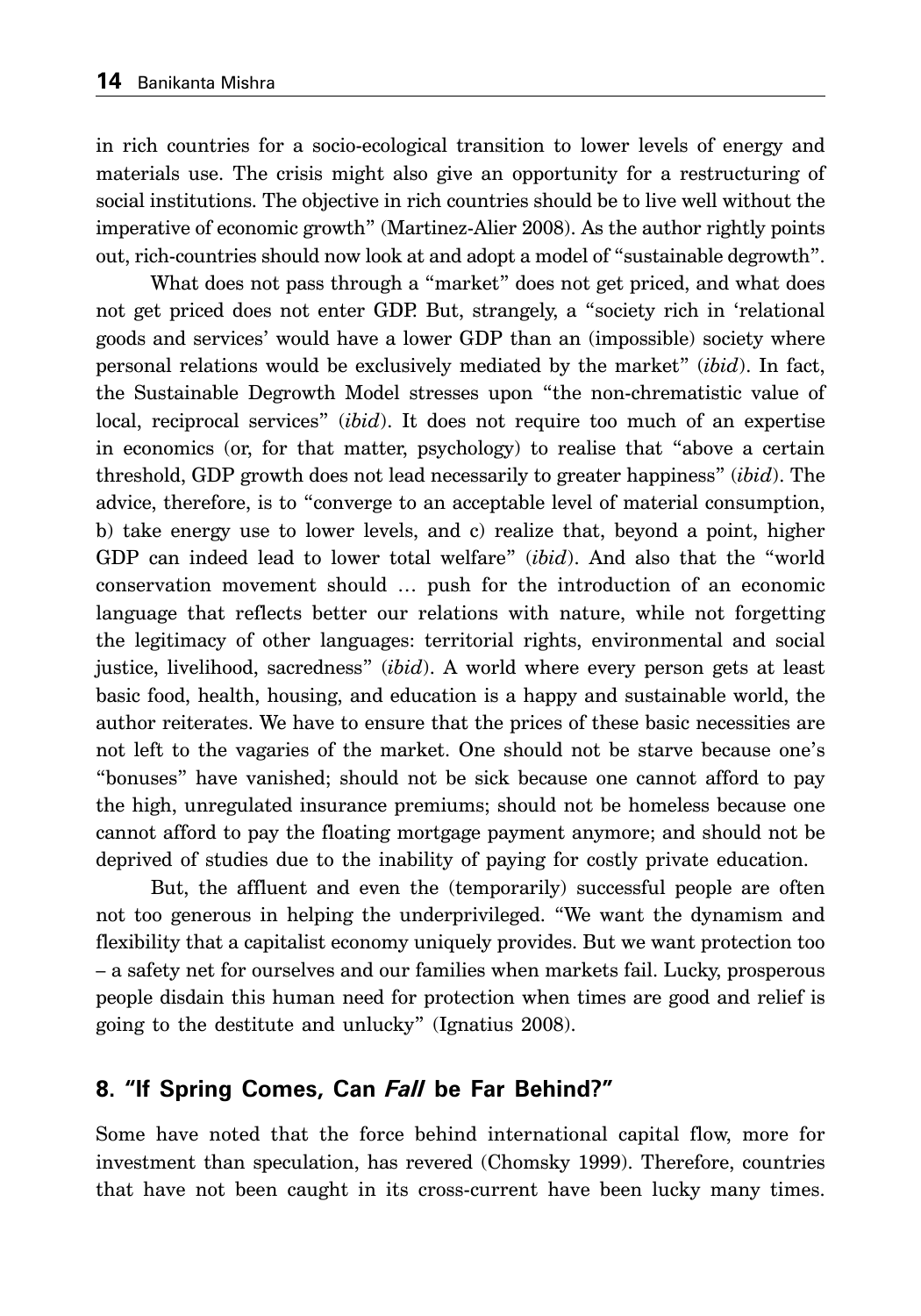Though India escaped the earlier Asian Financial Crisis, the recent crisis has hit it hard, since it is much more globally-integrated now; this has meant huge price-reductions in the equity-market and a depreciation in the exchange-rate. Anyway, this experience should awaken Indian to the need for cautiousness through self-insurance. "If self-insurance becomes an important policy objective, the government will need to revisit its macroeconomic policy, including exchange rate management and capital account convertibility" (Subramanian 2009). This would involve many things. Some overall measures – which should be, of course, common sense – suggested are as follows (*ibid*).

- Keep debt-to-GDP ratio in rein.
- Manage even check capital inflows.
- Have a flexi fiscal policy that can be tightened fast.
- Differentiate between different forms of capital flows.
- Keep an eye on sharp asset-price-increases.
- Keep leverage under control.

But, the same author, in collaboration with another had suggested that the World Trade Organization be empowered to intervene against exchange-rate undervaluation (Mattoo and Subramanian 2008), which was sharply criticized (Goyal 2009), with the critique ascribing this inconsistency to "the authors' preference for India to follow the United States' interests in international negotiations" (*ibid*).

A section, of course, believes that the collapse of the Indian market has nothing much to do directly with the subprime-mortgage crisis *per se*. The real culprit, it claims, is the participatory-note (PN). While PNs accounted for around 46% of the assets managed by the foreign-institutional-investors (FIIs) in 2007 and plummeted to a paltry 16% by the end of 2009 (Sivakumar 2010), it peaked to 60% by September 2008 (Swamy 2010). PN is a derivative instrument that is issued against an underlying asset, such that the holder of the PN receives a part of the income from the underlying security. Indian brokerage-houses buy Indian securities and issue PNs against these to FIIs, who, in turn, sell these to their overseas clients. The PNs are quite attractive to buyers as they do not have to disclose their detailed identities nor the sources of their funds. Not only were the PNs exempt from capital-gains-tax as they came through Mauritius, they were outside the purview of any control, be it by India's security-market-regulator (Securities Exchange Board of India), its central bank (Reserve Bank of India), its premier investigating police agency (Central Bureau of Investigation), or its agency preventing money-laundering and enforcing exchange-control regulations (Enforcement Directorate).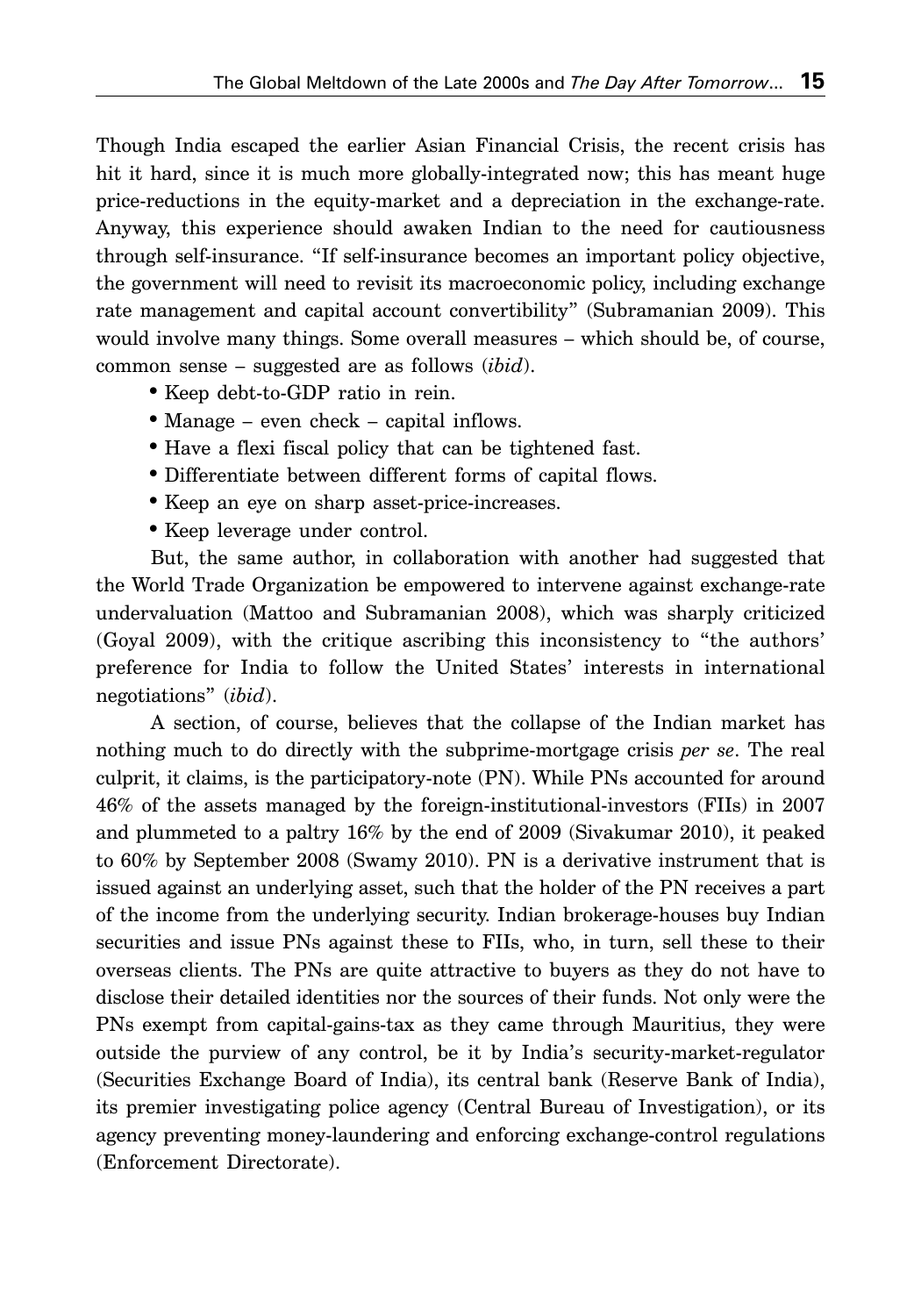Anyway, the crisis did impact India's real economy adversely. Not only was there a brake on its high growth-rate – which anyway had not helped its poor much during the recent past – employment did suffer, despite many other macroeconomic variables being not too different from the previous years. The Labour Bureau of the Ministry of Labour and Employment estimated that there has been a loss of a half-a-million jobs during September-December 2008. The decline in total employment was higher in the export sector than that in the nonexport sector, though, however, the reduction in the employment level of different industries within the export sector was not correlated to the export-intensity of the industries (Kannan 2009). During January-September 2009, however, there was a net addition of around 6.45 lakh – a lakh is 1,00,000 (or 0.10 million) – jobs (Government of India 2010). In 2009-10 financial-year, 4.34 crore – a crore is 1,00,00,000 (or 10 million) – households were provided employment under the National Rural Employment Guarantee Act (*ibid*). The Appendix provides some detailed information on performance of various important sectors of India during the FY 2009-2010, with special highlighting of its last quarter, and also gives some idea about the expectations for this FY 2010-2011.

But, India's usual problems far surpass this unusual crisis. Hunger, poverty, starvation deaths, farmers' suicides, and – yes, of course, one tends to forget this *unusually* usual thing – corruption. The world knows this well. "Europeans believe that Indian leaders in politics and business are so blissfully blinded by the new, sometimes ill-gotten, wealth and deceit that they are living in defiance, insolence and denial to comprehend that the day will come, sooner than later, when the have-nots would hit the streets" (Murti 2010). That Maoism violence is on the increase in India in the wake of liberalisation-induced-income-inequality is perhaps a scary alert – which one hopes is a false alarm – that that day may not be too far. The neglect of the lifeline, agriculture, in minerally-rich but economically-poor states like Orissa (Mishra 2010) where mining – be it in production or exports – has flourished in recent times bears a worrisome testimony to the denial. And, the attempt by big corporations – especially mining based ones – in Orissa and other mining states of India to forcefully displace tribals and underprivileged masses from their land to set up large and capital-intensive factories reveal the defiance (*ibid*).

Something like Kautilya's *Arthashastra*, which gave sagacious advices like "*Road to Wealth Goes by the Countryside*", should be the guide of the hour for Indian firms and governments. This famous epic also sheds light on many issues of administration like Civic Rules, Foreign Trade, Politics, Accounting & Taxation, Legal System, Business Ethics, and Strategy.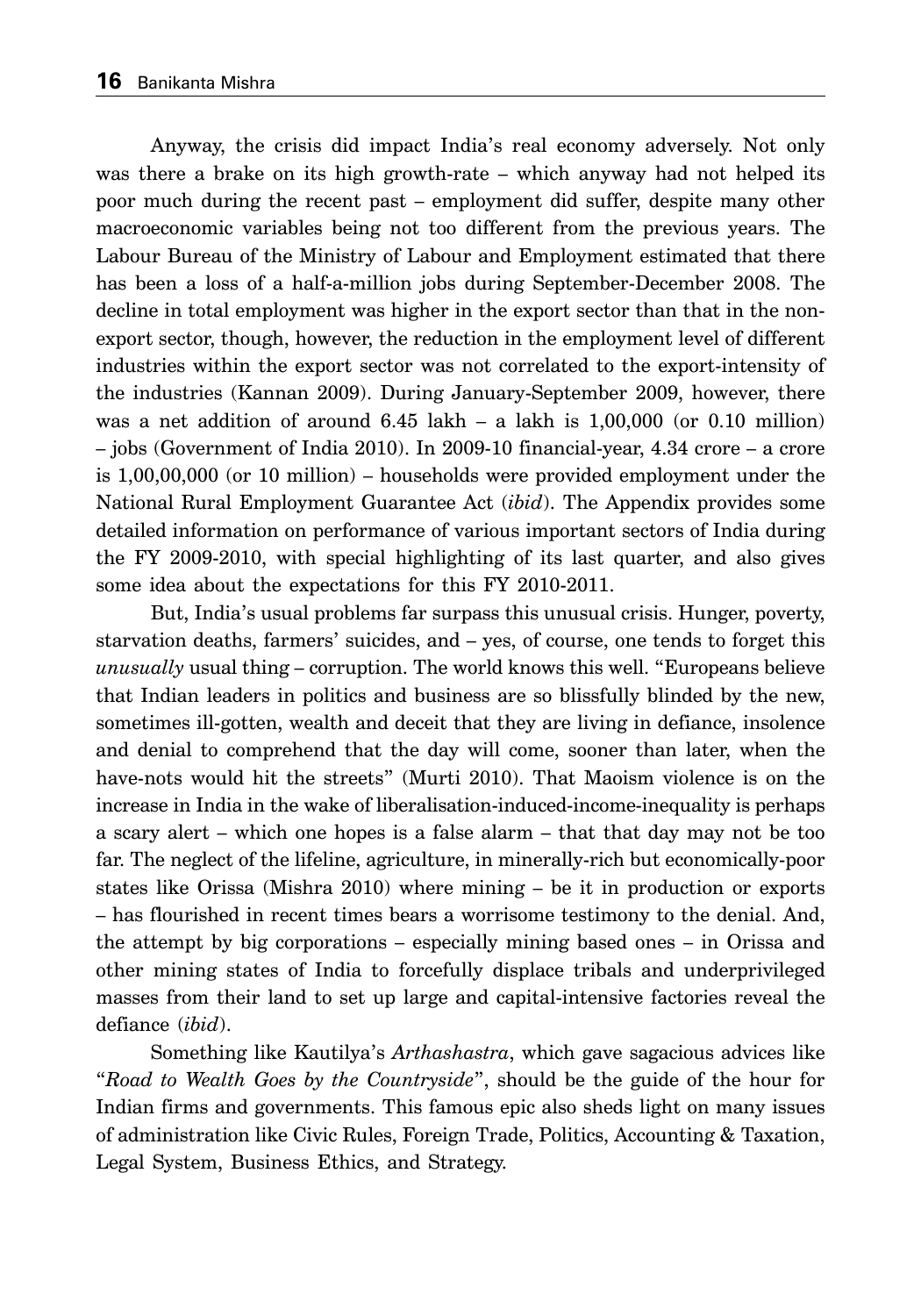# **9. "If Ignorance is No Bliss, 'Tis Not Folly to be Wise"**

Would the economic crisis change economic science? The answer is not that straightforward, more so because the term "change" here is quite difficult to define. Let us analyse the way we go about building a finance theory – say one pertaining to the capital market – and testing it against the real world data. We can break it down to a series of steps.

- Conceive of some objectives of the capital-market participants.
- In the light of that, choose some issue(s) to focus on.
- Make some assumptions about the (environment of the) capital market.
- Build a theoretical model based on the above set-up.
- Test the suitability and efficiency of the above model against real-world data.
- If the model does not satisfy completely, strive to come up with another model.
- Repeat the above steps for the new model.

Let us take the case of the famous CAPM (Capital Asset Pricing Model) that we use to come up with the RRR (Required rate of Return) for discounting cash flows from a risky asset.

- We assume that investors minimize risk for a given return and *vice versa*.
- We want to find out how investors build the risk-premium into pricing of securities.
- We make some assumptions about the capital-market (like, say, it is perfect).
- We come up with the CAPM, which gives us the RRR (to be used to price securities).
- We empirically test CAPM against actual capital-market data.
- We are not fully happy with the way CAPM performs in the real world.
- We come up with an alternative model like APT and test it against realworld data.
- We compare APT to CAPM.
- And the exploration continues...

Assuming that we found CAPM to be the best model and that we have been using it to price financial assets, should the meltdown make us question the model? If yes, question what? The issues that we focused on (like, say, determining the RRR)? The variables that entered our model (like RRR, the risk-free rate, the market return, the beta)? The assumptions behind the model? The model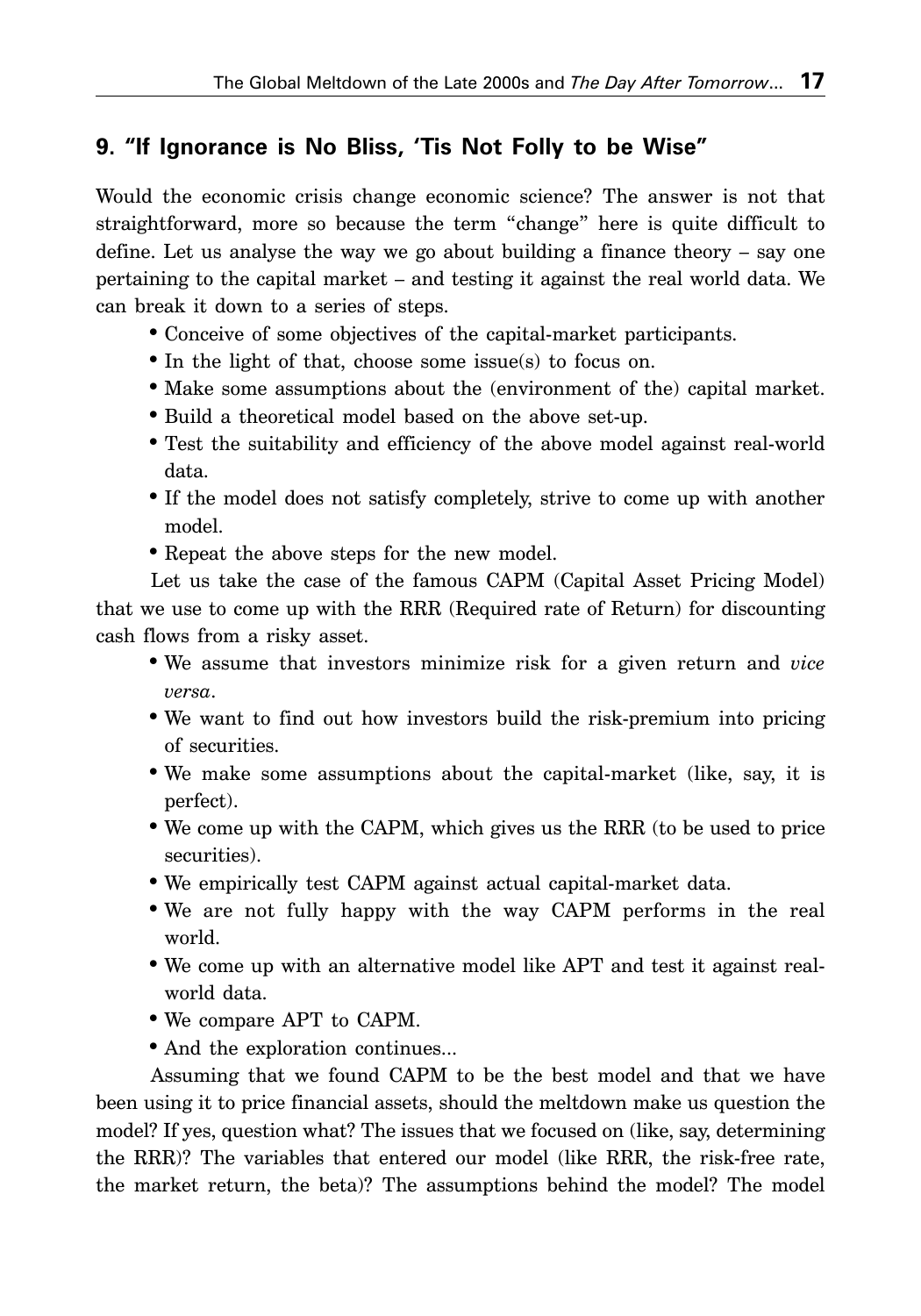*per se*? Or would one instead argue that the meltdown was due to the failure of one or more group of participants? Academicians? Practitioners? Investors? Companies? Regulators? Government?

There is also a tension between book-value, market-value, and fair-value of assets. Open-ended models make the tension all the more palpable. For example, in CAPM, which Rf do we use? Which market-index and Rm do we use? What frequency of data (daily, weekly, monthly, annual) do we use? How many periods of historical data do we take – 250 days, 50 weeks, 60 months, or 30 years, to cite an example? We ought to consider whether putting more constraints can reduce the above-cited tension. For instance, we can require Rf to be the return on, say, one-year treasury-bill, Rm to be the return on the most broadbased value-weighted index available in the context, and frequency to be monthly (with 60 data-points taken). But, if RRR is a small part of the predicament in valuation of securities, then the problem may get only marginally reduced but not eliminated.

So, we do not think that one can hold economic science responsible for the crisis; economic art possibly was. Thus, the science may not call for alterations, the art may. Here, the role of assumptions is perhaps important. For example, the severe recent recession makes some wonder whether the period of low-volatility that the US economy experienced during most of the three pro-crisis decades is over; but a study concludes that, it is not, though macroeconomic volatility would "undergo occasional shifts between high and low levels, with low volatility the norm" (Clark 2009). Two researchers who have developed a framework to show how "coordination of expectations" was instrumental in the recent crisis point out as follows (Cooper and Willis 2010).

The economic choices individuals make are often based on their expectations of what other people will do – in what economists call "coordination games". In such situations, changes in the beliefs of what others may do can affect the actions of individuals. A key element in such situations is that, as collective beliefs change and individuals respond to these altered expectations, the outcome in the marketplace can change. In the recent crisis, the coordination of expectations played a key role in areas such as financial markets, the housing market, and the automobile sector.

#### **10. Parting Shot**

One thing that business-schools all over the world should do is to introduce finance students to scams and financial-crises. Dr Birendra Nayak, a Professor of Mathematics at Utkal University, and I plan to offer a course titled – à la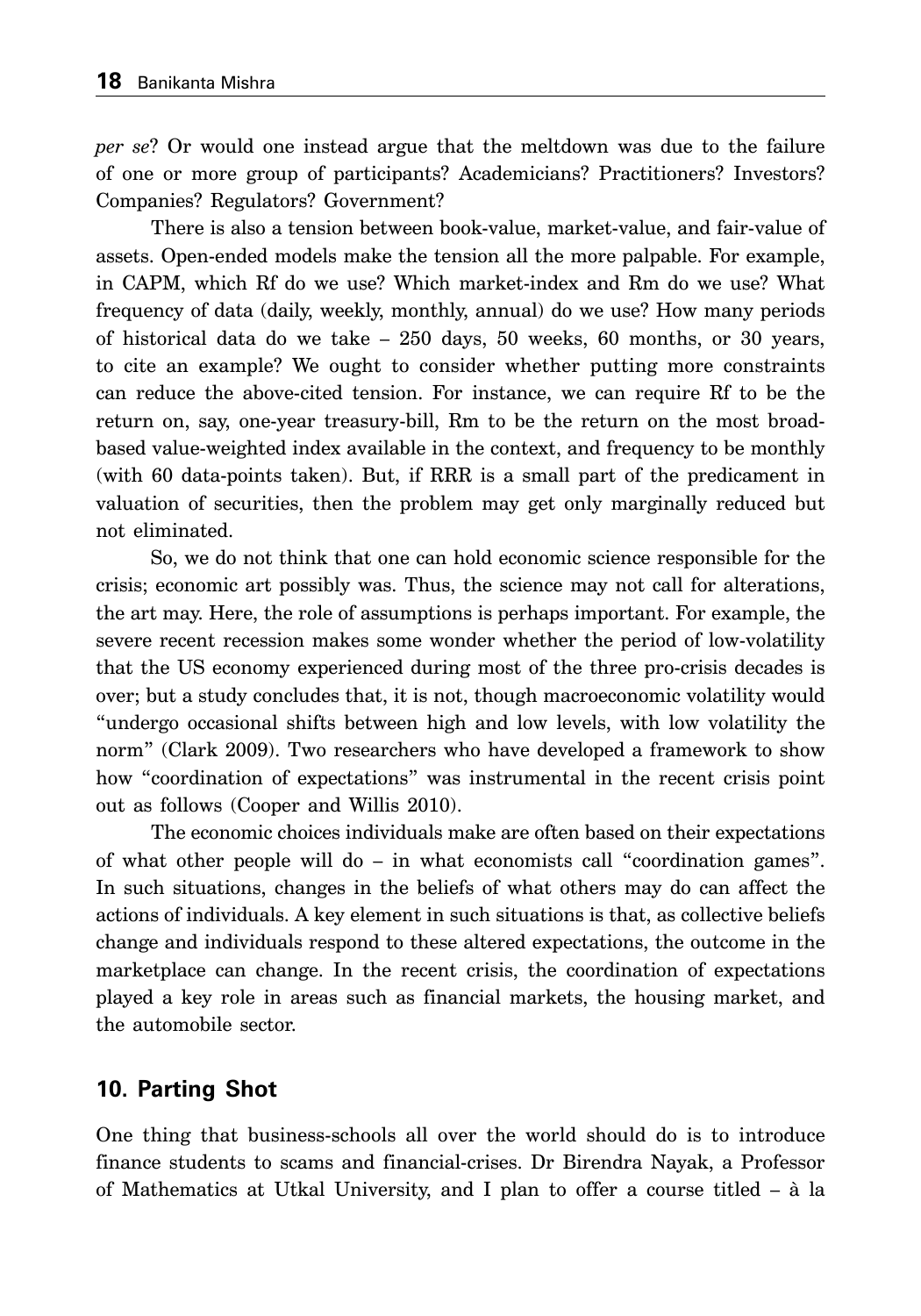Ig-Nobel Prize – *Ig-finance: How to Create a Scam*. The purpose of the course is to enlighten the students about how scams are created both through dishonesty and foolishness. We also plan to *prove* to the students that there does not exist a level of "sustainable greed"; any level of greed is simply unsustainable. If we may paraphrase Mahatma Gandhi, "The earth provides enough to satisfy every man's need, *but not enough foreven one man's greed*".

But, going beyond finance, we also need a macro attitude and approach to avoid economic or financial crises. We ought to resist the *Fatal Attraction* of the pure capitalist models. Sustainability – economic, social, or whatever – requires some kind of what one may call *approximate* socialism. Those who romanticize capitalism as the emblem of "efficiency" would do well to understand that "efficiency" has nothing to do with people's welfare. The evolution and development of the much-hyped highway-system in the USA is a classic example. In one case, the "state-corporate programs, which included massive projects of suburbanization along with destruction and then gentrification of inner cities, began with a conspiracy by General Motors, Firestone, and Standard Oil of California to buy up and destroy efficient electric public transportation systems in Los Angeles and dozens of other cities; they were convicted of criminal conspiracy and given a slap on the wrist" (Chomsky 2009).

We must not, however, get caught in the war of isms, which is often a ploy by political parties to make people take attention away from the *real* issues – pun intended. Many a government – irrespective of its *ism* – have always tried to engage in "media control" so that the truth does not come out. Their philosophies may differ only at some subtle – and possibly irrelevant – levels. Some may, however, be relevant. If we consider the history of political democracy and economic democracy (see, for example, Padhi 2010) in communist and capitalist countries, we would possibly reckon that the capitalist system focuses on political democracy, while economic democracy goes for a toss there, but, a communist system perhaps gives higher weight to economic democracy, though political democracy (which would involve, for example, freedom of speech too) is not honoured there in its true spirit.

The right *ism* is people-ism (a new *ism* proposed by us), based on peoplecentric policies that strive to achieve the highest total welfare for the largest mass (thus, naturally, with as low income and consumption inequalities as possible). This *ism* should give people the right to safeguard their land & livelihood as well as flora & fauna. And, it is only this *ism* that would make the world a better place – nay, a good place – to live in.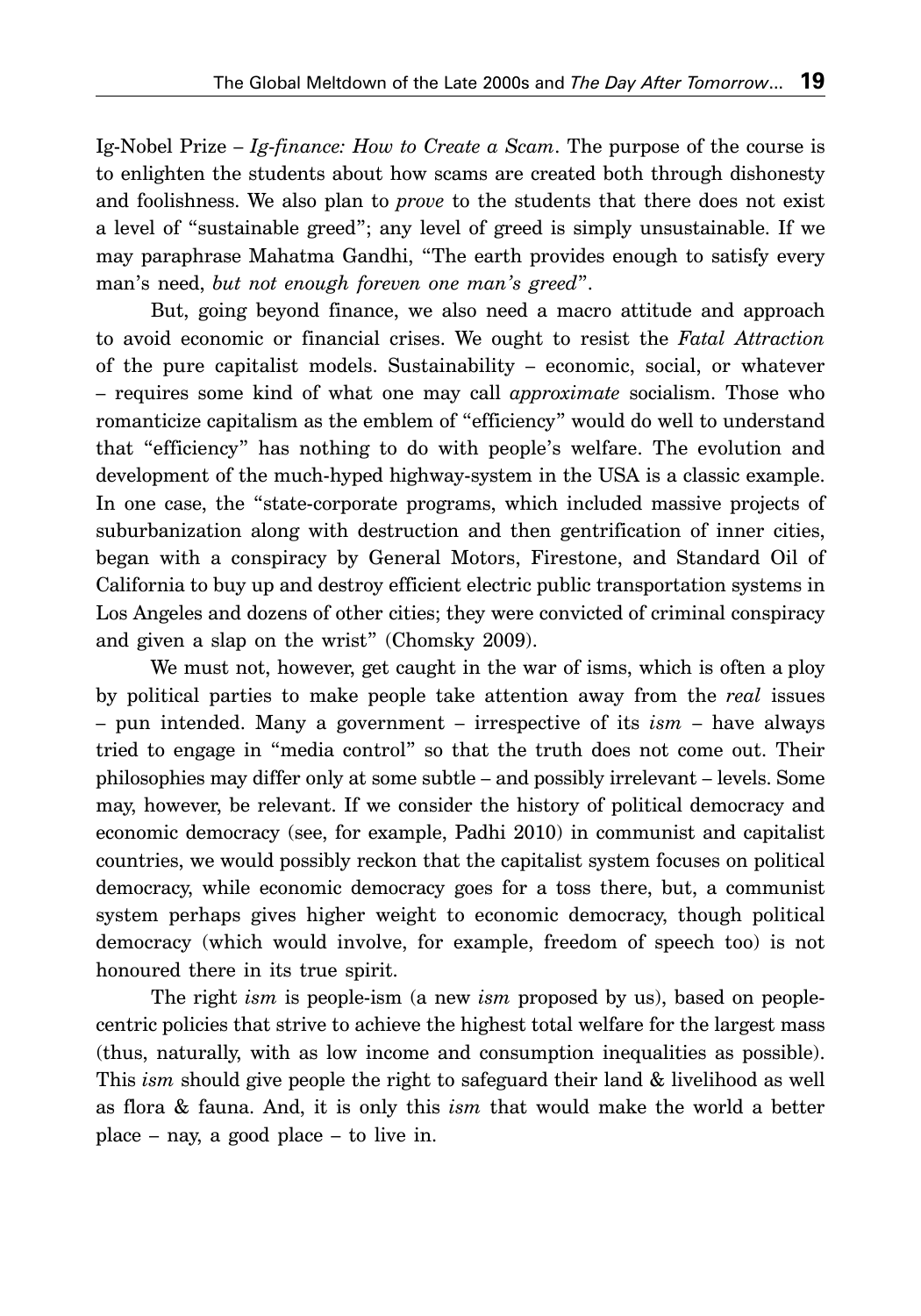# **Bibliography**

- 1. Acharya, V., Richardson M., Restoring Financial Stability: How to Repair a Failed System (ed.), Wiley, USA 2009.
- 2. Acharya V., Richardson M., Repairing a Failed System, 7 February, http://www. voxeu.org/index.php?q=node/3015, (2009b), Accessed on 30 May 2010.
- 3. Business Line, At 7.4%, GDP Growth Beats Forecasts for 2009-10, Visakhapatnam Edition, 1 June, Headline 2010.
- 4. Chomsky N., The Common Good, Odonian Press, Arizona 1999.
- 5. Chomsky N., Crisis and Hope: Theirs and Ours, "Boston Review", September-October 2009, http://bostonreview.net/BR34.5/chomsky.php, Accessed 10 June 2010.
- 6. Clark T. E., Is the Great Moderation Over? An Empirical Analysis, "Federal Reserve Bank of Kansas City Economic Review", 2009, Vol. 94: 4.
- 7. CMIE, Monthly Review of the Indian Economy, Economic Intelligence Unit (Center for Monitoring Indian Economy), May 2010.
- 8. Cooper R., Willis J. L., Coordination of Expectations in the Recent Crisis: Private Actions and Policy Responses, "Federal Reserve Bank of Kansas City Economic Review", 2010, Vol. 95: 1.
- 9. ET Intelligence Group, Hits & Misses, "Economic Times Investor's Guide", 8 February 2010, 1.
- 10. Foster J. B., Let Them Eat Pollution: Capitalism and the World Environment, "Monthly Review", January 1993, http://findarticles.com/p/articles/mi\_m1132/ is\_n8\_v44/ai\_13370984/?tag=content;col1, Accessed 10 June 2010.
- 11. Ghosh D. N., Market Fundamentalism and Financial Crisis, "Economic & Political Weekly", 22 May 2010, 28-32 [Book Review: Stiglitz J. E. (2010), Freefall: Free Markets and the Sinking of the World Economy, Allen Lane: UK].
- 12. Government of India, Economic Survey 2009-10, Oxford University Press, India 2010.
- 13. Goyal A., Avoiding Handicaps: Assessing Global Policy Advice for India, "Economic & Political Weekly", 2 May 2009, 61-63.
- 14. Ignatius D., A Confucian Solution for Global Capitalism, "Washington Post" [Reproduced in: New Indian Express, Bhubaneswar Edition, 24 October: 9] 2008.
- 15. Kannan K. P., A First Assessment of the Impact of the Global Economic Crisis on India: The Continuing Challenge of Employment, "Indian Journal of Labour Economics", 2009, Vol. 52, 3, 349-373.
- 16. Malkiel B., A Random Walk Down Wall Street: The Time-Tested Strategy for Successful Investing, Norton, USA 2007.
- 17. Martinez-Alier J., Languages of Valuation, "Economic & Political Weekly", 29 November 2008, 28-32.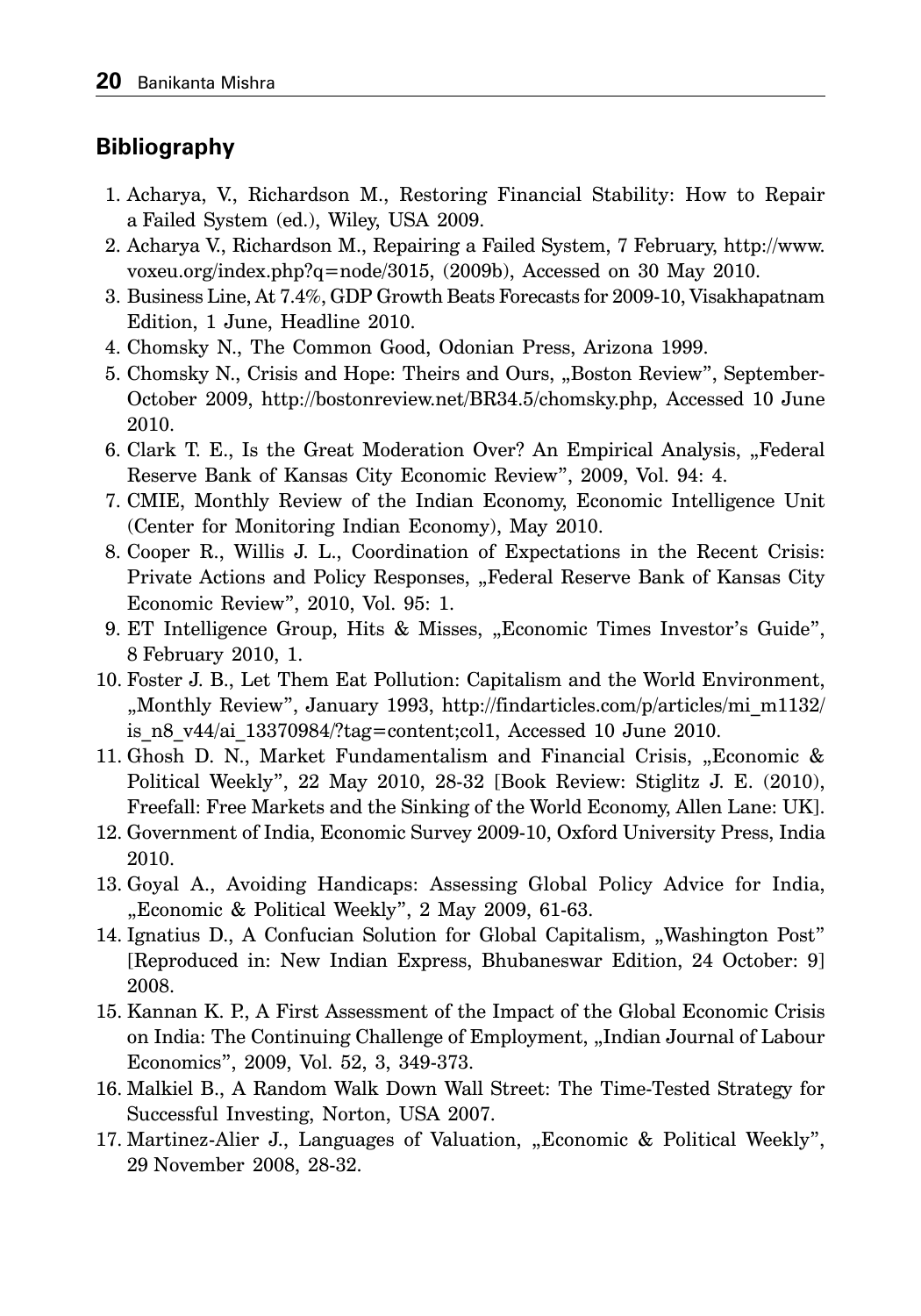- 18. Matoo A., Subramanian A., India and Bretton Woods II, "Economic & Political Weekly", 8 November 2008, 62-70.
- 19. Mishra B., Agriculture, Industry and Mining in Orissa in the Post-Liberalisation Era: An Inter-District and Inter-State Panel Analysis, "Economic & Political Weekly", 15 May 2010, 49-68.
- 20. Murti M., Is the Nation in a Coma?, The Hindu Business Line, 31 May 2010, 9.
- 21. Padhi S., Human Rights and Economic Democracy: Some Analytical Issues, Prasasan, 2010, Vol. 1 [Published by IIPA (Indian Institute of Public Administration) Orissa Regional Branch].
- 22. Persaud A., The Crash of 2007-08, "Economic & Political Weekly", 25 August 2007, 3444-3446.
- 23. Persaud A., Lessons for Mr Subbarao from the International Credit Crisis, "Economic & Political Weekly", 13 September 2008, 12-13.
- 24. Persaud A., Do Not be Distracted by Mr Madoff, "Economic & Political Weekly", 10 January 2009, 8-9.
- 25. Persaud A., Causes, Cures and Myths, "Economic & Political Weekly", 28 March 2009, 59-63.
- 26. Persaud A., A Critique of Current Proposals to Reform Financial Regulation, "Economic & Political Weekly", 13 February 2010, 10-11.
- 27. Sarma V., The Pancatantra (translated from Sanskrit by Chandra Rajan), Penguin, India 2007.
- 28. Shankar R., Had the gas tragedy happened in US or China, India Syndicate, 8 June 2010, http://news.in.msn.com/national/article.aspx?cpdocumentid=3986766, Accessed 10 June 2010.
- 29. Shankar R., Someone at Centre helped Anderson flee; Rajiv Gandhi?, India Syndicate, 10 June 2010, http://news.in.msn.com/national/article.aspx?cp-docu mentid=3996665&page=0, Accessed 10 June 2010.
- 30. Sivakumar S., A Rally with a Difference, Hindu Business Line, 25 April 2010, Accessed on 1 June 2010 at http://www.thehindubusinessline.com/iw/2010/04/25/ stories/2010042550950700.htm
- 31. Stiglitz J. E., Freefall: America, Free Markets, and the Sinking of the World Economy, Norton, USA 2010.
- 32. Subramanian A., Preventing and Responding to the Crisis of 2018, "Economic & Political Weekly", 10 January 2009, 32-36.
- 33. Swamy S., Gear up for Another Crisis, The New Indian Express, 15 February 2010, OpEd.
- 34. Sweezy P., Four Lectures on Marxism, "Monthly Review Press", New York 1981.
- 35. Wilkinson J., Spong K., Christensson J., Financial Stability Reports: How Useful During a Financial Crisis?, "Federal Reserve Bank of Kansas City Economic Review", 2010, Vol. 95, 1.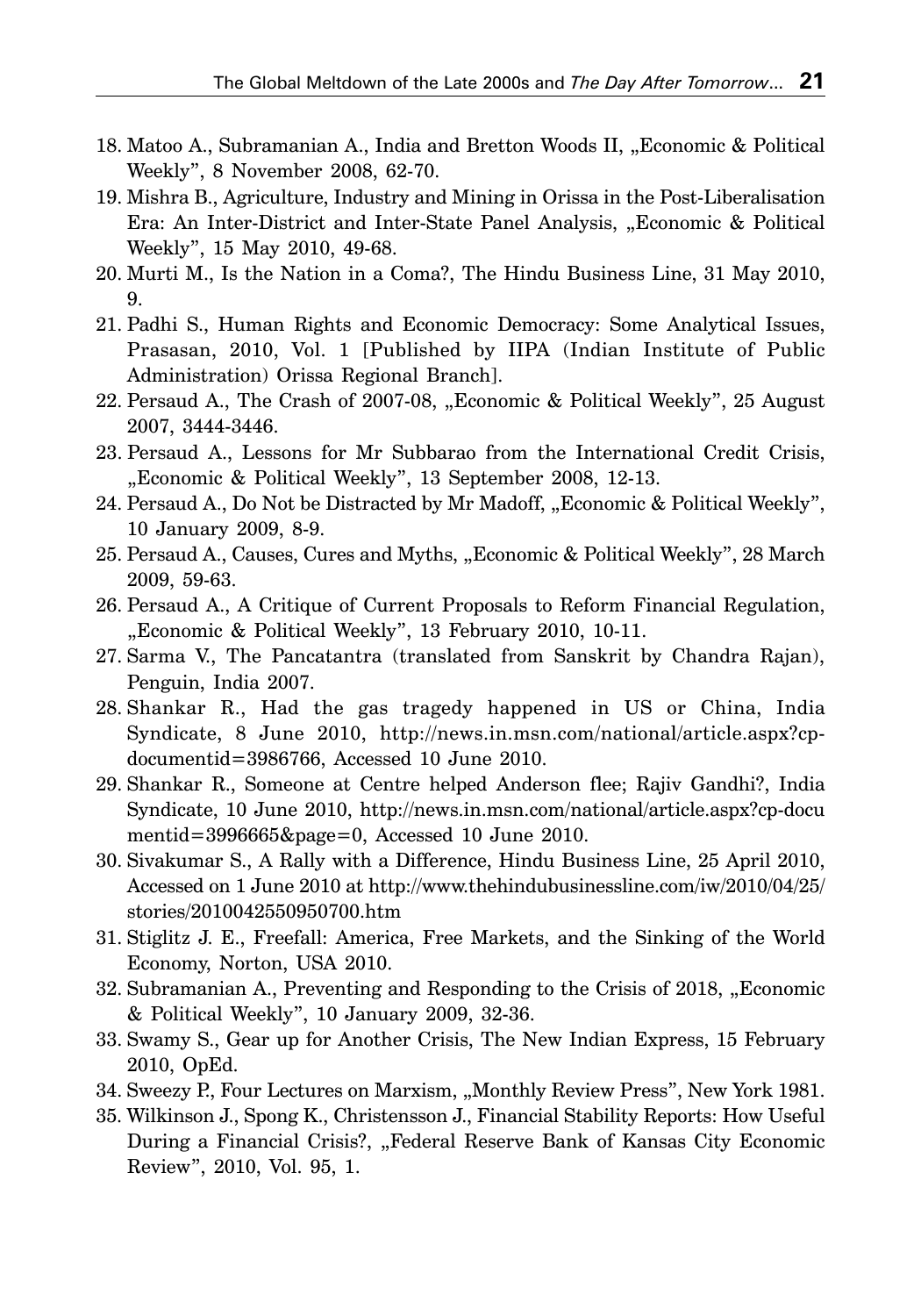# **Appendix**

#### **India: Yesterday, Today, and Tomorrow**

As India's Economic Survey 2009–10 (Government of India 2010) points out, 2009–10 was a difficult year for many countries, and India was *not* an exception. Yet, the manufacturing sector, which had been declining for almost two years (eight quarters), showed signs of recovery and its growth rate in 2009–10 was in fact more than double of its 2007–08 figure. Merchandise export also picked up towards the end of 2009. Food items continued to exhibit an upward price trend, and so did fuel and power (*ibid*). Not surprisingly, there was a decline in the growth-rate of per-capita income and consumption. The monsoon did not provide enough rainfall, and water-storage was inadequate. Due to poor rainfall and perhaps also the neglect of agriculture, area under foodgrains decreased, and the foodgrains output in FY 2009–10 was lower by around 20% (CMIE 2010).

The Index of Industrial Production (IIP) reveals that this sector got back on the track. The honours, however, were not evenly shared. Automobiles, rubber & plastic products, wool & silk textiles, wood products, chemicals exhibited strong growth, while non-metallic mineral-products posted a modest increase. But, paper, leather, and food & jute textiles remained flat, while beverages & tobacco products showed a downward trend (Government of India 2010).

Telecom services – with the telecom sector opening up – showed robust growth and led power, coal, and other infrastructure business like port, civil aviation, and roads on a path of recovery. Despite constraints in coal supply and hydel generation, electricity generation came back to its satisfactory historical levels. The domestic supply of crude-oil and natural-gas was significantly higher than those in previous years. Railways was somewhat like a fairy-tale story, and launching of fast, long-distance trains did their bit to add to this story. National Highways development remains a challenge, but one that the central and state governments would not like to refuse (*ibid*).

The country saw in 2009-10 a surge in coal production. Domestic oil output remained almost flat with a 0.5% increase, but natural-gas output went to an alltime-high. Consumption of petro products also went up by 3.6% in 2009–10 against the previous year. Electricity generation – especially nuclear and thermal – was up by 6.6%. Cargo traffic at major ports grew by 5.7% last FY, while passengertraffic at airports fell by 7.7%. The telecom sector continued on a dream run, adding over 20 million subscribers in the last month of the last FY (CMIE 2010).

The service-sector continued to grow rapidly though the rate dipped slightly compared to the previous year thanks to a significant decline in community,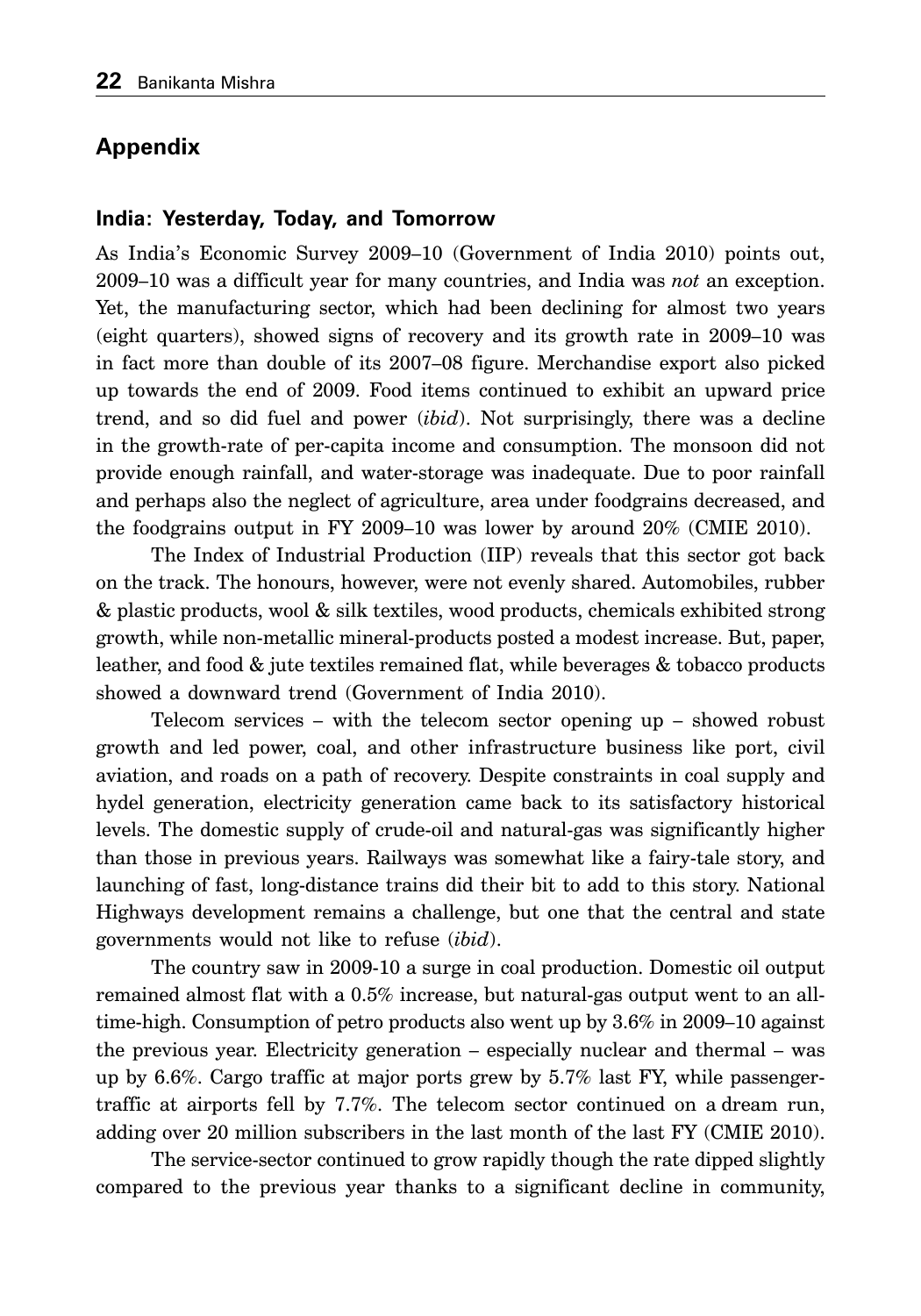social, and personal services. But, other sub-sectors like trade, hotels, transport & communications, financing, insurance, real estate & business services retained their growth or did better (Government of India 2010).

A welcome-back of investment that took place in the agricultural sector was what the doctor had ordered, but, the industrial sector has gone through ups and downs in its investment in the recent years. Investment in the servicesector grew as a whole (*ibid*).

In the first half of FY 2009–10, exports and imports exhibited decreases, though BoP situation during this time was better than it was in the previous year. Merchandise exports declined and so did imports – perhaps due to a fall in oil prices – both of which had shown appreciable increases during the corresponding period the previous year. Interestingly, net-capital-flows to the country – in fact, each of its components, except loans and banking capital – grew in this period and touched US\$30 billion, almost 2.5 times its level during the same period in the previous year. The foreign-exchange reserve also went up by around US\$30 billion to over US\$280 billion (*ibid*).

Coming to the most recent time, three factors contributed to the good corporate earnings in the third quarter of the 2009–2010 Financial Year (India's FY goes from the 1st April to 31st March). Fall in interest costs, decrease in electricity and fuel bills, and less than usual growth in salaries helped companies in cost-control, thus leading to an increase in both net and operating profits visà-vis their levels in the same quarter the previous year (ET Intelligence Group 2010). Service-sector benefited the most from low interest-rate regime, while the non-financial service-sector also exhibited signs of revival with a decent growth rate (*ibid*). The gains were not even. The manufacturing sector was the leader in growth, while banking and financial services showed only a modest upwardtrend in net-profit (*ibid*).

#### **"Yesterday, Once More"**

The first quarter of 2010 (which is the last quarter of the FY 2009–2010) as well as the first month of FY 2010–2011 (April 2010) gives an overall mixed-positive picture. Mining and manufacturing GDP at factor-cost at 2004-2005 prices grew year-over-year by more than 10% each, while agriculture's growth was a meagre 0.2% (Business Line 2010). Financing, insurance, real-estate, hotels, transport, and communications grew by more than 9%, while electricity, gas, and water supply as well as construction grew up by 6.5%. The overall GDP at 2004–05 prices went up by 7.4% (*ibid*).

The Indian currency, rupee, which had appreciated against the US\$ during 1 December 2009 and 31 March 2010, appreciated further in April 2010. But,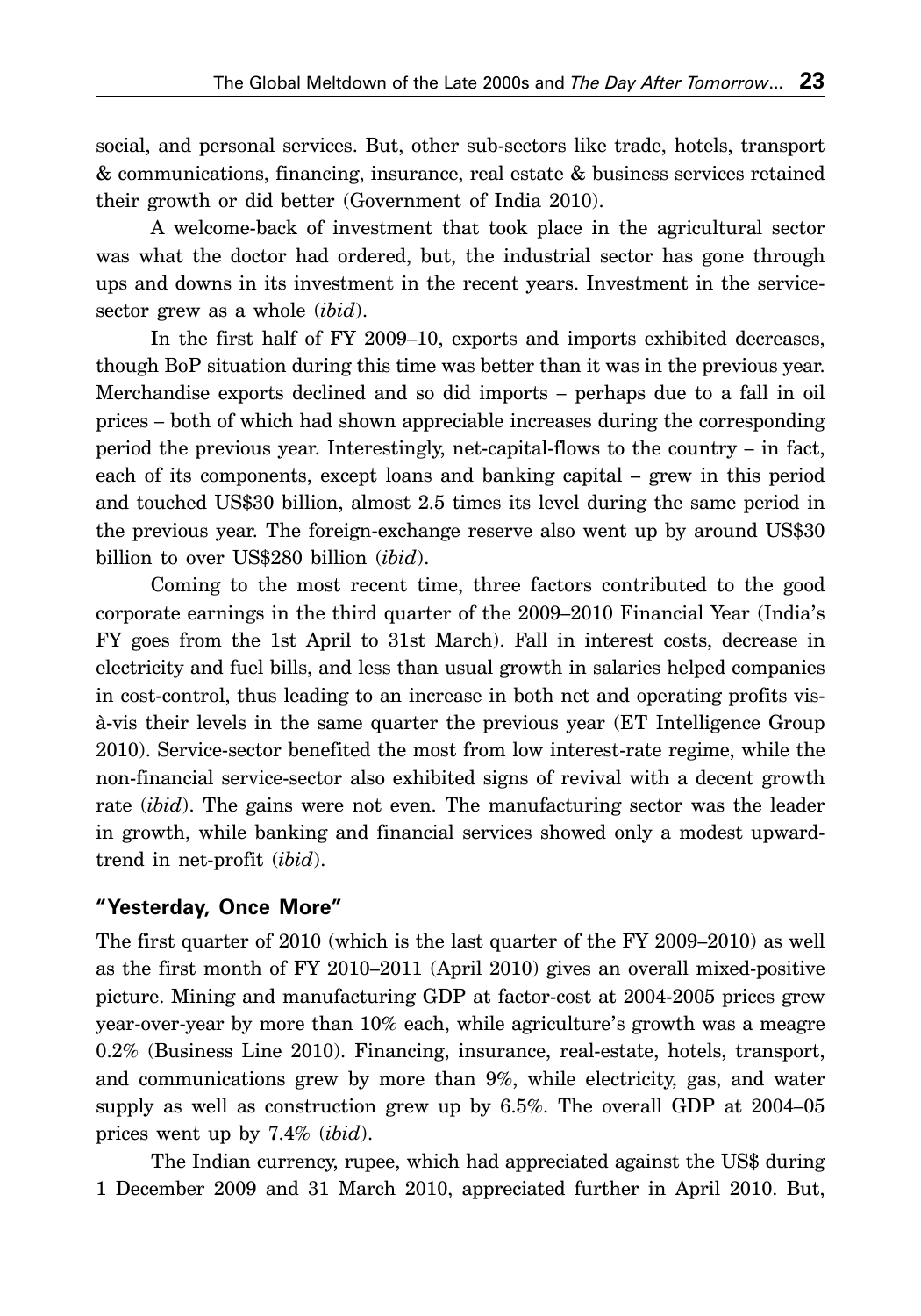India's central bank did not have to trade in the foreign-exchange market during the last quarter of the FY 2009–10 (CMIE 2010). Merchandise exports were very high in March 2010, but imports also went up, paving the way for a current –account deficit. Those expecting a boost in the capital inflows, however, remain quite upbeat. Reversing the "grim" scene in the recent months, FIIs brought in over US\$5 billion in March 2010; NRIs also brought in half a billion dollar during that time, reversing the trend in preceding months (*ibid*).

IIP went up by over 15% in February 2010, which should make the growth during the last FY close to 10%. Growth in textiles was also quite satisfactory last year. Chemicals saw a decline in production in February 2010. Production of capital goods last year was up by more than 15%. Equipment like cutting tools, power driven pumps, insulated cables, industrial machinery, tractors and turbines went up, while that of printing machinery, cranes, dumpers, lifts, and telecommunication cables went down (CMIE 2010).

Consumer durables sales grew last year, propelled by an improvement in consumer spending. Automobile sales grew by around 24% in 2009–10 due to healthy domestic demand – perhaps due to an increase in disposable income of the working. Corporate sales grew heftily in the last quarter of the last FY. The non-financial-services sector witnessed a big jump in sales during the first quarter of 2010 (*ibid*).

Moreover, despite the increase in the Cash Reserve Ratio (the statutory liquidity ratio) effected by the country's central bank, leading to a squeezing out of one-eighth million rupees, banks' comfortable liquidity position made shortterm interest-rates fall (*ibid*).

#### **Through the Looking Glass: FY 2010–11**

In this FY 2010–11, both export and imports are expected to go up by around 15%, but trade-deficit is expected to be 13% higher than the last year. In addition, Indian firms – which raised an aggregate amount of more than 150 billion rupees (roughly US\$3 billion) in the first month of this FY – are expected to spend a huge amount on capital-expenditure and, therefore, resort to external-commercialborrowing of a high magnitude (CMIE 2010).

Output of different foodgrains, along with production of major crops, is expected to rebound in 2010–11 by growing by more than 10% each. More specifically, production of rice, pulses, cotton, oilseeds as well as minor crops such as straws & stalks are expected to go up, while that of wheat is expected to remain somewhat unchanged (*ibid*).

IIP is expected to go up by 10% in the FY 2010–11. Electricity, steel, aluminium, construction & road infrastructures, cement, fertilizer, and automobiles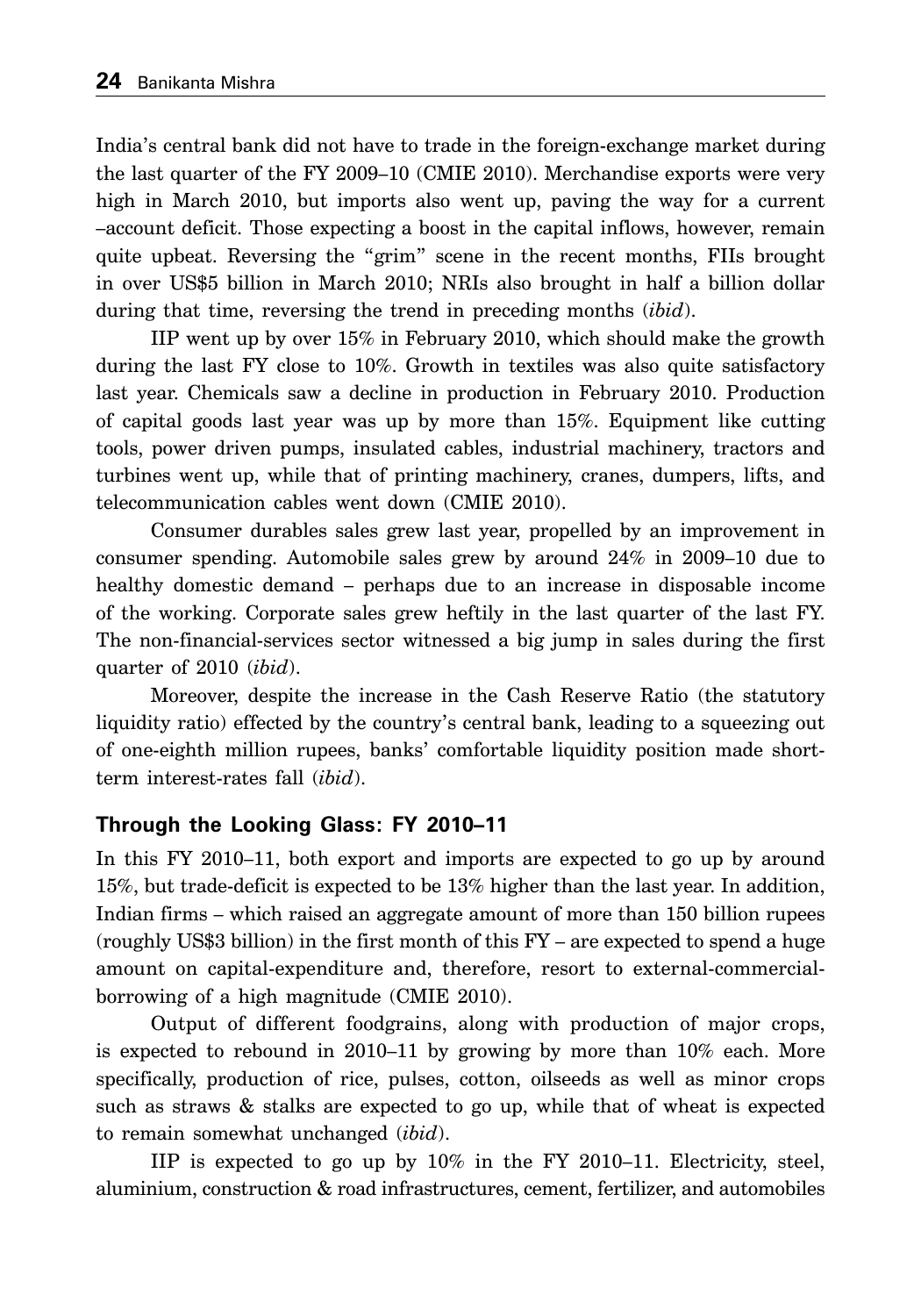sectors have grandiose plans for expansion, but a lot would depend on the capacity of many of these projects to secure the permission of people who would be affected adversely by those. Growth in textiles is expected to be quite satisfactory this year, but, given the expected appreciation in rupee, apparel exports would perhaps fall. Chemicals may remain stable during this year. Coal production is expected to go up. (*ibid*)

Consumer durables sales is expected to continue growing. Automobile sales would possibly grow in 2010–11 too. Corporate profits would grow by around 10%. On the other hand, manufacturing-sector is expected to see an increase in sales of more than 20%. The non-financial-services sector may see a continuation of last year's trend, leading to a growth of more than 20% in after-tax profits. (*ibid*)

Overall, for the country, some macroeconomic indicators *look* brighter than they have been in the recent difficult times, but the grassroots problems of the "common (hu)man" do not look like going away.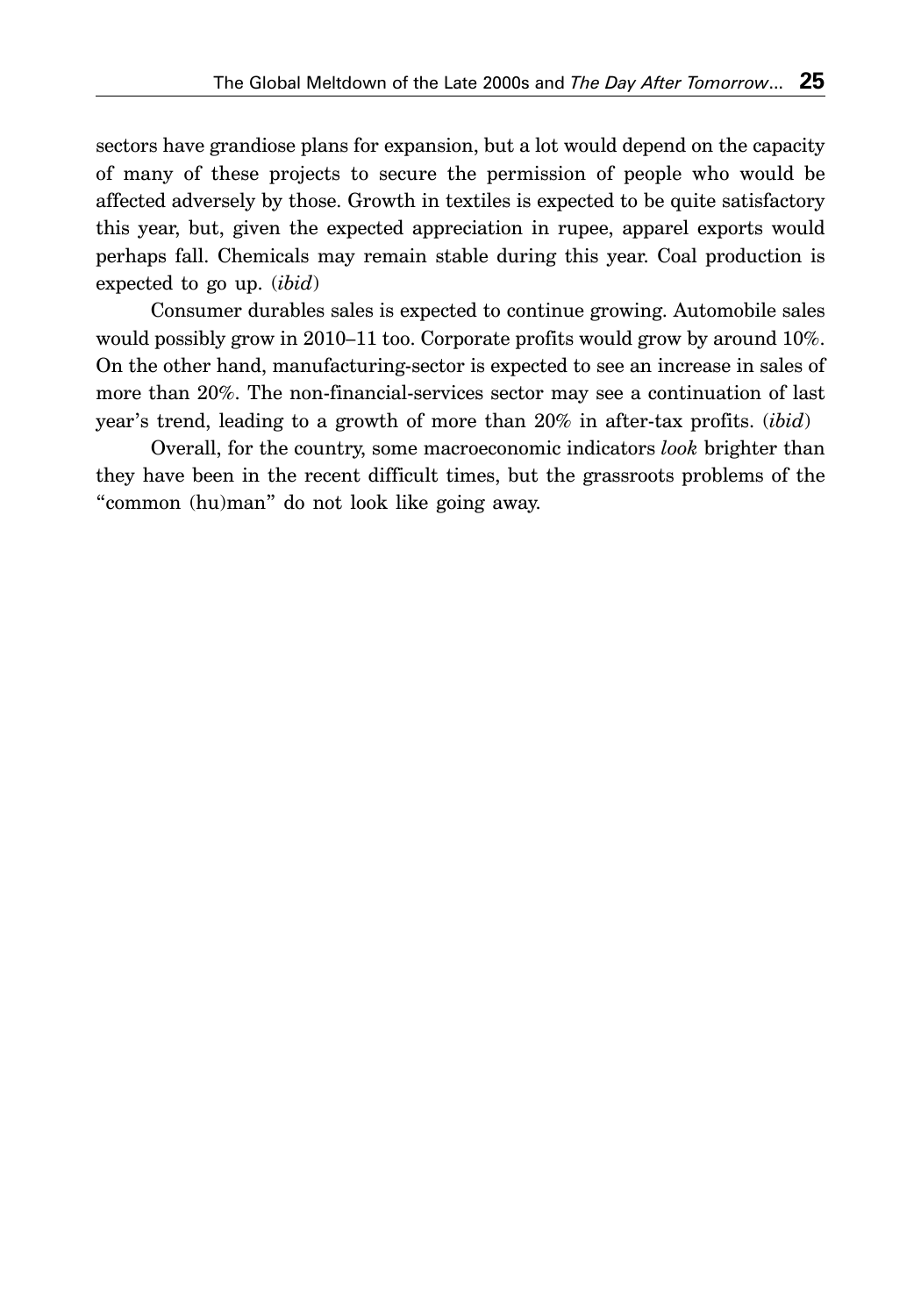Cândida Ferreira\* Technical University of Lisbon and UECE

# **European Financial Integration and Economic Growth**

#### **1. Introduction**

It has recently become very clear to what extent well-developed and accessible credit markets and institutions may be an important condition to economic growth. Unfortunately, it also became evident that they may be the cause of serious troubles and how a financial crisis may contribute to an economic crisis and unbalances in different markets and regions.

Banks and other financial institutions are supposed to guarantee the financing of productive investments and activities, as they mobilise and allocate financial resources and also by their specific money-creation processes through bank credit. At the same time, well-functioning markets and financial institutions may decrease the transaction costs and asymmetric information problems. They also play an increasingly important role in identifying investment opportunities, selecting the most profitable projects, mobilising savings, facilitating trading and by the diversification of risk, as well as improving corporate governance mechanisms. More efficient credit sectors may also represent a necessary and important condition for the transmission mechanism of monetary policy.

The introduction of the single currency accelerated the process of consolidation and financial integration not only in the European Monetary Union, but in the European Union as a whole, in which the newest 10 member-states also have a voice.

This paper is a contribution to the study of the link between financial intermediation and economic growth in the context of the European Union and particularly in the context of the integration of new member-states and their specific financial systems, just before the last financial and economic crisis.

This paper is developed following two main concerns:

 1) the first one considers the role that financial systems play in economic growth, taking into account some historically important theoretical contributions and empirical studies which, using different financial

<sup>\*</sup> ISEG-UTL – Instituto Superior de Economia e Gestão – Technical University of Lisbon and UECE – Research Unit on Complexity and Economics Rua Miguel Lupi, 20, 1249-078 – LISBOA, PORTUGAL, tel:  $+351$  21 392 58 00, fax:  $+351$  21 397 41 53, (candidaf@iseg.utl.pt).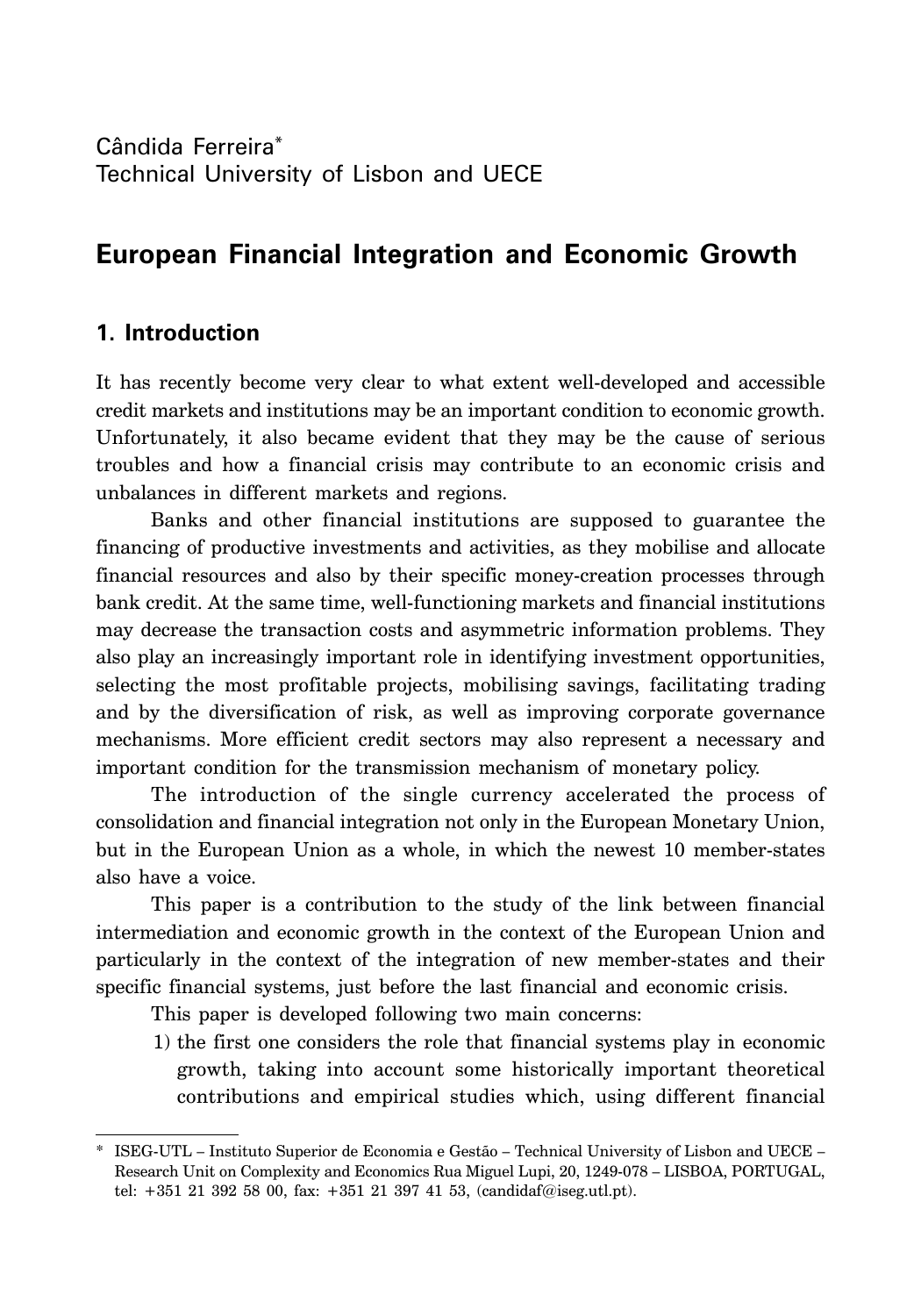variables, different estimations techniques and different sets of countries, confirm the linkage between financial systems and economic growth;

 2) the second one analyses how financial integration may affect financial structure. In the context of the European Union, the focus is on the role that financial and credit sectors play today under the conditions of the European Monetary Union, and particularly after the recent and future enlargements embracing countries with specific financial systems, some of which present many limitations in financial-sector intermediation.

Our main contribution is an empirical data analysis of the influence of the financial systems in the economic growth of the European Union countries. More specifically, we use IMF and Eurostat quarterly data to analyse the possible influence of the financial intermediation, (here represented by the growth of three ratios: deposits/GDP, bonds and money market instruments/GDP, foreign assets/ GDP as well as the discount rate) in the growth of the real GDP per capita.

For the estimations, we consider two sub-sets of EU countries:

- the 11 "old" EU member-countries (more precisely, Austria, Belgium, Denmark, France, Germany, Italy, Netherlands, Portugal, Spain, Sweden and the United Kingdom) for the period between Q1 1980 and Q3 2006,
- 26 EU countries (excluding only Luxembourg and including the future EU members, Bulgaria and Romania) for the period between Q1 1999 and Q3 2006.

The results obtained allow us to draw conclusions not only on the importance of bank-sector performance to economic growth, but also on the different level of integration in the two considered sub-sets.

The remainder of the paper is organised as follows: Section 2 presents relevant literature on the link between financial systems and growth; Section 3 underlines some specific questions arising from financial integration within the European Union; Section 4 reports the results of the empirical estimations and Section 5 concludes.

#### **2. Financial Systems and Economic Growth**

The link between economic growth and the quality of financial systems dates back at least as far as Schumpeter (1911), who maintained that the services provided by financial intermediaries are essential for economic innovation, productive investment and economic growth.

During the Great Depression, there was a collapse of the financial systems along with other economic sectors. Fisher (1933) analyzed the possible connection between the performance of the financial markets and the 1929 crisis and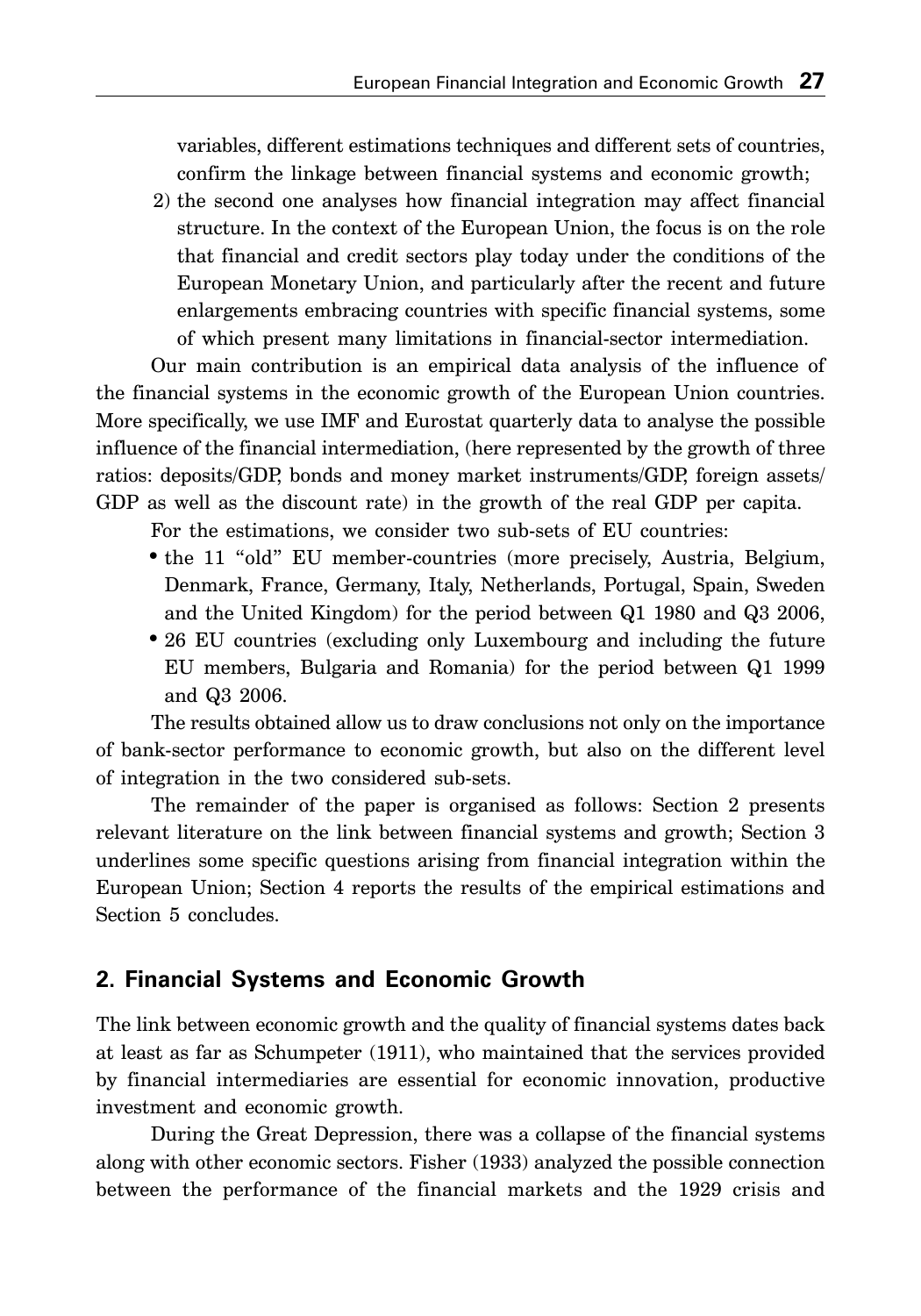subsequent depression that ravaged the real economic activity, linked both directly and indirectly through the slowdown of the redistribution of wealth from debtors to creditors, while authors like Hicks (1937) and Modigliani (1944) underlined the role of the credit markets and the real interest rate in the context of the Keynesian liquidity theory.

A few decades later, Mishkin (1978) used data from the Great Depression to study the interaction between output, consumer balance sheets and consumer spending, concluding that during the crisis, the increase in consumer real indebtedness, resulting mainly from the decline in incomes, induced consumers to lower spending, particularly on durable goods and housing investment, which further contributed to a lowering of output.

The connection between real economic output and the characteristics and quality of the financial structure, in particular in the process of financial intermediation, was also emphasised by Gurley and Shaw (1955) who focused in addition on the differentiation of the financial systems of the more developed and less developed countries.

More recently, the link between economic growth and the quality of financial systems has been studied by more or less sophisticated analysis and empirical studies. According to most of these studies, financial development may be an important condition to economic growth, since well-functioning markets and financial institutions may decrease the transaction costs and asymmetric information problems. At the same time, financial institutions play an increasingly important role in identifying investment opportunities, selecting the most profitable projects, mobilizing savings, facilitating trading and diversification of risk, as well as improving corporate governance mechanisms.

However, other authors, for example, Stiglitz (1985), Bhide (1993), Bencivenga et al. (1995), stress that there may exist some costs associated with the role of financial intermediaries and that sometimes these intermediaries may be subject to adverse selection and moral hazard problems which may constrain real economic growth enhancing resource allocation, exaggerating the increase in interest rates, or contributing to the decrease in the saving rates.

Particularly since the renowned King and Levine (1993 and 1997) papers, there has been an increase of empirical studies at the aggregate level which explain output variables with financial ratios and variables such as liquid liabilities, bank loans to the private-sector, or stock market capitalization, which may be representative of the performance of the financial systems and institutions.

In one such study, Levine and Zervos (1998), using data from 49 countries for the period 1976-1990, conclude that there is a strong correlation between the rates of real per-capita output growth and stock market liquidity.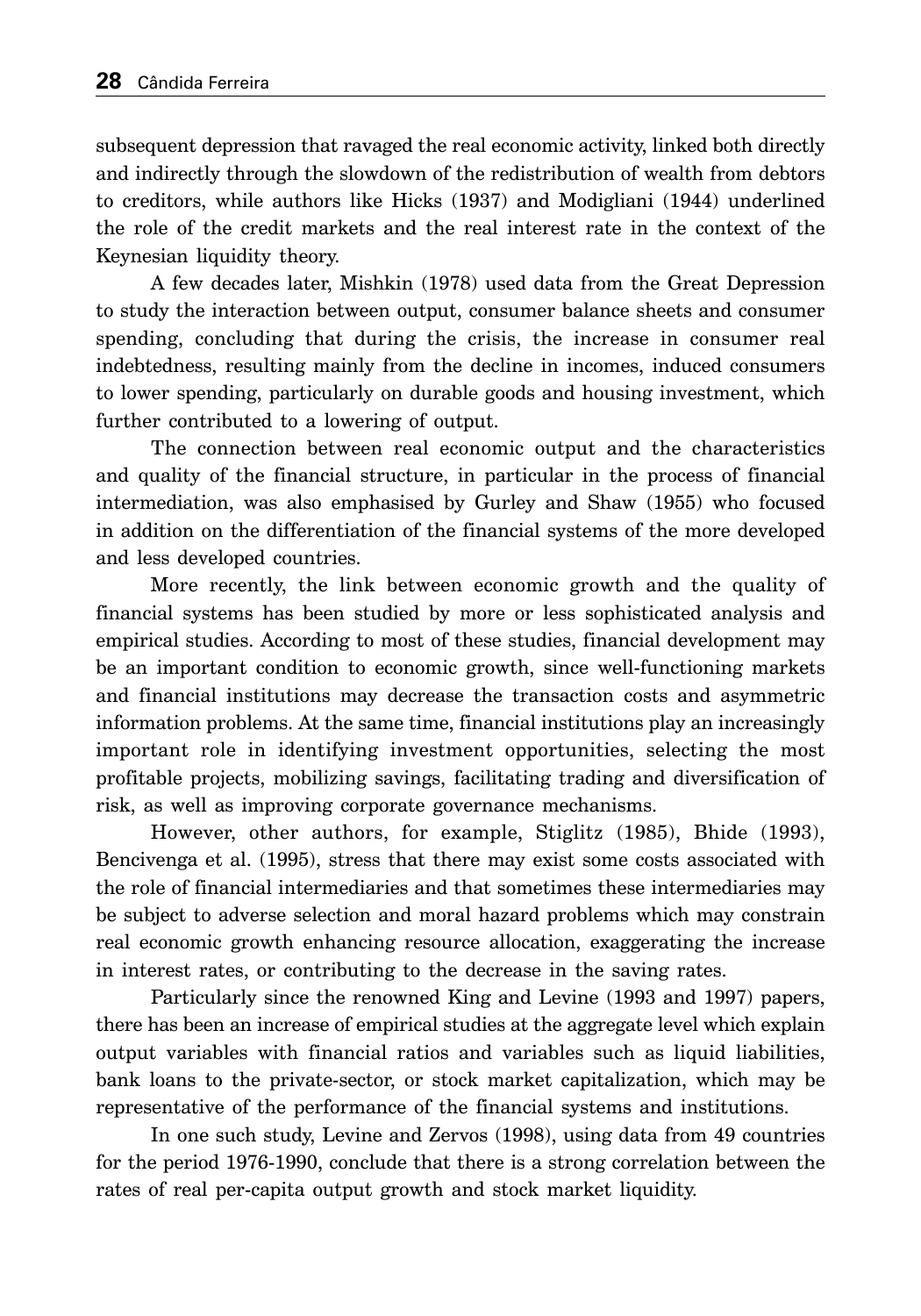The influence of financial variables (particularly the liquid liabilities and the private credit from deposit banks in relation to GDP) in the real per-capita output growth is also demonstrated by Leahy et al. (2001), using data for 19 OECD countries for the years between 1970 and 1997. Similar variables (more precisely, liquid liabilities, private credit from deposit banks and stock market capitalisation, all in relation to GDP) are used by Bassanini et al. (2001), who use data for 24 OECD countries (1971-1998) obtaining better results for stock markets than for bank variables.

Examining 9 OECD countries and the available series with different starts between 1960 and 1986 and ending in 1998, Shan et al. (2001) explain real per-capita GDP by bank credit to GDP and conclude that the causality varies among countries.

Demirguç-Kunt and Levine (1999), with data from 150 countries during the 1990s, conclude that the rich countries have more developed financial systems, characterising this development by the size and efficiency of the financial sector, measured by the assets, liabilities, overhead costs and interest margins.

Comparing financial systems of different countries and regions, Allen and Gale  $(2001)$  conclude that there is an inherent inefficiency within the monopolistic power of banks, which may also adopt an excessively conservative approach while the competitive nature of markets tends to encourage innovation and growthenhancing activities.

Beck et al. (2004) have used the ratio of the value of the credit by financial intermediaries to the private sector divided by GDP as a proxy to capture the depth and breath of the financial intermediation in a panel of 52 countries over the period 1960 to 1999 and conclude that financial development is not only clearly pro-growth but also pro-poor, that is, in countries with better-developed financial intermediation, income inequality declines more rapidly.

Summarising many of these studies, we must agree with Khan and Senhadji (2000), who in providing a review of the literature and empirical evidence of the relationship between financial development and economic growth, already concluded that the results indicate that while the general effects of financial development on the outputs are positive, the size of these effects varies with the different variables considered, with indicators of financial development and with the estimation method, data frequency or the defined functional form of the relationship.

#### **3. Financial Integration in the EU**

The link between financial integration and economic growth is currently emphasised by authors like Obstfeld and Taylor (2003). This link has particular relevance in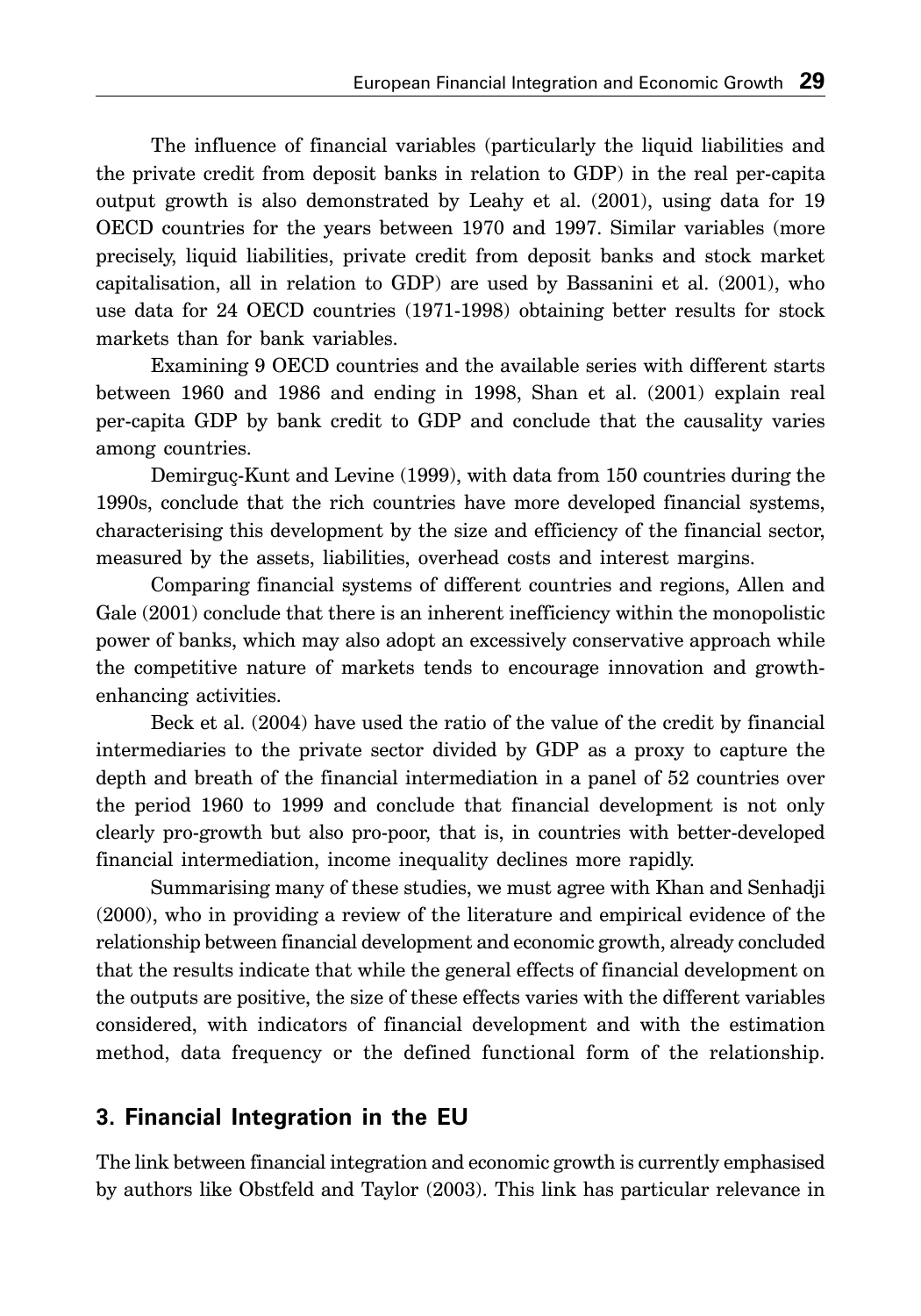the new European Union, which is still adapting to the conditions of the European Monetary Union (EMU) and to the new universe of 27 members.

Financial institutions play a unique role particularly in the context of the Single Market Programme and the European Monetary Union, although the EU banking sector has been considered as one of the sectors least affected by the SMP (Monti, 1996, Gardener et al., 2002). The introduction of the EMU may reduce some of the competitive advantages of local and national banks (advantages which were based on factors like currency risk, lack of price transparency and greater knowledge of national monetary policy), but it also increases competition in all the financial-product market segments.

The structural changes due to the adoption of the single currency and a common monetary policy are exerting a profound impact on the Euro area finance sector and intensifying competition for banking services.

Some authors have already analysed the degrees of integration through the common trends which may be identified in the context of the pressures of globalisation and which affect all the EU countries (not only the EMU members) with particular intensity, due to the process of disintermediation, new technologies and increased competition (Belaisch et al., 2001; ECB, 2002; Gardener et al., 2002; Guiso et al., 2004, Melnik and Nissim, 2006; Romero-Ávila, 2007).

Despite all the changes and disintermediation, the EU's bank asset structure reflects the rapid increase of lending since the advent of the EMU. It is a process which started before the implementation of the single currency and reflects the growing demand for credit provoked by the downward path of interest-rate levels.

At the present time, it remains true that the Euro area's financial and credit systems continue to be bank dominated; the ECB (more precisely, the European System of Central Banks and its Banking Supervision Committee) is obliged to monitor and supervise closely the banking activity and structural developments within the EU banking sector.

The inadequacy of the present extent of financial regulation in the context of the EMU was already emphasised by authors like Vives (2001), who defended a reform to establish clear procedures for confronting hypothetical crises in lending and moreover, to prepare the implementation of more centralised supervisory arrangements in the whole financial system, with specific regard to the banking sector. Measures are also required in order to increase the competition and to prevent and limit the national power of the "too big to fail" institutions.

So, in spite of all the remaining limitations in the supervision process, in addition to the profound structural changes due to the implementation of the single currency and the common monetary policy, and despite all the recent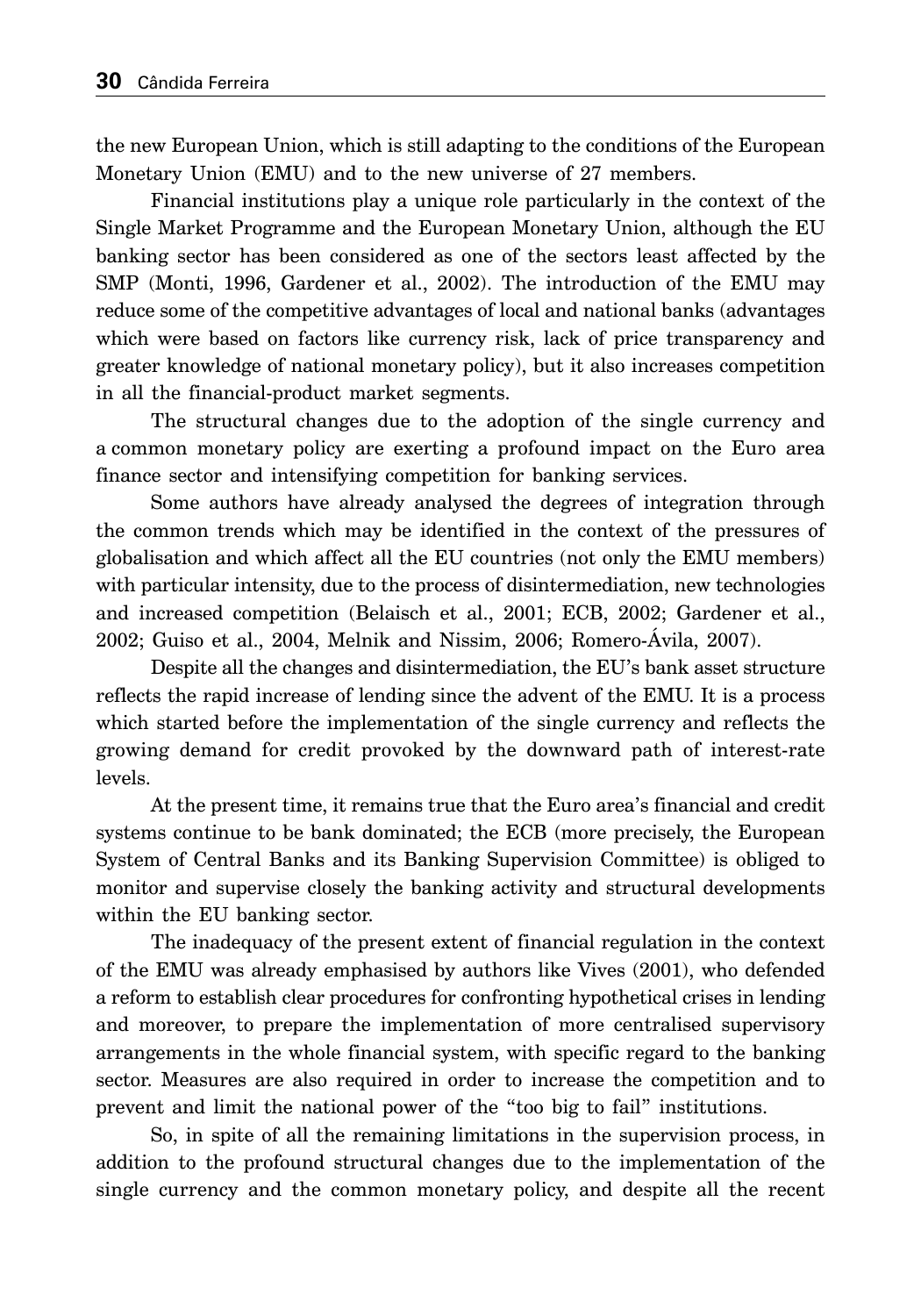political shocks, the EU has diversified its activities and financial innovations, against a background of increasing competition, under continuing pressure not only to increase their income and profits, but also to guarantee most of the transmission mechanisms of the monetary policy and to maintain the financial stability of the whole system.

It is generally recognised that special attention must be paid to the EU banking sector following the most recent enlargements mentioned above, particularly regarding those countries under the former Soviet Union's sphere of influence, given that in a quite short period of time, the banks in these countries moved away from the socialist structure of banking, in which the financial organisations were used to support the central banking system, to a market economy and the concomitant decentralisation and liberalisation of the banking systems.

In most of these Eastern and Central European countries, forms and programmes were introduced to amend property rights, together with processes of privatisations of part of the State property. As a result, the importance of the private sector and firms increased in these countries, as did the particularly relevant role of their financial intermediaries and banking institutions. There is a fairly strong consensus on the increased performance and efficiency of the banks under the new market conditions in these countries. Several studies (Holscher, 2000; Hanousek and Kocenda, 2003; Stephen and Backhaus, 2003; Dimitrova, 2004; Bonin and Watchel, 2004; Bonin et al, 2005; Freis and Taci, 2005; Fries et al., 2006) confirm the relevant improvements in the efficiency of the banking systems of the new EU members and the effects of ownership, concluding that foreign-owned banks are usually more cost-efficient.

Other studies examine how, and to what extent, the banking sectors of the new member-states have integrated with those of the older EU members and the process of nominal and real convergence of these countries to EU standards (ECB, 2004 and 2005; Kocenda et al., 2006). The transmission of monetary policy to the non-monetary economic sectors also requires more efficient banking and the way that banks adapt lending in response to monetary policy decisions varies according to their specific political and economic environment. Some contributions analyse the transmission channels of monetary policy in different EU countries, including the new member-states in Central and Eastern Europe (Gambacorta and Mistrulli, 2004; Golinelli and Rovelli, 2005; Elbourne and de Haan, 2006; Ferreira, 2008). However, in spite of all the theoretical and empirical advances in this area, there is still no agreement about the precise specification of the ways in which monetary policy and credit lending influences the economy (Goddart et al. 2007).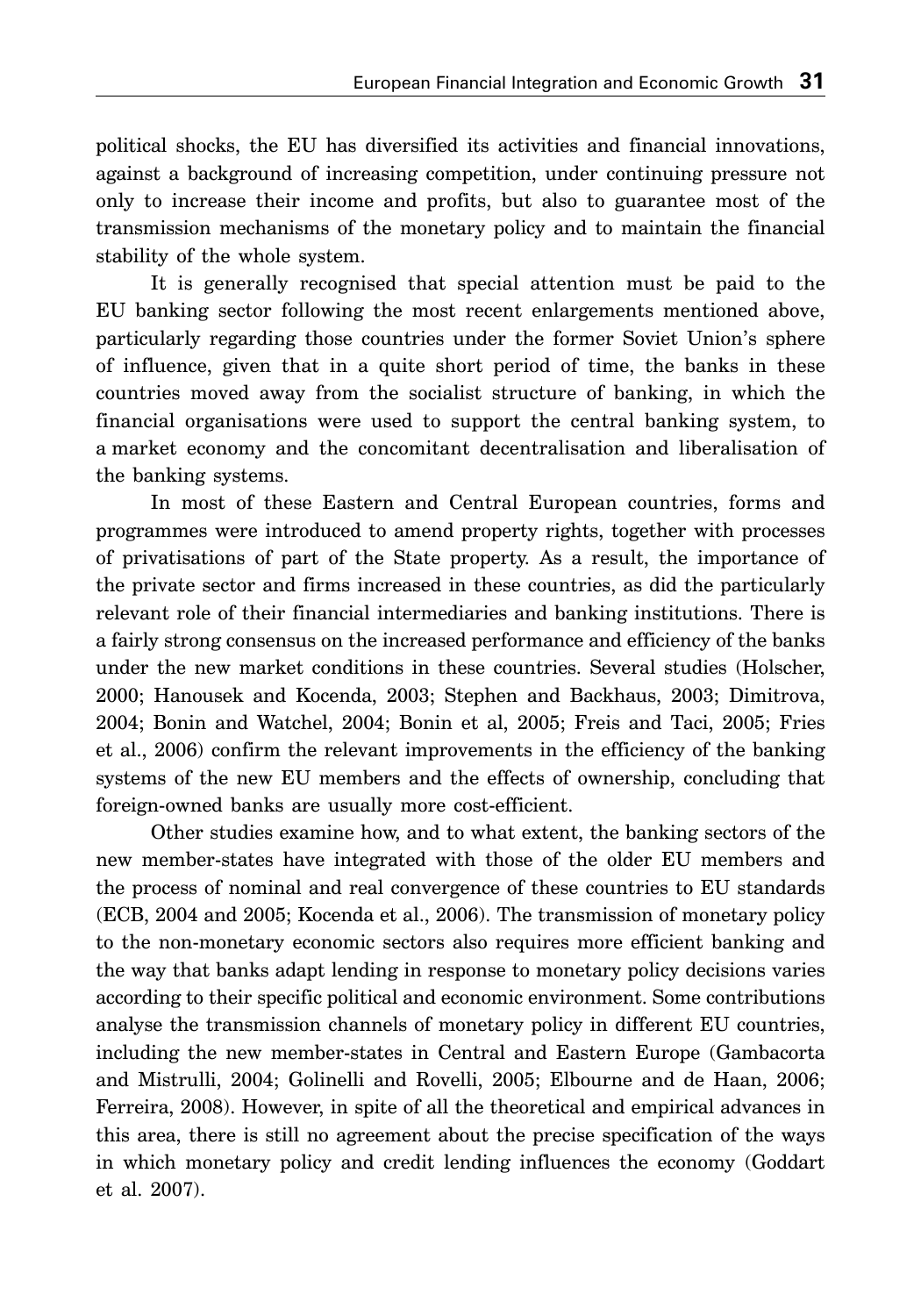During the last decade, three essential pillars were in place to assist the financial-sector development of the new member-states and to assure the conditions propitious to an increasing integration in the EU (and possibly also in the EMU) financial systems. These pillars are (Winkler, 2002, pp. 35):

1) internal and external government structures;

2) domestic and international competition;

3) prudential regulation supervision.

All three could also be accepted as strong and necessary pillars for the development of the financial systems, particularly the banking sectors, of the older EU member-states and above all, of the EMU members.

# **4. Empirical Estimations**

The methods used in the different aggregate estimations which look for empirical evidence of the relationship between financial development and economic growth are mainly co-integration analysis, correlations, cross-country regressions and panel regressions.

One of the most common problems of these estimations is the difficulty in harmonising and making compatible the available data as, in spite of all the efforts of the ECB, Eurostat, IMF and other international institutions, the study of financial structures and financial developments in the context of the EU remains a difficult task. This is due not only to the lack of data, but also to the inherent complexity of the financial structures as well as the constant changes, besides the specificities of the financial structures in the different EU countries.

Using the quarterly data from Eurostat and IMF statistics, we contribute to the existing empirical evidence of the influence of financial systems and EU integration on economic growth in two ways:

**Firstly** – We use panel fixed effects estimates to explain the real per-capita GDP growth rate, admitting four variables to represent the role of financial systems:

- the logarithm of the ratio deposits to GDP as the total deposits in the banking institutions is still an important source of resources for credit lending and it may contribute to economic growth,
- the logarithm of the ratio bonds and money market instruments to GDP as a proxy of the development of the financial markets in the EU countries, which are mostly bank-dominated. Accepting that healthy financial markets and developed financial institutions are a guarantee for the direct and indirect financing of the bank clients' activities, we may expect that this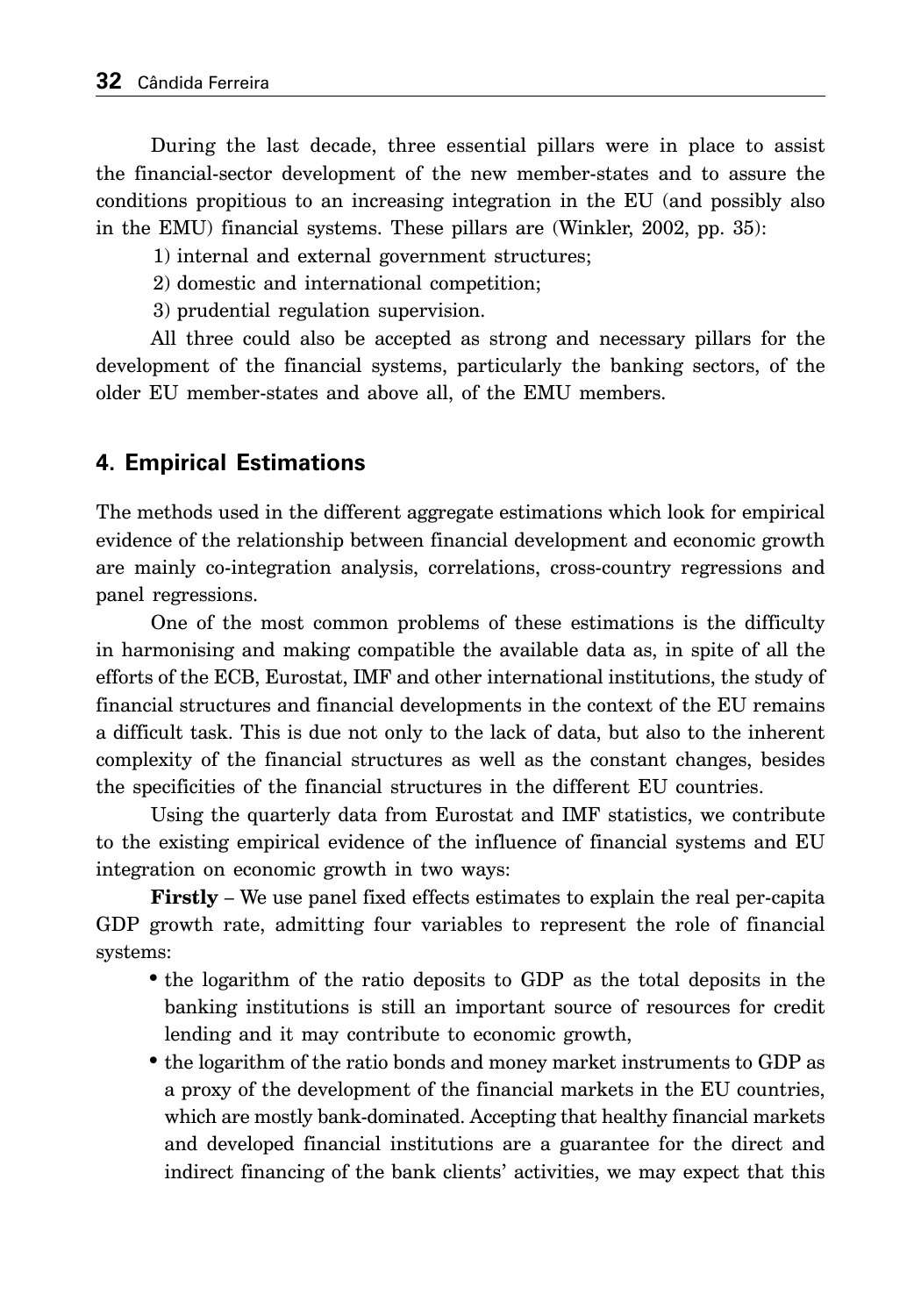ratio will exert a positive influence not only on bank activities but also on the support of productive investments and economic growth,

- the logarithm of the ratio of foreign assets to GDP introducing the influence of the other countries, more specifically, the financial resources obtained from foreign partners, represented by the entry of assets, in particular to pay their debts and financial obligations and consequently, more resources to be applied in domestic bank lending and to support economic growth,
- the discount rate (end of the period) which is the monetary policy interest rate and influences the levels of the interest rates in the different countries.

**Secondly** – In order to analyse the degree of integration of the EU countries, we compare the results obtained for two different sub-sets:

- one balanced panel with 1177 observations, with data for the period between Q1 1980 and Q3 2006 for the 11 "old" countries (Austria, Belgium, Denmark, France, Germany, Italy, Netherlands, Portugal, Spain, Sweden and the United Kingdom),
- a second balanced panel for 26 EU countries (excluding only Luxembourg) for the period between Q1 1999 and Q3 2006, with 806 observations. In Appendix I, we present the summary statistics of these series.

#### **4.1. Unit Root Tests**

The number of observations of the collected data to build our three panels does not lend itself to the application of single time series unit root tests. Therefore, we opt to use panel unit root tests, which are more adequate in this case. These tests do not only increase the power of unit root tests due to the span of the observations, but also minimise the risks of structural breaks due to deep changes during the considered time period.

From among the available panel unit root tests, we choose the Levin, Lin and Chu (2002) test, which may be viewed as a pooled Dickey-Fuller test or as an augmented Dickey-Fuller test when lags are included, the null hypothesis being the existence of non-stationary. This test is adequate for heterogeneous panels of moderate size, such as the present cases and it assumes that there is a common unit root process.

The results obtained are reported in Appendix II and clearly allow us to reject the existence of the null hypothesis for almost all the variables included in the two considered panels. The only exception is, in the second panel, the logarithm of the ratio bonds and money market instruments to GDP, but it is stationary in the first differences.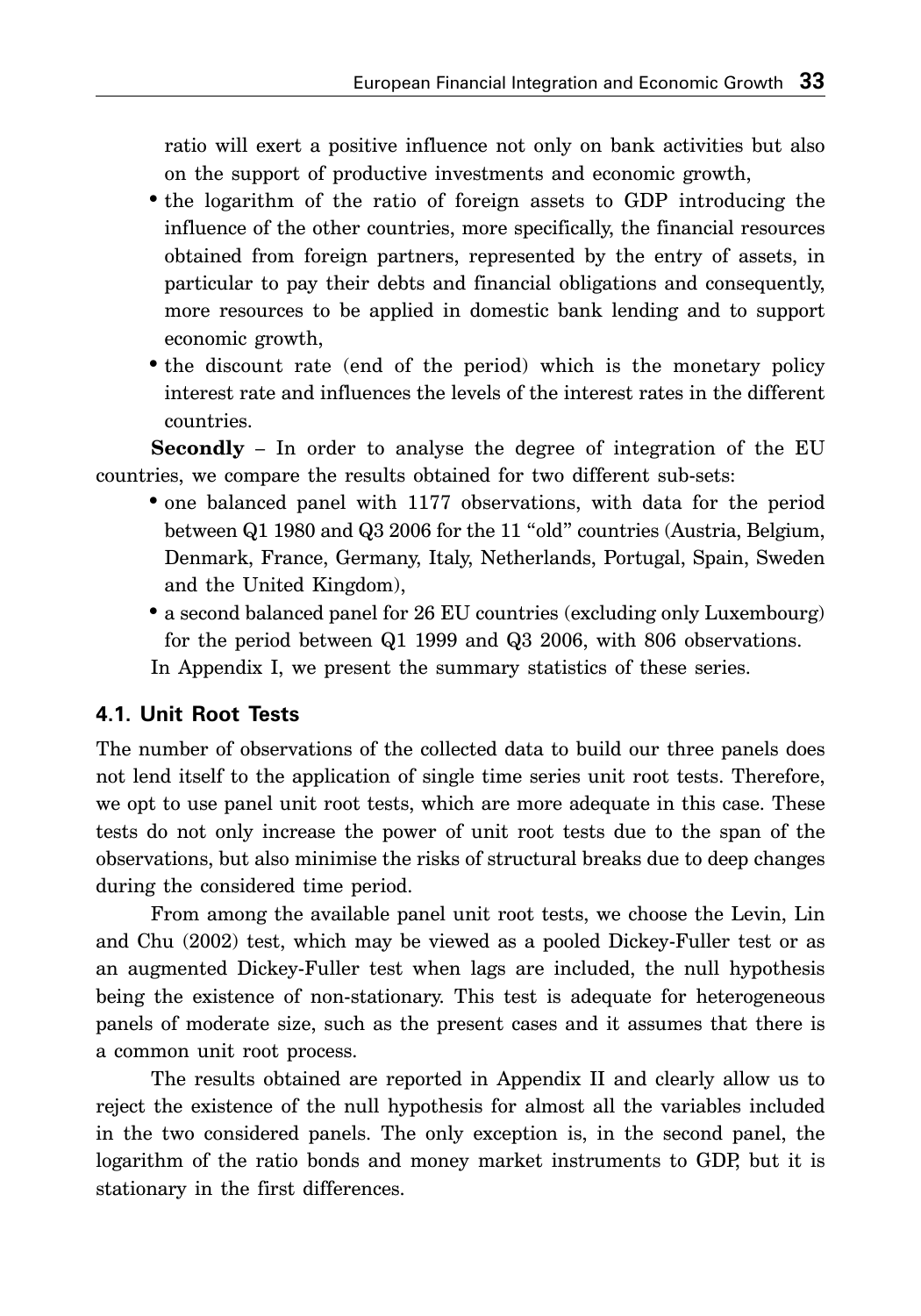#### **4.2. Panel estimations**

In order to examine the relation between the four variables presented above and the real per-capita GDP growth and to compare the results for the two considered panels, we use a panel data approach (following Wooldridge 2002 and 2003) which provides more observations for estimations and reduces the possibility of multi-colinearity among the different variables.

We specify a linear model and control for individual country-specific effects using panel fixed-effects (within) estimates, which assume that slopes  $(b_1$  to  $b_4$ ) are common to all the countries, whilst intercepts  $(a_i)$  vary across the i countries<sup>1</sup>:

ln (real GDP *per capita*)<sub>*it*</sub> =  $a_i + b_1$  ln (deposits/GDP) +  $b_2$  ln (bonds and money market instruments/GDP) +  $b_3$  ln (foreign assets/GDP)  $+ + b_4$  discount rate  $+ u_{it}$ 

Table 1 reports the obtained results for the first panel, including the 11 "old" EU countries (more precisely, Austria, Belgium, Denmark, France, Germany, Italy, Netherlands, Portugal, Spain, Sweden and the United Kingdom) for the time period between the first quarter of 1980 and the third quarter of 2006. The results confirm that the system responds well to the within (fixed-effects) estimations, which are more adequate and in all situations, they demonstrate consistency.

Simultaneously, the values obtained with the F-tests, allow us to conclude that there are common slopes, meaning that within these 11 EU countries, there are clear signs of integration, since the growth rates of the real GDP per-capita have similar reactions to the behaviour of the considered variables.

Nevertheless, each country has a different intercept, that is, it had a specific initial condition before embarking on the process of integration (and particularly of financial integration). And the relative hetetogeneity of the whole panel is confirmed by the obtained low R-squared overall (0.0838). Furthermore, and still according to the reported R-squared values, it is also possible to conclude that, in general, there is a stronger influence of the time interval (the R-squared within is 0.6522) than the cross-country approximation (the R-squared between is 0.1594).

The obtained results also confirm the expected positive influence of the growth of the three ratios (deposits/GDP, bonds and money market instruments/ GDP, foreign assets/GDP). The negative influence of the discount rate may be explained by the preparation of the specific process that conducted to the

<sup>&</sup>lt;sup>1</sup> We also tried to use panel random-effects estimates. The obtained results are very similar to those with panel fixed-effects estimates and will be provided under request.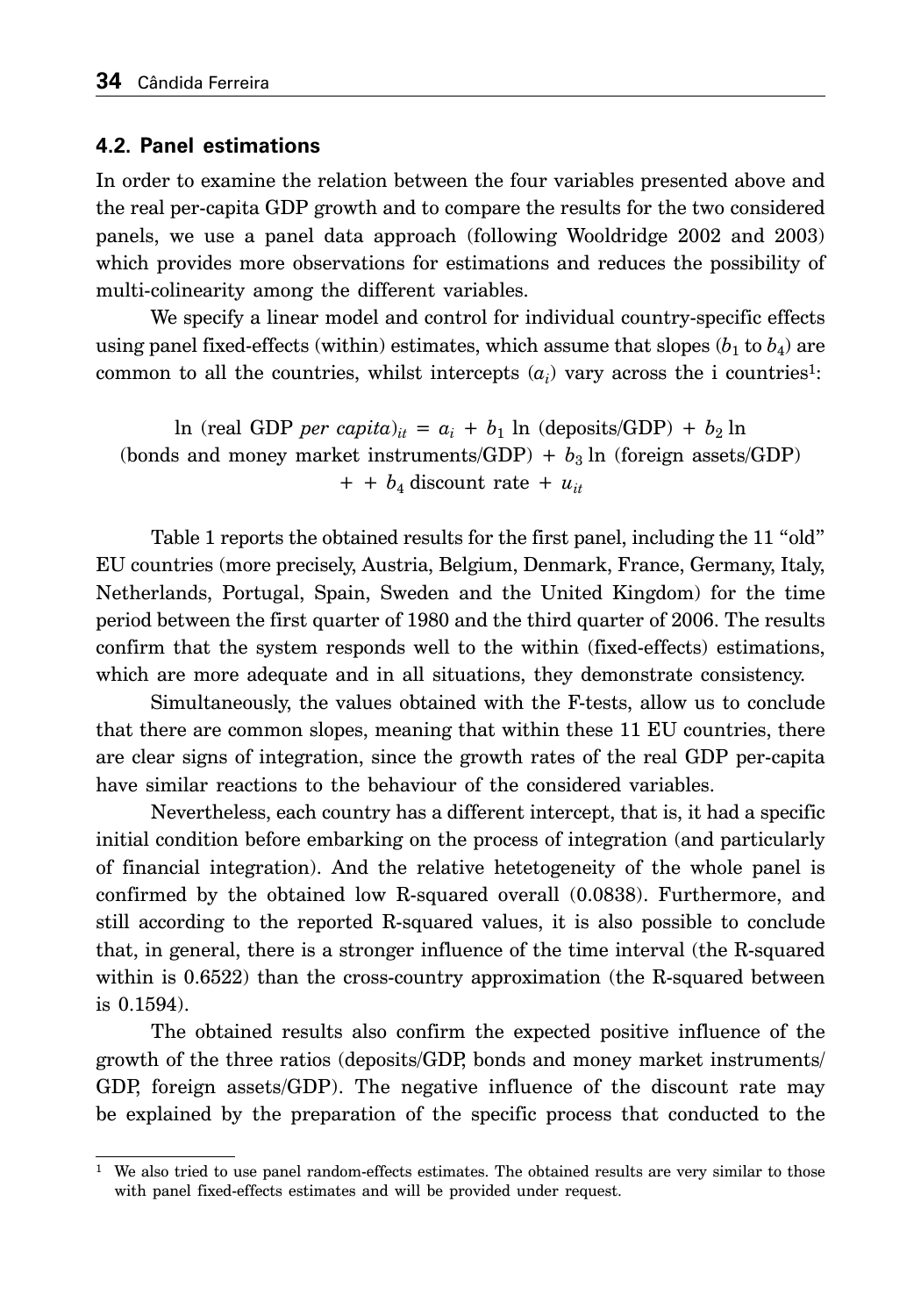implementation of the single currency in the context of the EMU for almost all the EU countries included in this panel.

|                                                                             | Estim.<br><b>Coefficient</b> | <b>Standard</b><br>Error | t-statistic | P-value |
|-----------------------------------------------------------------------------|------------------------------|--------------------------|-------------|---------|
| $Ln$ (deposits/ $GDP$ )                                                     | .1314972                     | .01024                   | 12.84       | 0.000   |
| Ln (bonds, money market)<br>instruments/GDP)                                | .0229881                     | .0031124                 | 7.39        | 0.000   |
| $Ln$ (foreign assets/ $GDP$ )                                               | .033366                      | .0053136                 | 6.28        | 0.000   |
| Discount rate                                                               | $-.0207109$                  | .0010065                 | $-20.58$    | 0.000   |
| constant                                                                    | 3.747554                     | .0174978                 | 214.17      | 0.000   |
| R-squared:<br>Within $= 0.6522$<br>$Between = 0.1594$<br>$Overall = 0.0838$ |                              |                          |             |         |
| $F(4,1162) = 544.74$<br>$Prob > F = 0.0000$                                 |                              |                          |             |         |

**Table 1. Panel fixed-effects estimates for 11 EU countries\*; time period between Q1 1980 and Q3 2006 (***N* **= 1177)**

\* Austria, Belgium, Denmark, France, Germany, Italy, Netherlands, Portugal, Spain, Sweden and the United Kingdom

For the second panel of countries we will take into account the obtained results for the Levin, Lin and Chu (2002) test and the possible non-stationary of the series of the logarithm of the ratio bonds and money market instruments to GDP. So, for this panel, we estimated two models: one including this series (whose results are reported in Table 2-A) and another one including its first differences (whose results are reported in Table 2-B).

Not surprisingly, the results obtained for the second panel are less consistent than those for the first panel of the 11 "old" EU countries. The second panel comprises fewer observations, a shorter time-span  $(Q2 1999 - Q3 2006)$  and more heterogeneous 26 EU countries (all EU members, except Luxembourg).

In all situations, the importance of the considered variables to the growth of the real GDP per capita is confirmed. The presented F-test confirms the existence of common slopes as a result of the process of financial integration. Nonetheless, again according to the obtained results for the F-test, it is clear that the countries have different intercepts, meaning that there are country-specific initial conditions. This is consistent both with the historically-known conditions and the fact that the financial institutions of these 26 countries have sometimes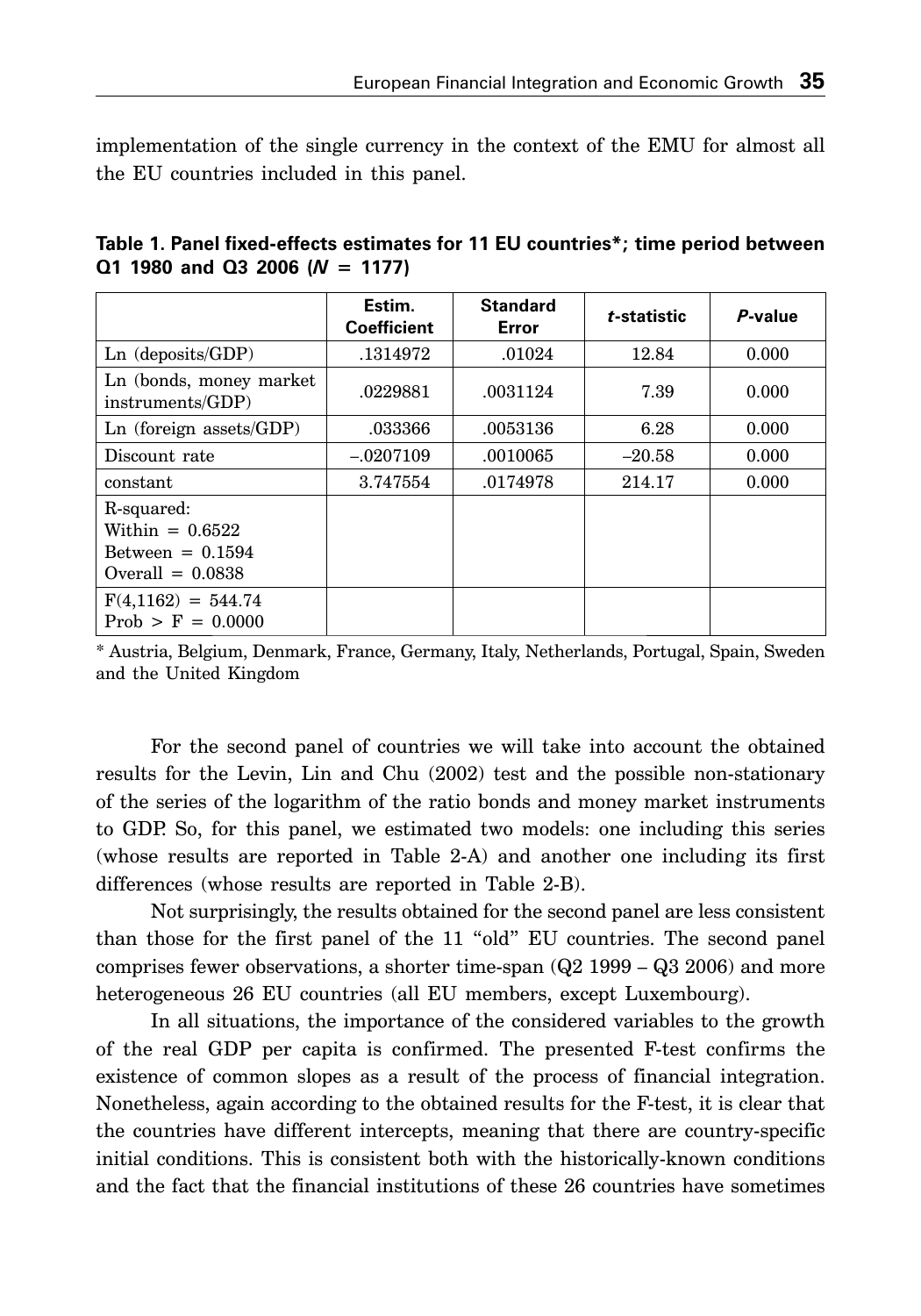had to follow a specific course, facing different individual consequences, while adapting to the new conditions of the EU integration process.

The stronger heterogeneity of this second panel of countries is also evident by the obtained very small R-squared between (0.0770 in Table 2-A and 0.0474 in Table 2-B). The influence of the time period is still relevant but it is now shorter and the R-squared within falls down (to 0.3086 in Table 2-A and 0.2743 in Table 2-B).

Furthermore, some doubts arise in what concerns the influence of the ratio bonds and money market instruments to GDP. If we ignore the possible non-stationary of the series (in Table 2-A) we confirm the positive influence of this variables in the real GDP per capita growth but if we consider the first differences of the series, there is a change in the obtained signal for this variable. The explanation may be found not only in the mathematical meaning of the first differences but also in the greater volatility of the bonds and money market instruments in 26 different EU countries, including the new member-states and particularly those were changes were very quick and remarkable in order to adapt to the new conditions.

**Table 2(A). Panel fixed-effects estimates for 26 EU countries\*; time period between Q1 1999 and Q3 2006 (***N* **= 806)**

|                                                                             | Estim.<br><b>Coefficient</b> | <b>Standard</b><br>Error | <i>t</i> -statistic | P-value |
|-----------------------------------------------------------------------------|------------------------------|--------------------------|---------------------|---------|
| $Ln$ (deposits/ $GDP$ )                                                     | 0793755                      | .0150757                 | 5.27                | 0.000   |
| Ln (bonds,<br>money market<br>instruments /GDP)                             | .034813                      | .0062943                 | 5.53                | 0.000   |
| Ln (foreign)<br>assets/GDP)                                                 | .0578454                     | .0138953                 | 4.16                | 0.000   |
| Discount rate                                                               | $-.0155739$                  | .0012823                 | $-12.15$            | 0.000   |
| Constant                                                                    | 6.040361                     | .0234574                 | 257.50              | 0.000   |
| R-squared:<br>Within $= 0.3086$<br>Between $= 0.0770$<br>Overall $= 0.0718$ |                              |                          |                     |         |
| $F(4,776) = 86.58$<br>$Prob > F = 0.0000$                                   |                              |                          |                     |         |

\* Excluding only Luxembourg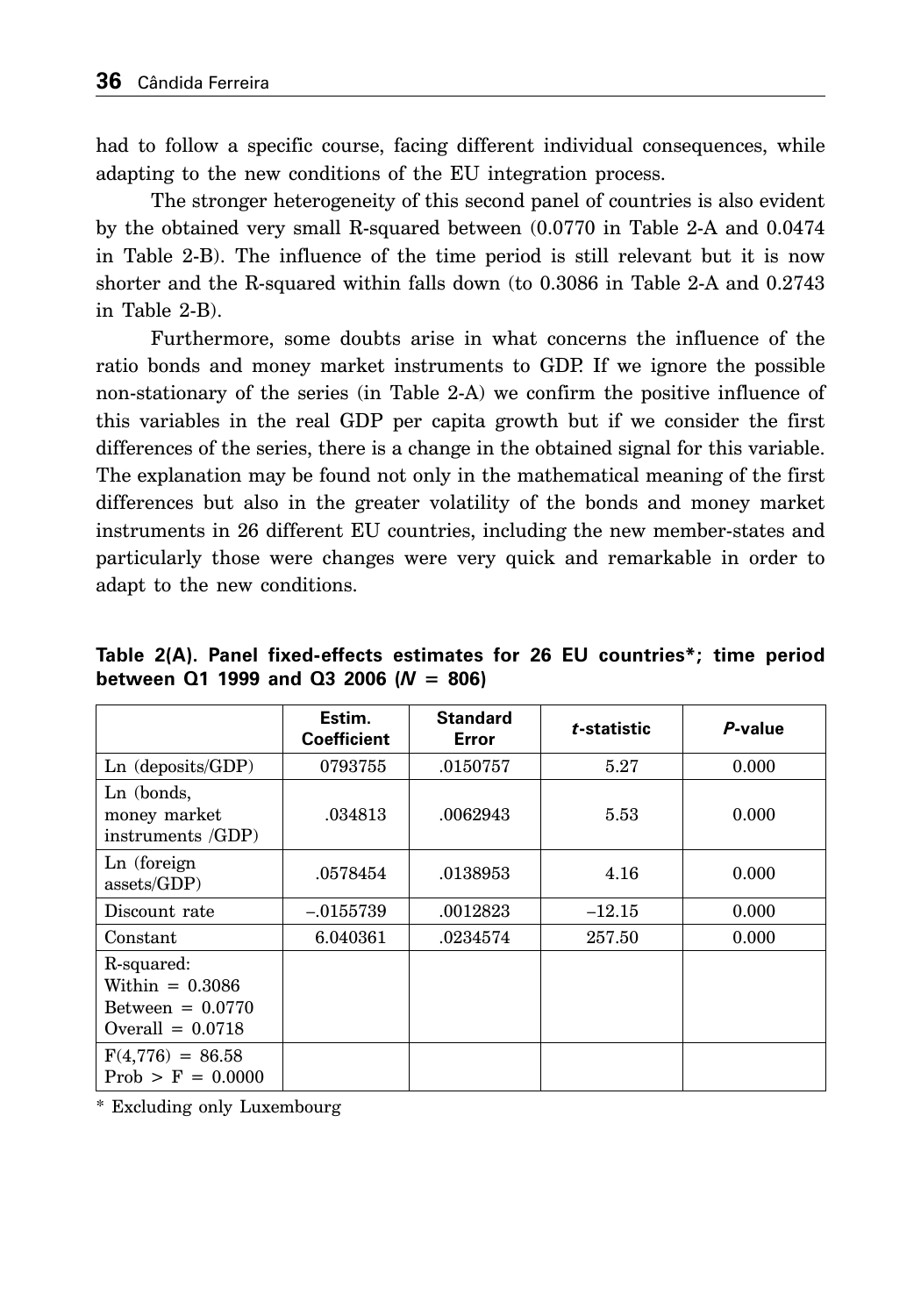|                                                                             | Estim.<br><b>Coefficient</b> | <b>Standard</b><br>Error | t-statistic | P-value |
|-----------------------------------------------------------------------------|------------------------------|--------------------------|-------------|---------|
| Ln (deposits/GDP)                                                           | .1070918                     | .0149473                 | 7.16        | 0.000   |
| D1.Ln (bonds,<br>money market<br>instruments/GDP)                           | $-.0668194$                  | .0160015                 | $-4.18$     | 0.000   |
| $Ln$ (foreign assets/ $GDP$ )                                               | .0553991                     | .0141734                 | 3.91        | 0.000   |
| Discount rate                                                               | $-.0140031$                  | .0012876                 | $-10.88$    | 0.000   |
| Constant                                                                    | 5.998085                     | .0233594                 | 256.77      | 0.000   |
| R-squared:<br>Within $= 0.2743$<br>Between $= 0.0474$<br>Overall $= 0.0443$ |                              |                          |             |         |
| $F(4,750) = 70.86$<br>$Prob > F = 0.0000$                                   |                              |                          |             |         |

**Table 2 (B). Panel fixed-effects estimates for 26 EU countries\*; time period between Q1 1999 and Q3 2006 (***N* **= 780)**

\* Excluding only Luxembourg

## **5. Concluding remarks**

This paper confirms the influence of financial intermediation on the output growth, here represented by the growth of the real GDP per capita, as well as the still considerable differences among EU member-states.

We contribute to the existing empirical evidence by introducing four variables to represent the role of financial intermediation, more precisely, the growth of three ratios: deposits/GDP, bonds and money market instruments/GDP, foreign assets/GDP as well as the discount rate.

We use panel fixed-effects estimates and we find that these variables are relevant to the explanation of the output growth in the two considered panels of EU countries: one with the 11 "old" countries (Austria, Belgium, Denmark, France, Germany, Italy, Netherlands, Portugal, Spain, Sweden and the United Kingdom) for the time period Q1 1980-Q3 2006 and a second panel that includes the 26 EU countries (all actual EU members, except Luxembourg) for the period between Q1 1999 and Q3 2006.

Our estimates show relatively more homogenous results for the first panel, with common slopes, that is, for this group of 11 EU countries. Nevertheless, in this panel there are still different intercepts, which is evidence of the specific initial conditions of these "old" and relatively more homogenous countries.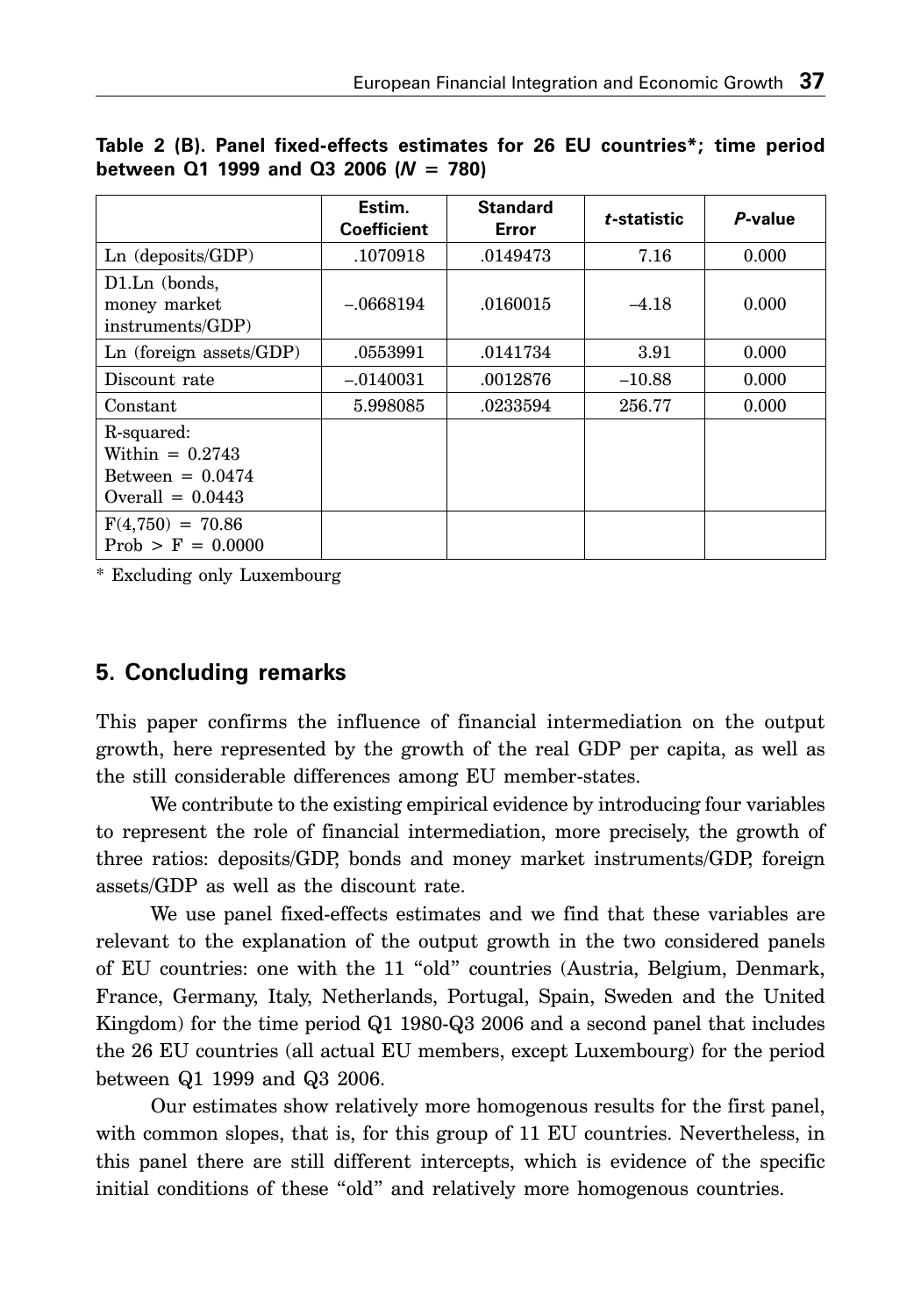Although the results obtained for the second panel are less consistent, they confirm that even with the necessary changes and adaptation to the new conditions of the EU and EMU, and the increasing competitive environment, there is still evidence of integration among the EU members. But there is still clear evidence of the country-specific initial conditions.

This is consistent with the historically-known integration processes, since the EU financial structures are undergoing remarkable transformations, although considerable differences among EU member-states still persist.

## **Bibliography**

- 1. Allen F., Gale D., Comparing Financial Systems, Cambridge, MA, MIT Press 2001.
- 2. Bassanini A., Scarpetta S., Hemings P., Economic Growth: The role of Policies and Institution. Panel Data Evidence from OECE Countries, OECE Economics Department Working Paper, 2001, No. 283.
- 3. Beck T., Levine R., Loayza N., Finance and the Source of Growth, "Journal of Financial Economics", 2004, 58, pp. 261-300.
- 4. Belaisch A., Kodres L., Levy J., Ubide A., Euro-Area Banking at the Crossroads, IMF Working Paper, 2001, No. 01/28, Washington, D.C.: International Monetary Fund.
- 5. Bencivenga V., Smith B., Starr R., Transaction Costs, Technological Choice and Endogenous Growth, "Journal of Economic Theory", 1995, Vol. 67, pp. 53–117.
- 6. Bhide A., The Hidden Costs of Stock Market Liquidity, "Journal of Financial Economics", 1993, 34, pp. 1–51.
- 7. Bonin J., Watchel P., Dealing with Financial Fragility in Transition Economies, Federal Reserve Bank of Chicago, Conference on "Systemic Financial Crises: Resolving Large Bank Insolvencies", 30 September 2004.
- 8. Bonin J., Hasan I., Watchel P., Bank performance efficiency and ownership in transition economies, "Journal of Banking and Finance", 2005, 29 (1), pp. 31–53.
- 9. Demirguç-Kunt A., Levine R., Bank-Based and Market-Based Financial Systems: Cross Country Comparisons, World Bank Policy Research Working Paper, 1999, No. 2143.
- 10. Dimitrova A., (ed.), Driven to Change: The European Union's Enlargement views from the East, Manchester University Press 2004.
- 11. Elbourne A., de Hann J., Financial structure and monetary policy transmission in transition countries, "Journal of Comparative Economics", 2006, 34 (1), pp. 1–23.
- 12. European Central Bank, Structural Analysis of EU Banking Sector Year 2001, ECB 2002.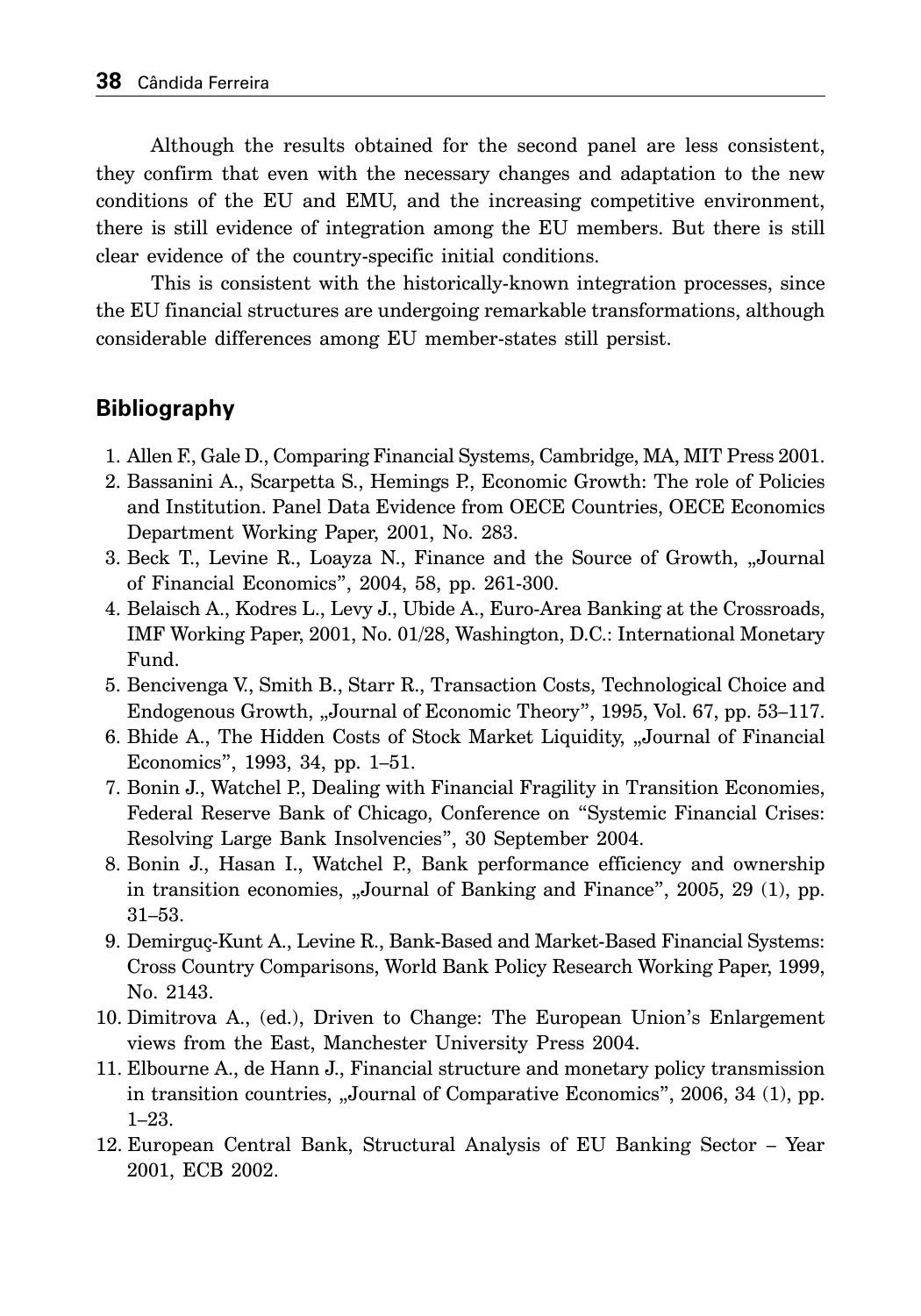- 13. European Central Bank, Research network on capital markets and financial integration in Europe – Research and experience after two years, The Joint ECB-CFS Research Network, December 2004.
- 14. European Central Bank, Banking Structures in the New EU Member States, ECB, January 2005.
- 15. Ferreira C., The Banking Sector, Economic Growth and European Integration, "Journal of Economic Studies", 2008, Vol. 35 (6), pp. 512–527.
- 16. Fisher I., The Debt-Deflation Theory of Great Depression, "Econometrica", 1933, Vol. 1, pp. 337–357.
- 17. Fries S., Taci A., Cost efficiency of banks in transition: Evidence from 289 in 15 post-communist countries, "Journal of Banking and Finance", 2005, Vol. 29 (1), pp. 55–81.
- 18. Fries S., Neven D., Seabright P., Taci A., Market entry, privatisation and bank performance in transition, "Economics of Transition", 2006, Vol. 14 (4), pp. 579–610.
- 19. Gambacorta L., Mistrulli P. E., Does bank capital affect lending behavior?, "Journal of Financial Intermediation", 2004, No. 13, pp. 436–457.
- 20. Gardener E. P. M., Molyneux Ph., Moore B., (ed.), Banking in the New Europe – The Impact of the Single Market Program and EMU on the European Banking Sector, Palgrave, Macmillan 2002.
- 21. Goddart J., Molyneux Ph., Wilson J. O. S., Tavakoli M., European Banking: An overview, "Journal of Banking and Finance", 2007, 31(7), pp. 1911–1935.
- 22. Golinelli R., Rovelli R., Monetary policy transmission, interest rate rules and inflation targeting in three transition countries, "Journal of Banking and Finance", 2005, 29 (1), pp. 183–201.
- 23. Guiso L., Jappelli T., Padula M., Pagano M., Financial Market Integration and Economic Growth in the EU, Working Paper No. 118, University of Salerno, Centre for Studies in Economics and Finance, Salerno 2004.
- 24. Gurley J., Shaw E., Financial Aspects of Economic Development, "American Economic Review", 1955, No. 57, pp. 391–414.
- 25. Hanousek J., Kocenda E., The impact of Czech mass privatisation on corporate governance, "Journal of Economic Studies",  $2003$ ,  $30$   $(3-4)$ , pp.  $278-293$ .
- 26. Hicks J., Mr. Keynes and the Classics: A Suggested Interpretation, "Econometrica", 1937, Vol. 5, pp. 147-159.
- 27. Holscher J., (ed.), Financial Turbulence and Capital Markets in Transition Countries, Palgrave editions 2000.
- 28. Khan M. S., Senhadji A., Financial Development and Economic Growth: An Overview, IMF Working Paper, 2000, No. 209.
- 29. King R., Levine R., Finance and Growth: Schumpeter might be right, "Quarterly Journal of Economics", 1993 (August), No. 108, pp. 717–737.
- 30. King R., Levine R., Finance Development and Economic Growth:Views and Agenda "Journal of Economic Literature", 1997, Vol. 35, No. 2, pp. 688–726.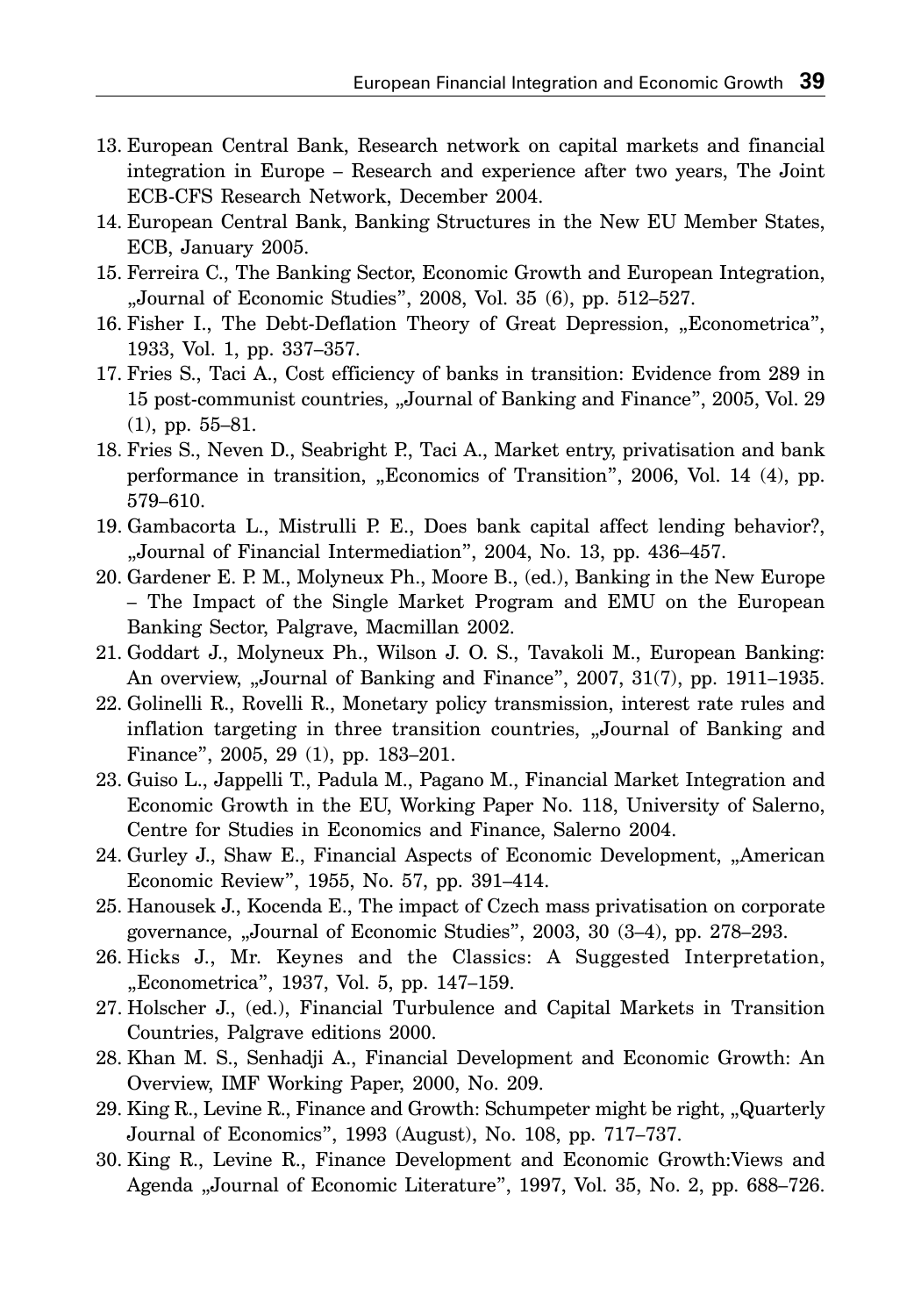- 31. Kocenda E., Kutan A. M., Yigit T. M., Pilgrims to the Eurozone: How Far, How Fast?, "Economic Systems", 2006, 30 (4), pp. 311–327.
- 32. Leahy M., Schich S., Wehinger G., Pelgrin F., Thorgeirsson T., Contribution of Financial Systems to Growth in OECD Countries, OECD Economics Department Working Papers, 2001, No. 280.
- 33. Levin A., Lin C., Chu C., Unit Root Tests in Panel Data: Asymptotic and Finite Sample Properties, "Journal of Econometrics", 2002, No. 108, p. 1–24.
- 34. Levine R., Zervos S., Stock Markets, Banks and Economic Growth, "American Economic Review", 1998, Vol. 88, pp. 537–558.
- 35. Melnik A., Nissim D., Issue costs in the Eurobond market: The effects of market integration, "Journal of Banking and Finance",  $2006$ ,  $30$   $(1)$ , pp.  $157-177$ .
- 36. Mishkin F., The Household Balance Shhet and the Great Depression, "Journal of Economic History", 1978, Vol. 38, pp. 918–937.
- 37. Modigliani F., Liquidity Preference and the Theory of Interest and Money, "Econometrica", 1944, Vol. 12, pp. 45–88.
- 38. Monti M., The Single Market and Tomorrow's Europe: A Progress Report from the European Commission, European Commission, 1996.
- 39. Obstfeld M., Taylor A., Global Capital Markets: Integration, Crises and Growth, Cambridge University Press, 2003.
- 40. Romero-Ávila D., Finance and growth in the EU: New evidence from the harmonisation of the banking industry, "Journal of Banking and Finance", 2007, 31(7), pp. 1937–1954.
- 41. Shan J., Morris A., Sun F., Financial Development and Economic growth: an Egg and Chicken Problem?, "Review of International Economics", 2001, Vol. 9, pp. 443–454.
- 42. Schumpeter J. A., The Theory of Economic Development, Harvard University Press, 1911.
- 43. Stephen F. H., Backhaus J. G., Corporate governance and mass privatisation: A theoretical investigation and transformations in legal and economic relationships, "Journal of Economic Studies", 2003, 30 (3–4), pp. 389–468.
- 44. Stiglitz J., Credit markets and the Control of capital, "Journal of Money, Credit and Banking", 1985, Vol. 17, pp. 133–152.
- 45. Vives X., Restructuring Financial Regulation in the European Monetary Union, "Journal of Financial Services Reserach", 2001, Vol. 19, pp. 57–82.
- 46. Winkler A., (ed.), Banking and Monetary Policy in the Eastern Europe: The First Ten Years, Palgrave editions, 2002.
- 47. Wooldridge J., Econometric Analysis of Cross Section and Panel Data, The MIT Press, 2002.
- 48. Wooldridge J., Introductory Econometrics A Modern Approach, Thomson, South-Western, 2003.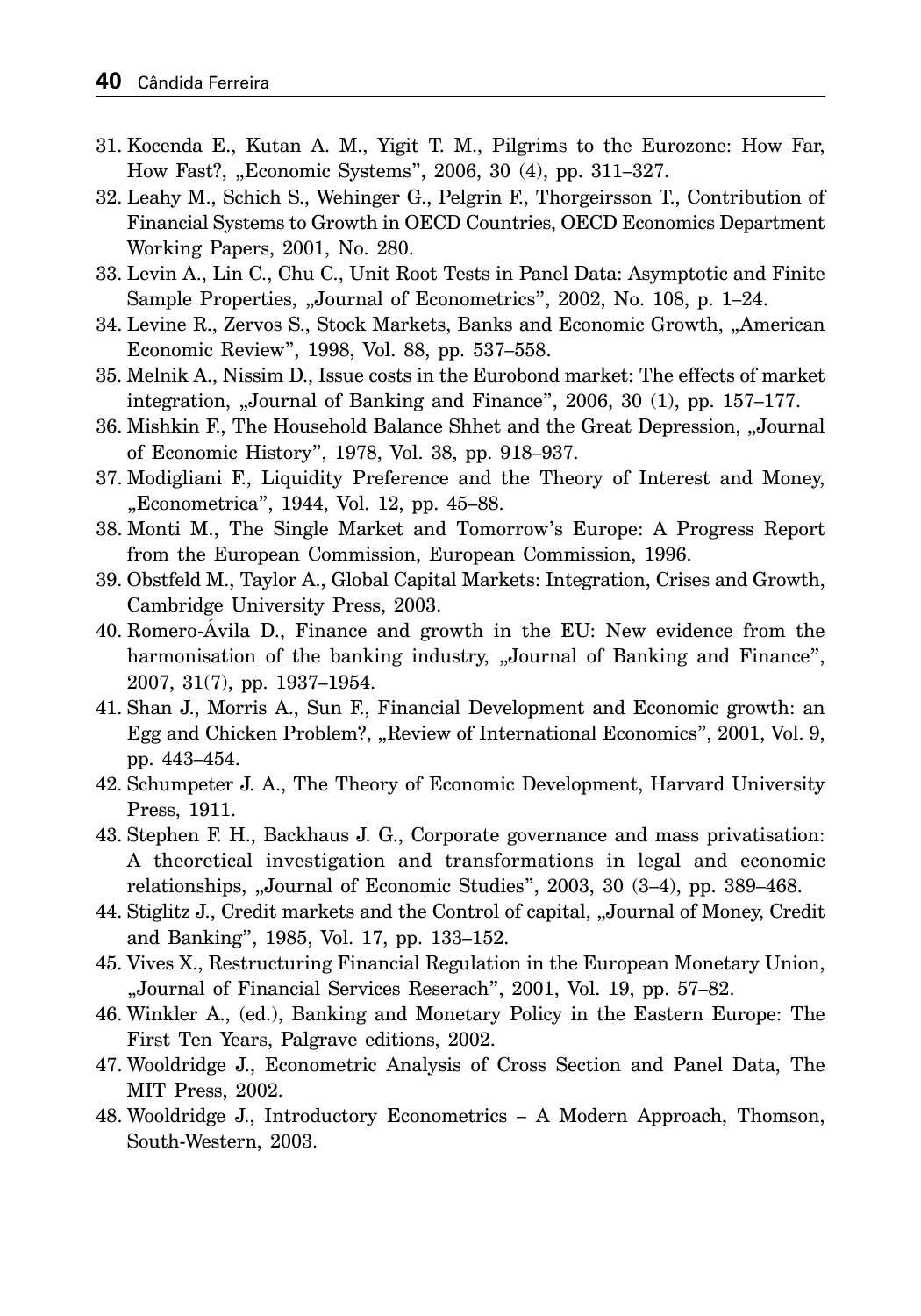# **APPENDIX I – Summary Statistics**

| <b>Variables</b>        | <b>Mean</b> | Std. Dev. | <b>Min</b>   | <b>Max</b> | <b>Observations</b> |
|-------------------------|-------------|-----------|--------------|------------|---------------------|
| Ln (real GDP            |             |           |              |            |                     |
| per capita):            |             |           |              |            |                     |
| overall                 | 3.784406    | 1.600977  | .92294       | 6.58768    | $N = 1177$          |
| between                 |             | 1.668891  | 1.222639     | 6.255734   | $i = 11$            |
| within                  |             | .170227   | 3.455159     | 4.126225   | $T = 107$           |
| $\;$ Ln (deposits/GDP): |             |           |              |            |                     |
| overall                 | 1.423353    | 1.403039  | $-.06464$    | 6.04847    | $N = 1177$          |
| between                 |             | 1.434835  | .5847764     | 5.689049   | $i = 11$            |
| within                  |             | .308766   | .3659827     | 2.362488   | $T = 107$           |
| Ln (bonds, money        |             |           |              |            |                     |
| market                  |             |           |              |            |                     |
| instruments/GDP):       |             |           |              |            |                     |
| overall                 | $-.2934713$ | 1.694187  | $-7.46515$   | 2.17415    | $N = 1177$          |
| between                 |             | 1.1969    | $-2.545149$  | 1.356671   | $i = 11$            |
| within                  |             | 1.25173   | $-5.213473$  | 4.425827   | $T = 107$           |
| Ln (foreign             |             |           |              |            |                     |
| assets/GDP):            |             |           |              |            |                     |
| overall                 | .2406778    | 1.026987  | $-2.11716$   | 4.39025    | $N = 1177$          |
| between                 |             | .782307   | $-1.249594$  | 1.535656   | $i = 11$            |
| within                  |             | .7055925  | $-1.683436$  | 4.823975   | $T = 107$           |
| Discount rate:          |             |           |              |            |                     |
| overall                 | 7.319773    | 4.600431  | $\mathbf{1}$ | 26.552     | $N = 1177$          |
| between                 |             | 2.433329  | 4.584112     | 12.07303   | $i = 11$            |
| within                  |             | 3.971974  | $-1.753255$  | 21.79875   | $T = 107$           |

### **PANEL I (11 EU countries\*, time period: Q1 1980 – Q4 2006)**

\* Austria, Belgium, Denmark, France, Germany, Italy, Netherlands, Portugal, Spain, Sweden and the United Kingdom.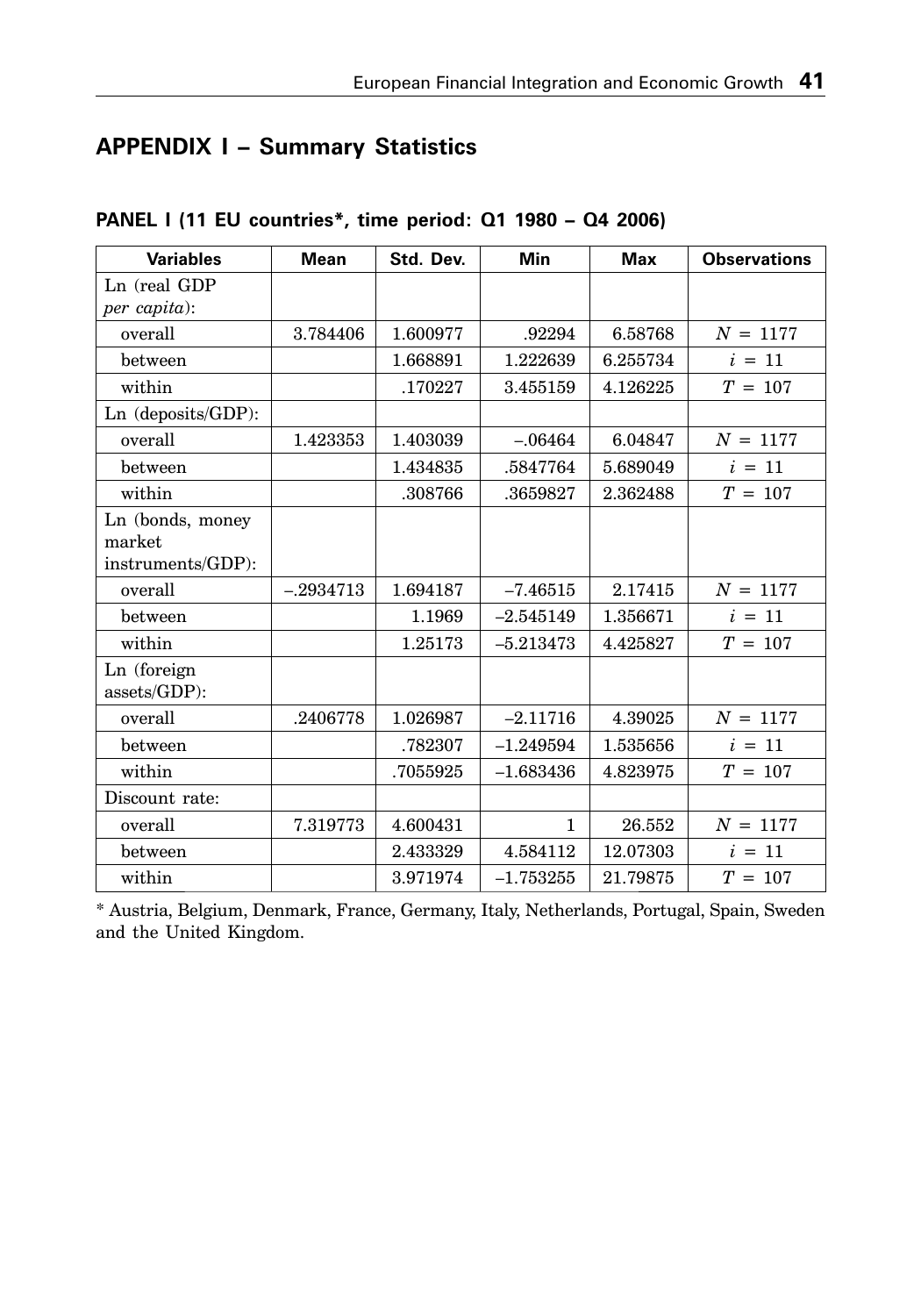| <b>Variables</b>             | <b>Mean</b> | Std. Dev. | <b>Min</b>  | <b>Max</b> | <b>Observations</b> |
|------------------------------|-------------|-----------|-------------|------------|---------------------|
| Ln (real GDP                 |             |           |             |            |                     |
| per capita):                 |             |           |             |            |                     |
| overall                      | 6.051169    | 2.678176  | 1.349683    | 12.66796   | $N = 806$           |
| between                      |             | 2.72726   | 1.443205    | 12.42524   | $i = 26$            |
| within                       |             | .108951   | 5.524112    | 6.514984   | $T = 31$            |
| Ln (deposits/GDP):           |             |           |             |            |                     |
| overall                      | 1.295129    | 1.519575  | $-2.773942$ | 6.048469   | $N = 806$           |
| between                      |             | 1.528612  | $-2.488645$ | 5.997196   | $i = 26$            |
| within                       |             | .2439945  | $-.3845825$ | 1.981867   | $T = 31$            |
| Ln (bonds,                   |             |           |             |            |                     |
| money market                 |             |           |             |            |                     |
| instruments/GDP):            |             |           |             |            |                     |
| overall                      | $-.0795288$ | 1.750138  | $-5.396411$ | 2.286376   | $N = 806$           |
| between                      |             | 1.695878  | $-3.744696$ | 1.986972   | $i = 26$            |
| within                       |             | .5423645  | $-2.622679$ | 1.495855   | $T = 31$            |
| Ln (foreign)<br>assets/GDP): |             |           |             |            |                     |
|                              |             |           |             |            |                     |
| overall                      | $-.080594$  | 2.21202   | $-10.41371$ | 3.237338   | $N = 806$           |
| between                      |             | 2.240099  | $-9.219169$ | 2.771956   | $i = 26$            |
| within                       |             | .2489937  | $-1.275133$ | .6851328   | $T = 31$            |
| Discount rate:               |             |           |             |            |                     |
| overall                      | 5.429781    | 5.112387  | .973333     | 35         | $N = 806$           |
| between                      |             | 4.393802  | 2.209677    | 24.39968   | $i = 26$            |
| within                       |             | 2.747811  | $-11.39656$ | 16.07494   | $T = 31$            |

**PANEL II (26 EU countries\*, time period: Q1 1999 – Q4 2006)**

\* Excluding only Luxembourg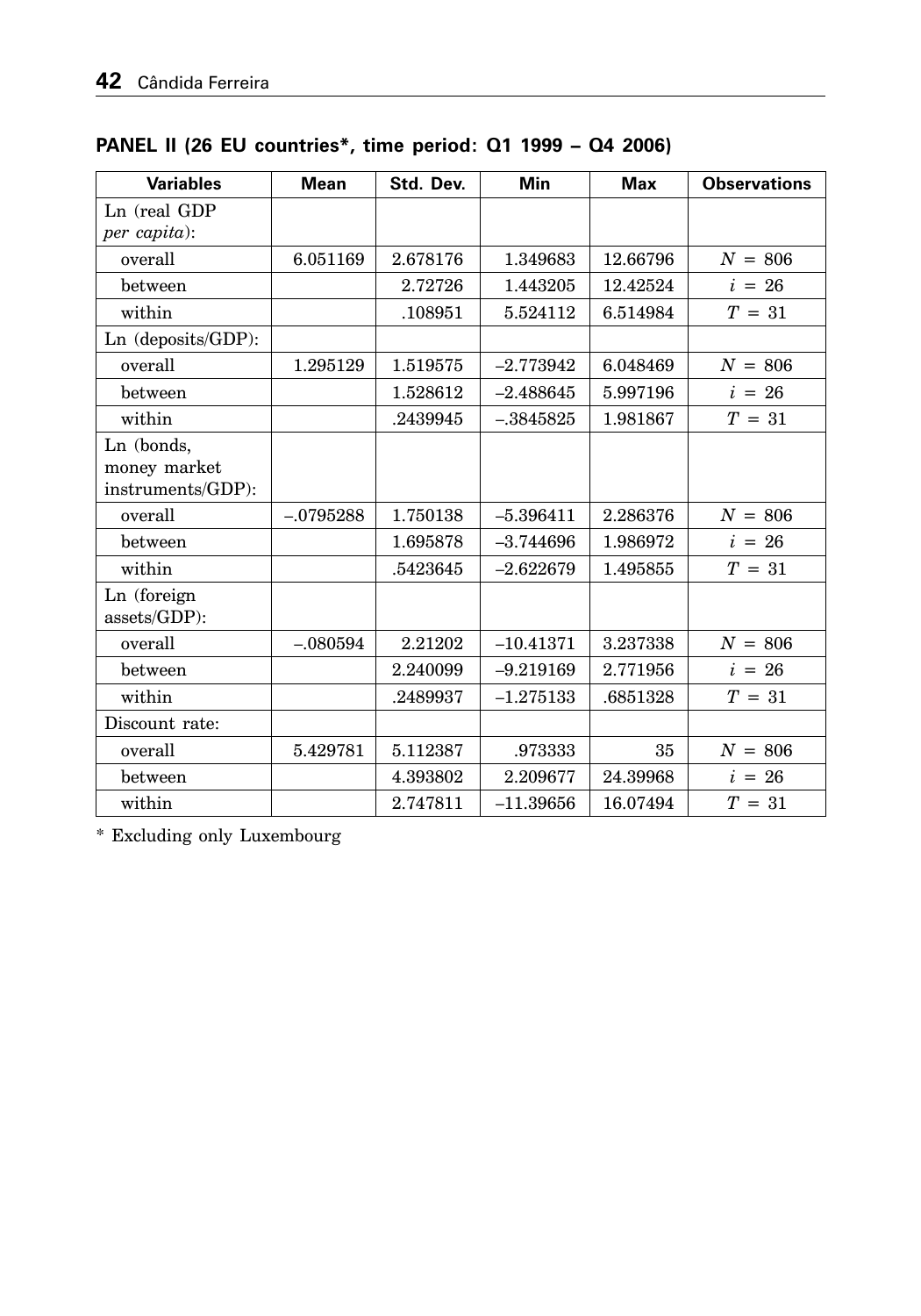# **APPENDIX II – Panel unit root tests – Levin-Lin-Chu**

| <b>Variables</b>                               | <b>Coefficients</b> | t-value   | t-star      | P > t  | N    |
|------------------------------------------------|---------------------|-----------|-------------|--------|------|
| Ln (real GDP<br>per capita)                    | $-0.50284$          | $-18.882$ | $-23.35118$ | 0.0000 | 1060 |
| $Ln$ (deposits/ $GDP$ )                        | $-0.06984$          | $-6.182$  | $-2.46167$  | 0.0069 | 1060 |
| Ln (bonds,<br>money market<br>instruments/GDP) | $-0.07578$          | $-6.553$  | $-1.64051$  | 0.0504 | 1060 |
| Ln (foreign)<br>assets/GDP                     | $-0.21635$          | $-15.160$ | $-13.53890$ | 0.0000 | 1060 |
| Discount rate                                  | $-0.04413$          | $-4.791$  | $-1.89933$  | 0.0288 | 1060 |

**PANEL I (11 EU countries\*, time period: Q1 1980 – Q4 2006)**

\* Austria, Belgium, Denmark, France, Germany, Italy, Netherlands, Portugal, Spain, Sweden and the United Kingdom

| PANEL II (26 EU countries*, time period: Q1 1999 - Q4 2006) |  |  |  |  |  |  |  |
|-------------------------------------------------------------|--|--|--|--|--|--|--|
|-------------------------------------------------------------|--|--|--|--|--|--|--|

| <b>Variables</b>                                   | <b>Coefficients</b> | t-value   | t-star      | P > t  | N   |
|----------------------------------------------------|---------------------|-----------|-------------|--------|-----|
| Ln (real GDP)<br>per capita)                       | $-1.01649$          | $-28.060$ | $-18.99290$ | 0.0000 | 750 |
| $Ln$ (deposits/ $GDP$ )                            | $-0.40333$          | $-13.622$ | $-5.38484$  | 0.0000 | 750 |
| Ln (bonds,<br>money market<br>instruments/GDP)     | $-0.20377$          | $-8.980$  | $-0.24078$  | 0.4049 | 750 |
| D1. Ln (bonds,<br>money market<br>instruments/GDP) | $-0.99368$          | $-27.028$ | $-21.88740$ | 0.0000 | 725 |
| Ln (foreign)<br>assets/GDP                         | $-0.30000$          | $-11.244$ | $-2.56601$  | 0.0051 | 750 |
| Discount rate                                      | $-0.22683$          | $-10.965$ | $-3.31138$  | 0.0005 | 750 |

\* Excluding only Luxembourg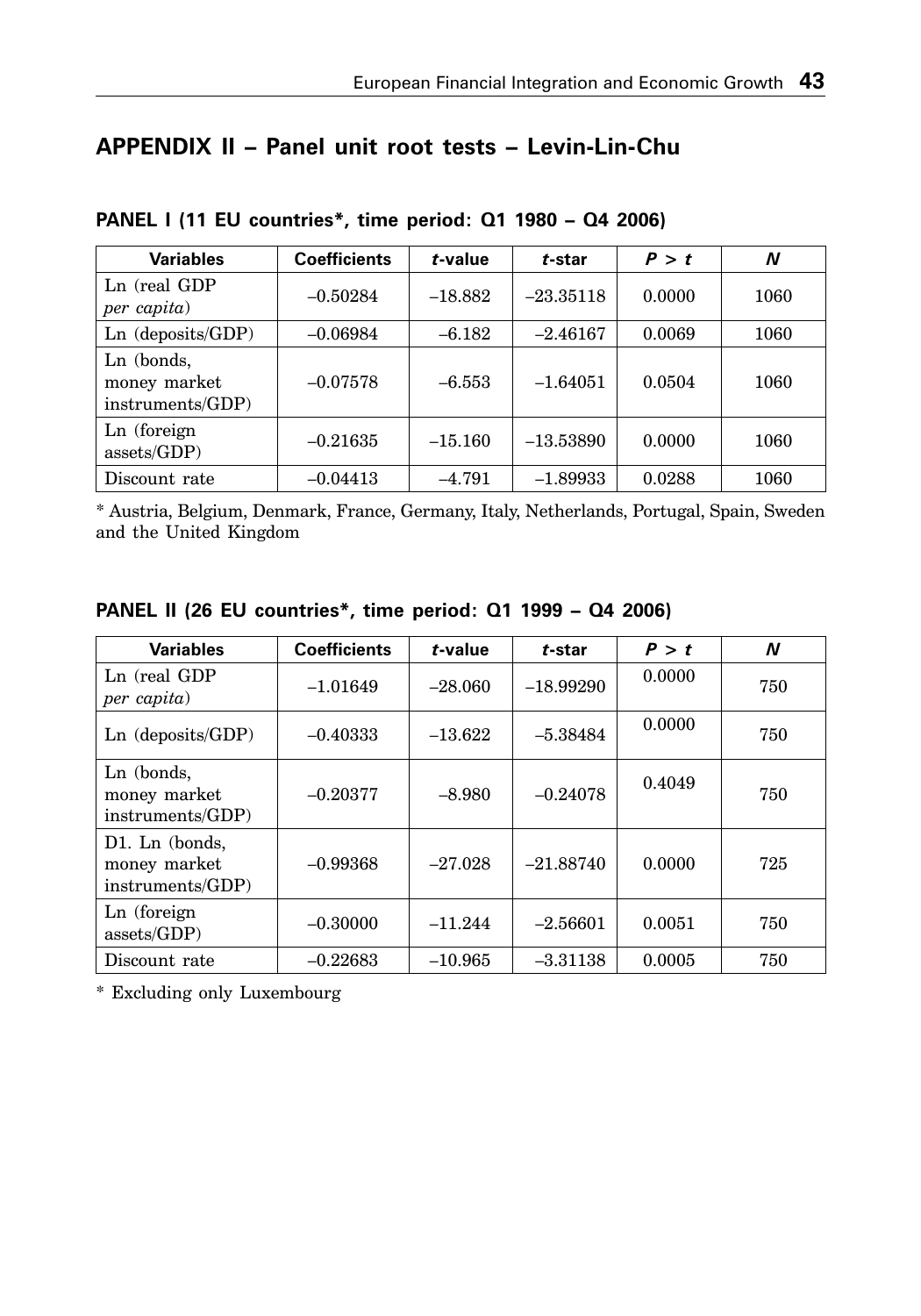Mirosław Bojańczyk Warsaw School of Economics

# **The Ineffectiveness of the State as a Regulator in the Global Economy**

### **1. Introduction**

Critics of capitalism believe that crises appear as a consequence of deregulation, privatisation and reducing the role of the state in the economy. Companies have only one objective, which is often ruthlessly pursued while they incur an often excessive investment risk. The global market is largely a game without any rules and without any arbitrator who would have the appropriate disciplining means at his disposal. Undoubtedly, the crisis has spawned the emergence of new challenges that require the state to play the active role of the state in various areas. The states according to these critics should operate as business owners and regulators of the market. Unfortunately, in both of these functions the governments have not always proved themselves. Thus, a lively discussion on the role of the state in economy has begun. More often than not it is stipulated, that these huge flows of capital must be kept under some control. To the declining role of the state pointed to the need to settle this issue at some higher level. **It is important therefore to discover, how capital market development led to a change in the role of the state.** "Incompleteness of globalisation", understood as a lack of globalisation at the political and regulatory levels, is often identified as an important factor. Most of the recently submitted proposals for the prevention of crises point to the need to increase the state's role and international supervision (regulation).

The global market is largely a game without rules and without an arbitrator able to dispense the necessary medicine. Undoubtedly, the crisis has caused the emergence of new challenges, which require the active role of the state in various areas. States play the role of the owners of companies and market regulators. Unfortunately, governments have not been performing these functions adequately. Those therefore, who themselves committed many mistakes, must improve not just the malfunctioning market, but also a defectively functioning state; or, to put it other words, they must improve themselves.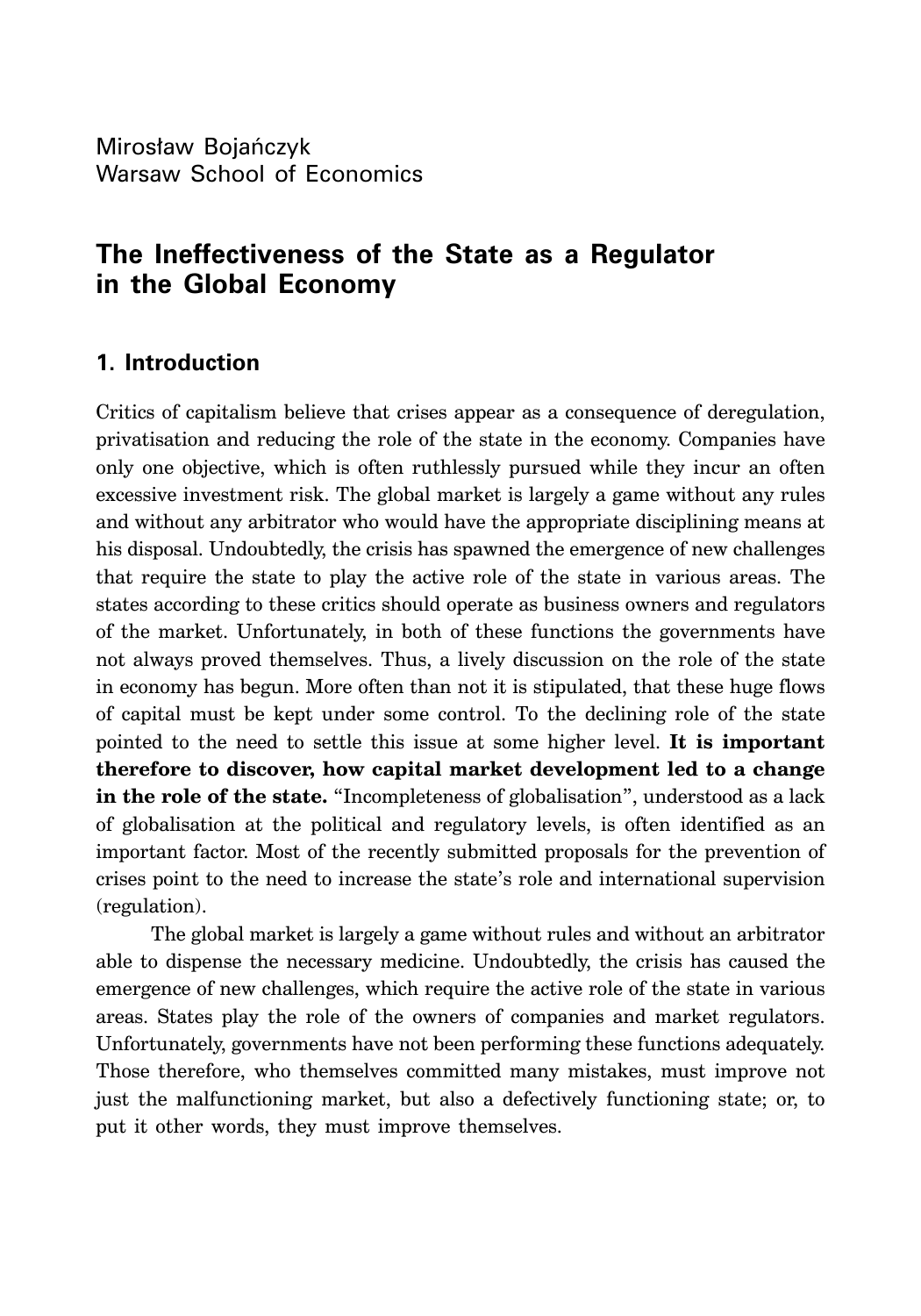## **2. The impact of the capital market on changing the state's role – restrictions in the conducting of monetary, fiscal, and exchange rate policies**

The last crisis has caused increased state intervention in many countries. Previously, in many regions of the world the role of the state was being reduced. State intervention was limited, state planning eliminated or reduced, the importance of market mechanisms increased. Functions of the state shifted from control of economic processes towards creating the conditions for competition and development. This is a consequence of the dominance of liberal theories. Despite the almost universal awareness that the market is unable to cope with all the problems of today's world, quite often the negative consequences of state intervention in the economy are emphasised. It is often indicated that, with state intervention, things would go from bad to worse.

In the period of globalisation, the state has lost much of its traditional role. For instance, the state's role in shaping foreign economic relations has changed. Countries with open economies must have an economic policy that takes external conditions into account. Economic policies aimed at ensuring macroeconomic stability, low inflation, controlled budget deficit and balance of payments are restricted, as is the interest rate and exchange rate policy<sup>1</sup>.

Investment decisions and directions of the flow of capital are largely contingent upon the macroeconomic situation of the country or region<sup>2</sup>. Very high mobility on modern capital markets means that governments find it increasingly difficult to conduct monetary policy. There may be situations where it will be difficult to determine the country of origin of the majority of the financial institutions. As suggested by some, however, this is of little importance vis-à-vis the prospect of achieving maximum profits3. It is the capital having the choice that dictates the conditions to which countries must adapt if they want the capital to flow in.

Mainly less developed countries, and less stable politically, must compete for capital. Their shortcomings (increased risk of the investment) must be compensated with lower taxes or lower social burdens. Low competitiveness of many economies

<sup>1</sup> Globalizacja, mechanizmy i wyzwania, edited by B. Liberska, PWE, 2002, p. 34.

<sup>2</sup> Investors' decisions are largely affected by the assessments of the rating agencies, which critically evaluate monetary, financial and fiscal policies. Politicians' mistakes, irresponsible behavior, or public statements may destabilise financial markets, leading even to severe crises. Building investors' confidence is a lengthy process, while it is very easy to lose this confidence.

<sup>3</sup> On all the levels the systemic error underlying global integration makes itself evident: while the flow of goods and capital is globally available, regulation and control remain a prerogative of the nation-state. Economy devours politics (H. P. Martin, H. Schumann, *op. cit.*, s. 253).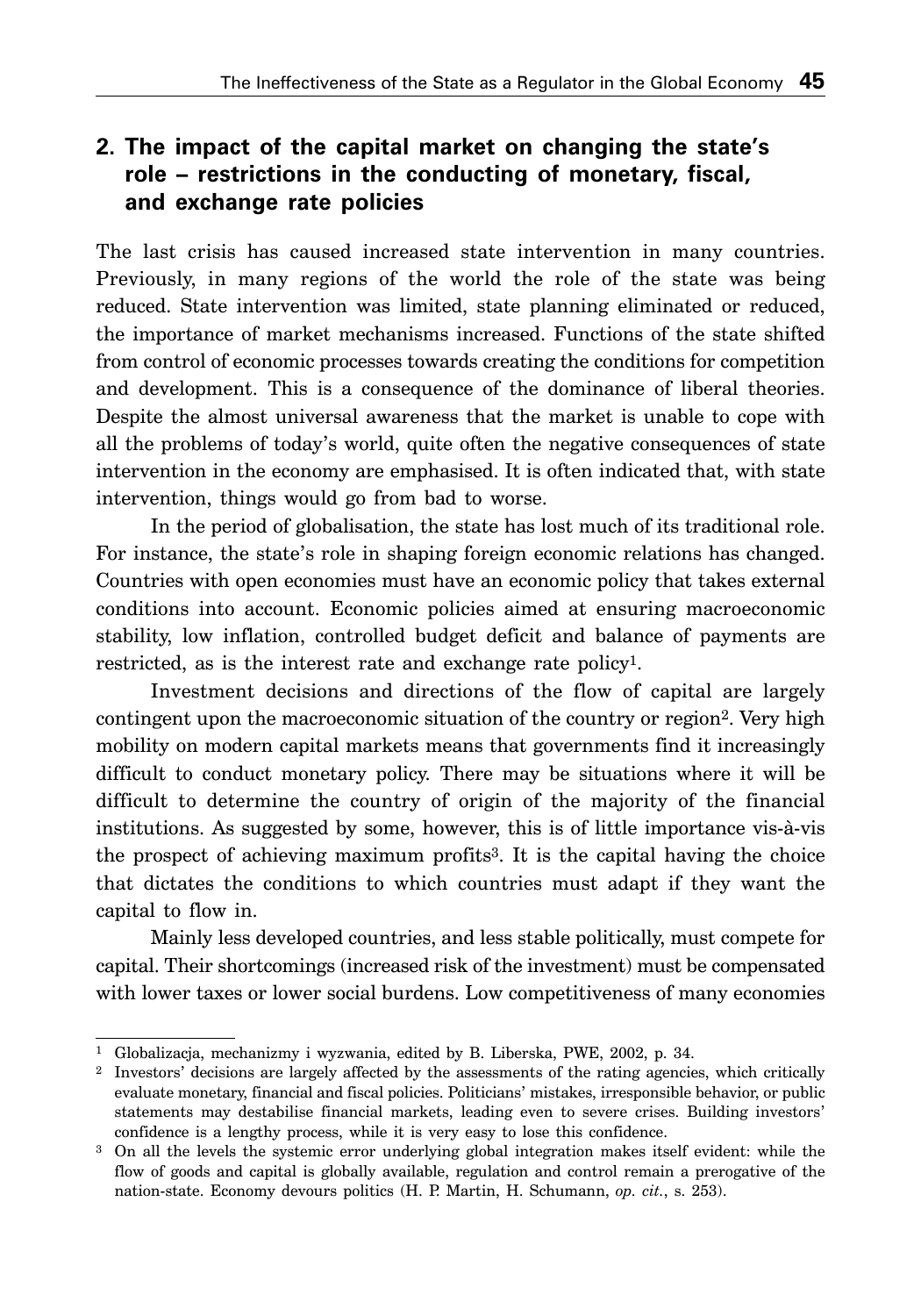and the accompanying high investment risk leads to an increase in interest rates on the debt issued by them (interest rate must compensate for high risk). The consequence is an increase in market interest rates and a reduction of resources available to the companies (crowding-out effect). In addition, inflowing foreign capital leads to currency appreciation. In such circumstances, little is needed to bring about a sudden capital flight.

The opening of capital markets means that monetary, fiscal and exchange rate policy is subject to external verification. Lack of financial discipline, populist decisions and simple mistakes cause a loss of confidence of foreign investors. In such a situation speculative attacks can easily occur. The effect of the interest rate, the basic instrument of monetary policy, is increasingly conditioned by changes in interest and exchange rates in foreign markets. Conducting monetary policy is becoming more complex. The effects of decisions made are less certain and more difficult to predict.

Nation-states increasingly lose control over financial flows and their own economic policies, while they become more and more subject to competitive pressures for further growth in deregulation and liberalisation. According to Dahrendorf, uncontrollable processes on the financial markets increasingly cause instability and chaos4. Under the influence of the iron grip of the new "Capitalist International" entire countries and their social structures waver in their foundations5. Threatening to flee, the capital enforces drastic tax breaks, subsidies or free billions in infrastructure. Alone, no nation is able to resist this pressure.

According to H. Martin and H. Schumann deregulation instead of state supervision, trade and capital market liberalisation, and privatisation of public enterprises became a strategic weapon of governments professing their faith in the market and of the international economic organizations controlled by them (IMF, WTO). Armed with these arguments, they joined the fight for freedom for capital, which continues to this day6.

Most countries in the world try to attract foreign investors by creating a favourable environment for business. There are also those that are not conducive to entrepreneurs. According to a report by the World Bank, Poland is such a country. In 2009 it took the  $153<sup>rd</sup>$  place among the 183 countries evaluated. A year earlier, it had a slightly better position  $-142<sup>nd</sup>$ . The World Bank rating was mainly focused on tax issues: in Poland, the business operator had to pay 40 different taxes, as opposed to 12 in the Czech Republic and 16 in Germany.

<sup>&</sup>lt;sup>4</sup> R. Dahrendorf, Nieświęte przymierze, "Polityka" 1998, No. 9.

<sup>5</sup> H. P. Martin, H. Schumann, *op. cit.*, p. 12.

<sup>6</sup> *Ibidem*.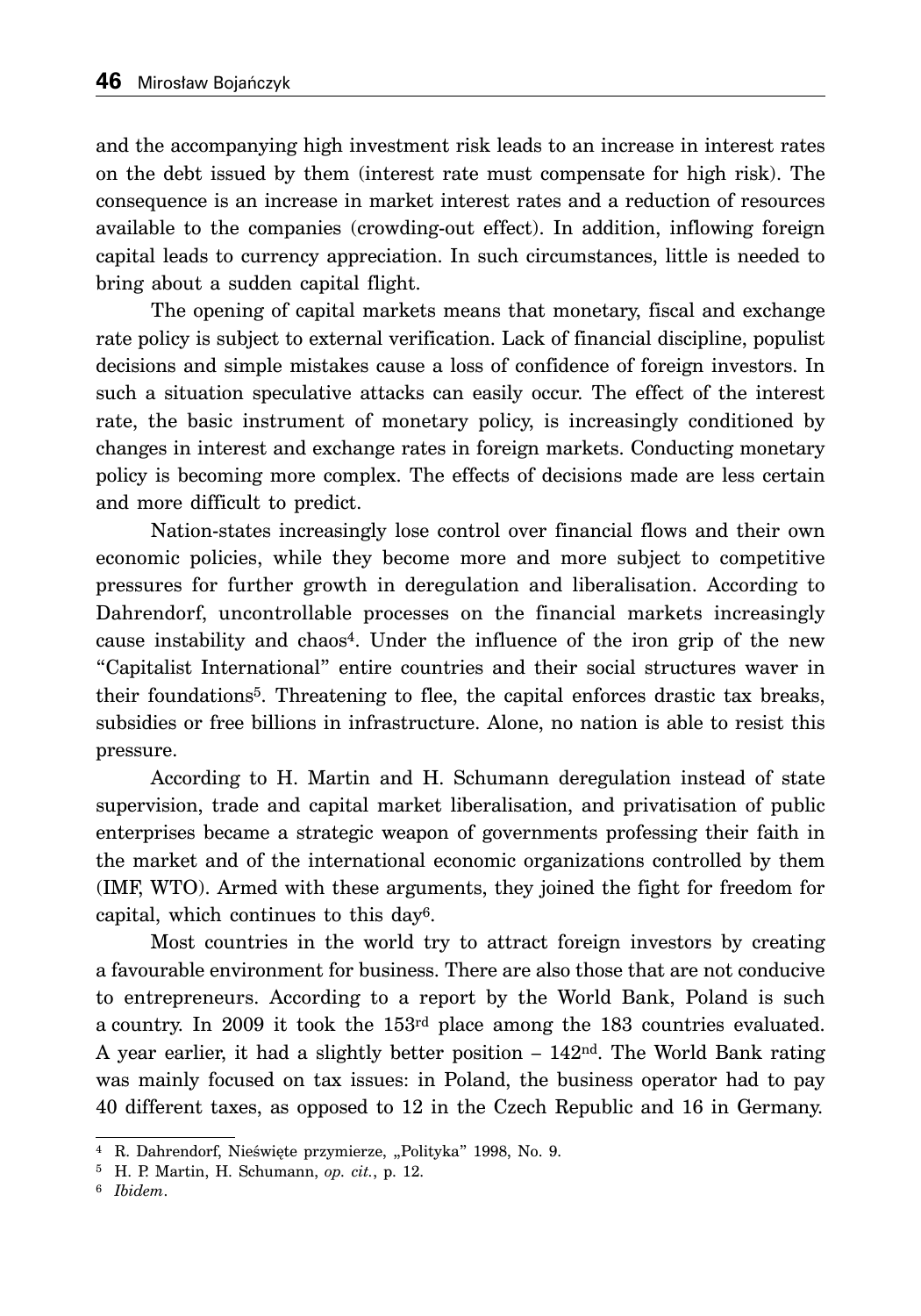|                                                      | <b>Ireland</b> | <b>Denmark</b> | <b>Poland</b> | <b>Belarus</b> |
|------------------------------------------------------|----------------|----------------|---------------|----------------|
| Ranking                                              |                | 13             | 151           | 183            |
| The total tax rate                                   |                |                | 40            | 107            |
| Number of tax payments per year                      | 76             | 135            | 395           | 900            |
| Time spent on tax formalities<br>(in hours per year) | 26.5           | 29.2           | 42.5          | 99.7           |

**Table 1. Examples of countries in the ranking**

Source: World Bank Report, 2009.

Countries that until recently have sought to encourage domestic companies must stop these actions, because they distort competition by the unequal treatment of entities. At the same time wishing to attract foreign capital, they must support foreign investors, worsening competitive conditions for local businesses. Many entities that benefited from state subsidies, lost them, and instead had to face increased competition are often supported by their own states.

The crisis, however, led to the emergence of various protectionist trends. Some countries have tried to link public assistance provided by them with requirements such as maintaining production in the country of origin at the expense of reducing production in other countries. France, for instance, gives a good example of such an approach. Renault, which received 4 billion Euros in state aid, was forced to desist from assigning the production of a new Clio to its plant in Turkey and to maintain production in France. That decision led to losses in Turkey, Spain and Slovenia. The French Economics Minister also announced that the country might increase its stake in Renault to 20% (it was previously 15%) in order to increase the impact it has on the decisions of the group. Renault's production plans, in his view, are a political issue and the last word belongs to the President of France.

Increasing openness of the economies and growing capital flows make it difficult to have a fiscal policy uninfluenced by international circumstances. Fiscal policy affects investment decisions. It is increasingly difficult to determine where the tax liability arises when capital and production are on the move. Globally operating businesses have managed to involve many countries in the world into a "contest of tax systems". Since different countries compete to attract investment, they are left with no choice but to cut taxes. This leads to the governments and their autonomy in decisions concerning the tax rates, as they always have to take the reaction of the owners of surplus capital into consideration7. Not all

<sup>7</sup> President Chirac defined the entire financial sector as a vicious lot, and the broker caste as the "AIDS of world economy" ("The Economist", October 7, 1995). Tietmeyer, Chief of the Bundesbank said in 1996 during the World Economic Forum at Davos, that most politicians still do not realise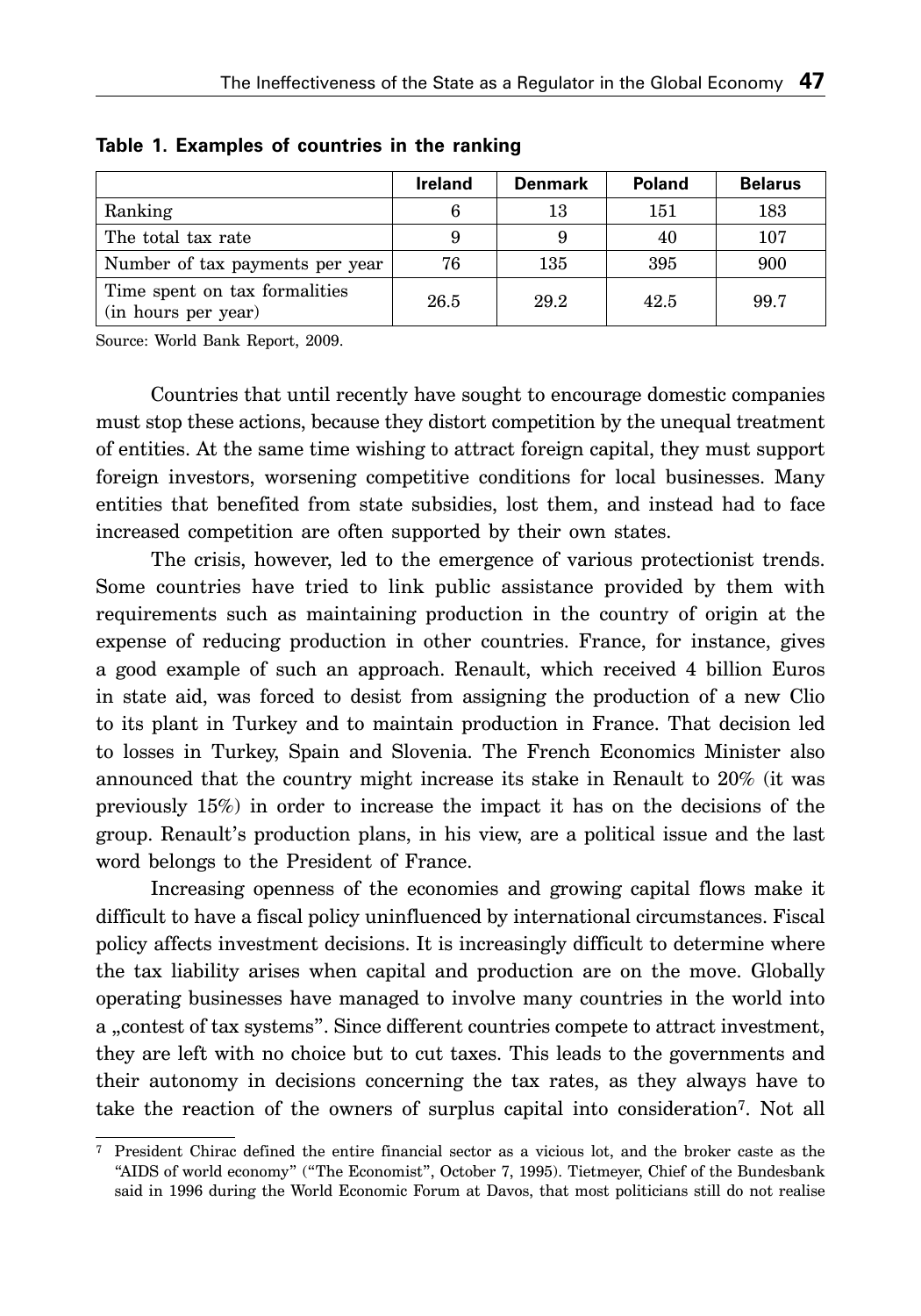countries lend themselves to this pressure8. It is worth noting, however, that tax cuts do not have to automatically lead to an increase in foreign investment. They are just one of many elements affecting the expected rate of return for investors. Various studies show that stability of regulations and legal protection for investors is more important for them, than some differences in taxes.

Many governments have reduced corporate taxation in recent years and introduced various investment incentives as well, and this has encouraged foreign investors to allocate capital in their country. The costs associated with it, however, were passed on to individuals. In many countries, taxes on individuals remain at high levels. A strong progressive tax led to the outflow of domestic capital and, therefore, Sweden for instance, has significantly reduced the scale of progression.

As is clear from a KPMG report, the crisis slowed down the decline in income tax rates on large companies. The average tax rate on the income of companies decreased from 32.69% in 1999 to 25.51% in 2009. Some countries have recently even increased taxes. Lithuania raised the income tax from 15 to 20% and the VAT was raised in Ireland from 21 to 21.5% in Hungary from 20 to 25%, in Estonia from 18 to 20%, in Latvia from 18 to 21%, Lithuania from 18 to 19%.



**Figure 1. Changes in VAT & CIT rates in the World**

#### Source: KPMG.

how much they are controlled, or even steered, by the financial markets ("Frankfurter Allgemeine Zeitung", February 3, 1996).

<sup>8</sup> In some countries an opposite process may be observed. Poland is among the exceptions. Despite lowering the corporate income tax to a flat 19%, many other taxes and fees went up. The number of changes in the tax regulations only leads to the conclusion that no "sane" investor should ever invest here. Rapid changes in regulations make reliable analysis and investment risk assessment virtually impossible. Poland is becoming ever less friendly for both domestic and foreign investors, which is visible in various rankings.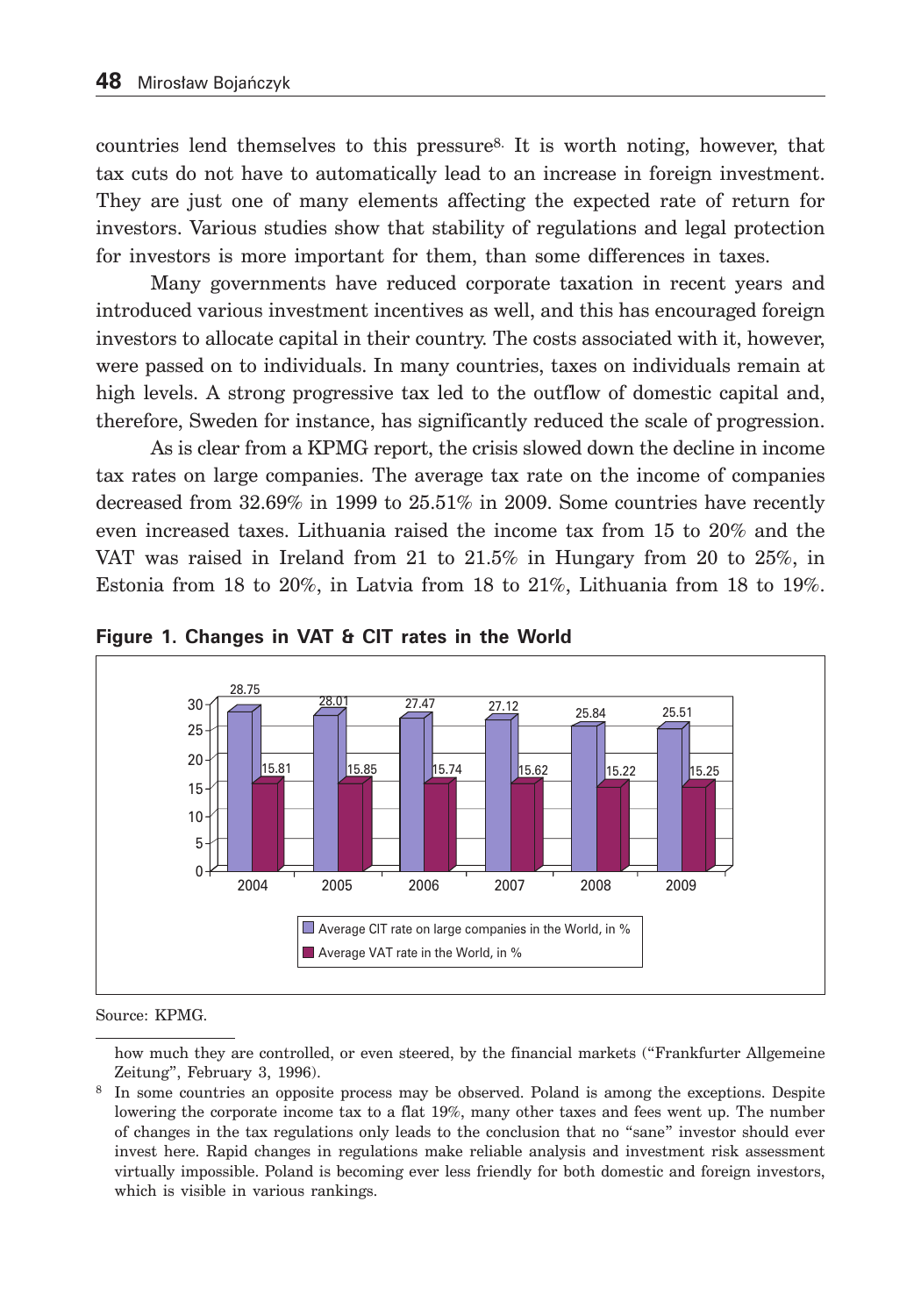In the 1960s and early 1970s in most developed countries the share of the budget expenditure in GDP increased. Since the early 1980s the increase occurred mainly in continental European countries; at the same time this share declined in the U.S. and Britain. In Europe, the highest share of budget expenditures is in the Scandinavian countries (e.g. Sweden, approximately 60%) and the lowest in Ireland (33%). In the 10 new EU member states this share is on average 42%9. At the beginning of the 21st century in most OECD countries there has been a decline in the share of taxes and spending in GDP.

There are significant differences in the structure of budget revenues in each country. In Europe the main source of revenue is VAT and excise, and the United States, Canada and Australia – income taxes. The differences also apply to compulsory social insurance contributions charged to labour costs. In Europe they are higher than in the United States. The lowest premiums (less than 15%) are in China, India, Indonesia and Brazil. The highest (above 35%) in Germany, Belgium, Hungary and Italy. Significant differences also exist in the structure of expenditure.

The tax system has a major impact on capital market development. Taxes influence investing entities, entities that seek access to financial resources and financial intermediaries. Because of the differences in taxation between countries, there is no level playing field. At the same time opportunities for tax evasion increase. Excessive fiscal stringency undermines incentives to save, invest and work, increases transaction costs and the level of risk associated with making and business10. There is, however, no automatism. At the beginning of the process of globalisation it was thought that this process would benefit mainly rich countries. Today it can be seen that less developed countries can also profit from this. The country that has benefited most from globalisation is China. Until recently, it was often stressed that globalisation is a threat to fragile states, but for the efficient and disciplined ones it creates opportunities for faster economic development. In light of recent events this opinion should be reconsidered carefully. If we assume that a fragile country is a country that conducts irresponsible policies, as the U.S. in recent years has done, then the opinion is still valid.

Investment attractiveness of the country significantly impacts investment risk. This risk is dependent on many factors. Macroeconomic performance, financial equilibrium, creditworthiness, access to bank financing, access to capital markets and stable regulations to protect the interests of investors, inter alia, are all important factors. For many institutional investors, liquidity of the portfolio

<sup>9</sup> J. W. Bossak, *op. cit.*, SGH, Warszawa 2006, p. 256.

<sup>10</sup> *Ibidem*, p. 261.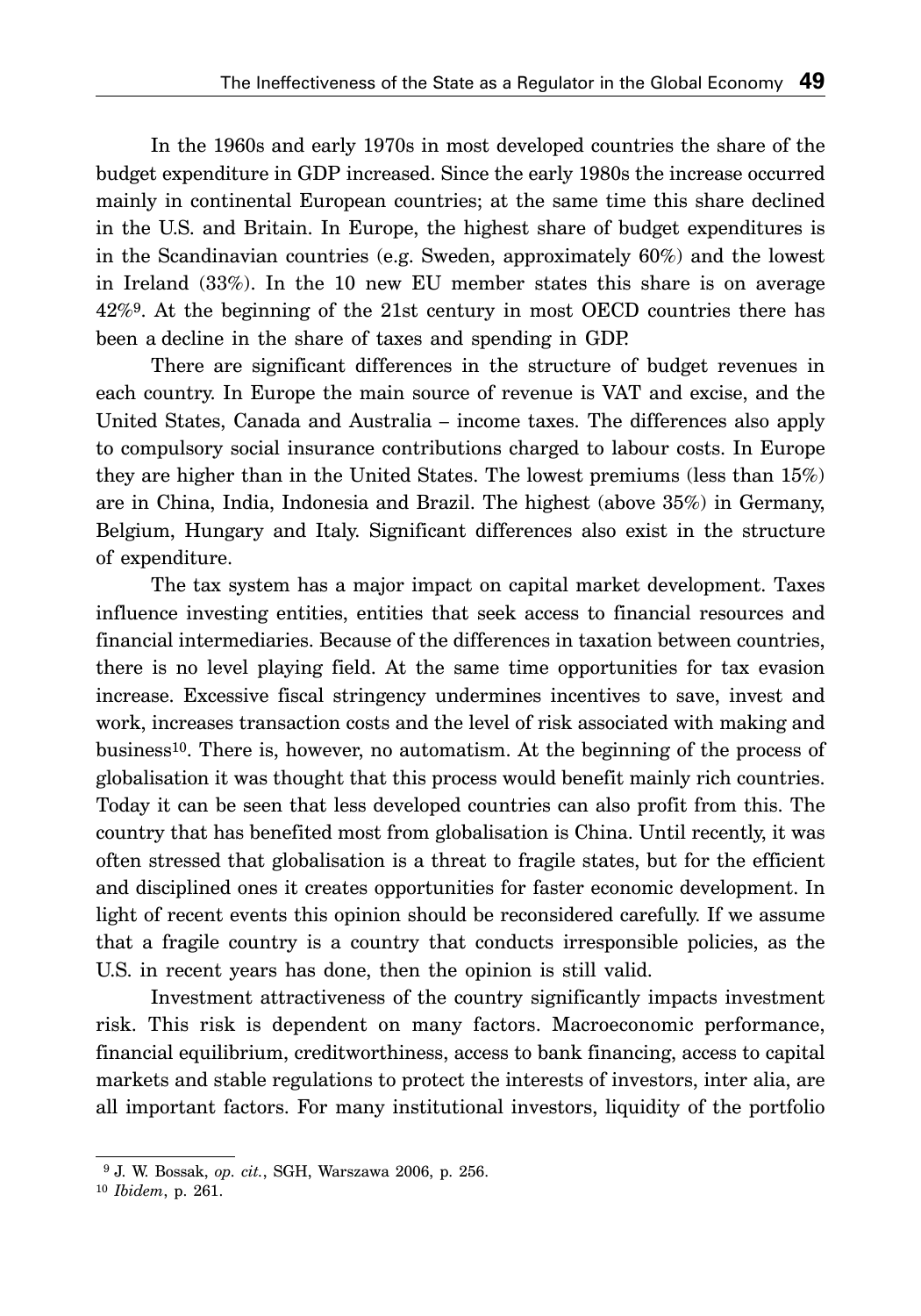understood as the ability to quickly exit from the investment in a situation of rapid deterioration of the situation in a given country or region, or due to increased spending and demand for free resources (e.g., the need for redemption of units discontinued by the funds), has the greatest importance. Little or nothing must be done to make the negative effects of an investment reveal themselves. By contrast, taking advantage of the opportunities usually requires effort, thought and consistent action.

As shown by past experience, one of the consequences of the crises was an increase in the deficit in public finances.

| Country,<br>year of crisis | Deficit a year before<br>the crisis | The highest deficit<br>(vear) | Increase<br>(- decrease) deficit |
|----------------------------|-------------------------------------|-------------------------------|----------------------------------|
| Argentina, 2001            | $-2.4$                              | $-11.9(2002)$                 | 9.5                              |
| Chile, 1980                | 4.8                                 | $-3.2(1985)$                  | 8.0                              |
| Colombia, 1998             | $-3.6$                              | $-7.4(1999)$                  | $3.8\phantom{0}$                 |
| Finland, 1991              | $1.0\,$                             | $-10.8(1994)$                 | 11.8                             |
| Indonesia, 1997            | 2.1                                 | $-3.7(2001)$                  | 5.8                              |
| Japan, 1992                | $-0.7$                              | $-8.7(1999)$                  | 9.4                              |
| Korea, 1997                | 0.0                                 | $-4.8(1998)$                  | 4.8                              |
| Malaysia, 1997             | 0.7                                 | $-5.8(2000)$                  | 6.5                              |
| Mexico, 1994               | 0.3                                 | $-2.3(1998)$                  | 2.6                              |
| Norway, 1987               | 5.7                                 | $-2.5(1992)$                  | 7.9                              |
| Spain, 1977                | $-3.9$                              | $-3.1(1997)$                  | $-0.8$                           |
| Sweden, 1991               | $3.8\phantom{0}$                    | $-11.6(1993)$                 | 15.4                             |
| Thailand, 1997             | 2.3                                 | $-3.5(1999)$                  | 5.8                              |

**Table 2. Central budget deficits relative to GDP**

Source: C. M. Reinhart, K. S. Rogoff, The Aftermath of Financial Crises, San Francisco, 2009.

Financial assistance from the International Monetary Fund and the World Bank was dependent on the fulfilment of a number of conditions including: lower inflation, reduced taxes, reduced budget deficit, reduced subsidies to enterprises, removal of regulations restricting the free market. These recommendations have largely led to reducing the role of the state. The outbreak of the crisis in 2008 brought about a curious effect: that those who until recently postulated diminishing the role of the state, began – rather recklessly – pumping huge amounts of money into the economy, not really thinking about the consequences. They wanted to stop what was inevitable anyway.

Decisions taken by various countries to reduce the impact of the current crisis are similar to those taken by Japan 10 years earlier. Monetary and fiscal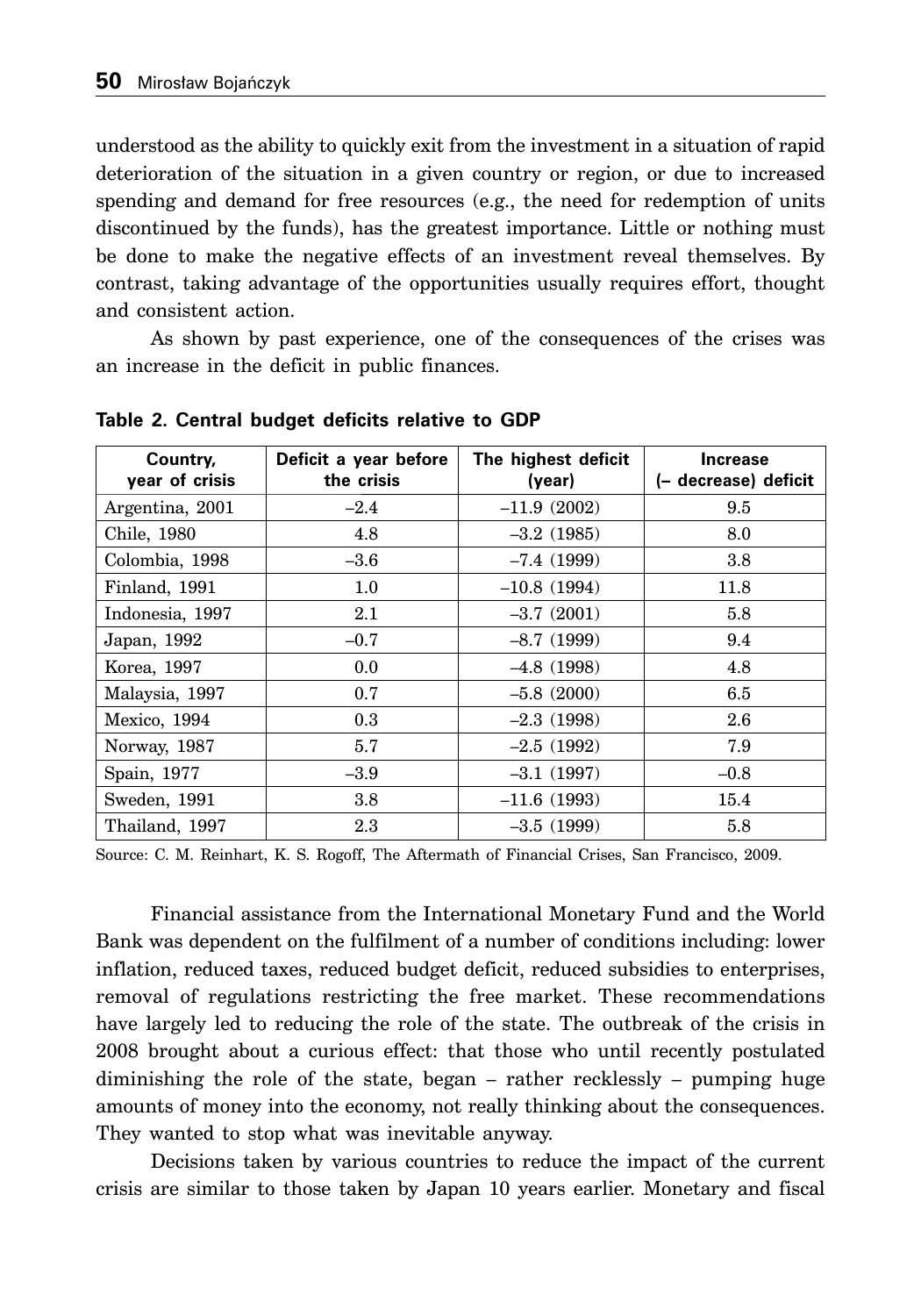policy instruments were used. The greater concern is rather the U.S. than European countries, because of the limitations set up in Maastricht.

The fight with the crisis has increased the share of public expenditure relative to GDP. In the old EU countries this ratio is now higher than in the countries of Central and Eastern Europe.



**Figure 2. Expenditure of states in 2009, as % of GDP**

Source: Eurostat.

The planned budget deficit of the United States in 2010 reached 1.6 trillion U.S. dollars. Over the last decade, government expenditure in the U.S. rose twice. Credit rating agencies lower the ratings of more and more indebted countries (Greece, Portugal and others). **Growing budget deficits may lead to a global fiscal crisis.**

One of the major questions that arise here concerns the fairness of spending billions of dollars on rescuing reckless investors and companies, who stood on the verge of bankruptcy. Supporters of this approach argue that it protected the world from a far deeper crisis, saved jobs, etc. Opponents indicate that no problem has been solved; only time was bought. The increased debt carried by states will be an enormous challenge (burden) in coming years. According to Prof. S. Hanke the fatal reaction in Washington has changed, "a painful but short-lived recession into, perhaps, a several years long permanent crisis11.

<sup>&</sup>lt;sup>11</sup> "Rząd zawsze może zrobić coś głupiego" ('The government can always do something stupid"), Gazeta Wyborcza, November 17, 2008 r.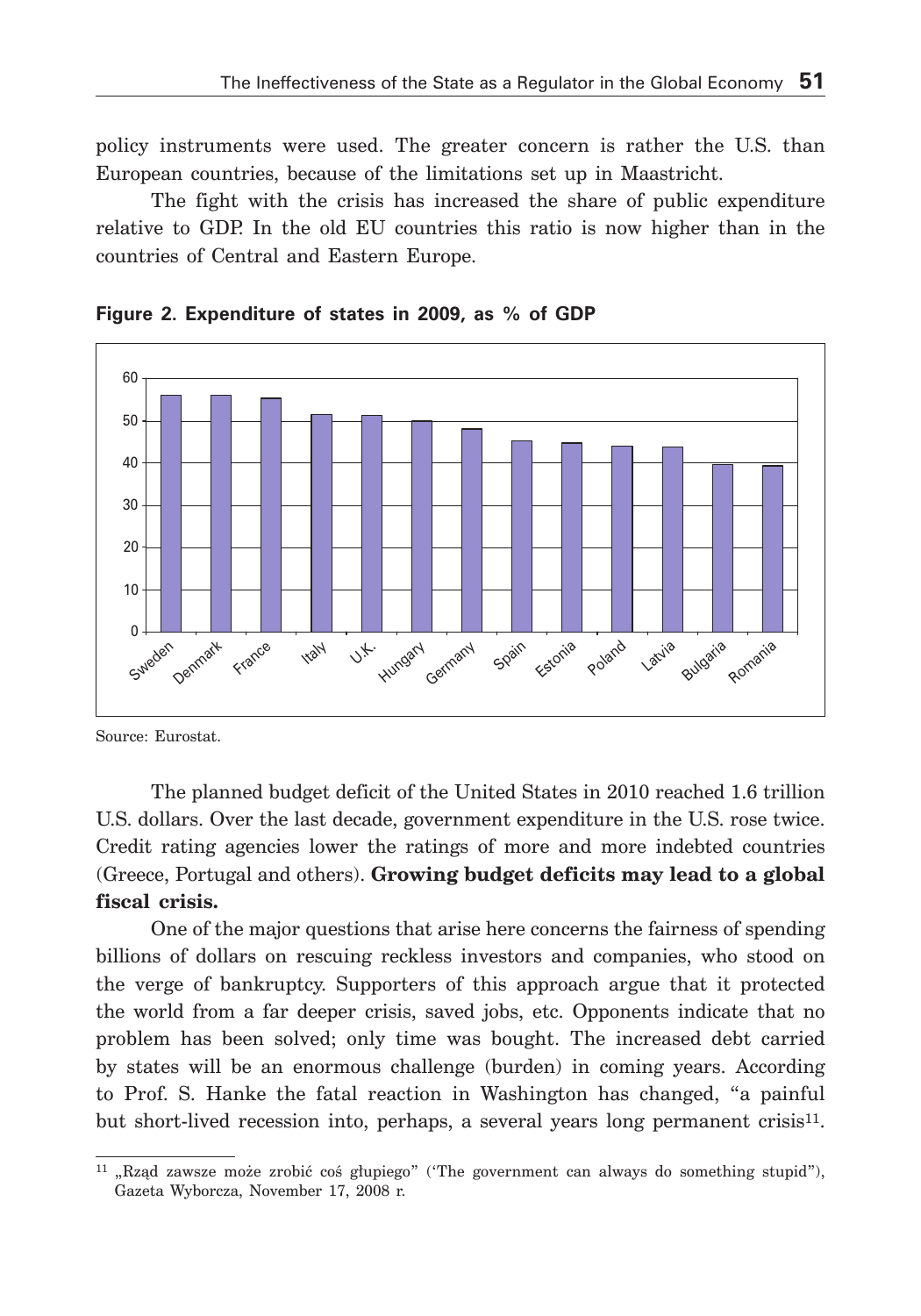In his opinion, in the absence of government support the market alone would solve the problem. Unprepared and chaotic moves and making people scared, undermined confidence in the market and the crisis deepened. Aid extended by the government to insolvent borrowers could lead to even greater problems (increase in the deficit, internal debt, inflation). By helping banks, insurance companies and automotive industries the government put itself in a position, that will make it difficult to refuse assistance to individual borrowers, who can not afford to repay the growing loan instalments.

Looking at various measures adopted in recent months (e.g., "injecting" 130 billion U.S.\$. into AIG), one can have doubts about the effectiveness of such actions. It is certainly not conducive to reducing systemic risk<sup>12</sup>; to the contrary, systemic risk is increased as companies are encouraged to behave just as before. One could say that AIG is an institution that is too large to fail. If, however, such institutions are not allowed to fail, excessive leverage, or excessive speculation, will not be reduced in the future.

The negative experience with state intervention has led many to conclude that the lesser the role of the state, the better. It does not appear, however, that such a conclusion is fully justified<sup>13</sup>. Please note that the absence of state in the economy could be as damaging as an excess of  $it^{14}$ . In view of increasing costs and risks associated with globalisation, there is a need to increase the role of the state in order to decrease the adverse effects of this process. In the economy, when the state is omnipotent, as well as when its role is unduly limited, anarchy, risk, and transaction costs increase and the economic activity of society is reduced<sup>15</sup>. If state intervention helps to increase accumulation, employment, productivity, entrepreneurship and innovation, then the country does not limit economic freedom, but increases it (for example, Japan after 1949). The state should not substitute for the market, but to steer (regulate) it in the direction of boosting entrepreneurship and structural change16.

In my opinion, state support was necessary, but poorly executed. Nothing was done to eliminate at least some irregularities. Even a well thought out

<sup>12</sup> The AIG Group issued hundreds of billions of dollars of mostly unsecured Credit Default Swaps (obligation to repay debt due to the second party to the transaction).

<sup>&</sup>lt;sup>13</sup> "In contemporary capitalism the state is an active participant of economic processes everywhere, and to a greater degree than in the past, and in countries aiming to develop quickly the need for such activity is particularly strong. This is not contrary to market economy principles". Z. Sadowski, Polityka długofalowego rozwoju kraju a akcesja do Unii Europejskiej, Warszaw 2002, p. 7.

<sup>14</sup> H. Chołaj, *op. cit.*, p. 422.

<sup>&</sup>lt;sup>15</sup> These are the conclusions of the World Bank (Word Development Report 2001, Building Institutions for Markets). F. Fukuyama has a similar approach, Budowanie państwa. Władza i ład międzynarodowy w XXI wieku, Rebis, Poznań 2005.

<sup>16</sup> J. W. Bossak, *op. cit.*, p. 40.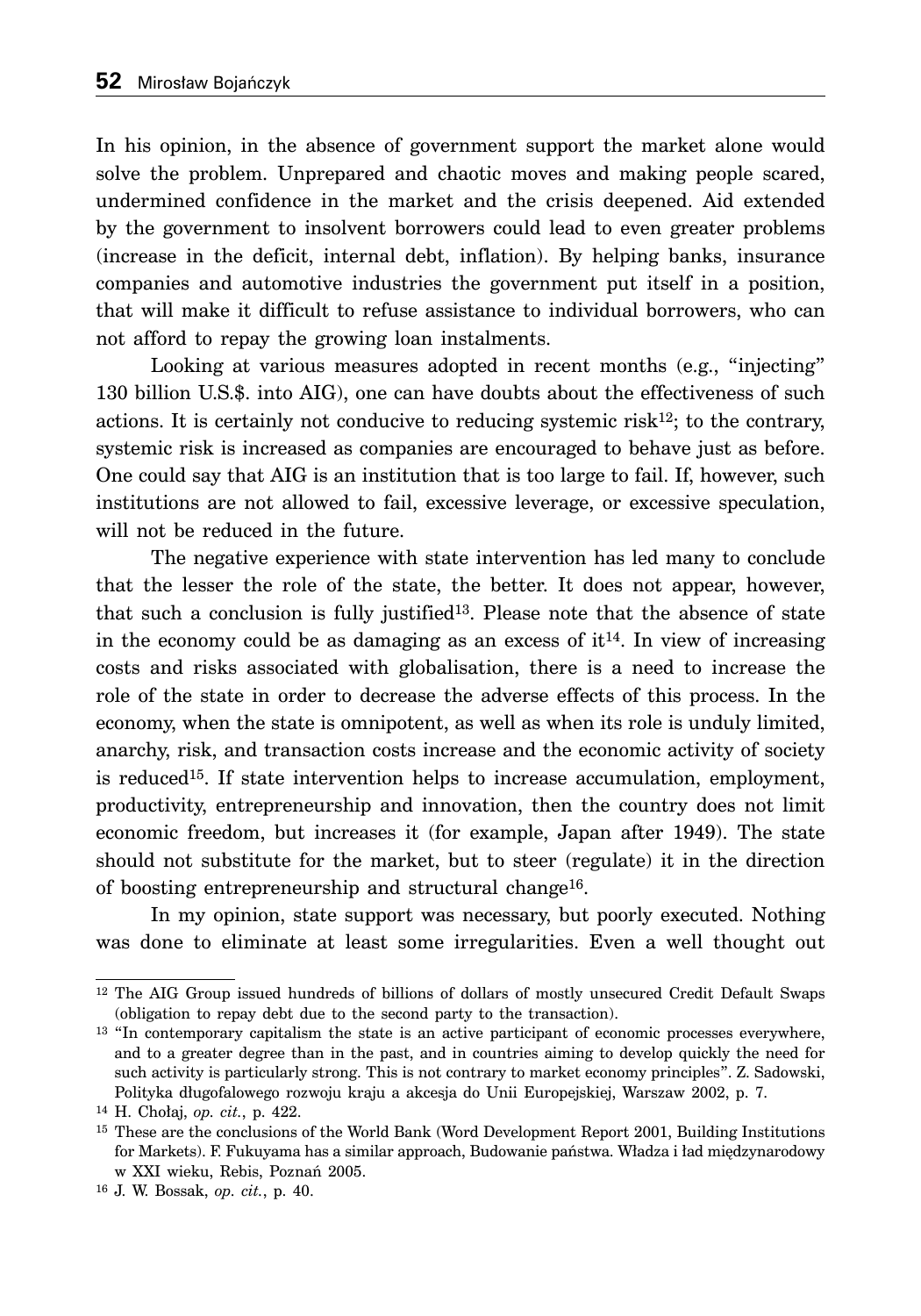support, but carried out by only one country, is ineffective. Additionally, please note that administering the medicine to one segment of the economy may move the problems into other segments. **The attempt was to fight only the effects, not the causes**. The effects of these activities are already visible. The speculative bubble begins to grow again. Managers benefiting from state aid continue to pay themselves huge bonuses, as if there was no crisis and nothing happened. Government action is, for them, an incentive to repeat what they did before the crisis. To simplify the problem, one could say that no matter what they do, they will still get their bonus. Only the paymaster changes.

The state has an important role to play in economic and social development. However, the scope and direction of the impact of the state must change. The state should be more effective and less expensive. An efficient state<sup>17</sup> is needed, inter alia, to introduce regulations and institutions that will allow for more appropriate market development and improving the welfare of the population. The state is necessary to implement appropriate foundations for the market. The absence of such foundations increases the uncertainty and increases transaction costs.

## **3. Institutional determinants of capital market efficiency – actions of the state to limit agency costs**

The economic system of the country is part of the institutional system of state18. Various institutions are the foundation for order and social harmony. The modern economy could not function effectively without civil law, legal protection of creditors, regulation of companies, etc. However, the excess of the institutions (the state) may limit the freedom, activity and entrepreneurship. Institutions define the limits of acceptable behavior, define the limits of the economic game and enforce compliance at the same time.

The task of state institutions and public entities in the economic sphere is primarily to ensure the protection of property rights, freedom of economic activity and competition, promoting entrepreneurship, growth, employment and

<sup>&</sup>lt;sup>17</sup> It is important to note, that there is a difference between the normative and the positive role of the state, or – to put it otherwise, between what the state should do to create conditions increasing the welfare of a society, and what it in fact does (R. Musgrave, The Theory of Public Finance, 1959). The supporters of an increased role of the state see the normative role, where their opponents are likely to look at the problem from the point of view of the positive (or rather, negative) role of the state. Looking at different countries trying to adapt to new challenges one has the impression, that the problem lies not with the lack of possibilities, but with the lack of willingness to adapt, combined with swimming against the current.

<sup>18</sup> J. W. Bossak, *op. cit.*, p. 19.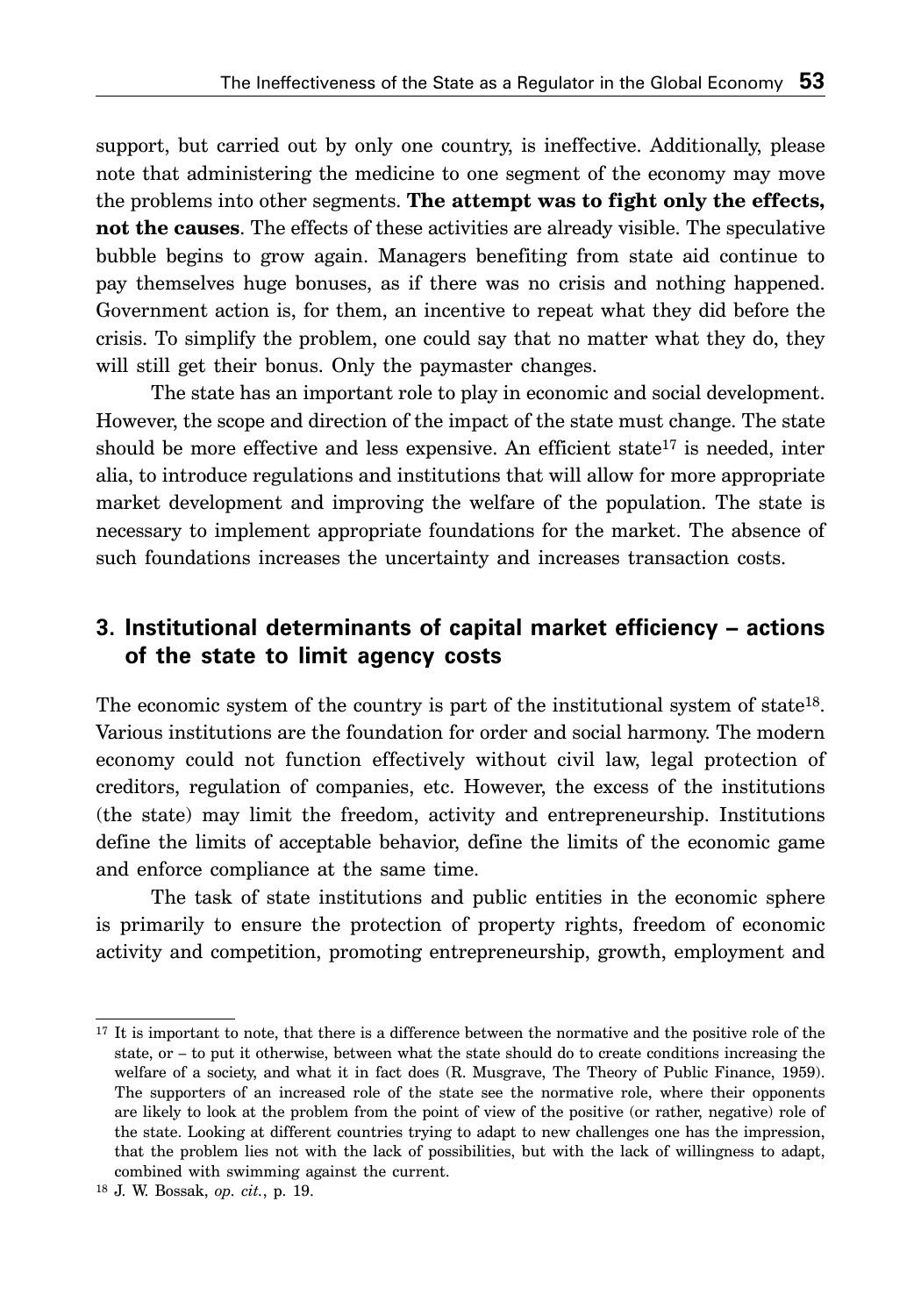economic equilibrium19. The development of entrepreneurship depends on the degree of openness or restrictiveness of the law and the degree of compliance. Properly operating institutions created by the state are conducive to the reduction of transaction costs and risk. The operation of the businesses generates costs of acquiring information, of ensuring transparency, promotion costs, and other costs related to the economic system<sup>20</sup>. High transaction costs occur when institutions perform poorly.

Determination of an adequate role of the state is one of the most difficult problems that arise in the process of globalisation<sup>21</sup>. The macroeconomic policy is a very important issue; it should be shaped so as to foster economic growth. The budget deficit and inflation must be reduced. Whenever a deficit occurs, it is important how it is financed. In constructing the budget, it is of paramount importance to have the share of fixed expenditure not too high. This increases flexibility. A budget should also include off-budget operations. This will make the better assessment of government finances possible<sup>22</sup>.

In discussions on the role of the state, demands appear to increase or reduce its role. Such an approach leads to many misunderstandings. One should rather focus on the efficiency of state, rather than its strength. It is often indicated that the resources limited as a result of tax competition do not allow the state to play an active role. Many actions, however, do not require, in my opinion, additional funds. Often more efficient use of resources already held suffices<sup>23</sup>.

A new market order may be built only when the market and competition work under a certain institutional framework (legal and ethical rules). Markets must meet certain conditions. Please note, however, that coordination must not be excessive. The state should reduce any imperfections, both its own, and the market's. The role of the state must be complementary with the role of the market.

<sup>19</sup> *Ibidem*, p. 23.

<sup>20</sup> K. Schenk, Economic Institutions and Complexity, Structures, Interactions and Emergent Properties, "Journal of Evolutionary Economics", May 2005, Vol. 15, p. 13.

<sup>21</sup> H. Chołaj, *op. cit.*, p. 424.

<sup>22</sup> Poland is, again, a negative example. Instead of concentrating on the sanation of public finance, the entire effort goes into activities only apparently reducing debt. That is i.e. the underlying reason behind the proposals to grab a part of resources from pension funds and transfer them to state social security. Instead of reforming the agricultural pension system, very disadvantageous actions are proposed.

 $^{23}$  Public expenditure in OECD countries in the early 1970s stood at 32% of GDP, in 1990 rose to 41%, and in 1998 to 43%. The mean yearly GDP growth was 3.4% in the 1970s, 2.9% in the 1980s, and 2.4% in the 1990s. At the same time countries whose public expenditure did not exceed 25% of their GDP developed at a yearly rate of 6.6%. A. Piński, J. Piński, Belka pod nogami. Jak zniechęcano nas do przedsiębiorczości, "Wprost", September 12, 2004.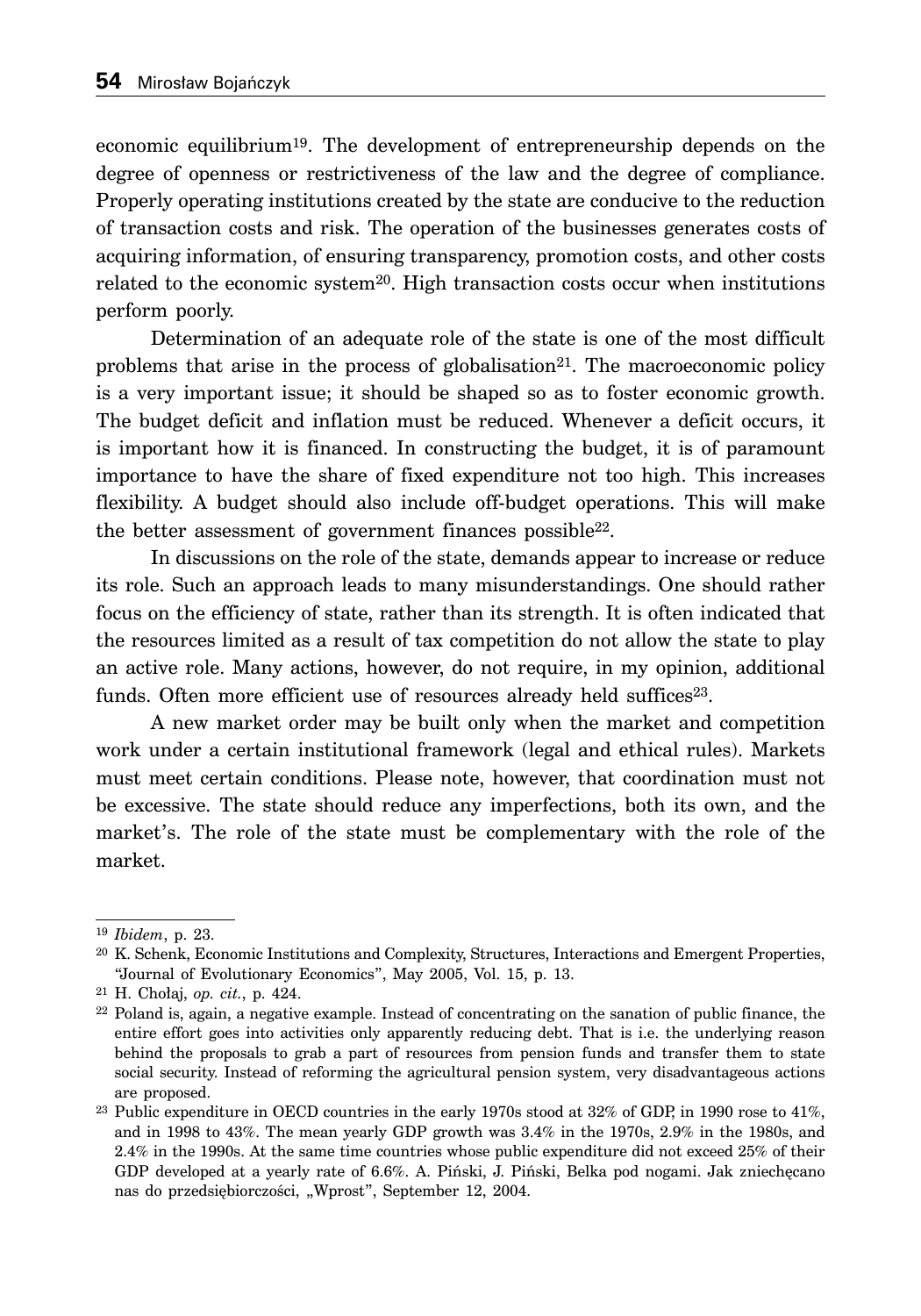In considerations concerning the role of the state, two basic functions are usually identified: operational and systemic24. The operational function relates to direct state interference in economic activity. Within the systemic function, the state serves as the creator, supervisor and manager of the economic system. Creating institutions which support the functioning of the market and enterprises, improving the quality of resources and capacity is most important. It is necessary to develop a long-term economic strategy. There is therefore no question of limiting the functions of the state, but only of a change in approach. According to J. H. Dunning, the State should restrict the operational functions (be "leaner"), reduce red tape (be "flexible"), and take systemic actions (creation of new institutions and regulations).

When pointing to the weakness of the state in carrying out its stabilising functions, several causes are often given:

- delays in the monetary mechanism,
- crowding out effect,
- political business cycle,
- inflation expectations,
- real business cycle<sup>25</sup>.

The problem is that there is a growing a gap between the increased role that the State has to play, and the possibilities of its fulfilment. The World Bank report on the world economy indicates the applicability of a two-part strategy<sup>26</sup>:

- the role of the state should be adapted to the possibilities. Countries that are trying to do too much, having too small resources, often do more harm than good,
- the capacity of the state should be increased by strengthening public institutions. Effective rules should be introduced, arbitrariness avoided, and corruption fought.

The main impact of state should concentrate on regulations, especially those that limit the scale of operations, which are outside the sphere of the real economy, including excessive leverage and taking excessive risks. This should not, however, lead to excessive growth in the role of state, to the unnecessary development of new controlling institutions. Solutions combining the good sides of the market with necessary state intervention where the market cannot cope should be sought.

 $^{24}$  J. H. Dunning, Goverments and Macro-Organization of Economic Activity, w: Goverments, Globalization and International Business, New York 1977.

<sup>25</sup> A. Lipowski, Ekonomiczna zawodność państwa-krytyczna analiza ujęcia antyetatystycznego, Ekonomista 2/2002, Warszawa, p. 170.

<sup>26</sup> World Development Report 1997: The State in a Changing World, Oxford University Press for the World Bank, New York 1997.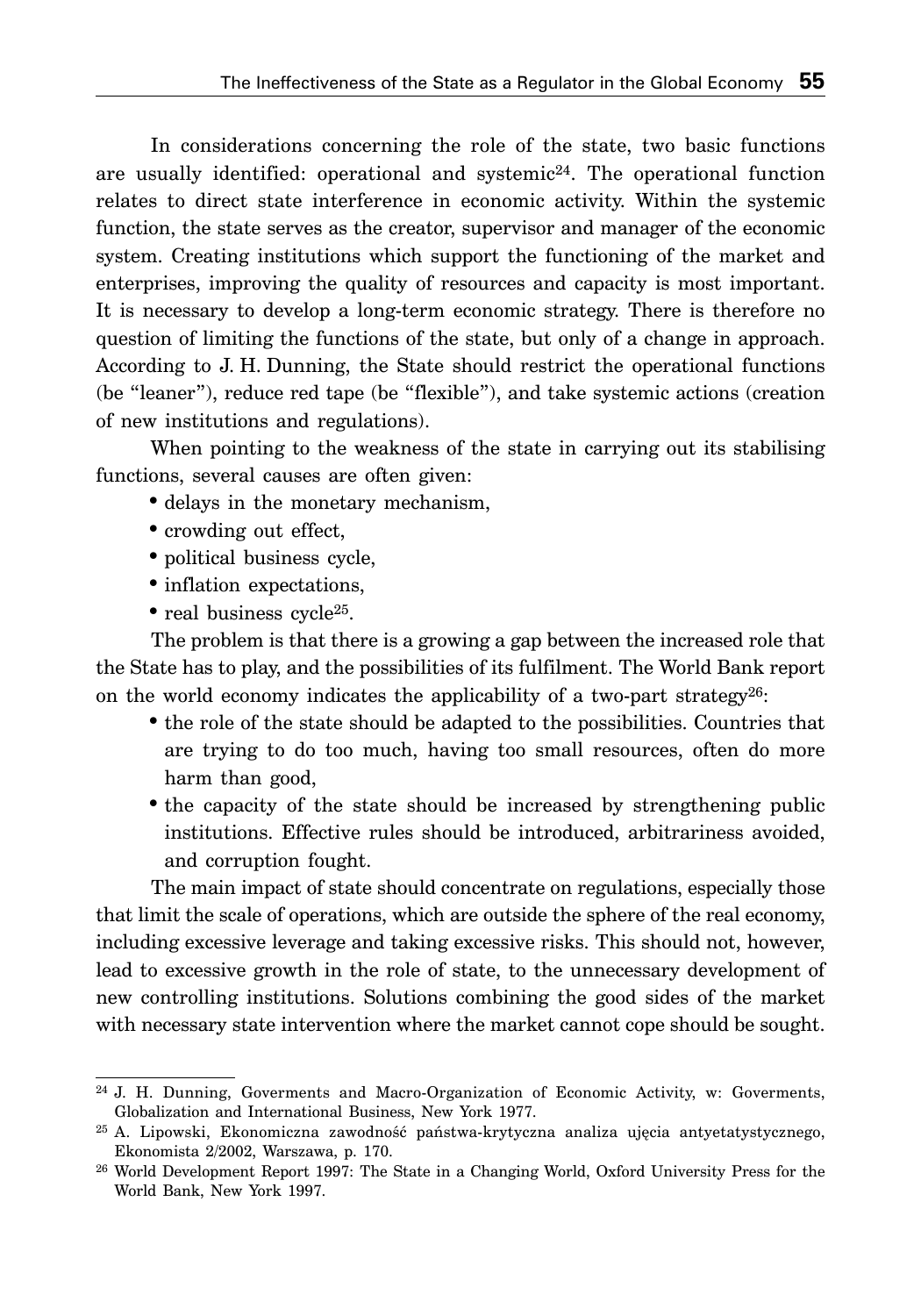Many statements on the causes of crises often point to the ineffectiveness of prudential regulations. This leads to the logical conclusion that these regulations should be changed (tightened). The majority of the proposals go in this direction. When regulating different areas of market activity it should be borne in mind, however, that regulation turns off the natural market forces. And when these rules fail, it is often proposed that further regulation be introduced. Such an approach is, in my view, questionable, and for a number of reasons. First of all, causes of the crisis are much more complex. Second, a number of attempts to tighten restrictions proved ineffective (new instruments to circumvent new regulations were devised). Thirdly, it leads to various adverse effects (reduction in capital inflows, or increase in the cost of capital).

The basic problem boils down to the fact that a number of specific solutions currently proposed have already been attempted. Problems arising in different countries resulted in the imposition of various restrictions on the movement of capital. However, this did not bring the desired effect. This concerns for example the so-called Tobin tax, the taxation of short-term capital market operations, or prohibition or restriction on short sales. Attempts to administrative reduce speculative capital flows<sup>27</sup> (restoring restrictions on transactions previously liberalised), undermined confidence in the authorities' policy, increasing the risk in this country. This resulted in reducing capital flows, while making it difficult for companies to access capital, and increasing the cost of its acquisition. The new role of the state certainly cannot be confined to the role of caretaker28 of the new order, if only because the new order does not yet exist. Swift action is needed.

In my opinion, improving market efficiency and reducing the negative impact of the market on the functioning of the businesses requires an active role of the state, but you have to do it in a thoughtful and comprehensive manner (taking into account the different situations and reasons). Do those, who have to decide about these changes, have enough courage and wisdom to admit that they are accomplices who led to the present situation? A brain is needed to admit this, to realise what the real causes of instability are, and what are the consequences of your actions. Can regulators, while attacking speculators and shortsighted managers and capital markets, break away from populism and

<sup>27</sup> For example, in Chile, mandatory non-interest bearing deposits equalling 30% of the value of financial investments made there by a foreign entity were introduced. Another limitation was the requirement that the capital flowing to remain in this country at least a year. In some countries, using tax preferences for capital gains, these are restricted only to long-term investments.

<sup>28</sup> Neo-liberals represented by Milton Friedman and Friedrich August von Hayek believed that the state should only be a night guardian. There is a certain evolution of views, particularly with regard to Friedman.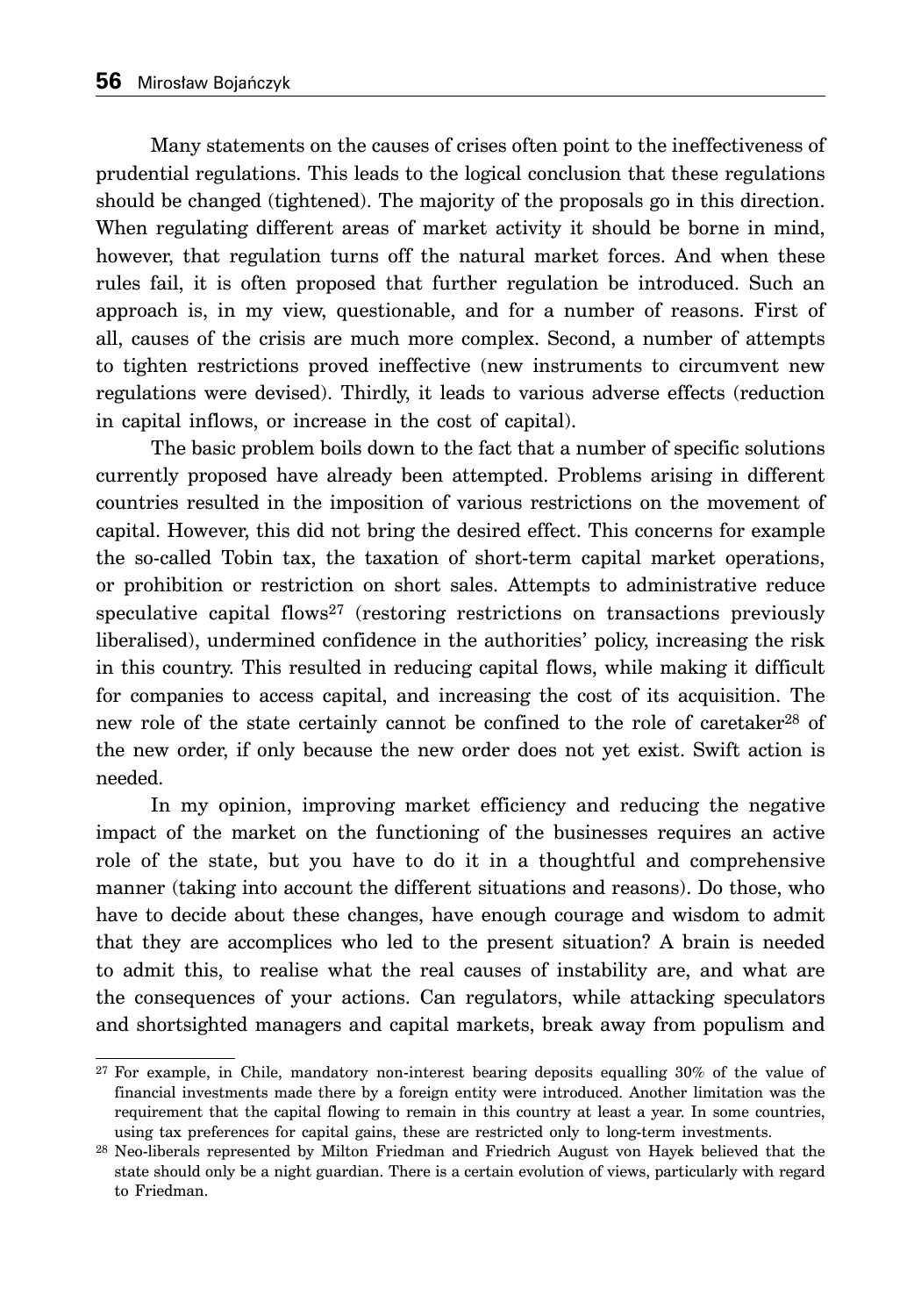short-term political objectives? A good example of such populism is, for example, the attempt to administratively reduce excessive salaries of managers. These salaries, undoubtedly in many cases, are obscenely excessive and unrelated to the results, but the currently proposed way of resolving this problem is in my view inappropriate. The main problem is not high salaries, but excessive risk-taking incentive, and detachment of the motivating system from the long-term results. There is no doubt that often the salary and bonuses are obviously too high, as evidenced by the many previously described examples. It's hard to imagine, however, that the state defines the level of wages and the amount of bonuses paid. Punishing anyone who got a bonus of more than 25 thousand Euros or pounds is not the solution. We must look for systemic solutions. Proposals to place "caps" on wages appear often, but I do not think that it is an appropriate solution29. Another example of such populist measures are the so-called "parities" in the supervisory boards. In 2003 Norwegians introduced a requirement, that women should constitute 40% of supervisory boards' members. Similar solutions were adopted in Spain, but they will not be in force until 2015. The third country is France, where companies were given six years for the introduction of "parity". If you do not do this, all the decisions of boards will be void. At least one woman has to appear in every council at the next exchange of the boards.

A basic condition for the effectiveness of any solution is to understand the causes of irregularities. G. Sorman argued that the deregulation of financial markets brought about mainly an increase in speculation and therefore there is a need to establish rules according to totally new principles  $30$ . This thinking does not give opportunities to develop appropriate solutions. One-sidedness in the approach to the role of capital market leads nowhere. It is clear that the capital market is imperfect, and the state as a regulator of this market is imperfect too. Just as different solutions on the capital market led to a crisis, the state has also participation in provoking it.

The problem is also that many borrowers and investors, especially individual have a very low level of knowledge. Many of them are simply illiterate, and do not understand what they sign. Very often they do not read the documents they sign. A number of vendors take advantage of this. The behavior of these sellers is unethical, but charging them with sole responsibility is not appropriate. Those who

<sup>29</sup> Poland has considerable experience in restricting wages of boards in state-owned firms. As these wages are not linked with the size of companies, the difficulty in the management, or results achieved results achieved, the jobs often go to losers, who are unable to find better paid positions in private companies. Different ingenious methods to circumvent these restrictions have been devised. Another anomaly is that the board members of such companies may earn significantly less than their subordinates who are not covered by this law.

<sup>30</sup> G. Sorman, Kryzys dopiero przed nami, Tygodnik Idei, Europa Dziennik, 9–10 May 2009.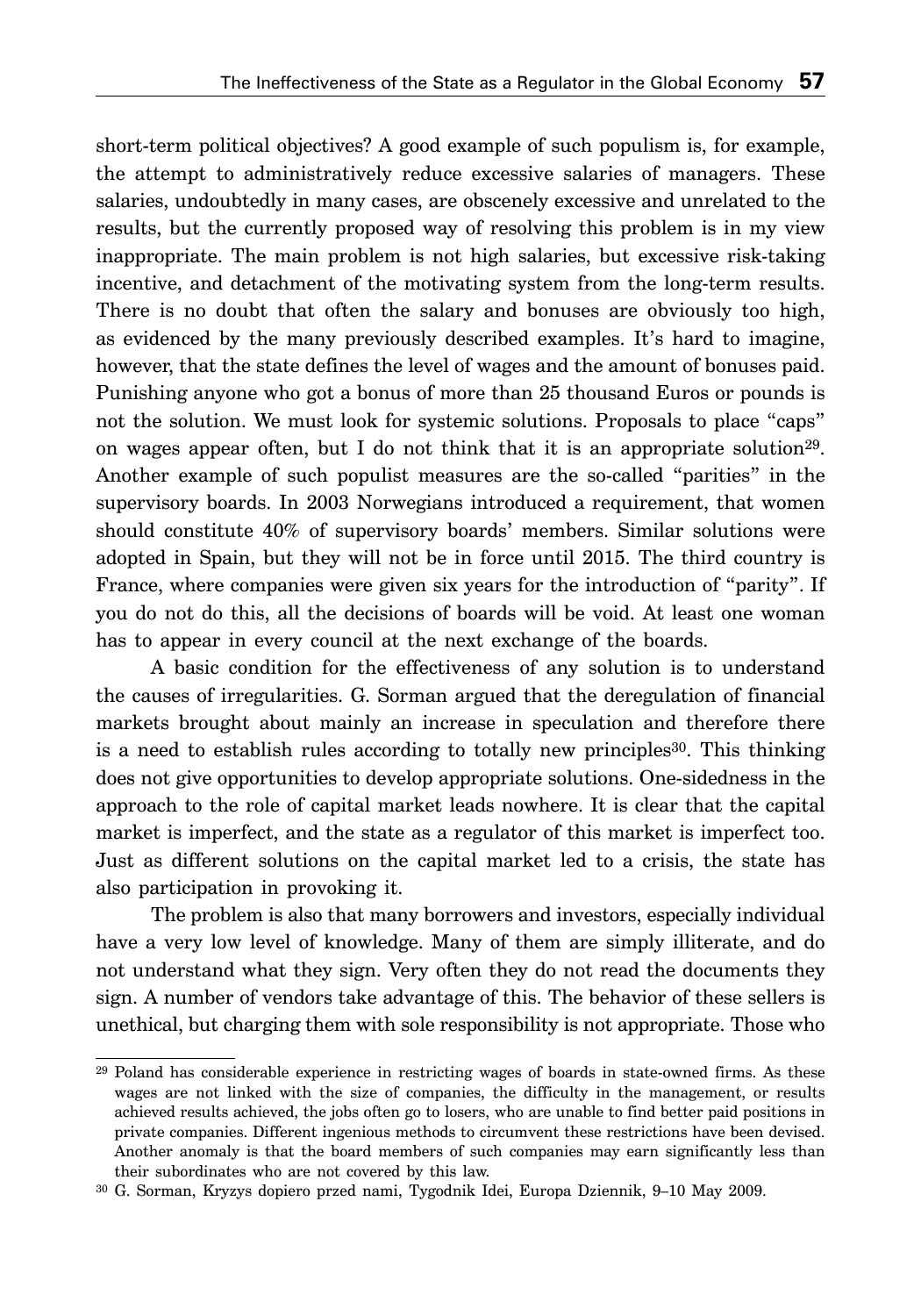want "a free ride"<sup>31</sup> also must bear responsibility for their mistaken decisions. I am fully aware that sometimes it is very difficult to read a large number of annexes to the contracts, the small print, or very extensive tables of fees and commissions. However, this may not be the basis for shifting responsibility to others.

The European Commission has concluded that such investors should be given extra help and issued the MiFID directive. Under this directive the seller of financial products should assess the investor profile in a detailed survey, and determine the suitability of the service proposed. The investor takes the final decision anyway. Will this change the situation significantly? I do not think so. Those who mindlessly invested will continue to do so. Without imposing liability for the decisions taken at three levels (managers, state and investors) the volatility in capital markets cannot be reduced.

Below I present schematically the causes of instability of capital markets. Creating the conditions for a safe capital market depends primarily on creating the basis of stable functioning and development of individual countries. Capital market development requires the active role of the state. This applies mainly to establishing specific regulations to ensure the safety of this market. The following factors have a great significance:

- regulations defining the principles and procedures of public trading in securities (regulations concerning the preparation of prospectuses in public offerings and the scope of the periodic information, regulating the secondary market and settlements),
- institutional arrangements, to ensure fair trading and competition (the licensing of stock exchanges, brokers, investment advisers, investment funds),
- actions to ensure the smooth functioning of the securities market and protect participants of this market (a system of civil and criminal liability),
- confidence in the public trading of securities on a given capital market.

Several areas of activity may be indicated. The first priority is to create conditions for better access to reliable information and the introduction of appropriate corporate governance. This depends primarily on creating appropriate regulations and institutions to disclose important information, providing equal access to information, implementing international accounting standards and protecting the interests of different shareholders. The protection of small shareholders must be increased, corporate management improved, international accounting standards – disseminated. Consideration must be given to the issue

<sup>&</sup>lt;sup>31</sup> This type of wording should probably not be found in this work, but I was provoked by the statement of one of the professors of economics, who often complained that "the banks are doing him in". It is interesting, whether when the products offered by banks and other financial institutions could achieve above-average profits, their customers also feel "done in".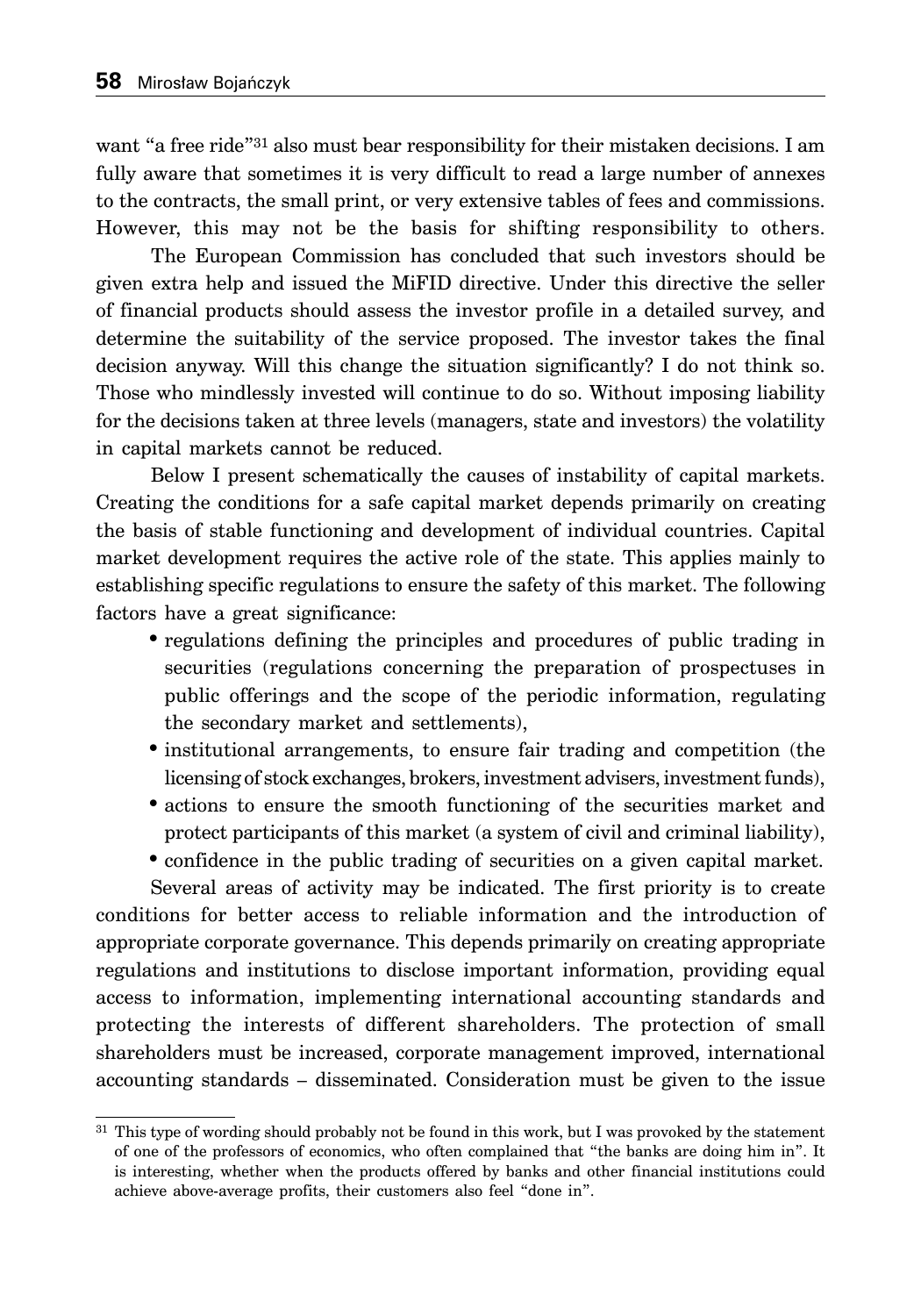of determining the values of individual assets and their impact on financial statements. An important area, which also should be regulated, is the credit rating industry. These regulations should encourage transparency in their functioning. Not just the rating itself is important, but also the way it is determined.

The second line of action concerns adequate supervision. The financial sector must be properly supervised. This would make early detection of threats and countering them effective. Erroneous or insufficient information about the financial position of enterprises  $32$  may delay the market's reaction. Delay increases the violence of the reaction.

### CRISIS MAP

#### **I. REASONS OF INSTABILITY OF THE CAPITAL MARKETS**

#### **1. PRIMARY CAUSES**

#### **Conflict of agency (costs of agency)**

- **change in ownership structure** Separation of ownership from management acceptance of excessive risk-taking by managers due to lack of responsibility (distorted ratio of risk to rate of return), shortening the investment horizon, short-term increase in the company value at any price
- **irresponsible actions of the state** The state can also be seen as an agent. It is a specific agent. However, states have enormous resources at their disposal, often not very well managed and are not generally liable for its actions. The State does not function well as a business owner and regulator. Pursuing expansionary economic policy stimulates excess demand, leading to overvaluation of securities and real estate and speculation

#### **2. SECONDARY CAUSES**

- **technical progress** (Internet, computerisation, telecommunications) improved access to information facilitated investment decisions
- **liberalisation** facilitated movement of capital on a large scale
- **development of capital market**:
	- Development of institutional investors administrations with enormous resources aimed at short-term gains
	- The dynamic development of financial instruments to facilitate the creation and movement of capital (leverage is easier) and the relocation and reduction (often illusory) of risk

#### **II. ATTEMPTS TO SOLVE THE PROBLEMS**

#### **1. ATTEMPTS TO DATE (REDUCING COST OF AGENCY)**

- **Market** Aggressive incentive systems
- **State** Regulations (prudential, concerning information disclosure, protecting the interests of different shareholders
- Providing financial support to vulnerable subjects (socializing losses, spreading responsibility, encouraging similar actions in the future)

#### 2. **BASIC DIRECTION OF PROPOSED CHANGES**

- **Better accountability (Eliminating the asymmetry of responsibility)** of managers and other capital market participants for their incorrect decisions (appropriate actions of both market and state)
- **better regulation** concerning the protection of investors and the transmission of reliable information, coupled with effective enforcement (appropriate action of the State)
- **the creation of supranational supervision** (Appropriate action of groups of countries and international organizations)

<sup>32</sup> Companies should publish financial statements, verified by independent auditors.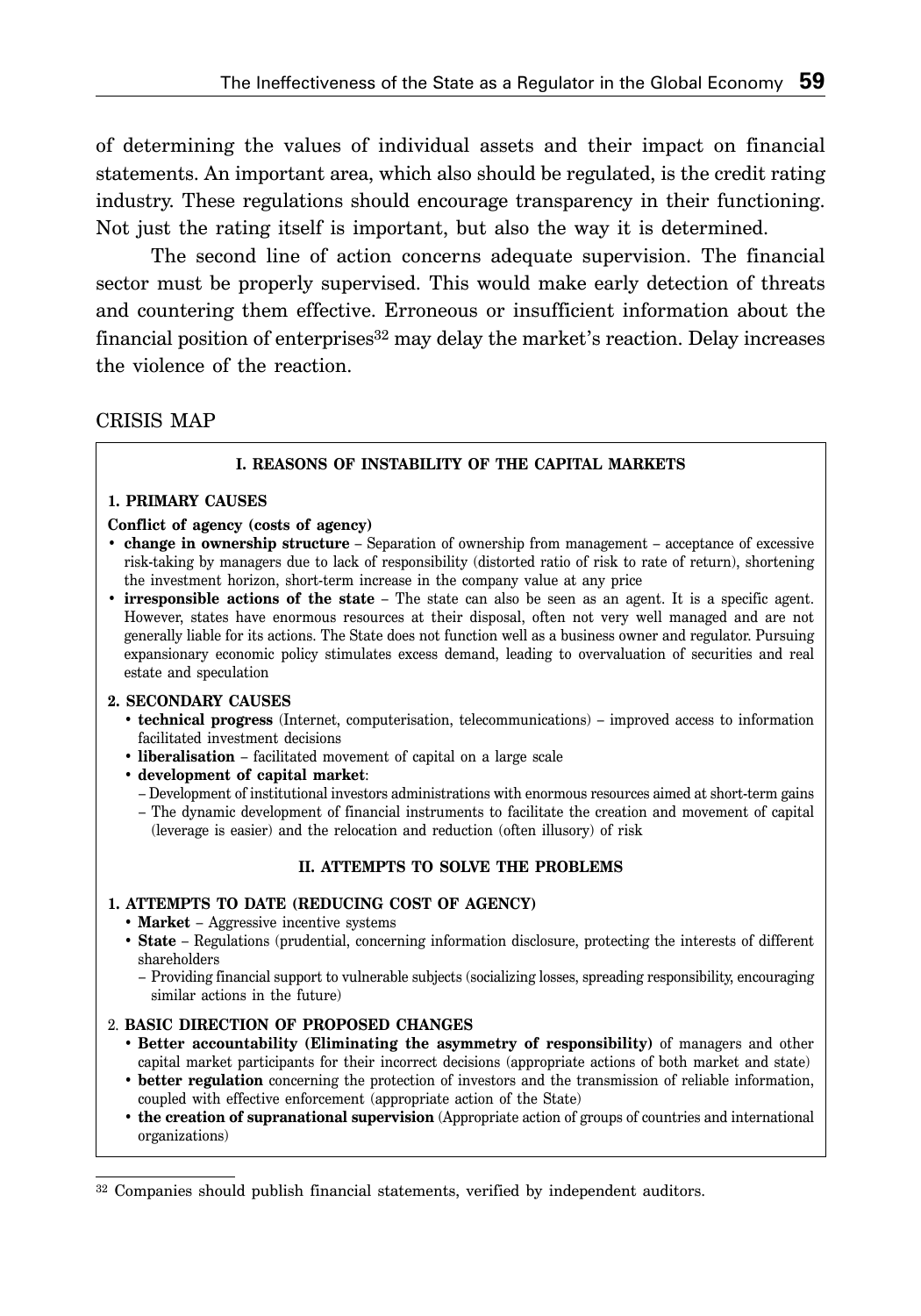A major factor in the development of each country is an appropriate legal and institutional system that protects investors (Corporate Governance.) The possibility of raising capital by companies in foreign markets depends on, inter alia, reducing the risk of expropriation of shareholders by managers. Research shows that the development of legal protection of investors is an important factor in the development of financial markets. Outside investors financing a company are usually concerned that the benefits they expect may not materialize, because the main shareholders and managers can expropriate them (by, for instance, "stealing the profits" selling production or assets at depressed prices to other companies controlled by them33). In such a situation money will not return money to investors, but increase the benefits of insiders (managers and major shareholders)34.

Better protection<sup>35</sup> makes investors willing to pay more for domestic assets. They pay more because they believe that better legal protection will result in a higher return, higher gains on interest or dividends. Securities prices grow in such circumstances<sup>36</sup>. Weak protection, on the other hand, increases the risks of expropriation of shareholders by entrepreneurs who control the company37. Empirical studies therefore confirm that better legal protection of shareholders results in a higher valuation of the assets of enterprises.

Not only relevant legal regulations are important, or the creation of appropriate institutions, but also and above all, adequate law enforcement. The third priority concerns, therefore, an effective system of criminal liability and civil liability.

Previous experiences in various countries show that there were some shortcomings in all these areas. However, in my view, the greatest, problem is the lack of an effective system of civil and criminal liability. This includes two aspects: responsibility and efficiency in its enforcement.

<sup>33</sup> Other forms of action to the detriment of small shareholders may be excessive wage, or the hiring of family members or friends who do not have the appropriate qualifications.

<sup>34</sup> R. La Porta, F. Lopez-de-Silanes, A. Shleifer, R. Vishny, Investor Protection and Corporate Governance, P. 2.

<sup>35</sup> The literature indicates that in countries whose legal system is based on civil law, there is greater state intervention in economic activity, and consequently weaker protection of private property, than in systems based on common law.

<sup>36</sup> It is worth remembering especially when discussing privatization and valuation of companies.

<sup>37</sup> R. La Porta, F. Lopez-de-Silanes, A. Shleifer, R. Vishny, Investor Protection and Corporate Governance, Department of Economics, Harvard University, Cambridge, 2000.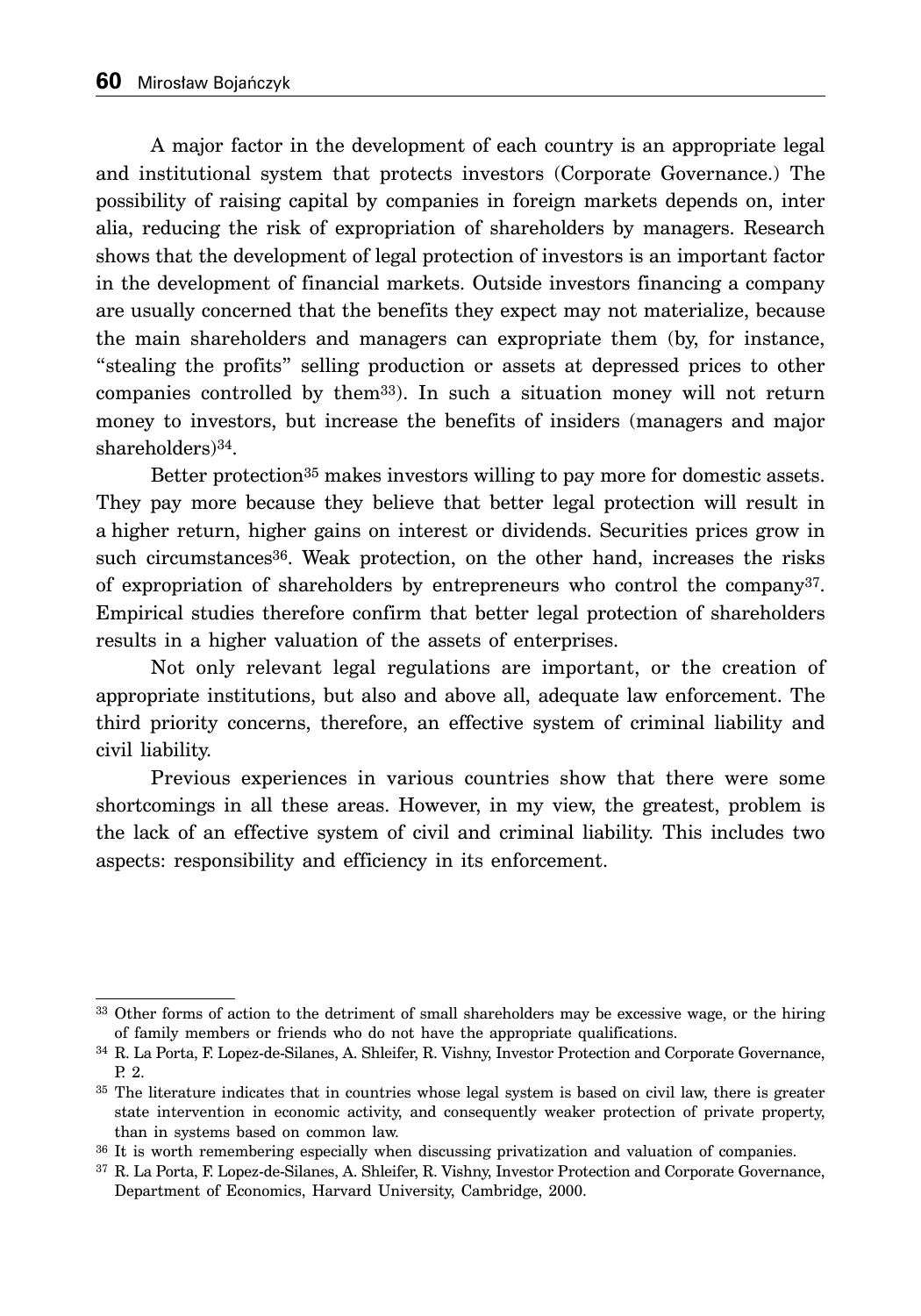

**Figure 3. Main areas of state activity in increasing effectiveness of capital markets**

Source: own work.

As regards the scope of a manager's responsibility, I would point to two basic problems. The first concerns the limitation of liability to direct losses caused by their decisions. And these losses should not be seen as deterioration in the financial results of the company only, because in such a situation a manager can at most lose his job. Responsibility usually occurs only when there is the so-called intentional act, or deliberate violation of specific provisions. Taking excessive investment risk and potential losses due to this do not cause negative consequences for managers. **There is an obvious asymmetry of responsibility**. In the event of bad decisions shareholders lose capital invested by them, and managers at most lose their jobs. When, on the other hand, they take the right decision, they receive a huge bonus. Is it not possible to implement a solution whereby the deterioration of the results leads to giving back their earlier bonuses? In this situation, their inclination towards risk would be much lower, they would carefully approach the different financial instruments.

The managers' incentive systems should therefore be so modified, as to encourage them to take long-term action. This can be achieved through:

- withdrawal of "golden parachutes" and guaranteed bonuses paid in the case of dismissal for poor performance or violation of law,
- reducing the amount of bonuses in relation to the basic salary,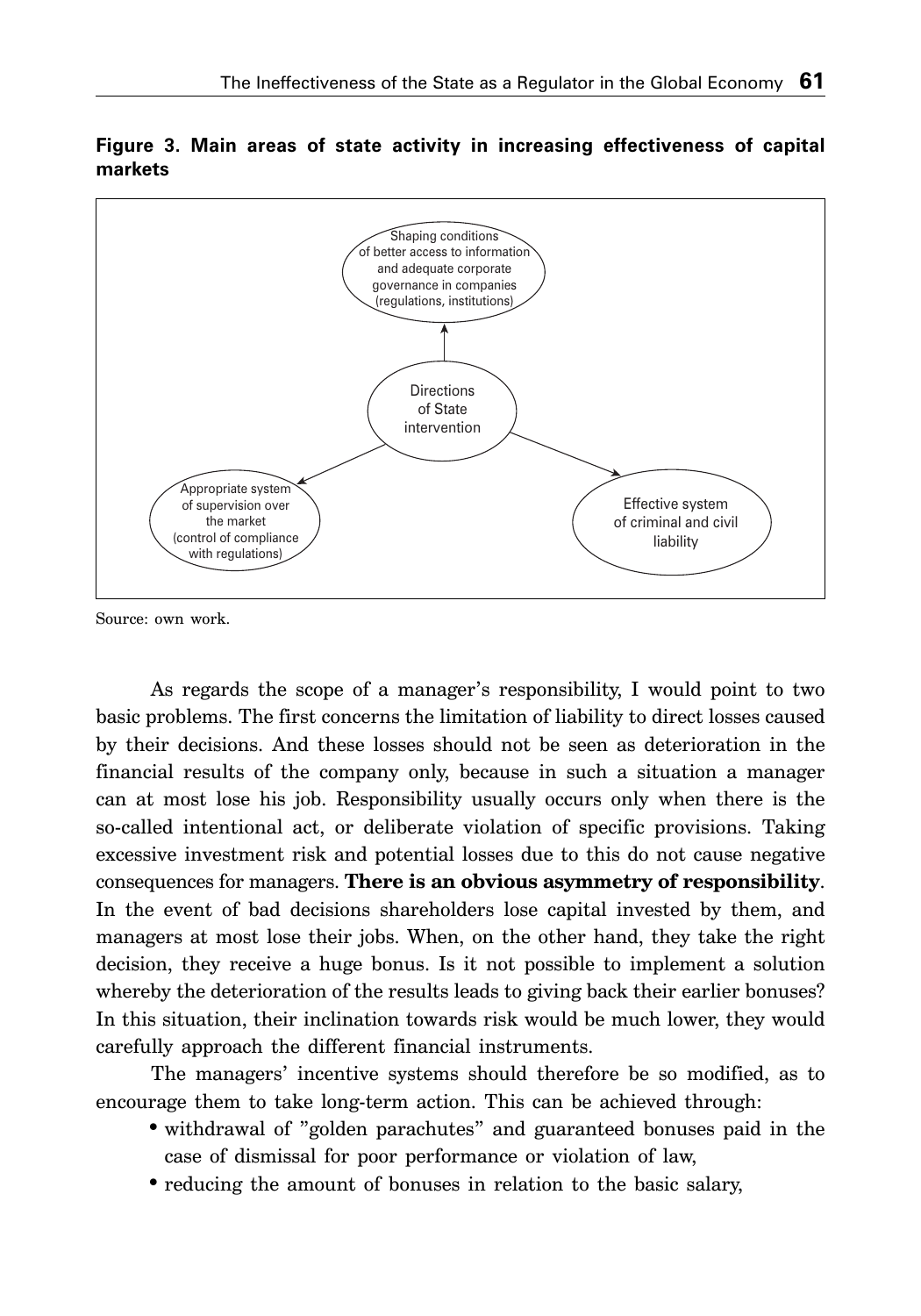- deferred bonuses related to future results,
- possibility to demand repayment of the bonus, when future results turn out to be below expectations (extension of the assessment period),
- annual bonuses in escrow accounts, which may be withdrawn in case of losses.

The State should establish regulations to facilitate or even impose the obligation to apply such solutions. The criterions of selection and responsibilities of members of supervisory boards must be also changed. This could result in that fewer politicians and public officials, having neither qualifications nor motivation for proper supervision, and interested only in the easy extra income, would apply for seats in the supervisory boards.

The second problem concerns the scope of entities subject to this responsibility. Undoubtedly, the negative role of the managers is not subject to any doubt. But it must be kept in mind, that the State, investors, and borrowers, are also responsible. Too easily and too often we release these other parties from liability. Such an approach makes it difficult to introduce various solutions to eliminate anomalies in the capital market. **Frequent changes in regulations (taxes) affect the investment perspective shortening it, and increase speculation that is leading to the instability of capital markets.**





Source: own.

Enforcement of liability, set aside concerns about its scope and subjective, leaves much to be desired.

Activities to increase the competitiveness of enterprises are important. One can speak about a new concept of economic policy of the State in conditions of globalisation, which is designed to shift the emphasis from direct government regulation of economic mechanisms, to creating conditions for increasing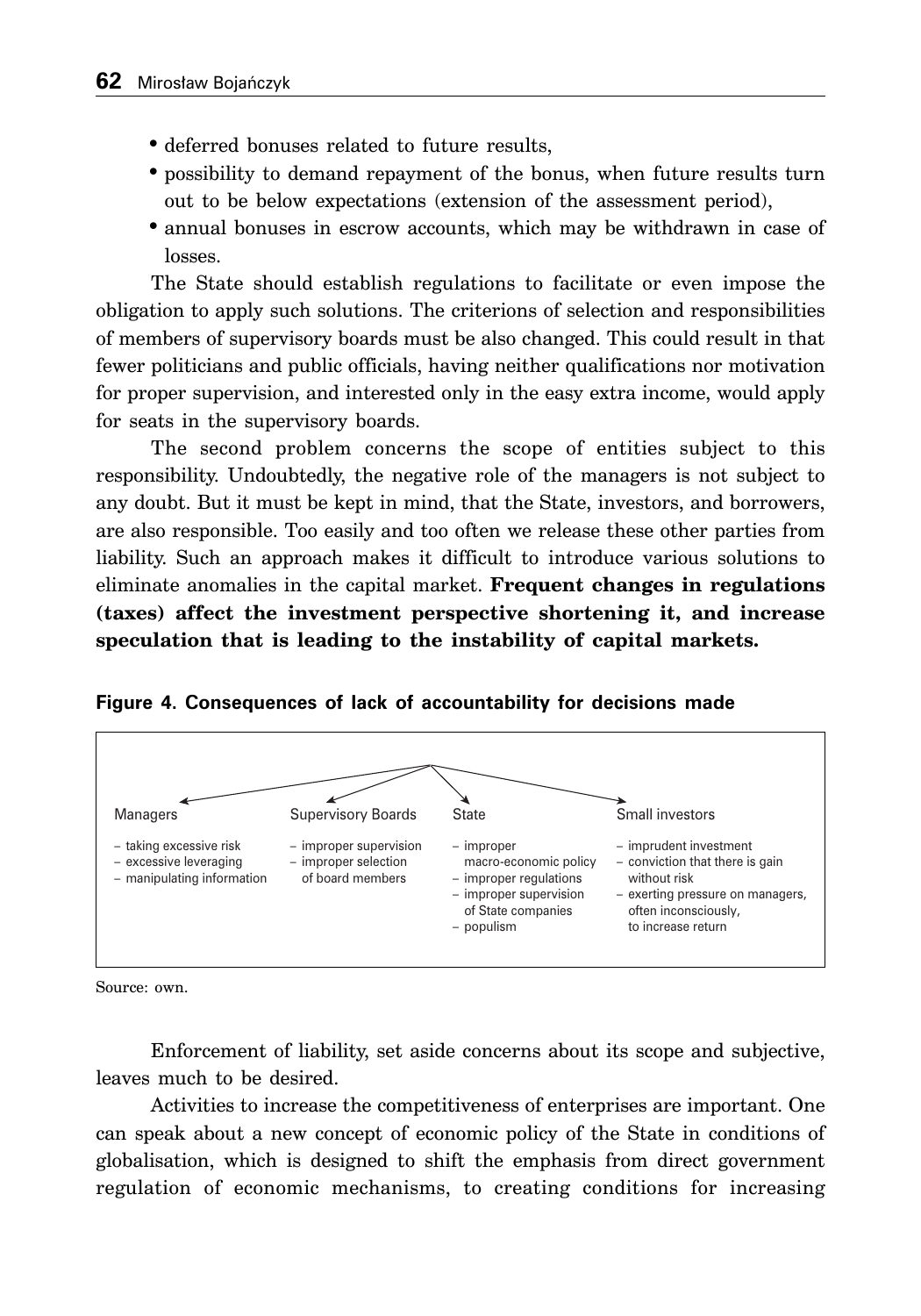competitiveness38. Businesses gain more from reducing red tape, increasing the transparency of regulations, limiting the amount of changes in the rules, than from obtaining new subsidies, especially when, moreover, resources are becoming scarce. Many countries have taken an active policy aimed at increasing the competitiveness of enterprises and economies. Within the framework of macroeconomic policy, measures are taken to shape the structure of the economy and its exports in line with trends of changes in global demand. The opening of the national economy to the external markets offers opportunities to increase economic growth in the long term. Raising the international competitiveness of enterprises should be supported, i.e., by the expansion and maintenance of modern infrastructure. Developing economies and businesses increasingly require a higher level of applied technology and increasingly high qualifications. The state plays an important role in their development.

Other activities are related to the creation of conditions for fair competition. I.e., monopolies in different areas of the economy should be restricted. An important issue is to reduce the size of companies. Situations, where firms are too big to fail should be avoided. Institutions offering safe instruments should be banned from carrying out activities with a high risk. Analysing the different solutions used previously we should, in my opinion, consider the regulations introduced in 1933 in the United States; I mean the Glass-Steagall Act, separating commercial banking, investment and insurance services. Such separation allows the development of appropriate regulatory instruments and separation of safe activities from the more risky ones (speculative, easily leveraged). This would reduce the negative effects of transferring the results of excessively risky actions to those who often over many years saved, for instance in banks (not willing to take too high risks). The appropriate course of action is deposit insurance up to certain amounts. This will increase transparency and competition on the market. There is also a need to take action to harmonise tax systems. Such actions are taken by the OECD and the European Union.

Since excessive leverage, excessive risk taking, and manipulation of information are largely a consequence of the separation of ownership from management, putting in place measures that prevent excessive fragmentation of ownership should be considered, at least in relation to companies that raise equity in a public market. **Regulations that block the effective impact of shareholders on the company must be changed.** A striking example of the pathology occurring here is the opposition of the largest owner of Kraft, Warren

<sup>38</sup> The New Political Economy of Globalisation, Vol. I, Part II: The State, ed. R. Higgott, Payne A., 2001.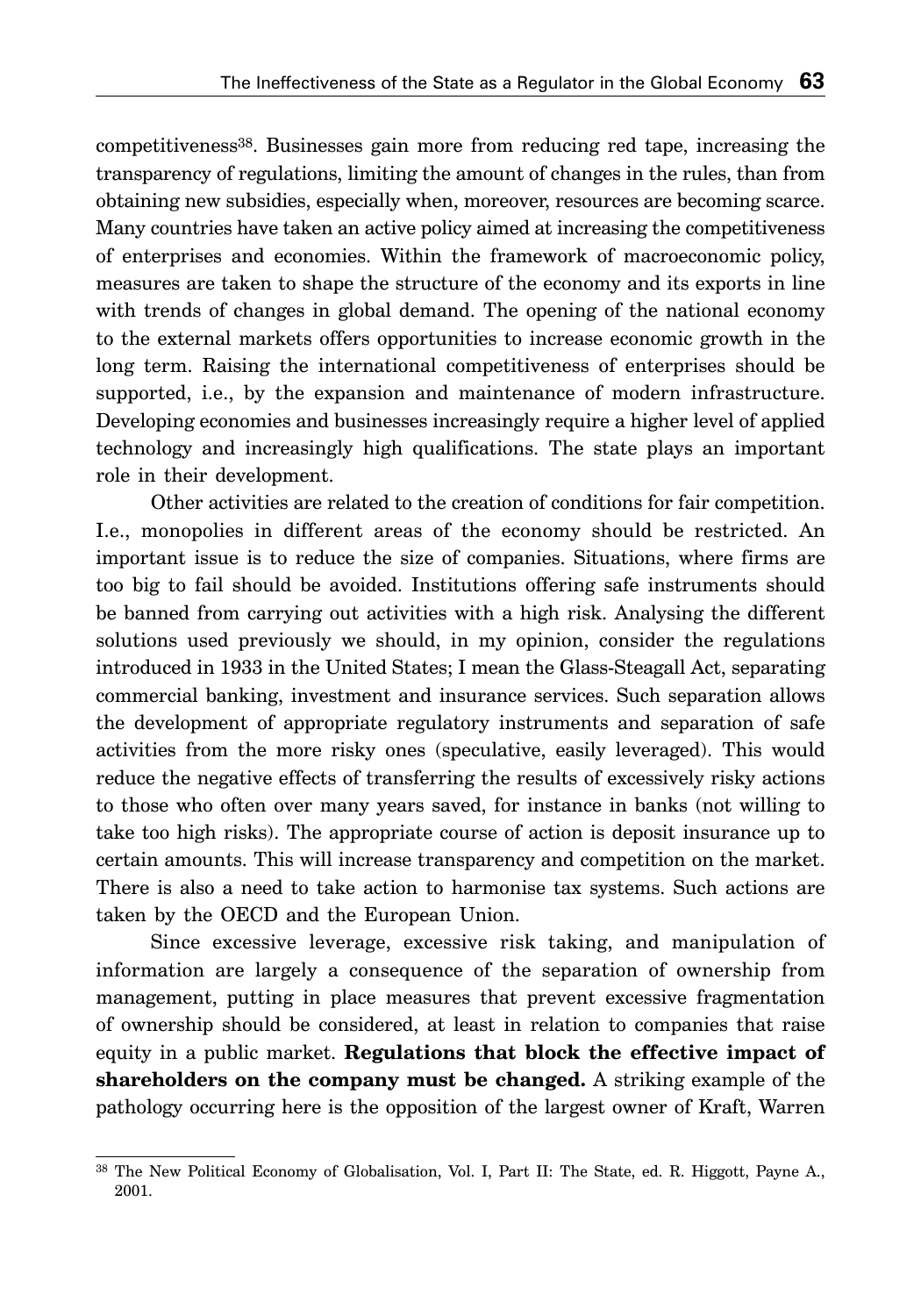Buffett (Owner of Kraft by proxy, Berkshire Hathaway), against the takeover of Cadbury. The opposition turned out to be unsuccessful, since shareholders did not have real influence on such an important decision made by "their" company. In the U.S., already at the beginning of the 1930s regulations, which led to the growth of influence of the managers, often at the expense of the interest of owners, were introduced. The powers of the owners must be increased; regulations that increase the alienation of the owners of public companies have to be reduced.

Politicians are often reluctant to such changes. And they introduce laws, which deprive them of control over markets with reluctance<sup>39</sup>, forcing the transfer of control to financiers. Resistance also occurs on the part of families that control large corporations. Family property, which is prevalent in many Asian countries, is regarded as one of the factors that contributed to the financial crisis in the area. Managers of big companies, that are financed through internal sources or through affiliated banks<sup>40</sup> are also opposed to such reforms. This makes much of the bank loans go, in these countries, to several major companies, which hinders access to finance for small firms that could compete with large companies. The protection of foreign investors, while contributing to the development of capital markets and facilitating the funding of small businesses, is at the same time a major threat to the inefficient firms, which must lead them to block such reforms. It is often easier to use political influence to block the reforms than to take action to improve efficiency. Poor corporate management of such companies provides safe funding, secure policy and secure markets. They are therefore keen to keep the existing system41. The difficult start of many less developed countries, due to, inter alia, lower competitiveness, conditions the adaptation processes in a particular manner. This does not mean, however, that these countries are predetermined to be losers.

You cannot focus on regulating the names, you need to regulate risk. Restricting or prohibiting certain instruments (securitisation, short-selling) is not a solution, but ways to reduce excessive risk should be found. Moreover, the steps currently taken by the U.S. government do not solve any problems in my opinion42, and only perpetuate the existing anomalies and accelerate the next crisis. Rescue (support) of private institutions by the state increases the risk of actions known as "moral hazard".

<sup>39</sup> Such control may be effected, e.g., by large corporations. In many countries, politicians interfere in the management of the companies in which the state has a stake.

<sup>40</sup> C. Mayer New issues in corporate finance, "European Economic Review" 1998, No. 32, p. 1167–1188. 41 R. L. La Porta, et al. ... Investor Protection, p. 25.

<sup>&</sup>lt;sup>42</sup> I am thinking long term. In the short term, you can talk about some of the apparent benefits such as slowing decline in production, the number of bankruptcies, etc.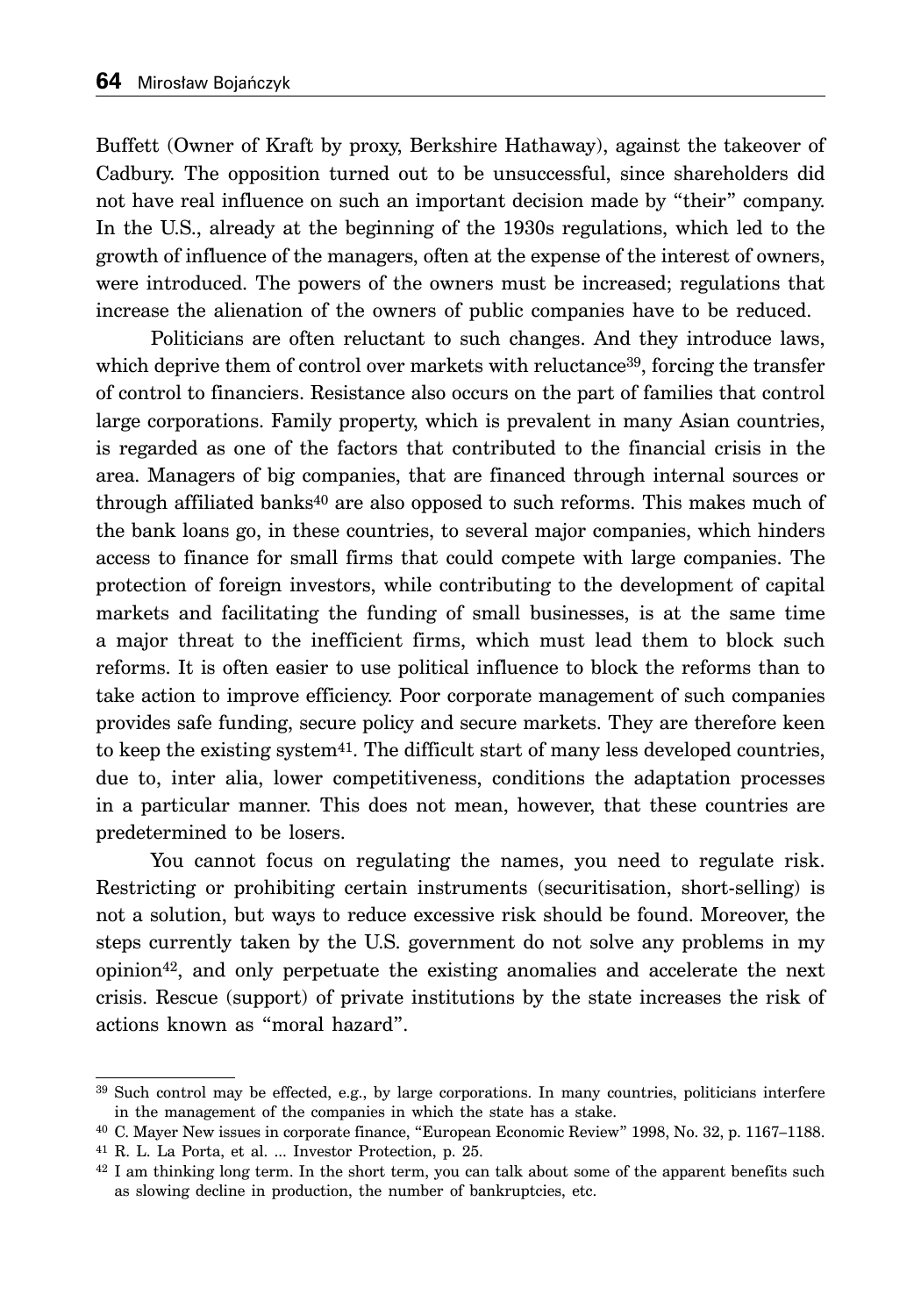**One must always remember that too much detail in regulations reduces the flexibility of the market.** Action must be taken, for instance, so that reduced tax rates are accompanied by increased revenues for the budget, or at least not by a significant drop in these revenues. This may happen when the tax reduction is accompanied by an increase in economic activity. This is not an easy task and there is no automatism here. The history of individual countries provides ample evidence that in some situations, tax cuts led to an increase in activity, but there are also cases where there was no such link. This is due to the fact, that investment decisions are conditioned by many factors, not just the amount of taxes.

It is not a passive adaptation, as some suggest, to the demands of capital, that matters, but a knowledge of mechanisms that decide about specific behaviours of that capital. Capital movements, including speculation, are subordinate to the objectives of the owners of capital. Understanding the determinants of these processes will make it easier to adapt to them and benefit from opportunities associated with this.

The error of submission, long known in the economy still valid; rationality at the micro level is not the same as rationality at the macro level. Reflections on changes in the state's role cannot be treated here as an argument that this error does not exist. This problem occurs all the time, in many cases even intensifies. The market alone will not solve this problem. Dilemmas relate only to how the state can help reduce market failures<sup>43</sup>.

Due to the excessive regulation in the European Union, it will be harder to get out of recession. Ideas for additional regulation (increased control over banks, barriers to investment, protection of different industries by the state) have the potential to widen the gap between the EU and America in the future.

A greater government intervention in the economy may take such forms as in the U.S. (plan of Treasury Secretary Paulson), France under Sarkozy's leadership, or Switzerland. This third example is more market-friendly, more thought out. In Switzerland, before the intervention occurred, authorities explained by what results they expect to achieve, what steps will be taken and when the State will withdraw from intervention.

In conclusion, it must be said that as the capital market develops, the state largely loses its ability to act. To attract capital, the state must submit to the requirements of capital. Taking action unfavourable to capital means that capital leaves (this is a kind of punishment). From this point of view we can say

<sup>&</sup>lt;sup>43</sup> In this work, of course, the considerations do not apply to the market as such, but generally they are confined to the capital market.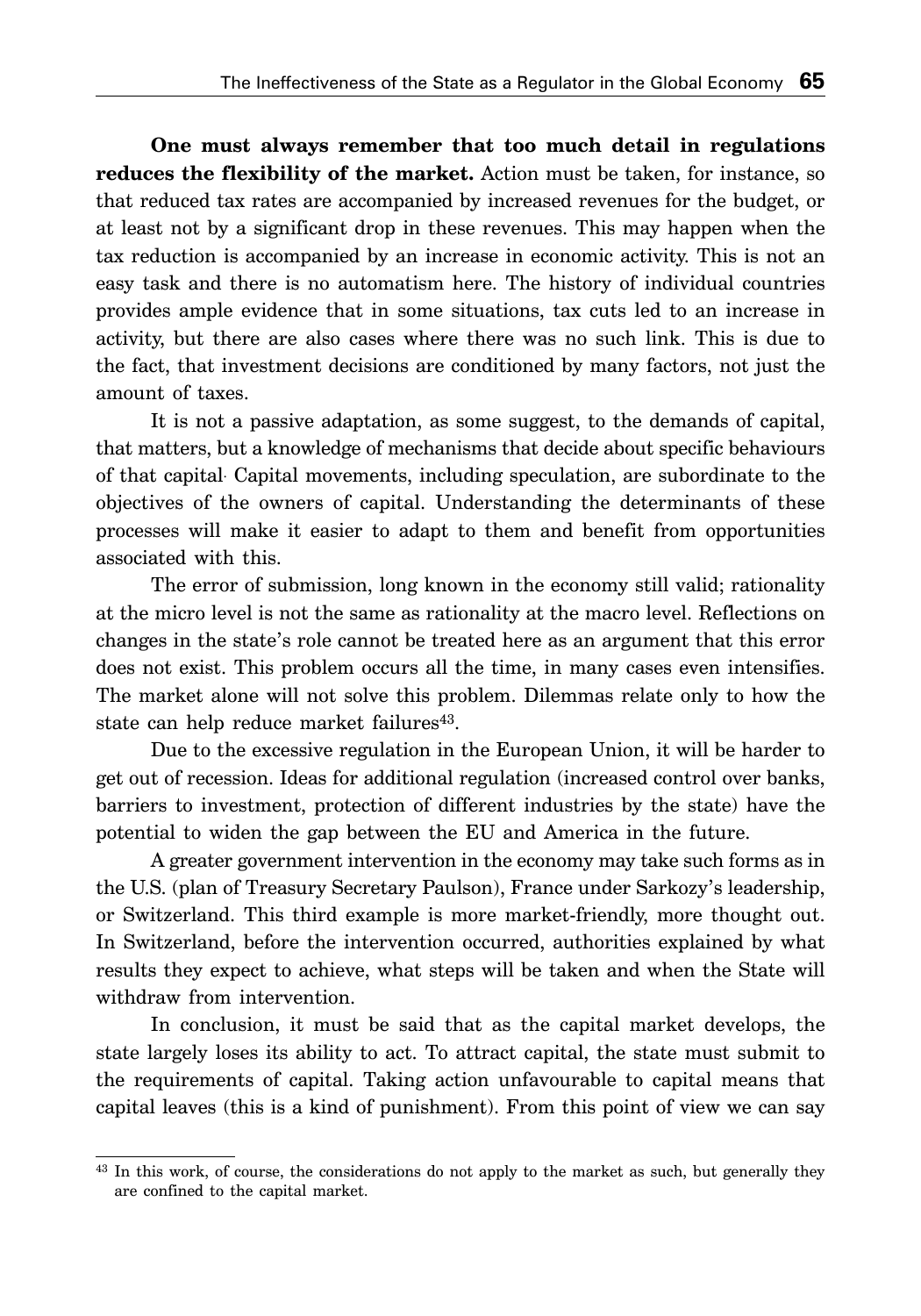that the state loses its significance, because it may not take certain actions at will. Incompleteness of political and economic globalisation promotes the growing strength of the capital market. The flow of labour remains blocked, while capital is on the move. Despite these limitations of the States' ability to act, there are new trends and the impact of new challenges. Without the active role of the State the adverse consequences of development of capital markets cannot be restricted. These measures must however be carefully considered and subjected to certain logic. It is essential to identify the causes of instability.

## **4. The incompleteness of globalisation – the need to create a supranational supervision**

Widespread liberalisation of capital markets led to the fact that these markets largely slipped out from any control. Economic globalisation is not accompanied by simultaneous globalisation in the political sphere, which results in the fact that we can speak of the incompleteness of globalisation<sup>44</sup>.

As already mentioned an important factor in the volatility of capital markets is taking excessive risks and information asymmetry. The inability of the market itself to eliminate these causes of weakness points to the need for greater regulation and supervision by the State.

Many point out, that a principal mean to combat the crisis is restructuring the regulatory oversight of securities market. There are some indications that it should be more systemic and flexible, so that it can respond more quickly if it appears that some measures introduced cause unintended consequences. The need for a systematic approach results from the interaction between international markets. Attempts to regulate the global flow at the local level proved to be ineffective. You can talk about "competitive speculative arbitrage", or competition between national regulators for foreign capital.

It is also indicated ever more often, that a new international financial architecture needs to be agreed, however, on a super-national basis. Already many years ago H. Kaufman proposed the creation of a global institution to exercise supervision over both commercial banks and non-bank financial intermediaries45. It seems that this will be very difficult, due to different interests and diverging views

<sup>44</sup> For more on this topic see works by W. Szymanski, who in addition to incompleteness in the political sphere also points to the incompleteness in the economic sphere, namely the lack of freedom of movement of labor and agricultural products. This is due to the protection of their interests by the highly developed countries.

<sup>45</sup> H. Kaufman, Developing the West Global Financial Crises, "Washington Post, 28/01/1998.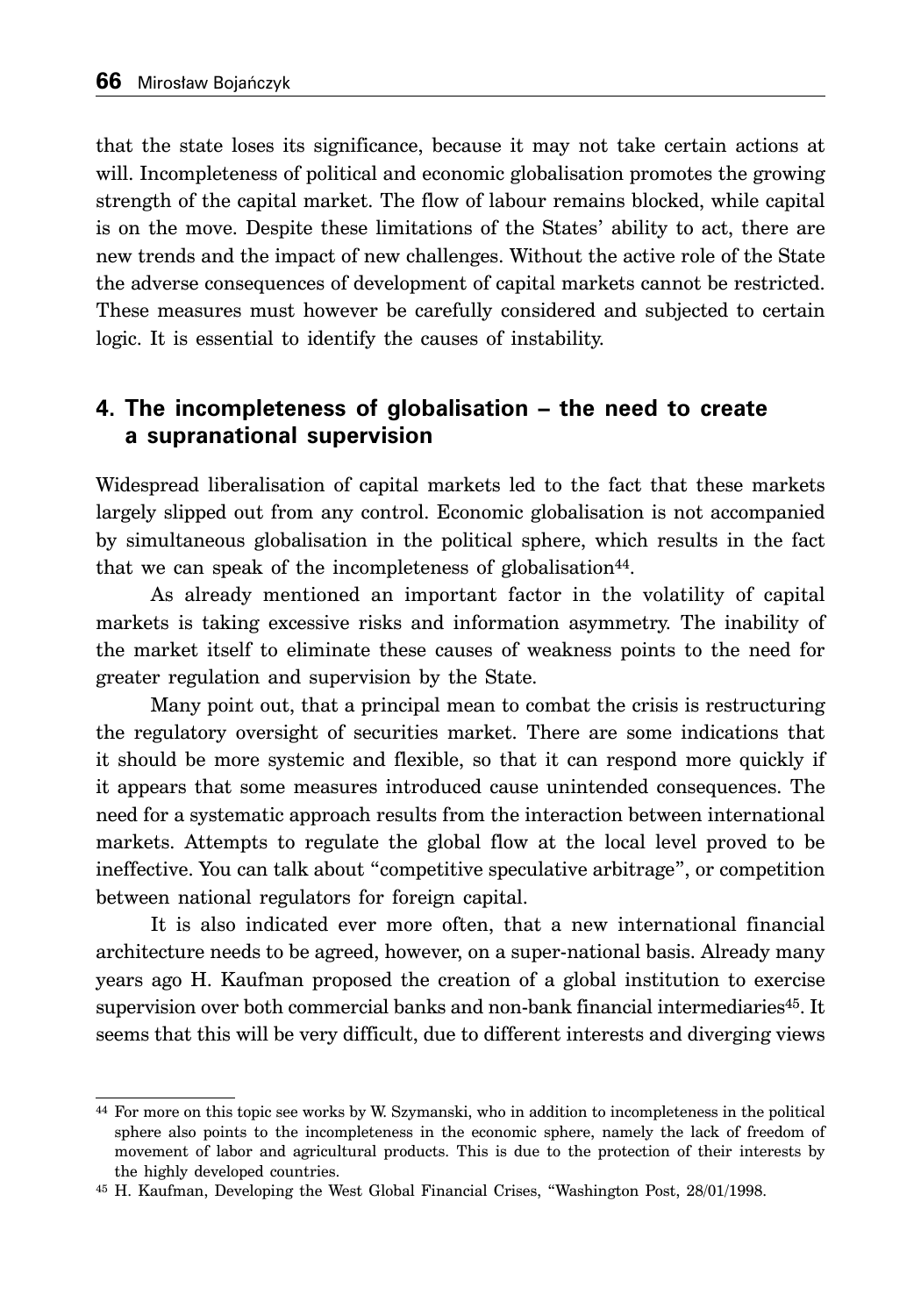on these issues. In the meantime, extensive use of already existing international institutions is paramount46.

One of the key problems is that, to date, no international actor that can identify the global targets has developed. There are neither rules, nor institutions provided with adequate means to force market actors to comply with such rules. Any discussions on this issue reveal a huge conflict of interest in the global economy. A further asymmetry between the capacity of the state and expectations for coordination also reveals itself.

Although the institutions subject to supervision operate globally, each country has so far implemented financial supervision on its own. It also occurred, that there were inconsistencies between the different national regulations. This resulted in the foreign activities of financial institutions often slipping out of any control. Operating in various markets simultaneously created possibilities of distorting the picture of the financial situation of an institution. Additional problems are associated with tax havens, where supervision practically does not exist. This makes not only tax evasion, but also disrespecting prudential regulations, relatively easy.

Eliminating these problems requires the creation of supranational supervision that should have the right to review the activities of the entire financial groups, regardless of where their business is conducted.

Attempts to reduce the impact of crises often result in an increased state interventionism. Protectionism and state intervention in the economy grow, which greatly impedes the introduction of trans-national solutions. This suggests that such solutions should be introduced in more peaceful times, but unfortunately then the desire (compulsion) to introduce them is also much smaller.

Existing institutions – the World Bank and IMF are not sufficiently representative to obtain the legitimacy necessary for global management. One of the lines of action is taking steps aimed at reforming the existing institutions in order to make them more efficient and reliable. This, however, requires a community of interests. Activities can be effective only if they give a global dimension. In the case of the IMF the main concern is its rather low acceptability, due to its record of activities. Assistance provided by this institution in many cases contributed indirectly to insure (reduce) the risk of the capital market. Investors expected, that should problems in individual countries arise, the IMF will come to their aid, and hence were willing to accept an apparently higher risk. I do not think, however, that Stiglitz was right when he argued that the

<sup>46</sup> Several institutions may be named, i.e.: Committee on the Global Financial System (CGFS), International Association of Securities Commissions (IAIS), International Accounting Standards Committee (IASC), Global Forum on Company Management,, standardized data system about the development of individual states (SDDS).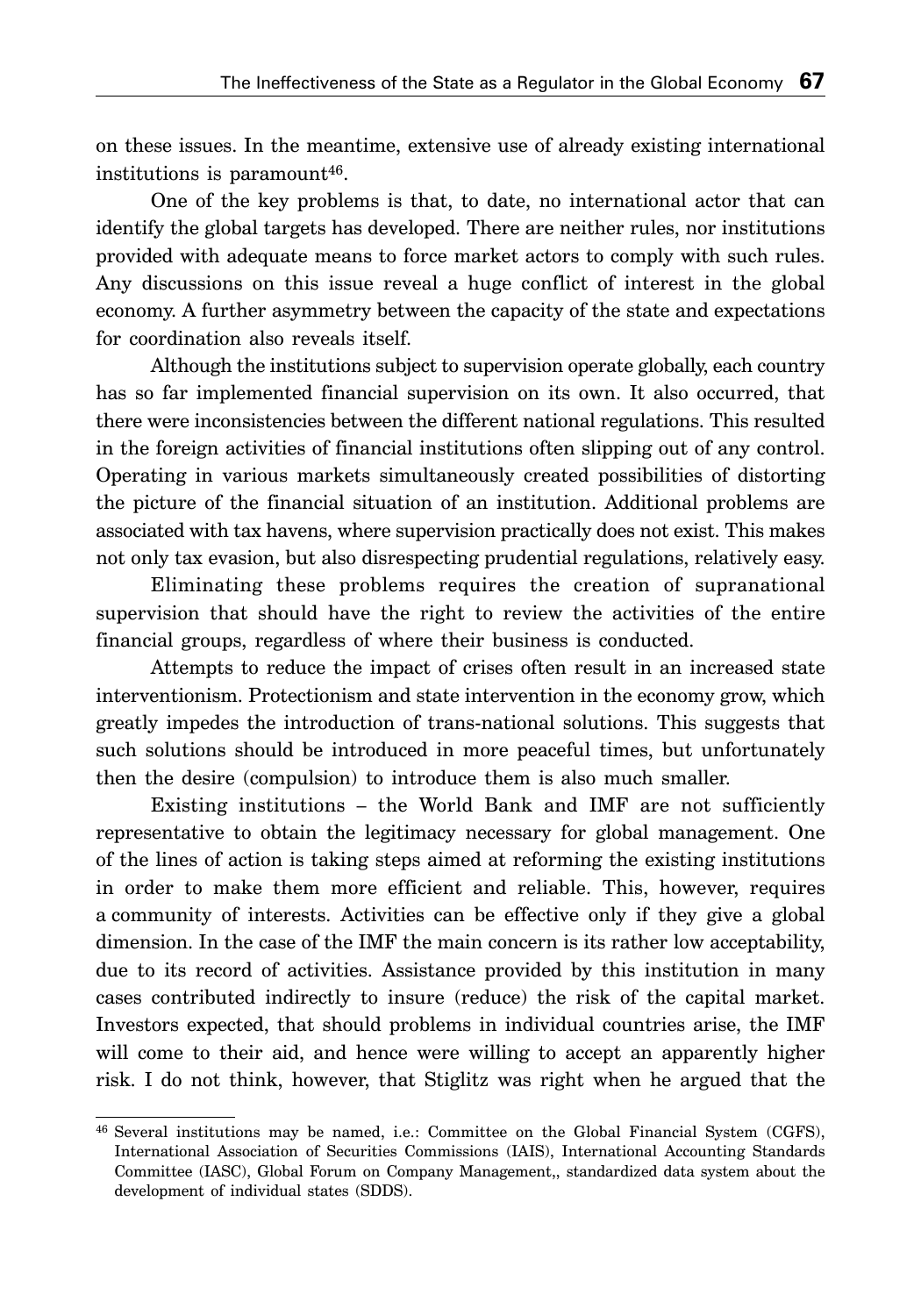IMF is not guided by the desire to assist such countries in trouble, and takes action that only allows highly developed countries to withdraw their capital47.

The void caused by the lack of adequate systemic solutions was partially filled by the creation of ad hoc agreements on cooperation between groups of countries, taking over the role of "steering committees in the world economy" (G7,  $G8$ , and  $G20$ <sup>48</sup>. Several meetings, during which it was attempted to determine the directions of future changes, were held. G-20 summits took place in November 2008 in Washington and in London in April 2009. Also, very much to the point, during these meetings it was admitted that the effectiveness of the proposed solutions requires the involvement of many more countries, not just the most developed ones. It should therefore be a G-192, but it is hard to imagine that such a broad forum could take any decisions.

Heads of G-20 states49, at a meeting held in November 2008 in Washington pledged to take action in several areas ranging from greater market transparency, strengthening the control system, and ending with the reform of international financial institutions.

1) improving market transparency:

- financial supervisory authorities are to cooperate with the private sector in properly implementing new accounting rules,
- requirements concerning the content of reports published by financial institutions on their financial condition will be tightened,
- supervision will ensure completeness and correctness of these reports,
- 2) strengthening the control system:
	- system of financial market regulation should prevent the crisis from spreading to other sectors of the economy,
	- international rating agencies will be reformed, so that they can provide objective information to the market. These agencies will be subject to monitoring, and the obligation of registration,
	- financial institutions should hold capital reserves, such as not to undermine confidence in the banking systems. The amount of a bank's capital will depend on the structure of its loan portfolio,
	- a strong system of supervision of the liquidity of international financial markets will be created,
	- a reform of bankruptcy laws applicable to international corporations will be carried out.

<sup>47</sup> J. Stiglitz, Globalizacja, PWN, Warsaw 2004, p. 28–36.

<sup>48</sup> J. W. Gołębiowski, Global Governance, Koncepcje-doświadczenia-perspektywy. Instytut Gospodarki Światowej, SGH, Warszawa 2008, p. 23-25.

<sup>49</sup> Forum affiliating industrialised countries and developing countries.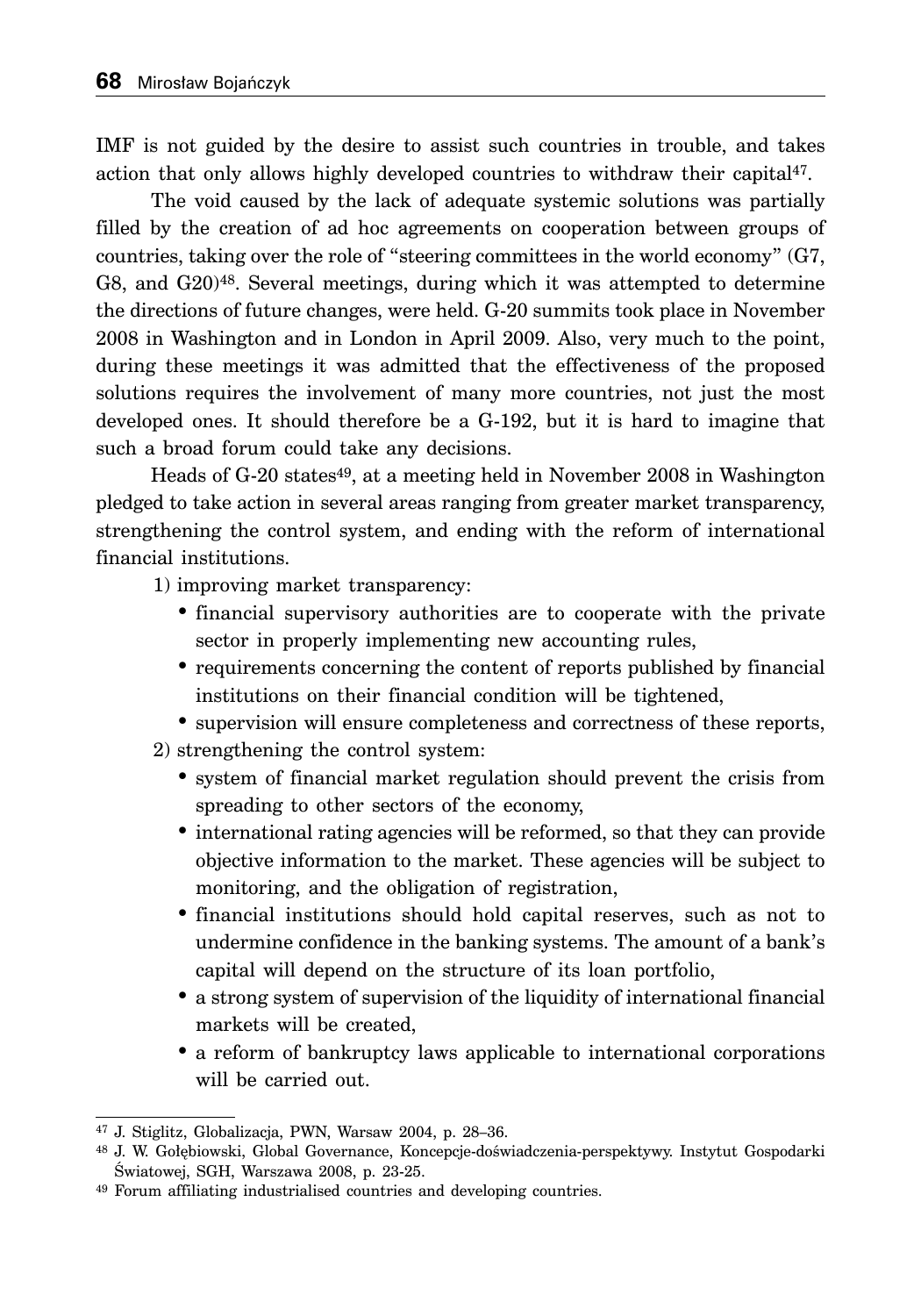- 3) market management:
	- bank risk management procedures need to be strengthened. Financial institutions should improve internal controls,
	- procedures to better manage liquidity will be created,
	- protection of the markets from turbulence should be an objective of the banks, and therefore they should reform their management systems with this aim in mind.
	- risk management systems in relation to structured products will be created.
- 4) promotion of the integrity of financial markets:
	- the main objective of the State is to protect investors and consumers,
	- the threat to the stability of international markets will be eliminated, through increasing cooperation between national financial supervision authorities,
	- the fight against money laundering and financial terrorism will be expanded.
- 5) reform of international financial institutions:
	- The Financial Stability Forum will be expanded and new members admitted,
	- The IMF should become a major centre for the analysis of the current crisis and will develop appropriate conclusions,
	- capital resources of the World Bank Group should be increased,
	- credit markets will be more accessible to developing countries,
	- Bretton Woods system should be reformed so as to correspond with the evolution of the global economy, the role of developing countries is to be raised,
	- IMF surveillance over all countries will be strengthened, and more attention paid to the financial sector,
	- developed countries should increase their role in supporting economic growth in poorer regions of the world.

The summit's final communiqué stated that, with deteriorating economic conditions around the world, there is a need for a broader policy response, based on a closer economic cooperation, in order to restore growth, to avoid a negative domino effect, and to support the emerging-market economies and developing countries.

Other regulatory areas discussed are:

 1) the valuation of assets by the so-called fair value – valuation of assets at market prices, regardless of their degree of liquidity. Listed companies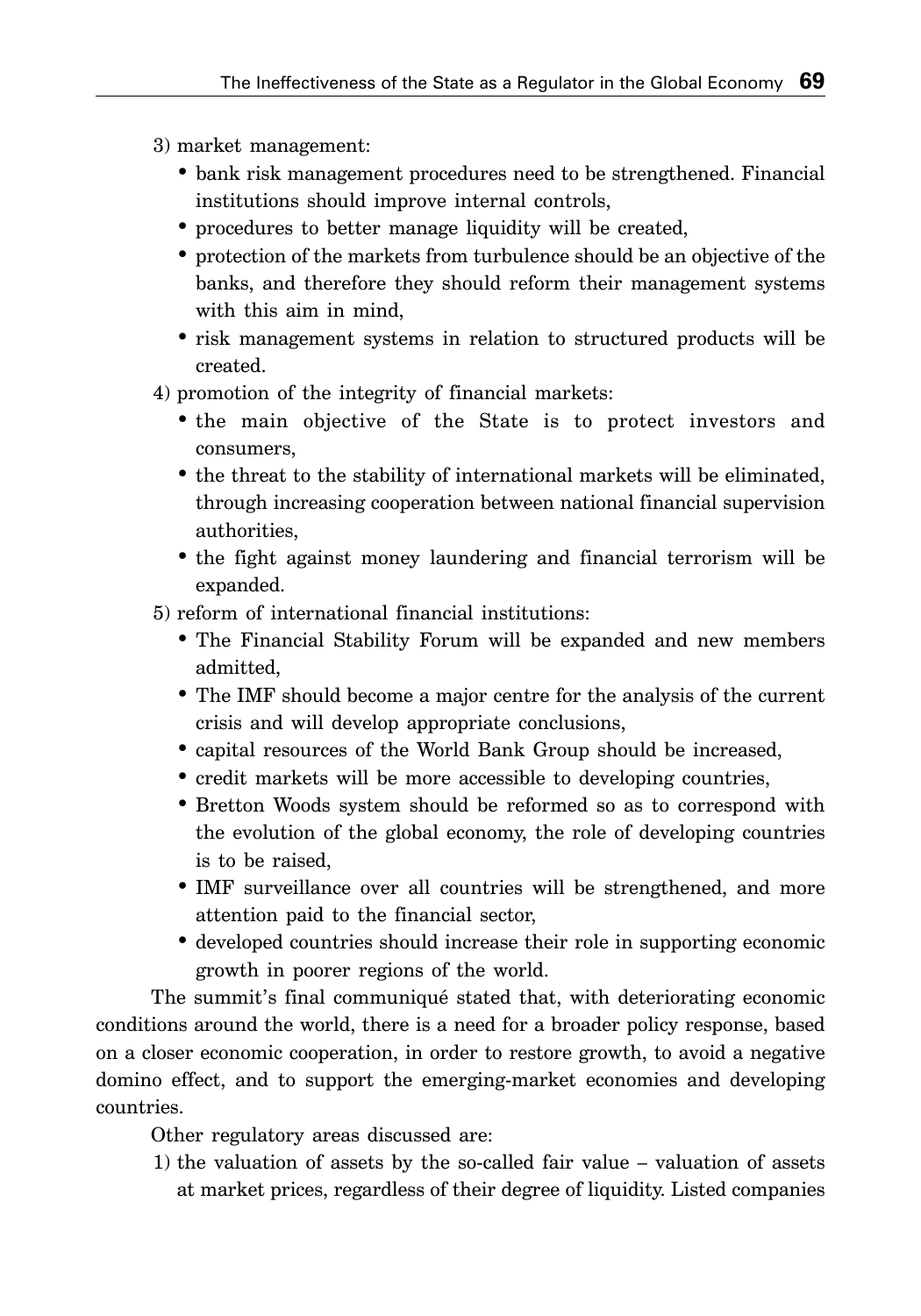using International Financial Reporting Standards (IFRS) estimate the financial instruments (derivatives, bonds and others) at a fair value. In the case of companies not complying with these standards valuation is based on historical value (the value of expenses incurred) The use of fair value results in unrealised gains (gains on the valuation of assets) in the companies in good times, and during a crisis there are losses resulting from lower valuation. Losses from the valuation, when their level exceeds the value of equity, are the basis for the bankruptcy of companies, which significantly contributes to deepening the crisis. This is particularly true when, to cover losses, other assets are sold quickly. Both valuation gains and losses are unrealized values, which show the differences between the historical costs of acquisition (construction) of assets, and their market value on the balance sheet. Gains and losses realised may vary significantly from the unrealised gains and losses (resulting from valuation). Valuations are subject to large fluctuations. Changes in the market are automatically reflected in the valuations. The use of historical prices, however, reduces the transparency of financial statements and makes it difficult to compare the financial situation of companies in different periods or to compare different companies;

 2) greater transparency of banks, private equity and hedge funds. These institutions, unlike the so-called public companies, have limited publication obligations. This reduces transparency and comparability.

In assessing the setting of different peaks, it should be noted that the root causes of instability of capital markets were not fully realised, and without this it is difficult to propose appropriate solutions. What was proposed is, in my view, incomplete and too vague, and as usual the problem lies in the details. It is difficult, on the other hand, to imagine that in a crisis situation, with so many conflicts of interest, such a group could come up with something more concrete. I do not think that these meetings could soon translate into practical solutions. Some changes probably will occur, but they will be insufficient to face the next problems. Again, there are demands to introduce a Tobin tax, but its implementation does not appear possible.

A significant change is a departure from the spirit of liberalism, which has largely lost its monopoly (at least verbally). We must however add that blaming everything on neo-liberalism is wrong. Neo-liberalism is not the problem, but rather a weakness of market mechanisms. The market coordination is weak. Lack of accountability of the decision makers, resulting in excessive speculative capital movements, and speculative bubbles, does not encounter appropriate market barriers or state regulations. **Market failures can be dealt with by**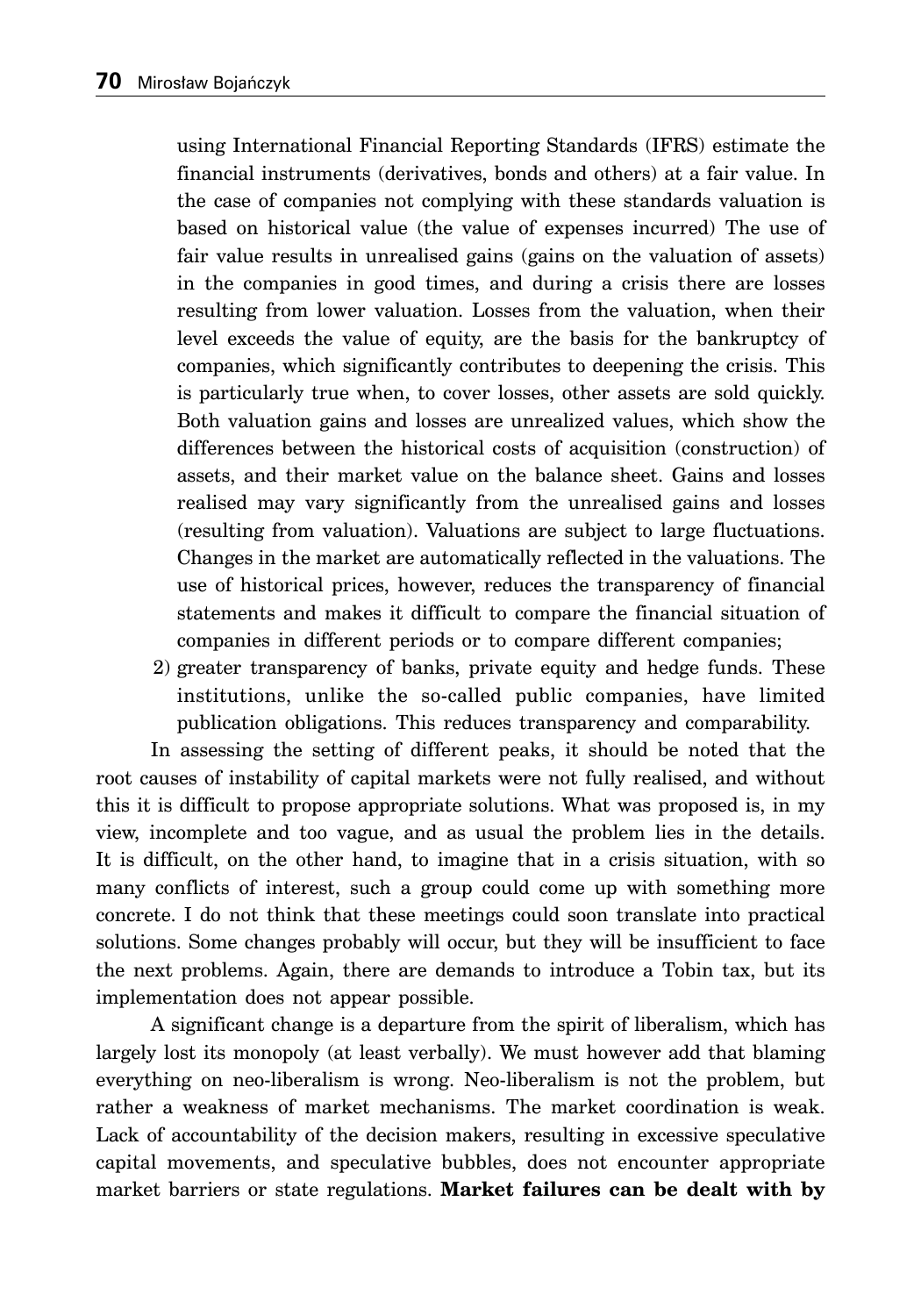**appropriate state intervention. However, the weakness of states can not be solved by increasing the role of the state.**

## **Bibliography**

- 1. Bojańczyk M., Rola funduszy inwestycyjnych w warunkach globalizacji, SGH, Warszawa 2008.
- 2. Bossak J., Systemy gospodarcze a globalna konkurencja, SGH, Warszawa 2006.
- 3. Chołaj H., Ekonomia polityczna globalizacji, Fundacja Innowacja, Wyższa Szkoła Społeczno-Ekonomiczna, Warszawa 2003.
- 4. Dahrendorf R., Nieświęte przymierze, "Polityka" 1998, Nr 9.
- 5. Dunning J. H., Goverments and Macro-Organization of Economic Activity, w: Goverments, Globalization and International Business, New York 1977.
- 6. Gołębiowski J. W., Global Governance, Koncepcje-doświadczenia-perspektywy, Instytut Gospodarki Światowej, SGH, Warszawa 2008.
- 7. Kaufman H., Developing the West Global Financial Crises, "Washington Post", 28.01.1998.
- 8. La Porta R., Lopez-de-Silanes F., Shleifer A., Vishny R., Investor Protection and Corporate Governance, Department of Economics, Harvard University, Cambridge 2000.
- 9. Martin H. P., Schumann H., Pułapka globalizacji. Atak na demokrację i dobrobyt, Wydawnictwo Dolnośląskie, Wrocław 2000.
- 10. Sorman G., Kryzys dopiero przed nami, Tygodnik Idei, Europa Dziennik, 9–10 maja 2009 r.
- 11. Soros G., Nowy paradygmat rynków finansowych, MT Biznes, Warszawa 2008.
- 12.Stiglitz J. E., "Kryzys wymusi globalną reformę", Dziennik 22.11.2008.
- 13. Stiglitz J. E., Globalizacja, WN PWN, Warszawa 2005.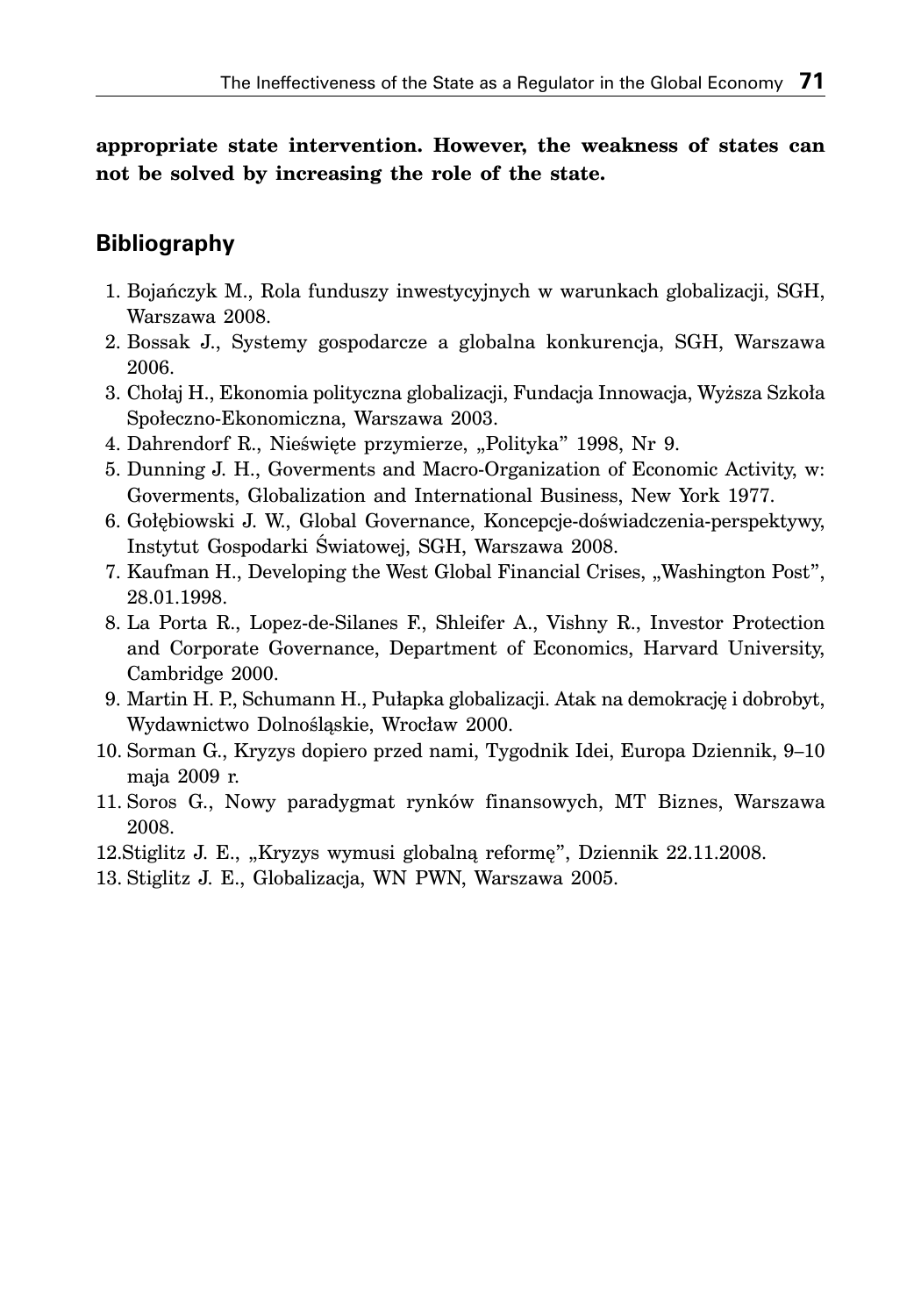Anna Dąbrowska Warsaw School of Economics Anna Olejniczuk-Merta Institute for Market, Consumption and Business Cycles Research

# **Sustainable Consumption as a Challenge for 21st Century Communities**

*Sustainable development is the one that meets the needs of the present without compromising the ability of future generations to meet their own needs*1*.* World Commission on Environment and Development Brundtland report, 1987

### **1. Introduction**

At the beginning of the  $21<sup>st</sup>$  century, when speaking about consumption and consumers, we increasingly refer to two research areas – consumerism and sustainable development, also to sustainable consumption. Both notions are connected with social prosperity growth. There is, however, a different time horizon, in which consumption is perceived in these notions. There are also different consumer attitudes toward values recognised as important and prominent, as well as toward consumption, which translates into different market behaviours of consumers: some are in favour of the idea of consumerism, others are closer to balanced development and consumption. As a result we notice that consumerism and sustainable consumption are characterised by different objectives and also detailed development tasks, in particular in the social sphere. There is a question then: if, in the turbulent times in the global social and economic system, is it possible to achieve the sustainable development in which the economic growth is accompanied by the qualitative growth represented by social and civilisation progress adequate to the above mentioned growth including also sustainable consumption?

<sup>1</sup> UN Documents: Report of the World Commission on Environment and Development: Our Common Future. http://www.un-documents.net/wced-ocf.htm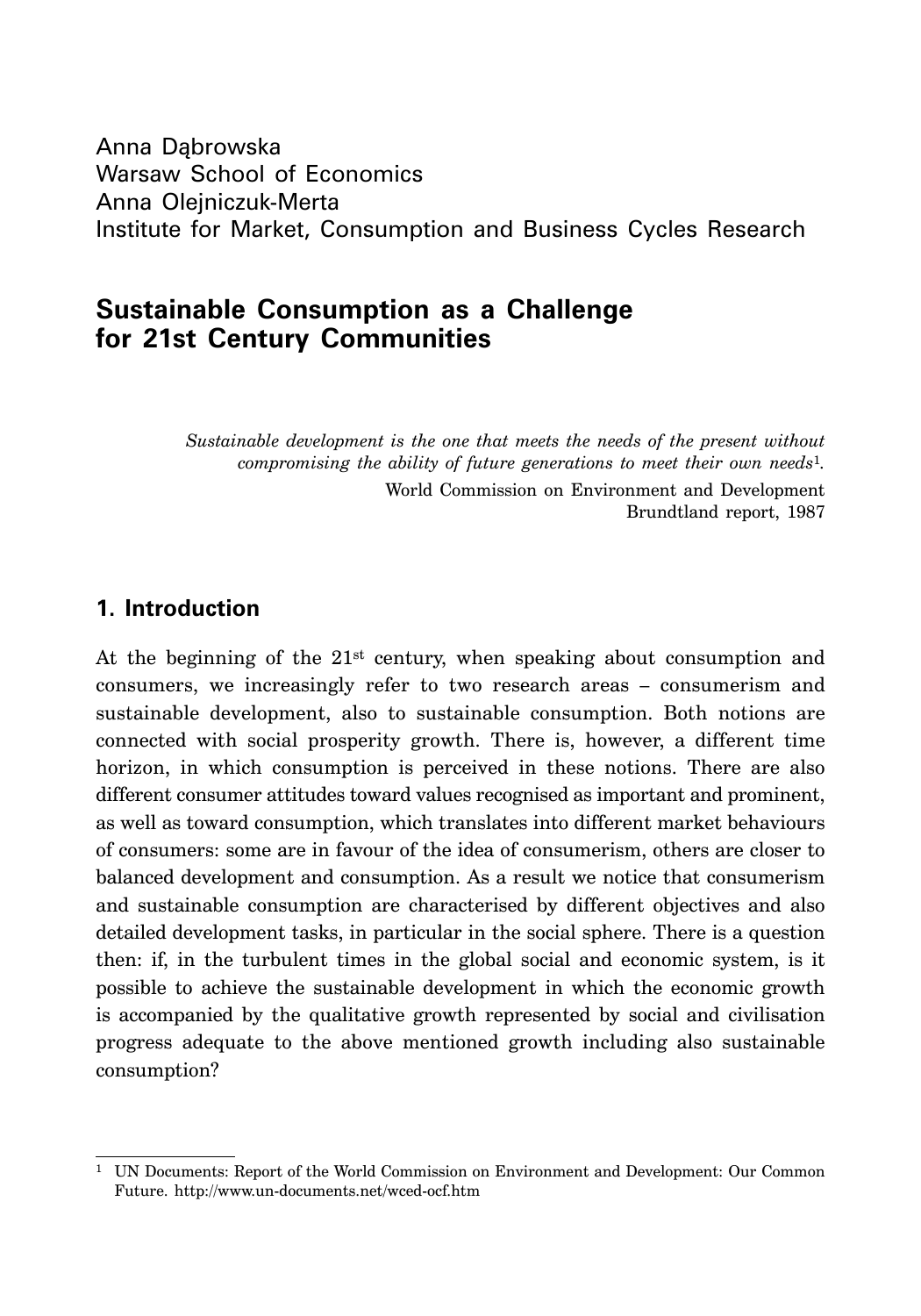## **2. Consumerism**

Within the conditions of the European Union accession<sup>2</sup> more and more frequently the problem of sustainable development is raised in Poland in an economic and social context. So far social and economic growth, where one of the objectives is the rise in prosperity, has been identified with the real rise in income, which enables a broader and more dynamic satisfaction of needs. Free flow of goods and services, opportunity to buy products on credit, ("buy today, pay tomorrow"), information revolution stimulating e-purchases3, popularisation of materialist system of values resulted in the fact that consumption became a value of its own, leading to the phenomenon of consumerism.

**Consumerism**, as the researchers indicate, **is the identification of modern societies in economically developed countries.** However, the cult of possession cannot be attributed to one definite social group, job category or geographical zone. The desire to multiply material goods includes more and more numerous consumers4. S. Sivaraksa describes consumerism as a religion of consumption – ascribing the conclusive significance to purchasing power. He claims that consumerism has succeeded, to a large extent, in dominating the contemporary society because individuals have been alienated from their culture and have separated themselves from others<sup>5</sup>.

The roots of consumerism date back to the economic boom in the USA after World War II, and then to the 1960s in Europe. The rise in purchases and consumption took different forms. It referred to both rich social groups and those less wealthy. It was connected with the inclusion, for the first time, of children and youth as the active participants of the market as the ones to advise, choose, purchase and decide. It was when the American market discovered for the first time the potential and promising prospects of young consumers as

<sup>2</sup> Communique by the Commission Balanced Europe for Better World Communique: Strategy of Balancved Growth of the European Union (Proposal of the Commission for the European Council in Gotenburg), Brussels, 15 May 2001 COM(2001)264 final.

<sup>3</sup> More: A. Dąbrowska, M. Janoś-Kresło, A. Wódkowski, E-usługi a społeczeństwo informacyjne (E-services in relation to information society) Difin, Warsaw 2009.

<sup>4</sup> Oblicza konsumpcjonizmu (Faces of consumerism) ed. B. Mróz, Warsaw School of Economics in Warsaw, Warsaw 2009, p. 10, also: B. R. Barber, Skonsumowani, Jak rynek psuje dzieci, infantylizuje dorosłych i połyka obywateli (Consumed, How market spoils children, infantilises grown ups and swallows citizens), Muza SA, Warsaw 2008; G. Ritzer, Mcdonaldisation of society, Muza SA, Warsaw 1999, G. Ritzer, Magic world of consumption, Muza SA, Warsaw 2001, K. Sitkiewicz, State of thirst, Faces of Mcdonaldisation, CeDeWu.pl Wydawnictwa Fachowe, Warsaw 2009.

<sup>5</sup> S. Sivaraksa, Przeciwwaga dla konsumpcjonizmu,(Counterbalance for consumptionism), in: Uważność na targowisku. Globalny rynek i masowa konsumpcja a świadome życie (Care in the market place. Global market and mass consumption in relation to conscious life), ed. A. H. Badiner, Jacek Santorski &Co, Warsaw 2004, p. 159.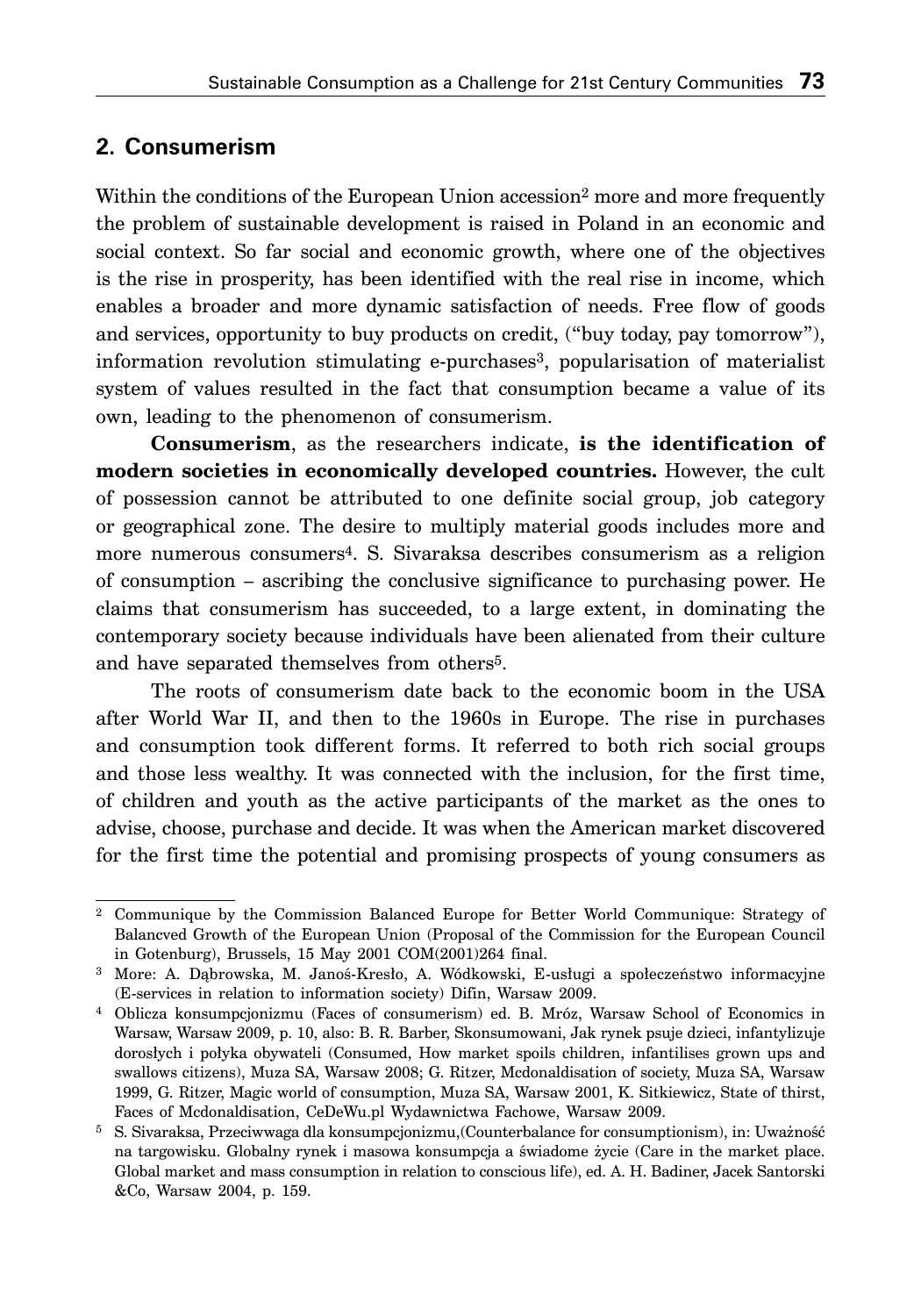market participants. Up till now the baby boomers and "X" generations have been a symbol of hedonistic materialism. This stage of transition is also connected with the origin and foundations of a consumption community, whose highest priority, because of a better quality of life in relation to the past, is consumption, while social morality, politics and customs are subordinated to consumption.

The stage to speed up and enhance the scale of consumerism growth was the 1980s giving rise to the beginning of the globalisation of markets and consumption. The g**lobal economy together with its rules of penetration in all fields of life cause simply the explosion of the phenomenon of consumerism.** It is confirmed by the performance of companies such as: Coca-Cola, Nike, Microsoft, IBM, Levi's, CNN, Marlboro or MTV. The analysis of this phenomenon in the economic aspect indicates increasing rationalisation of production, but at the same time reveals the formalisation of social relations, growing social inequalities as well as dangerous climate change and ecological negligence.

For many years features of global changes have been indicated in the natural environment connected with the globalisation of the world economy, among others<sup>6</sup>: excessive use of resources, degradation of the environment through excessive exploitation of forests and other ecosystems, chaotic destruction of the environment for urbanisation, development of a mass tourism infrastructure, the growing problem of waste and ecological disasters.

It should be stressed though that the issue of developed consumption does not equally concern all modern societies. According to *The Millennium Development Goals Report 2007* as many as 900 m people live for less than one dollar a day7.

In order to raise the level of consumption in particular countries, the growth in "means of consumption" has been initiated, and to be more specific: the consumption machinery represented by shopping centres and malls. It is connected with further expansive activity, insufficiently accounting for the needs of a man as a social entity and not only as a consumer and broadly perceived environment where the global community live. The opponents of consumerism assess this phenomenon negatively, calling it sometimes the "religion of consumption". While the proponents point to its important positive aspects as growth stimulation, job creation, creation of new opportunities to select goods and services as well as competitive prices. They treat accompanying technological innovations as a factor contributing to the growth in efficiency and labour productivity. The Internet is regarded as a higher standard of living and economic growth source.

<sup>6</sup> WBGU, Welt im Wandel, Changing world)Jahresgutachten 1996, Berlin-Heidelberg-New York 1996, p. 5.

<sup>7</sup> The Millennium Development Goals Report 2007, UNDP, New York 2007, p. 7.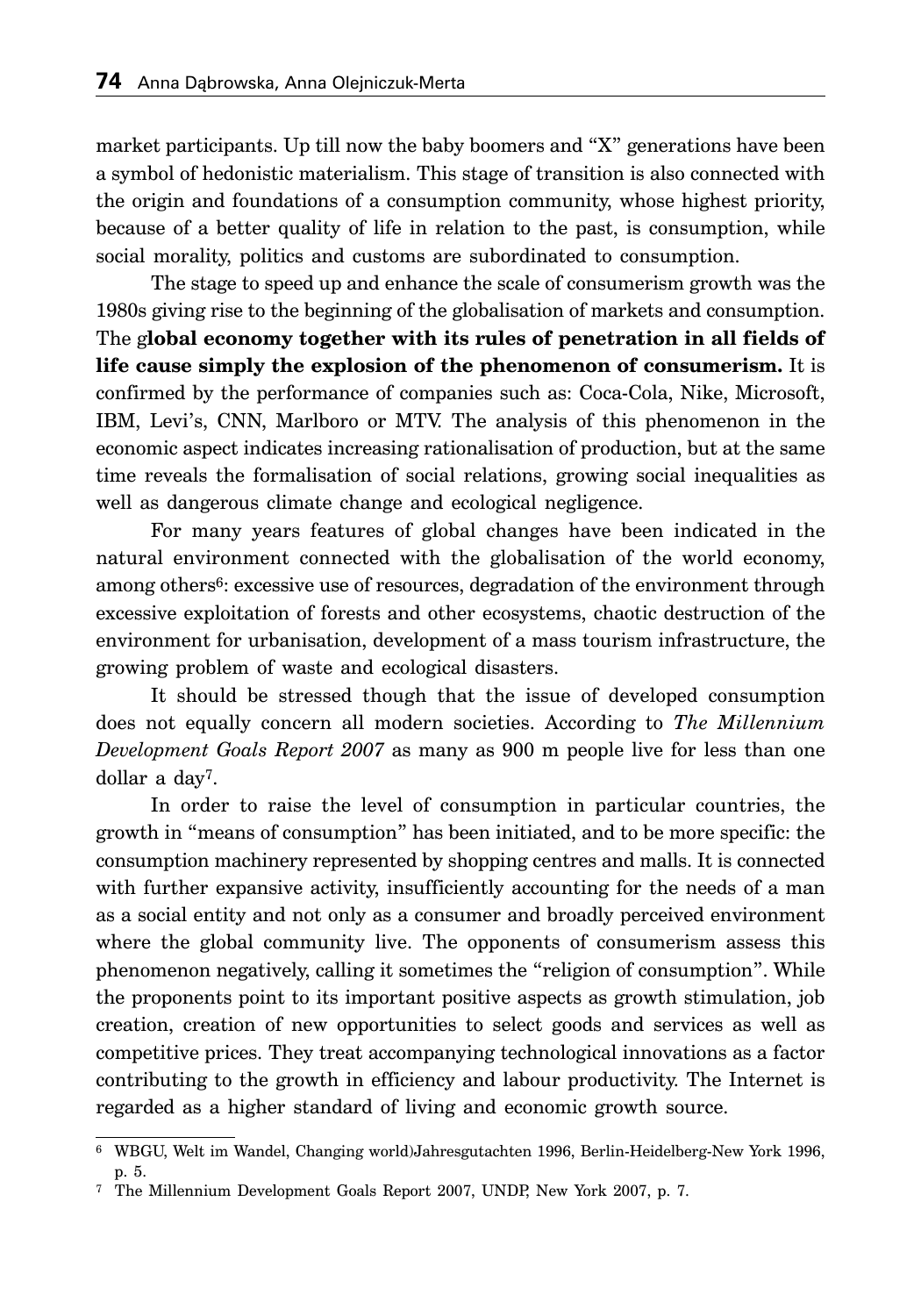**Consumerism is reflected in numerous ways.** It is confirmed by different styles of life and self-creation in modern society together with new phenomena and tendencies in consumption like8 ecologisation, dematerialisation, servicisation, home-centrism, privatisation, homogenisation and heterogenisation, deconsumption and prosumption and virtualisation. Also mass culture, homogenisation of culture and consumerist society are typical elements of the development of consumerism9.

Currently, together with less significance of international borders, consumerism favours erasing cultural differences, uniformity of societies and their mass consumption. At the same time, numerous styles of life of modern societies develop and there are polar opposites of over and under consumption. To help develop this phenomenon there are the latest information and communications technologies and basic rules of the manufacturing process and the production sphere, such as: efficiency, measurability, steerability and predictability. They result in more and more effective production and more and more wasteful consumption.

It is important, however, that consumption, which takes over some new functions now, should not lose its primary natural qualities<sup>10</sup> and shift into consumerist civilisation characterised by the creation of newer and newer artificial needs to stimulate new consumption.11. Adam Smith, as early as 1776 in *An Inquiry into the Nature and Causes of the Wealth of Nations* said that umlimited consumption was the most powerful enemy of stable economic growth. It is obvious that **excessive consumption is not inherent in the idea of sustainable development**, whose integral element is sustainable consumption, similarly consumption asceticism is caused by poverty. One of the objectives of sustainable development is to shift to stable, sustainable consumption, which means that social and individual prosperity is not identified only with the consumption of goods

<sup>8</sup> New Development in Global Consumer Trends, April, 2004, pp. 3–13. www. Datamonitor.com

<sup>9</sup> A. Olejniczuk-Merta, Konsumenci przełomu XX i XXI wieku (Consumers of the turn of the 20th and 21st centuries), in: Konsumpcja w Polsce 2000–2007 (Consumption in Poland in 2000–2007), ed. A. Kusińska, A. Olejniczuk-Merta, Instytut Badań Rynku, Konsumpcji i Koniunktur, Warsaw 2008, pp. 105–119.

<sup>10</sup> E. Lipiński perceives consumption as important human investment and described it as a process in which a man not only performs the process of life but also extends, deepens and changes it. In this sense, consumption is not only the goal of production but it is its assumption, condition and driving force. The process of consumption makes human intellectual and moral power grow, the manufacturing capacity is enhanced, imagination develops and mental power grows. Consumption becomes the largest manufacturing power as during the time off work and off production time, the human individual develops, in: Cz. Bywalec, L. Rudnicki, Konsumpcja (Consumption), PWE, Warsaw 2002, p.105.

<sup>11</sup> L. Hostyński, Wartości w świecie konsumpcji (Values in the world of consumption), Uniwersytet Marii Skłodowskiej-Curie, Lublin 2006, p. 173.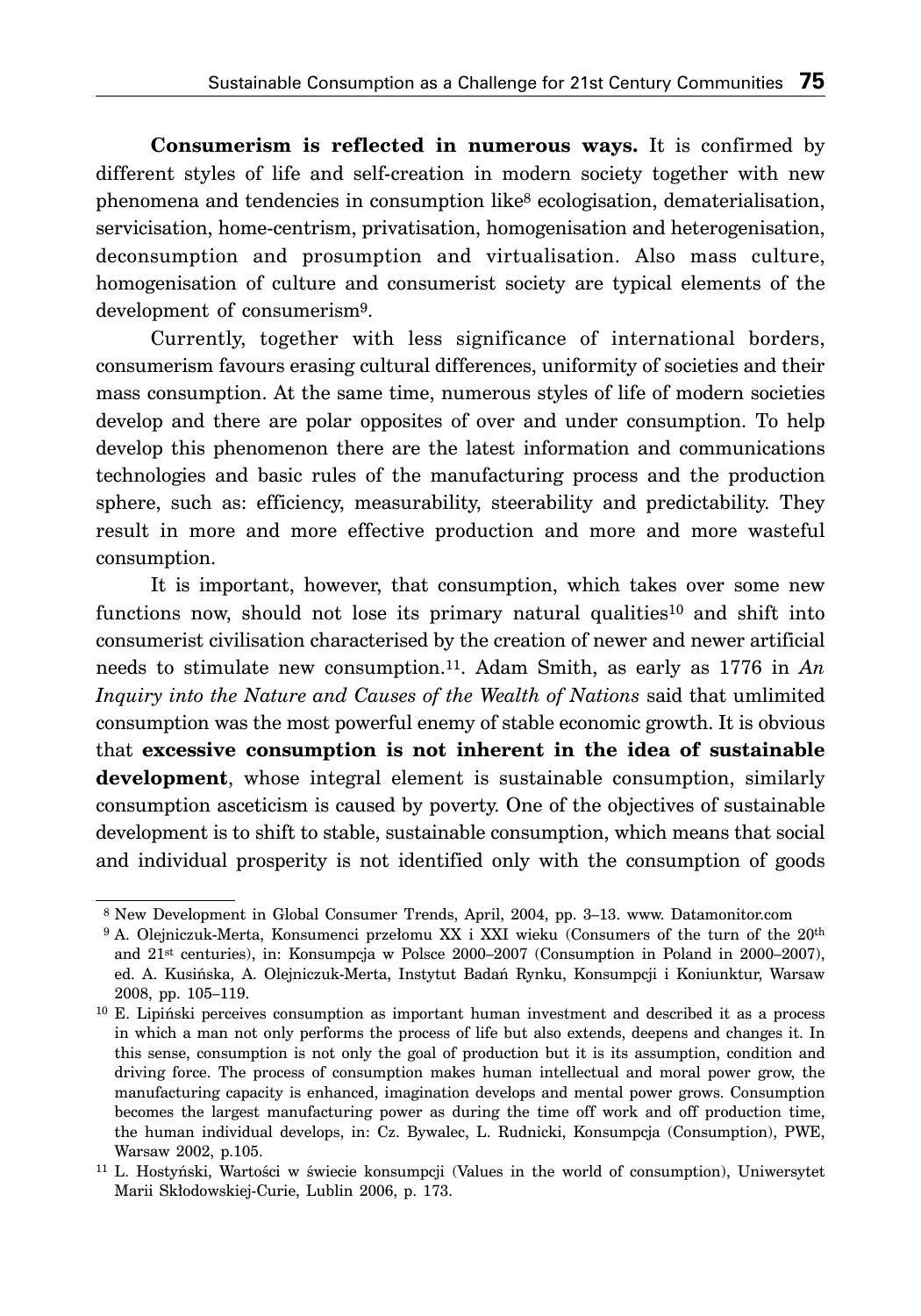and services. The concept of sustainable development is based on the patterns of consumption and production which are environment friendly and do not result in the degradation of natural resources, which protect the natural environment and promote the fair distribution of prosperity, reduce poverty through the changes in the civilisation model, system of values and methods of management.

As mentioned before, the problem of developed consumption does not concern all modern societies. The obligations undertaken at the World Summit in relation to sustainable development in favour of the reduction of poverty concern, among others 50 per cent reduction in the number of people living below the poverty limit (by 2015) and a considerable improvement in the standard of living of at least 100 m inhabitants of slums (by 2020).

#### **3. Sustainable development in relation to the quality of life**

Before we move on to discuss the main topic, we will present the origin of sustainable development as an element of building the society responsible for the state of the natural environment and the living conditions of future generations as well as civilisation growth.

In the last few years the problem of sustainable development has been increasingly referred to in economic literature as well as educational programmes addressed to consumers<sup>12</sup>.

The UNO conference held in Stockholm on 5 July 1972 was of breakthrough significance for the concept of sustainable development. The report on the *Human Environment* presented there discussed the threats to the world and environment in connection with the accepted ways of social and political growth. The initiated issue of the necessity for changes in the contemporary economic order and relations between the human economy and environment in order to sustain the safe existence of future generations was continued in June 1992 in Rio de Janeiro at the UNO conference **"Environment and Development"**, which was attended by 179 representatives of countries from all over the world. The conference resulted in the common stance on the necessity of changes in the contemporary economic order and relations between the human economy and environment, which is indispensable in order to sustain the safe existence of future generations.

 $12$  The problem of sustainable development and sustainable consumption in different consumer areas on the market of goods and services is raised by A. Dąbrowska in an interactive educational EU programme Dolceta– www.dolceta.eu/polska/Mod5.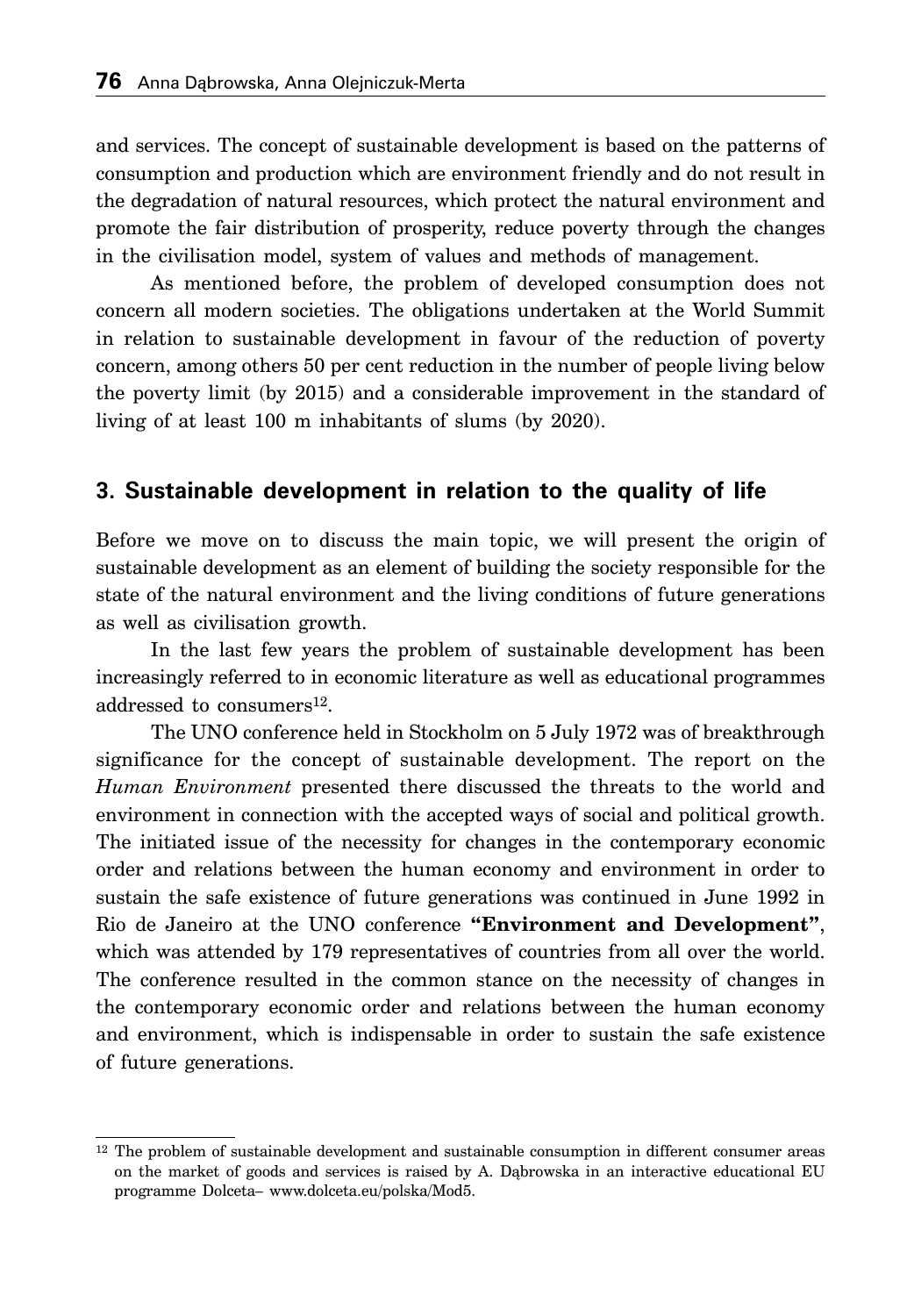The notion of sustainable development was defined in the Act on Environmental Protection of 27 April 2001 (Law Journal No.62, item 627, with later amendments). As stated in the Act: **"sustainable development is the type of social and economic growth with the process of integration of political, economic and social activities with sustained nature balance and stability of essential natural processes in order to guarantee the possibility of satisfying the basic needs of particular communities and citizens in relation to both the present and future generations".**

Sustainable development from the economic perspective consists of limiting the degradation of the natural environment as a consequence of social and economic processes.

Following D. Kiełczewski, it is worth quoting the stance worked out at the UNEP Governing Council  $3<sup>rd</sup>$  Session on the necessity of reorientation of the development of social and economic growth in order to create the society implementing the idea of sustainable development: **"Societies recognising the superiority of ecological requirements, which cannot be disturbed by the growth of civilisation as well as cultural and economic growth, able to self-steer its development in order to sustain homeostasis and symbiosis with nature, thus respecting economical production and consumption as well as the utilisation of wastes, careful about the future consequences of undertaken actions, i.e. also the needs and health of future generations"**13.

The last decade of the last century and the first decade of the present century saw premisses of broader more real understanding of the idea of sustainable development and stricter premisses of discerning limited resources.

The achievement of stable conditions of long term prosperity is connected with accomplishing some crucial goals e.g.<sup>14</sup>:

 1) **ecological**, which require sustained biological diversity, integrity of nature systems, biological production, i.e. respecting the objective of justice for non-human beings. It concerns the protection of water resources, seas and oceans, fighting desertification and drought, protection of mountain areas, fighting deforestation, protection of biodiversity, protection of

<sup>13</sup> D. Kiełczewski, Konsumpcja a perspektywy zrównoważonego rozwoju (Consumption in relation to sustainable development), Wyd. Uniwersytetu w Białymstoku, Białystok 2008, p. 16.

<sup>14</sup> D. Kiełczewski mentions three objectives: ecological, economic, social and psychological, see above, p. 33. In document "Agenda 21" the following objectives are mentiond: social, economic, ecological and institutional. Compare: M. Keating, Szczyt Ziemi. Globalny program działań (Earth Summit, Global plan of action), Wyd. GEA, Warsaw 1993.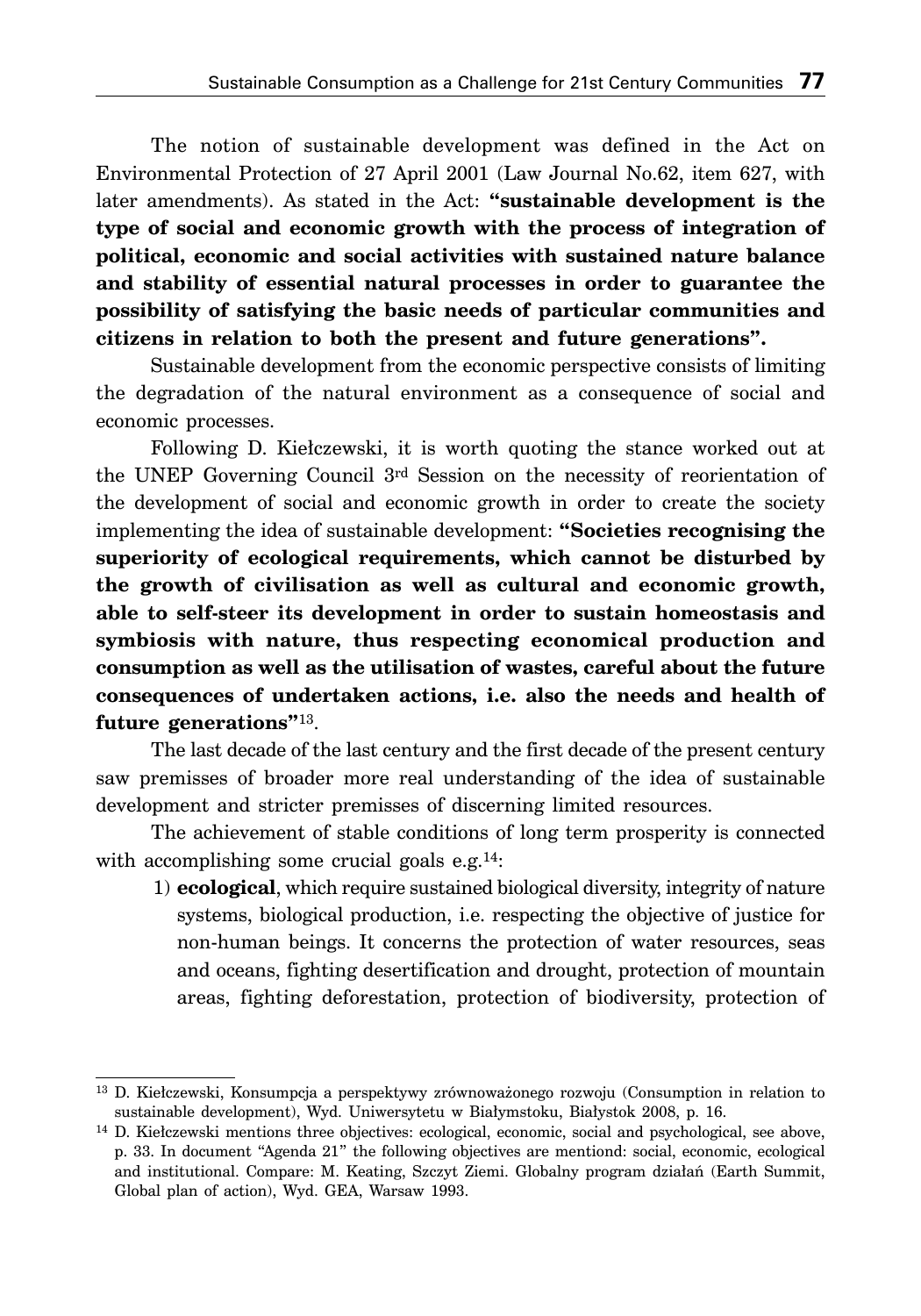atmosphere, proecological development of biotechnology and balancing agriculture and wastes management;

- 2) **economic:** referring to further growth in material prosperity, better access to useful goods and services and stable economic growth. The implementation of this objective should result in the change in the consumption model, balance between material and non-material components of prosperity, clean production growth and international cooperation in favour of sustainable development;
- 3) **social:** focusing on ensuring access to socially desirable goods, meeting basic material needs (reduction of poverty), maintaining cultural diversity, ensuring institutional stability, guarantee of social justice and share in social and political life. These objectives also include: the fight against poverty, balancing demographic processes, access to education and health service, protection of cultural diversity as well as the development of self-governance and democracy;
- 4) **psychological:** nothing but ensuring the balance between material prosperity and non-material components of prosperity;
- 5) **institutional:** referring to the integration of environmental policy with economic and social policy, development of international law, development and fast flow of information, development of scientific research in favour of sustainable development, enhancing the role of the most important social groups in decision processes.

At present, J. Sachs claims sustainable development should meet four synthetic objectives:

- limitation of human pressure on ecosystems and climate,
- approaching demographic balance,
- liquidation of the poverty trap,
- improvement of the process of global problem solutions<sup>15</sup>.

<sup>15</sup> Compare J. Sachs, Nasze wspólne bogactwo. Ekonomia dla przeludnionej planety (Our common wealth. Economy for the overpopulated planet), PWN, Warsaw 2009, p. 15.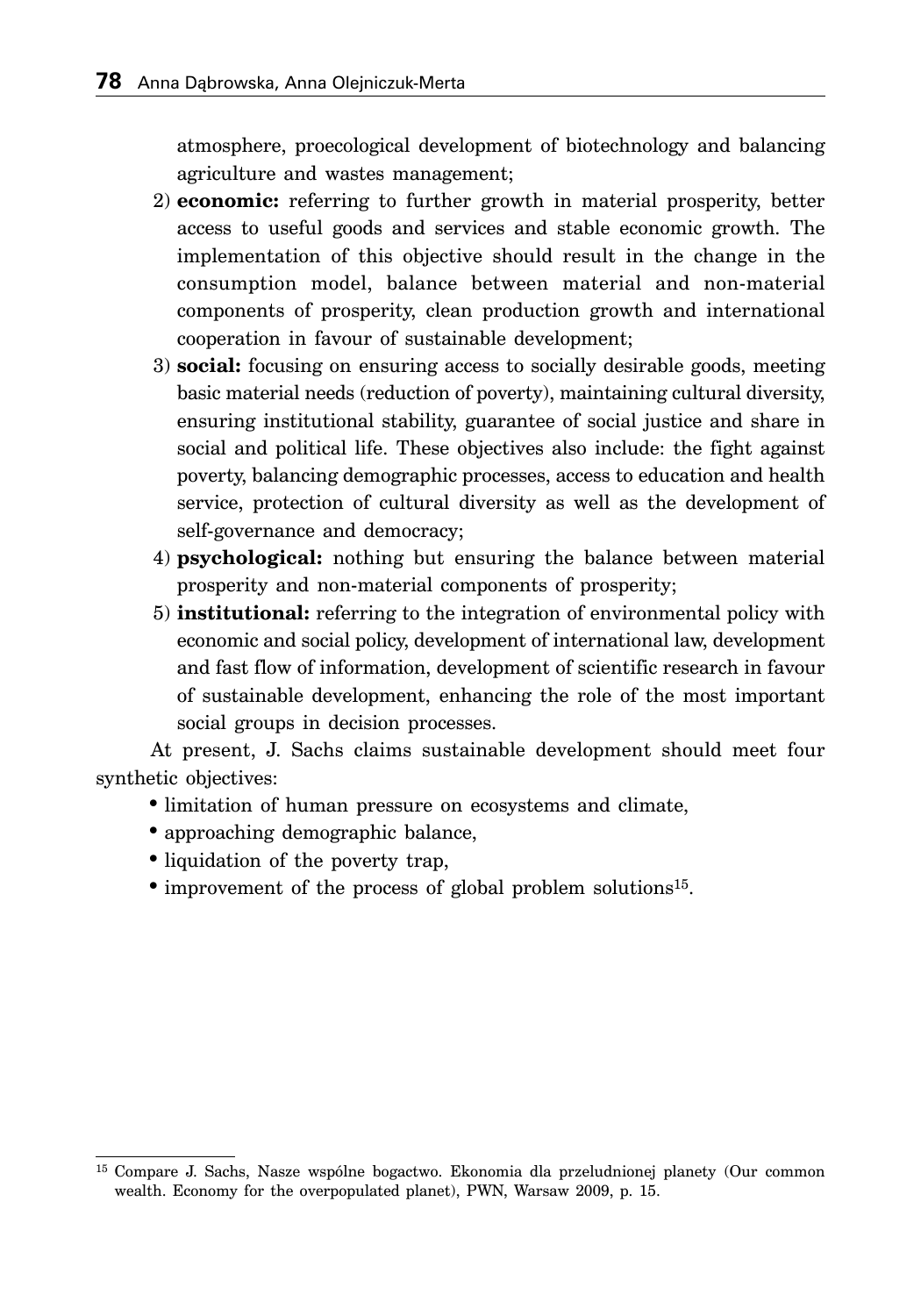

#### **Major dimensions of sustainable development are as follows:**

Source: www.dolceta.eu/polska/Mod5, author A. Zbierzchowska.

The literature on sustainable development claims that the basic objective is not the rise in the level but the quality of life. Quality is a normative notion concerning the individually accepted values in one way or another, the aspirations and expectations of individuals and social groups, which the individual is connected with. The quality of life is discussed also as a dynamic category changing in time and space16.

According to A. Campbell the quality of life depends on the degree of satisfaction in the following areas determined in advance: marriage, family life, neighbours, acquaintances household activities, job, living in a given country, residence, leisure, living conditions, education acquired and standard of living17.

E. Skrzypek perceives the quality of human life as the sum of efforts, struggle and fight often against oneself. It is the skill to make the right decisions and also to reach a compromise, but first of all it is the skill to make decisions

<sup>16</sup> K. Baumann, Jakość życia w okresie późnej dorosłości — dyskurs teoretyczny (Quality of life in the period of late adulthood –theoretical discourse), http://www.viamedica.pl/gazety/gazetaK/darmowy\_pdf. phtml?indeks=9&indeks\_art=69 [10.04.2009].

<sup>&</sup>lt;sup>17</sup> A. Campbell, P. Converse, W. Rodgers, The quality of American life, Russel Sage Fundation, New York 1976; A. Aleksińska, Pojęcie jakości życia (The notion of quality of life), http://www.psychologia. net.pl/artykul.php?level=231 [12.04.2009].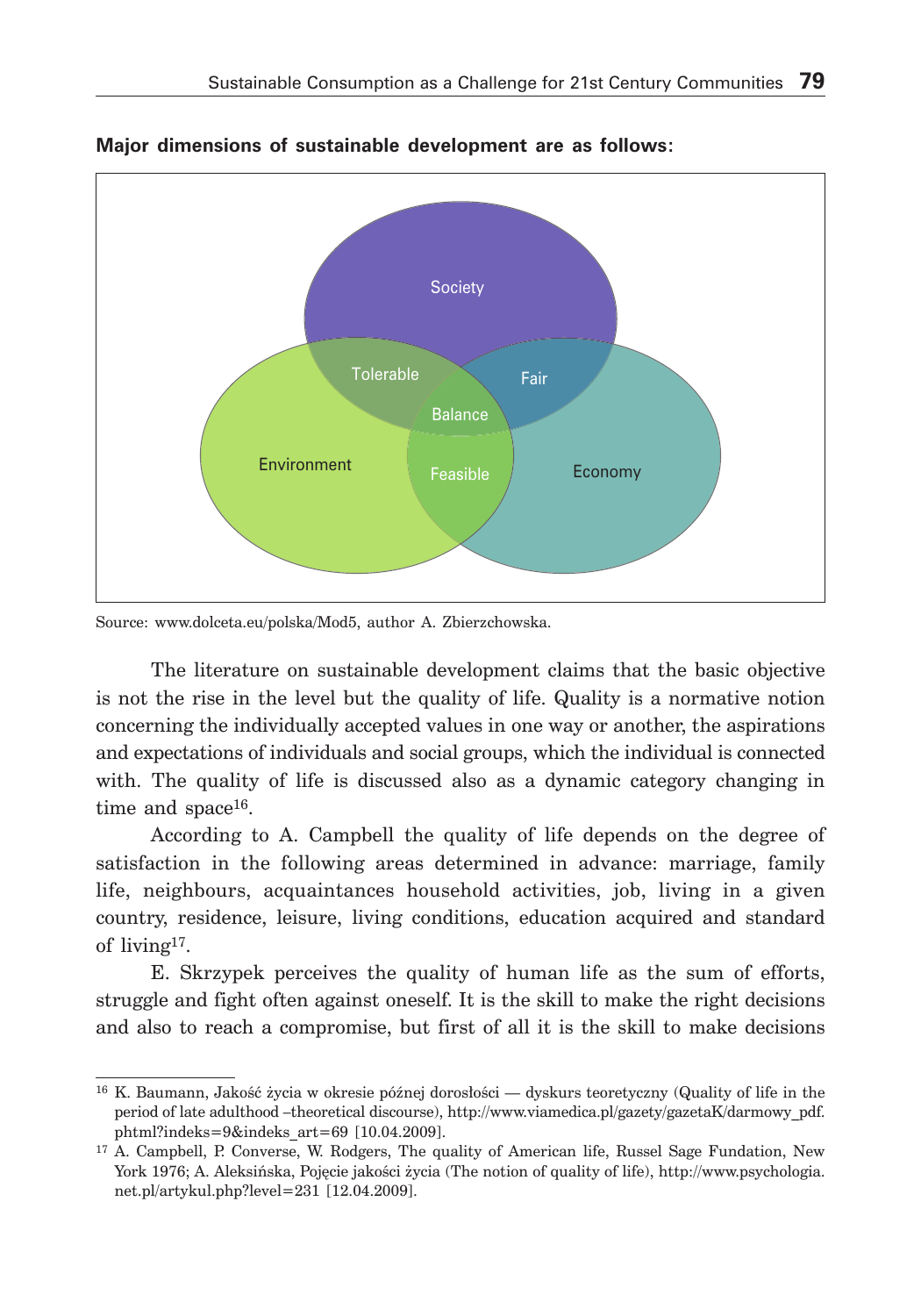and accept consequences with all the responsibility. It is also the quality perceived by the environment reflected in the way we live, dress, drive, feed, spend leisure time, treat other people, are open to human problems etc. In other words, the quality of life translates into the quality of an individual<sup>18</sup>.

T. Słaby underlines that the quality of life is connected, apart from categories like the level and dignity of life, with the diagnosis of the degree of satisfaction of many human needs as a synonym of social changes resulting from economic changes19.

The problem of the quality of life, considered in the context of sustainable development, is connected with the necessity for changes in the way of thinking, with the new philosophy of life – acceptance of new values and styles of life as well as the development of living conditions, which is different than so  $far^{20}$ . Its objective is to improve the quality of life, both through seeking new values and needs in social life and new styles of life and through the different development of living conditions than so far.

### **4. Sustainable consumption as an integral element of sustainable development**

The International Institute for Environment and Development describes sustainable consumption as a strategy creating demand, trying to use environmental resources and business services in order to meet the needs and improve the quality of life of all, with the simultaneous recovery of nature's capital for the future generations<sup>21</sup>. It is necessary to resign from the needs that are artificial or unnecessary for consumers from the perspective of their lives and development and expanding eco-effective goods and services.

Speaking about sustainable consumption it is necessary to consider the diversity of goods and services that meet customers needs, that is why we may distinguish food consumption, non-food product consumption, satisfying the needs connected with learning, education and culture, recreation and entertainment,

<sup>18</sup> E. Skrzypek, Czynniki kształtujące jakość życia (Factors determining the quality of life), http://www. idn.org.pl/Lodz/Mken/Mken%202001/Referaty%202001/14.pdf [8.04.2009].

<sup>19</sup> T. Słaby, Poziom i jakość życia (Level and quality of life), in: Statystyka społeczna, Social Statistics, ed. T. Panek, PWE, Warsaw 2007, p. 99.

<sup>20</sup> G. Dobrzański, Dylematy trwałego rozwoju (Stable growth dilemma), in: Sterowanie ekorozwojem (Eco-growth steering), ed. B. Poskrobko, Vol. 1: Teoretyczne aspekty ekorozwoju (Theoretical aspects of eco-growth), Politechnika Białostocka, Białystok 1998, pp. 163–164.

 $21$  M. Kozakiewicz, Zrównoważona konsumpcja – trendy kształtujące naszą przyszłość (Sustainable consumption – trends shaping our future), http://www.opoka.org.pl/biblioteka/X/XB/konsumeryzm. html [12.03.2009].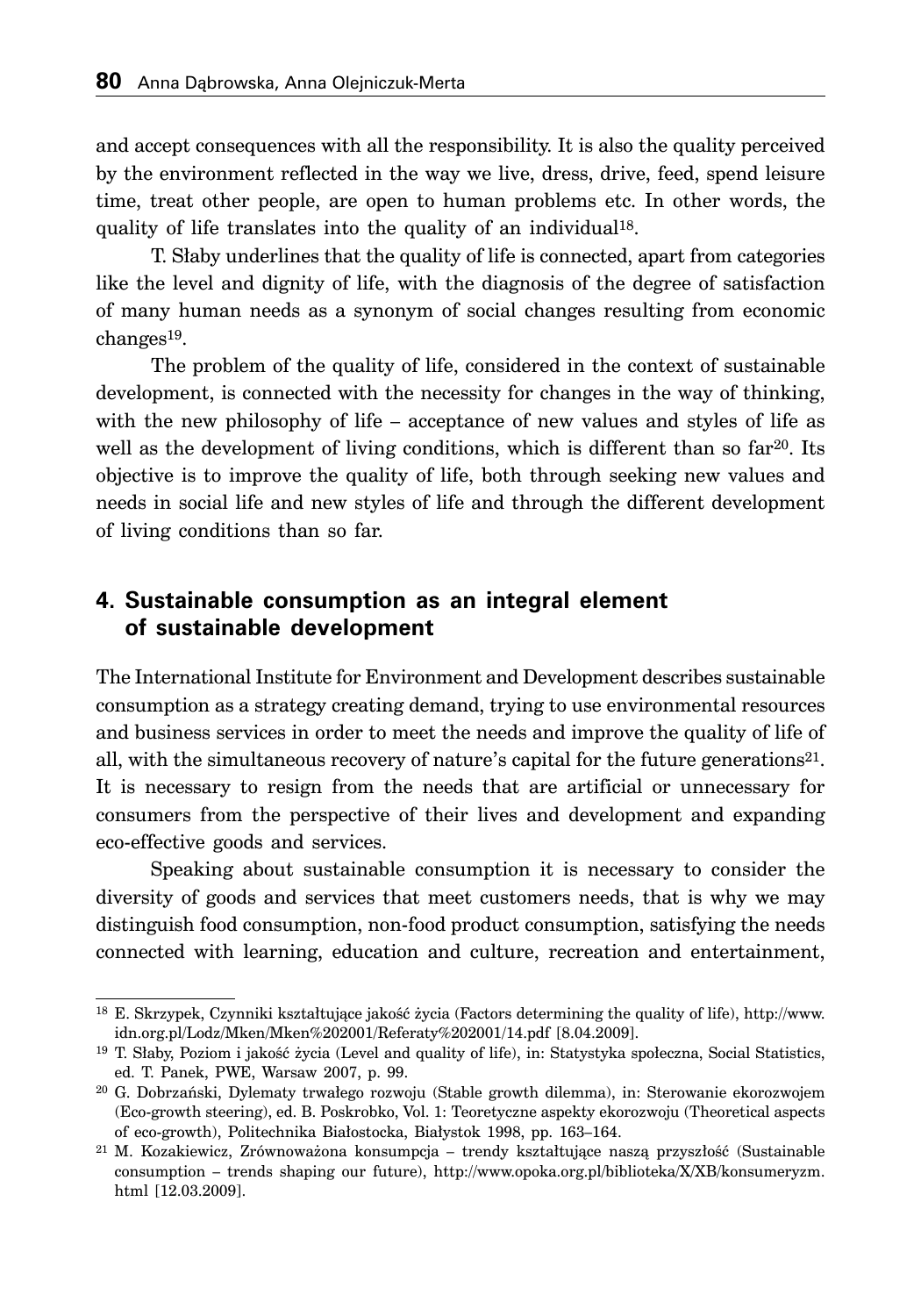transportation needs and security. Each of them is specific in its own way and is connected with sustainable consumption, e.g. food consumption is connected with the problem of packaging, non-food consumption with the use of electric energy as well as other non-renewable resources, which exerts definite environmental pressures, recreation and tourism with due respect to nature etc. Paradoxically, the economic crisis may contribute to the development of a sustainable consumption pattern.

D. Kiełczewski claims that "sustainable consumption is such a structure of a consumption system within which the shape of individual relations and connections and interdependences between them enable the implementation of objectives of sustainable development. As a result, the consumption of the present generation does not limit consumption possibilities of future generations according to the postulate included in the Brundtland Commission definition<sup>22"</sup>. According to the report, as it has already been mentioned, "…at the present civilisation level, sustainable development is possible, i.e. the growth in which the needs of the present generation may be satisfied without reducing the chance of the future generations to satisfy theirs".

Poland started to act in order to implement the resolutions of the Summit in Johannesburg preparing the government document: *Poland's obligations resulting from the resolutions included in the Plan of Action of the Johannesburg Earth Summit.* The strategy includes also a postulate of undertaking "integrated actions affecting the patterns of consumption and production" according the *OECD Environmental Strategy for the First Decade of the 21st Century* (May 2001).

The strategy attempts to identify the directions and tasks which under the condition of the Polish economy could contribute to desirable changes in the patterns of production and consumption through the restructuring of the existing resource intensive sectors and shifting to the knowledge and service based economy. The following trends were regarded basic: impact higher responsibility of producers and consumers for environmental effects of their activities through obligatory legal, administrative, economic and financial regulations, as well as behaviours of voluntary character; pro-ecological investment and the impact on models of manufacturing, distribution and use of energy<sup>23</sup>.

Sustainable consumption, as observed by D. Kiełczewski is balanced in the following aspects:

• **economic**, which means the determination of the effective proportion between current and future consumption, which means that the

<sup>22</sup> http://www.un-documents.net/wced-ocf.htm, op. cit. [10.04.2009].

<sup>&</sup>lt;sup>23</sup> Strategy of changes in patterns of production and consumption into those in favour of stable and sustainable development, Ministry of Economy, Labour and Social Policy, Government document approved by the Government on 14 October 2003, p. 5.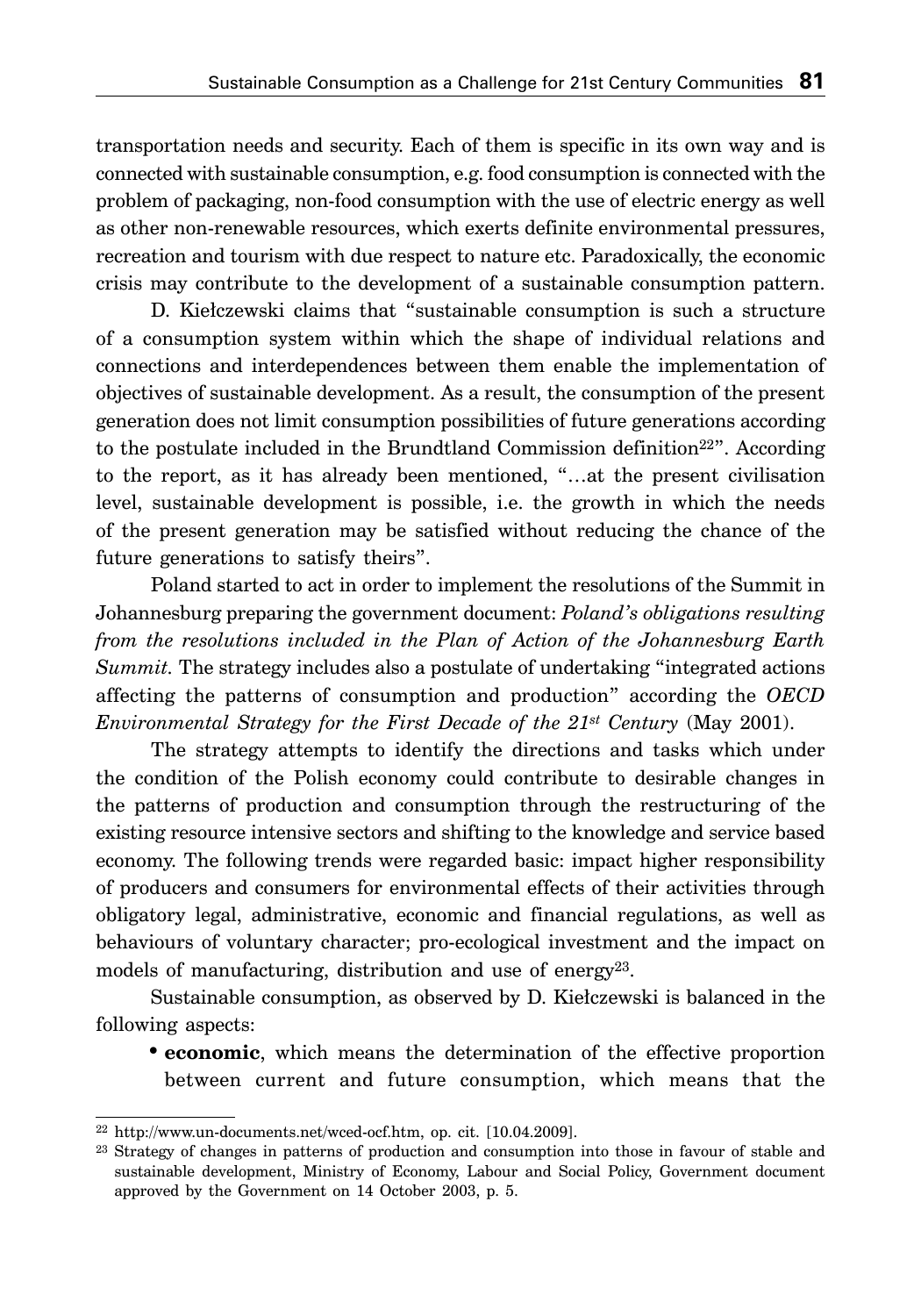consumption processes do not contribute to the essential distortion of economic balance,

- **ecological**, which means maximisation of consumption usefulness with the simultaneous retention of usefulness and the quality of natural resources and environment, enabling the direct consumption of natural goods, nonmaterial level of consumption adjusted to the requirements of the circular economy, which is synonymous with the imperative of preference given to forms of consumption possibly least harmful to the environment,
- **social**, i.e. consumption is relatively equally distributed, thus available to everybody, irrespective of time and space at least within the area of goods desirable socially; socially sustainable consumption means also the imperative of the preference of the forms of consumption which possibly insignificantly cause social problems or contribute to solving them e.g. creating new jobs, contributing to the development of cultural diversity etc.,
- **psychological**, which means that the consumption processes cause the rise in the quality of life, i.e. the determination of optimal balance between material consumption and the satisfaction of material needs,
- **demographic**, which means that demographic determinants do not constitute stable barriers for consumption growth; the life span is growing, the consumers health condition is improving and demographic or social and professional affiliations do not constitute substantial barriers for the consumption of goods socially desirable,
- **spatial**, i.e. ways to satisfy needs do not disturb the rules of spatial order,
- **intertemporal**, which means that the above dimensions of balancing consumption are possible to attain in an unlimited time perspective24.

### **5. Impact of consumer education on the development of sustainable consumption**

**The creation of social patterns of stable, sustainable consumption resulting from conscious consumer decisions will be a long process** as the level of knowledge of stable, sustainable consumption is still relatively low. Due to this, consumer education is very important to refer to both consumers and the world of business. In Poland, work in this area is being done fairly

<sup>24</sup> D. Kiełczewski, Konsumpcja a perspektywy zrównoważonego rozwoju (Consumption in relation to sustainable development prospects), *op. cit.*, p. 61.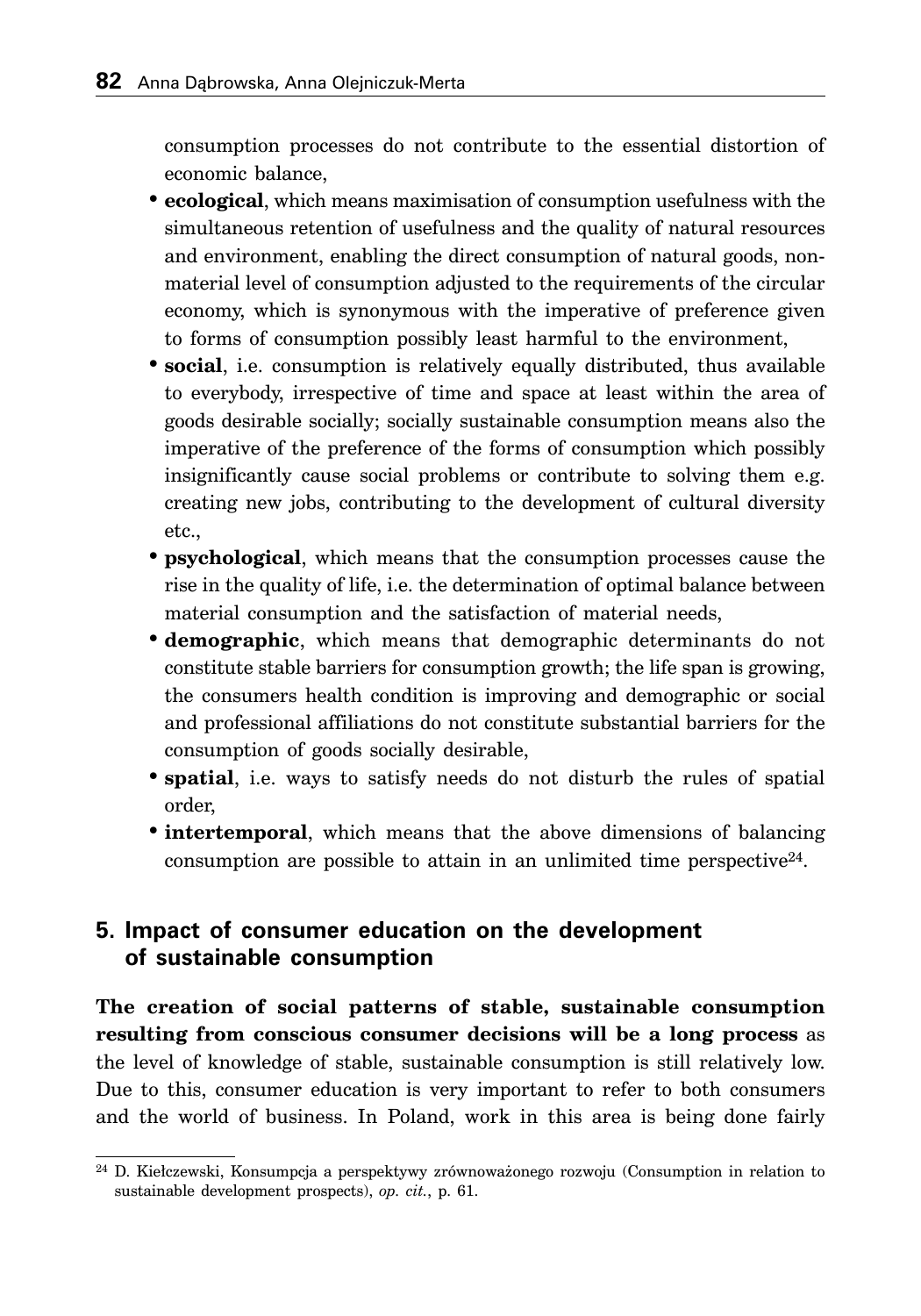comprehensively, which is confirmed by numerous conferences, among others the conference organised by the Institute for Sustainable Development together with the Polish IUCN office  $-$  "The Role of NGOs in Creating Pro-Ecological Patterns of Consumption"25. It was the meeting, the first in history, of several dozen people, representatives of consumer and ecological organisations dealing with health prevention, ecological food producers as well as representatives of international organisations and entrepreneurs. The same institute together with the Polish Ecological Club, Masovia Region and the Forum for the Activation of Rural Areas is carrying out a project "A Wise Pole before the Event or Care for the Future Quality of Life" financed from European Union Funds26.

The universality and accessibility of information services have an essential significance for the development of knowledge of sustainable consumption. A. Toffler in the book "*Third Wave*"27 points to the positive relations between the development of information technologies and the reduction of industry pressure on the environment and that there is symbiosis between the problems of the information society and sustainable development.

There are a lot of features of the information society and knowledge based economy which are coincident with the objectives of sustainable development as well as sustainable consumption, namely<sup>28</sup>:

- the development of non-material service sector results in the fact that more and more services can be met through e-services<sup>29</sup>,
- the development of information technologies to develop teleworking and e-learning, which reduces the transport burden for the environment, in particular in towns,
- rapid development of fast air and rail networks makes consumers resign from individual transport in favour of public transport,
- the development of ecological food, which may reduce the natural environments burden<sup>30</sup>,
- development of consumer education leads to pro-ecological behaviours (use of renewable sources of energy, recycling and a higher demand for energy saving products etc. $)^{31}$ .

<sup>25</sup> http://www.opoka.org.pl/biblioteka/X/XB/konsumeryzm.html [10.04.2009].

 $^{26}$  http://www.ine-isd.org.pl/index ekoherkules.php [5.04.2009].

<sup>27</sup> A. Toffler, Trzecia fala (Third Wave), Rebis, Poznań 1998.

<sup>28</sup> D. Kiełczewski, Konsumpcja a perspektywy zrównoważonego rozwoju, *op. cit.*, s. 46.

<sup>29</sup> More on e-services: A. Dąbrowska, M. Janoś-Kresło, A. Wódkowski, E-usługi a społeczeństwo informacyjne (E-services in relation to information society), *op. cit*.

<sup>30</sup> Por. W. Łuczka-Bakuła, Rynek żywności ekologicznej (Market of ecological food), Polskie Wydawnictwo Ekonomiczne, Warsaw 2007.

<sup>31</sup> Por. www.dolceta.eu.polska/Modul5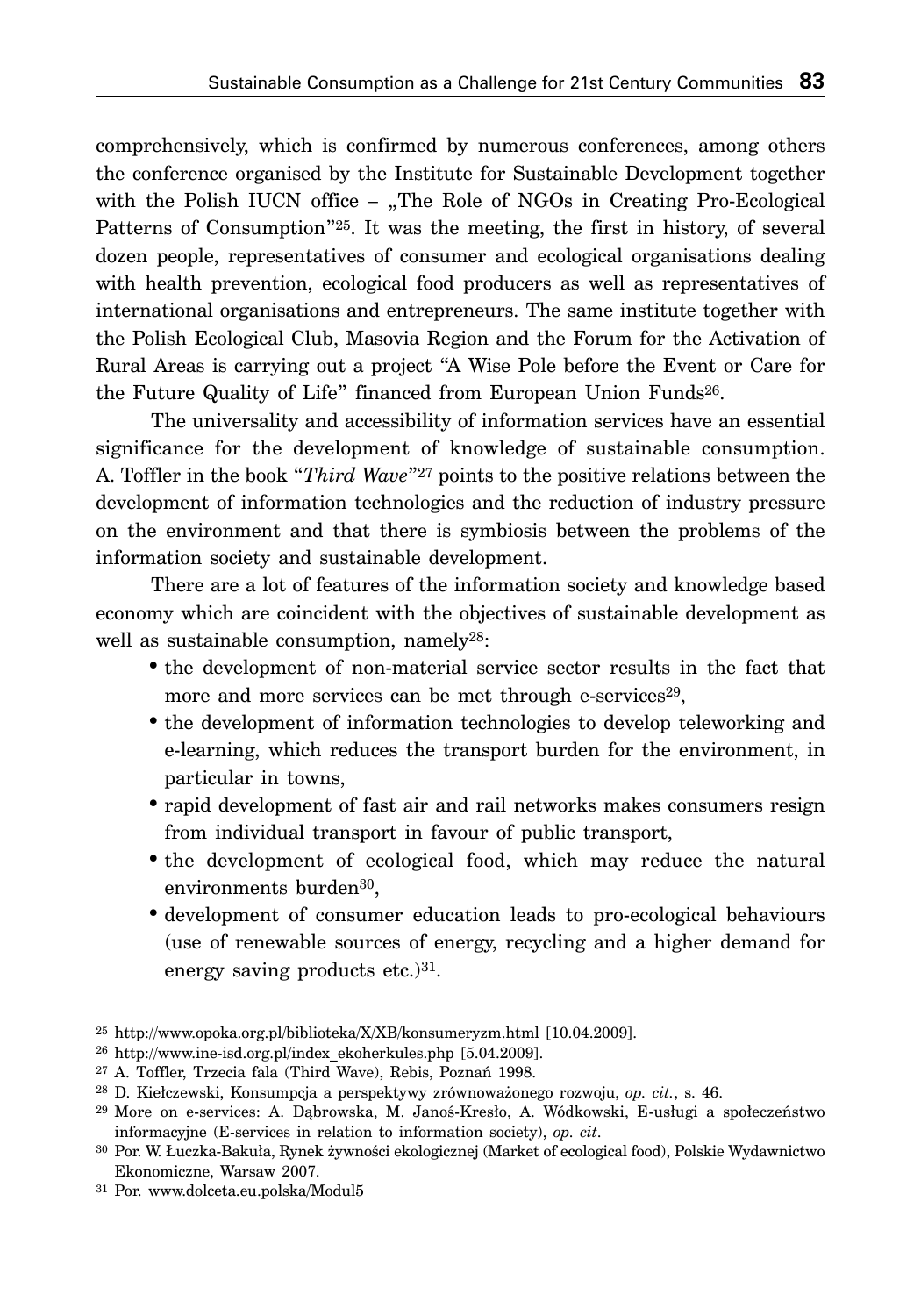They include a large part of the answer to the question asked on the first page of the present paper concerning the implementation of sustainable consumption. They are an integral part of ten strategies of sustainable consumption:

- 1) **Structural changes:** the long-term strategy of structural change is the transition from an economy and lifestyle associated with the industry to sustainable, i.e. reaching more than incremental improvements in productivity.
- 2) **Fair consumption:** the strategy emphasises the importance of fair consumption, and not just "ecologisation of wealth".
- 3) **Focus on services:** the strategy focuses on the relations between environmental resources and services, which is required to fulfil all the needs and improvement of the quality of life (referring to, among others, nutrition, housing, mobility and leisure).
- 4) **Changes in market opportunities for entrepreneurs:** the strategy makes entrepreneurs launch a new generation of sustainable goods and services on the market and expand their responsibilities, to include the impact caused by a lifetime of goods and services.
- 5) **Activities within the area of demand:** the strategy applied in the area of demand in order to ensure the social, economic and ecological benefits within the product chain.
- 6.) **Patterns and causative factors:** the strategy deals with patterns and causative factors such as income, demographic factors, technology, culture and values, ways of land use and social policy as well as consumer.
- 7) **Priority for the North:** the starting point is a triple imperative of change in consumption patterns in the North, resulting from 1) high direct costs of ecological consumption in the 2) the significance of consumption in trade with other regions and flow of investment capital and technology, and 3) the significance of lifestyle changes in the North as an example for ecologisation of the South.
- 8) **Common concern, different reactions:** Increasingly, sustainable consumption is becoming a subject of concern in different countries, both rich and poor. However, as they have different priorities, the activities must be based on cultural conditions.
- 9) **Individual versus collective consumption:** the strategy recognises the individual and collective dimension of consumption – in a supermarket and library.
- 10) **Value based strategy:** the strategy is based on ethical values and seeks to stimulate greater responsibility for the consumption choice.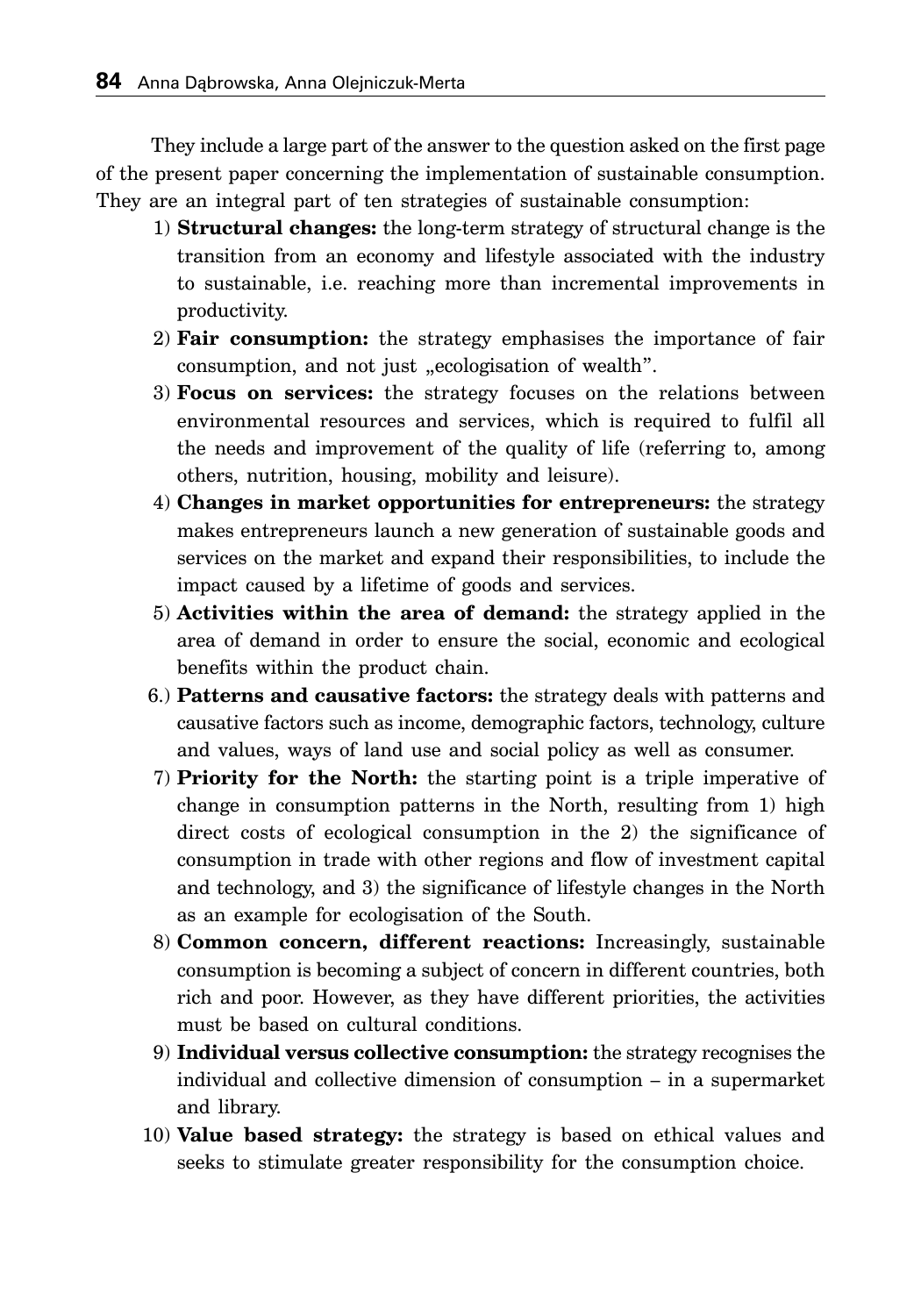The above deliberations prove that the answer to the question asked at the beginning is positive. We believe that the problems of global, sustainable development, including sustainable consumption, are soluble, though difficult. It can be done within the coming decades if the following objectives are met:

- overcoming barriers of limited skills of cooperation in global terms,
- arrangements, also in global terms, concerning:
	- 1. prevention of climate change trends,
	- 2. stabilisation of the number of the world population,
	- 3. putting an end to extreme poverty,
	- 4. international cooperation to solve problems of dynamic activity and creativity of the NGO sector32.

Due to the significance of the issue raised, it is worth, at least in a few sentences, to refer to children and youth, who have an enormous impact on the market. They exert an increasingly big impact on the decision made by their parents, that is why producers salesmen or service providers pay more and more attention to the consumer choices made by this group33. It is worth watching commercials that call young people to buy, buy and buy or they will be worse, uglier and more unhappy. Also grown-ups succumb to this magic. Is it possible to push through the idea of sustainable consumption among young people in these circumstances? It seems that at present, young people should deepen their knowledge of sustainable consumption through new more convincing ways of communication. It is to focus on consumer protection and education as well as shaping social attitudes adequate to global development challenges. The interactive programme Dolceta is one of them. The consumer should become a pattern to follow. The one to make responsible consumer decisions and be aware of their consequences, taking partial responsibility for future development of society and the natural environment.

## **Bibliography**

- 1. Aleksińska A., Pojęcie jakości życia (The notion of quality of life), http://www. psychologia.net.pl/artykul.php?level=231 [12.04.2009].
- 2. Barber B. R., Skonsumowani, Jak rynek psuje dzieci, infantylizuje dorosłych i połyka obywateli (Consumed, How market spoils children, infantilises grown ups and swallows citizens), Muza SA, Warszawa 2008.

<sup>32</sup> J. Sachs, Nasze wspólne bogactwo... (Our common wealth), *op. cit.*, p. 16.

<sup>33</sup> A. Olejniczuk-Merta, Młodzi konsumenci w procesach transformacji rynkowej (Young consumers in market transformation processes), WAiP, Warsaw 2009, p. 283.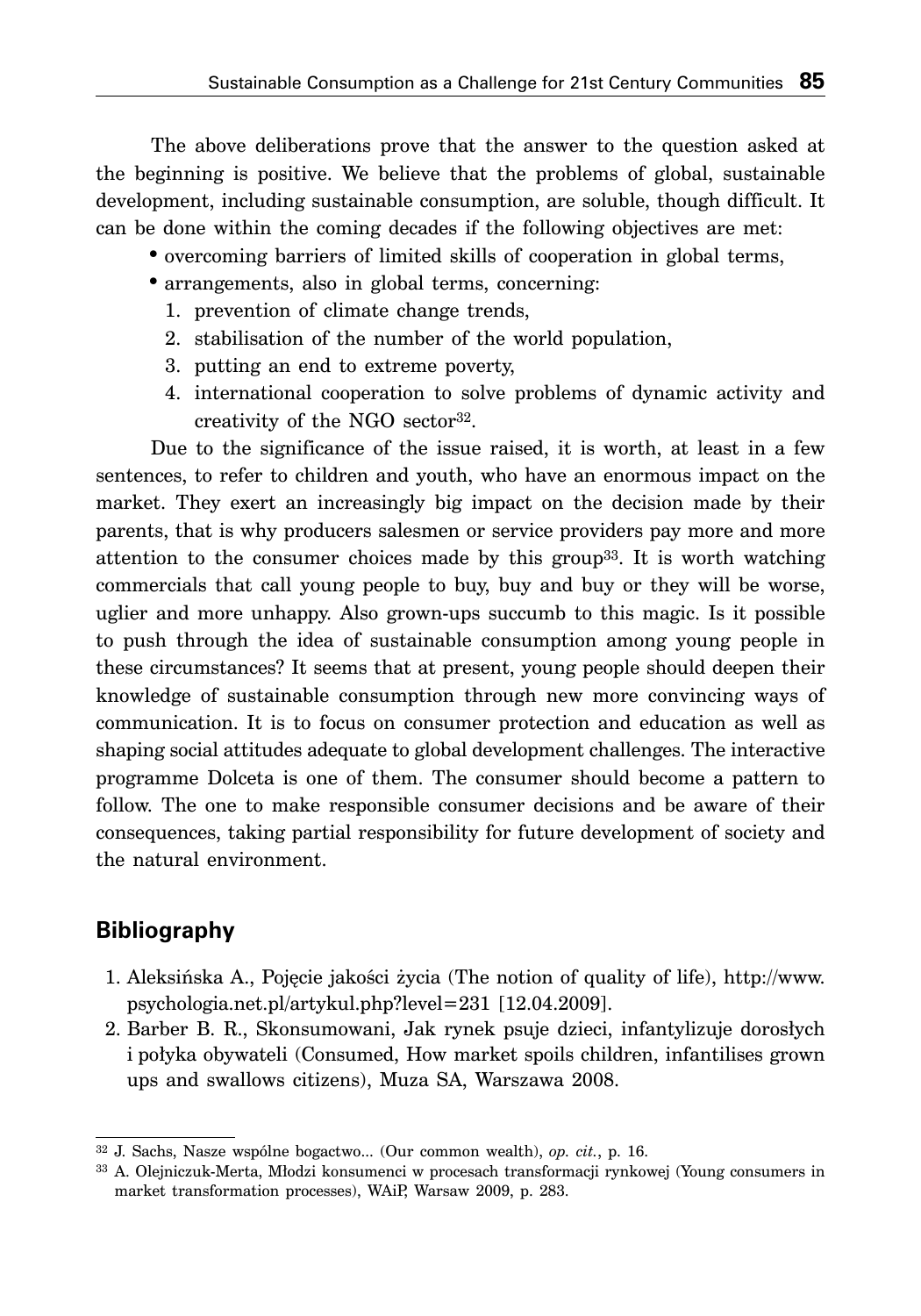- 3. Baumann K., Jakość życia w okresie późnej dorosłości dyskurs teoretyczny (Quality of life in the period of late adulthood – theoretical discourse), http:// www.viamedica.pl/gazety/gazetaK/darmowy\_pdf.phtml?indeks=9&indeks\_ art=69 [10.04.2009].
- 4. Bywalec Cz., Rudnicki L., Konsumpcja (Consumption), PWE, Warszawa 2002.
- 5. Campbell A., Converse P., Rodgers W., The quality of American life, Russel Sage Fundation, New York 1976.
- 6. Dąbrowska A., Janoś-Kresło M., Wódkowski A., E-usługi a społeczeństwo informacyjne (E-services in relation to information society), Difin, Warsaw 2009.
- 7. Dobrzański G., Dylematy trwałego rozwoju (Stable growth dilemma), in: Sterowanie ekorozwojem (Eco-growth steering), ed. B. Poskrobko, Vol. 1: Teoretyczne aspekty ekorozwoju (Theoretical aspects of eco-growth), Politechnika Białostocka, Białystok 1998.
- 8. Hostyński L., Wartości w świecie konsumpcji (Values in the world of consumption), Uniwersytet Marii Skłodowskiej-Curie, Lublin 2006.
- 9. Keating M., Szczyt Ziemi. Globalny program działań (Earth Summit, Global plan of action), Wyd. GEA, Warsaw 1993.
- 10. Kiełczewski D., Konsumpcja a perspektywy zrównoważonego rozwoju (Consumption in relation to sustainable development prospects), Wyd. Uniwersytetu w Białymstoku, Białystok 2008.
- 11. Kozakiewicz M., Zrównoważona konsumpcja trendy kształtujące naszą przyszłość (Sustainable consumption – trends shaping our future), http://www. opoka.org.pl/biblioteka/X/XB/konsumeryzm.html [12.03.2009].
- 12. Łuczka-Bakuła W., Rynek żywności ekologicznej (Market of ecological food), Polskie Wydawnictwo Ekonomiczne, Warsaw 2007.
- 13. New Development in Global Consumer Trends, April 2004, pp. 3–13, www. Datamonitor.com
- 14. Oblicza konsumpcjonizmu (Faces of consumerism), ed. B. Mróz, Szkoła Główna Handlowa w Warszawie, Warsaw 2009.
- 15. Olejniczuk-Merta A., Młodzi konsumenci w procesach transformacji rynkowej (Young consumers in market transformation processes), WAiP, Warsaw 2009.
- 16. Olejniczuk-Merta A., Konsumenci przełomu XX i XXI wieku (Consumers of the turn of the 20th and 21st centuries), in: Konsumpcja w Polsce 2000–2007 (Consumption in Poland in 2000–2007), ed. A. Kusińska, A. Olejniczuk-Merta, Instytut Badań Rynku, Konsumpcji i Koniunktur, Warsaw 2008.
- 17. Ritzer G., Mcdonaldyzacja społeczeństwa (Mcdonaldisation of society), Muza SA, Warsaw 1999.
- 18. Ritzer G., Magiczny świat konsumpcji (The magic world of consumption), Muza SA, Warsaw 2001.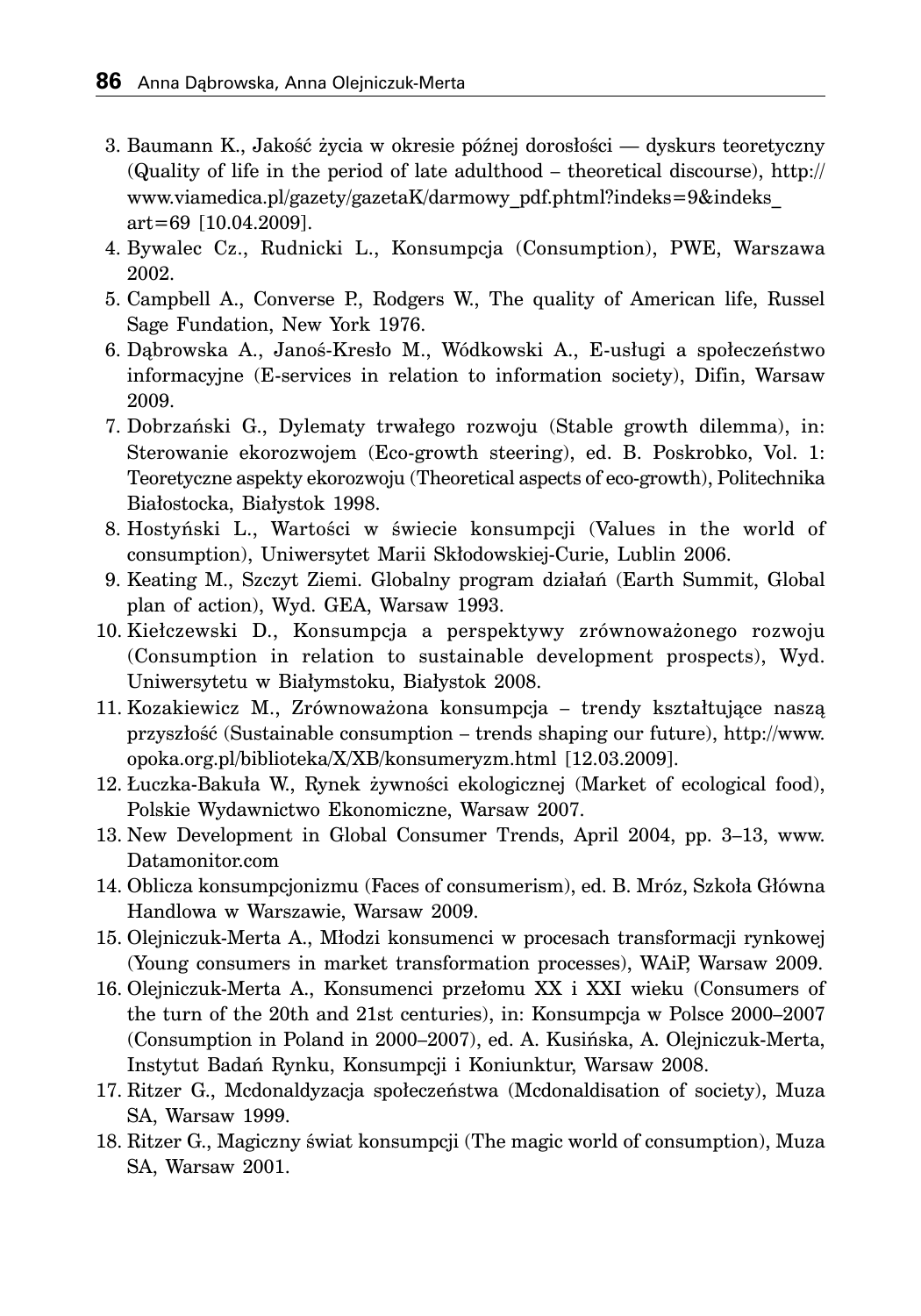- 19. Sachs J., Nasze wspólne bogactwo. Ekonomia dla przeludnionej planety (Our common wealth. Economy for the overpopulated planet), PWN, Warsaw 2009.
- 20. Sitkiewicz K., Stan pragnienia, Oblicza Mac(k)dolaldyzacji (State of thirst. Faces of Macdonaldisation), CeDeWu.pl Wydawnictwa Fachowe, Warszawa 2009.
- 21. Sivaraksa S., Przeciwwaga dla konsumpcjonizmu (Counterbalance for consumptionism), in: Uważność na targowisku. Globalny rynek i masowa konsumpcja a świadome życie (Care in the market place. Global market and mass consumption in relation to conscious life), ed. A. H. Badiner, Jacek Santorski &Co, Warsaw 2004.
- 22. Skrzypek E., Czynniki kształtujące jakość życia (Factors determining the quality of life), http://www.idn.org.pl/Lodz/Mken/Mken%202001/Referaty%202001/14. pdf [ 8.04.2009].
- 23. Słaby T., Poziom i jakość życia (Level and quality of life), in: Statystyka społeczna (Social Statistics), ed. T. Panek, PWE, Warsaw 2007.
- 24. Strategy of changes in patterns of production and consumption into those in favour of stable and sustainable development, Ministry of Economy, Labour and Social Policy, Government document approved by the Government on 14 October 2003.
- 25. Toffler A., Trzecia fala (Third wave), Rebis, Poznań 1998.
- 26. UN Documents: Report of the World Commission on Environment and Development: Our Common Future. http://www.un-documents.net/wced-ocf. htm
- 27. WBGU, Welt im Wandel, Jahresgutachten 1996, Berlin-Heidelberg-New York 1996 Zalety i wady produktów (Advantage and disadvantages of products), GMO, www.gmo.biolog.pl/
- 28. http://www.opoka.org.pl/biblioteka/X/XB/konsumeryzm.html [10.04.2009].
- 29. http://www.ine-isd.org.pl/index\_ekoherkules.php [5.04.2009].
- 30. http://www.un.org.pl/rozwoj/
- 31. http://www.dolceta.eu/polska/Mod5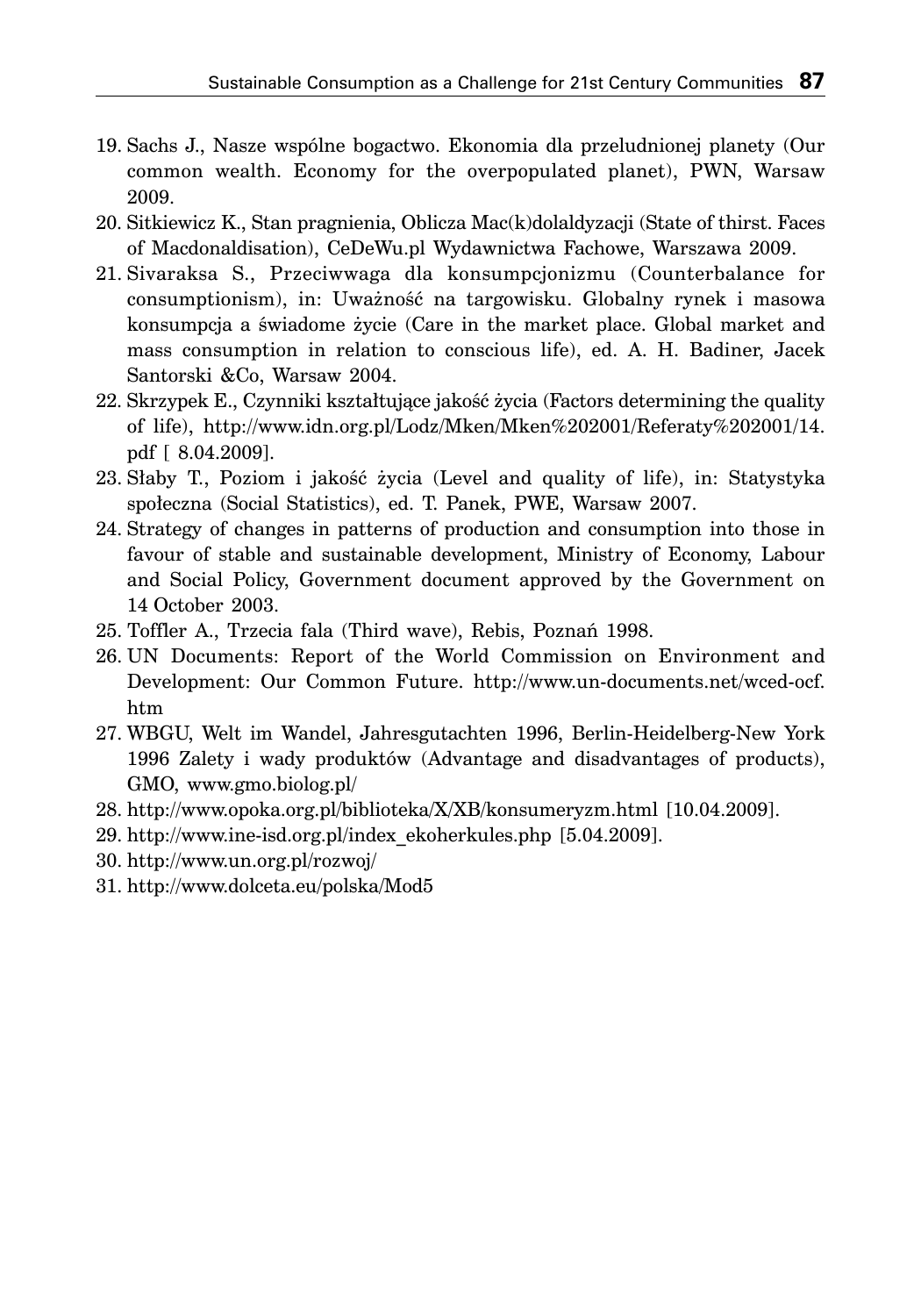Giovani Feretti Legal consultant at the law firm Derra, Meyer & Partners

# **Basel II and the consequences of its implementation on the SMEs system**

## **1. The importance and the role of SMEs in the global economic system**

Günter Verheugen (current Member of the European Commission Responsible for Enterprise and Industry), in the preface of the SMEs user guide1, declared: "Micro, small and medium-sized enterprises (SMEs) are the engine of the European economy. They are an essential source of jobs, create entrepreneurial spirit and innovation in the EU and are thus crucial for fostering competitiveness and employment".

I think this phrase explains very well the attention that in Europe and in the other big economic areas (like the U.S. and Asia) is addressed to the SMEs ("Small and medium size enterprise").

Moreover, SMEs are seen as the instruments that enhance the competitiveness within the EEA ("European Economic Area"), which represents one of the main achievements of the famous Lisbon Strategy2.

As for the definition of SME, it depends mainly on the economic environment that is considered and on the area in which it operates. Generally speaking, the institutions of a certain economic area aim at finding a definition as much

<sup>1</sup> See European Commission (enterprise and industry publications), "The new SMEs definition. User guide and model declaration", 2005, retrieved on 20 September 2009 from http://ec.europa.eu/ enterprise/enterprise\_policy/sme\_definition/index\_en.htm

<sup>2</sup> The Lisbon strategy, better known as the "Lisbon Agenda", is the result of the works concluded by the European Council in Lisbon, Portugal, in 2000. It surely represents one of the most important development plans ever undertaken by the European Union. The main goal of the Lisbon strategy was to make the EU "The most dynamic and competitive knowledge-based economy in the world..." (see Lisbon European Council 23 and 24 March 2000, Presidency conclusions, retrieved on 5 December 2008 from http://www.europarl.europa.eu/summits/lis1\_en.htm#a). About the goals set up in the framework of the Lisbon Strategy between the representatives of the singular Member States in terms of competitiveness, production and employment, see among others publications, George M. M. Gelauff and Arjan M. Lejour, "The new Lisbon Strategy: An estimation of the economic impact of reaching five Lisbon Targets", Industrial Policy and Economic Reforms Papers No. 1, January 2006, available at the following link: http://ec.europa.eu/enterprise/enterprise\_policy/competitiveness/doc/ industrial\_policy\_and\_economic\_reforms\_papers\_1.pdf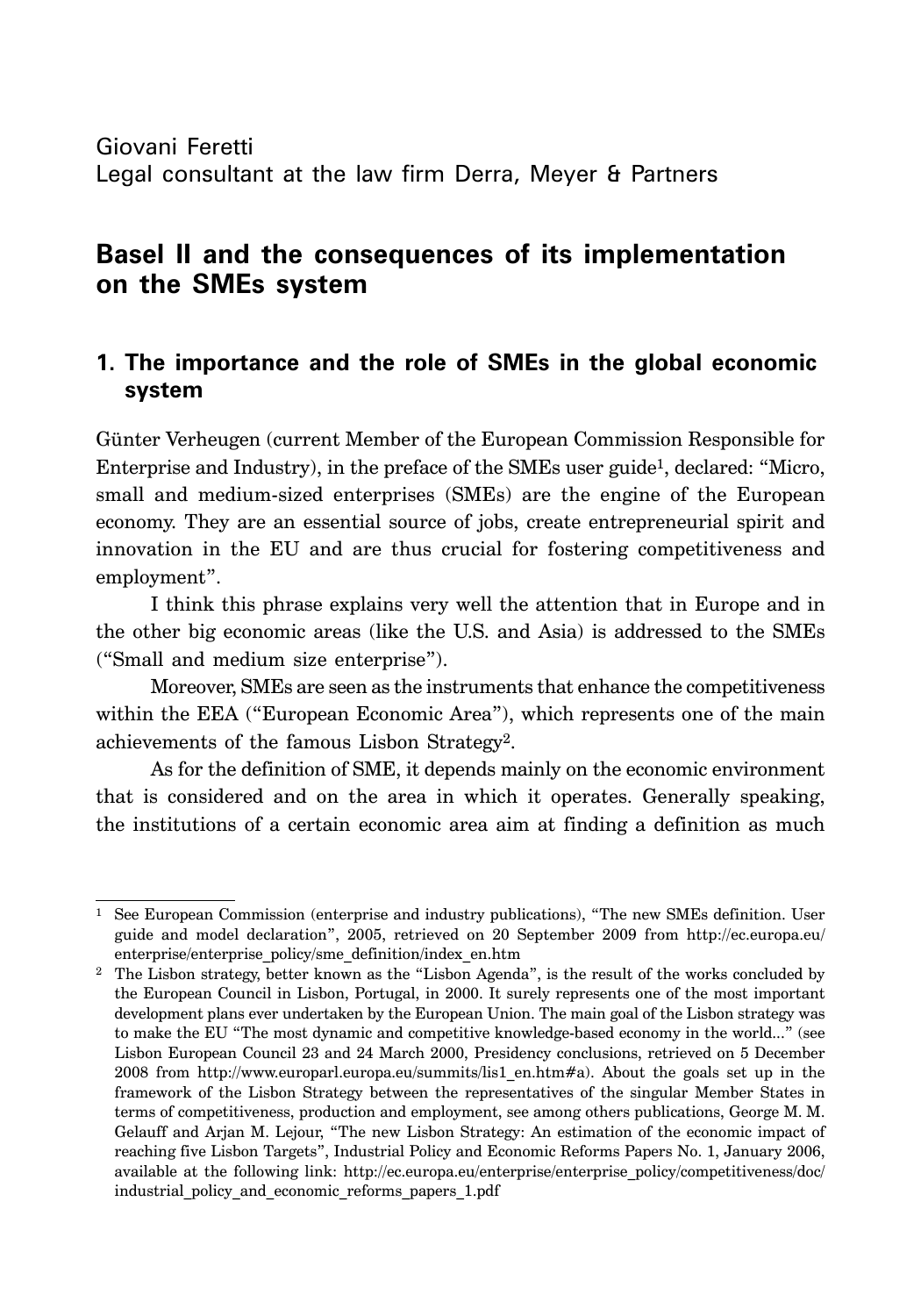homogenous as possible in order to guarantee an equal treatment for the SMEs. for each kind of business or activity they are involved in.

In the European Union, the European Commission issued for the first time in 1996 a Recommendation<sup>3</sup> in which it gave a definition of "micro, small and medium-sized enterprises", in order to uniform various definitions of SMEs.

Then, the latest economic and financial developments occurring in the EEA, the increasing number of Member States, and the recognition of a much more complex and complicated business environment, convinced the Commission to adopt an entirely new Recommendation that gives the definition of SMEs. The Recommendation  $2003/361/EC^4$  officially came into force on the 1<sup>st</sup> January 2005.

In the new Recommendation, the definition of SMEs reflects the main idea to reserve the special status of SME just to the enterprises which really "deserve" it. In fact, under the old provisions, it was formed a large group of enterprises that even responding formally to the parameters lay out for the definition of SMEs, substantially were leading businesses in a larger scale, therefore enjoying a quite relevant economic power but at the same time treated as SME, harming in this way the entire SMEs category More precisely, the main motivations that lead to the new definition of SMEs are listed in the SMEs user guide5.

The Recommendation provides for general and objective criteria that enterprises have to comply with in order to establish whether they can be considered SMEs, namely: i) The "staff headcount" criterion; ii) The "financial" criterion.

Under the "staff headcount" criterion, it is stated that a firm, in order to be considered a medium size enterprise, must employ up to 250 persons (a person is considered as an AWU, "Annual working unit"; consequently, people employed on a part-time contracts basis are considered fractions of an AWU), while to be considered a small size enterprise it must not employ more than 50 persons. Moreover, organisations with up to 10 persons employed are considered micro enterprises<sup>6</sup>.

<sup>3</sup> See Recommendation 1996/280/EC of 3 April, 1996, "Concerning the definition of small and medium-sized enterprises", OJ L 107 of 30 April 1996. It has to be kept in mind, however, that a Recommendation is a kind of "soft law" used by the Commission, and therefore, in general, the positive or negative results of the implementation of a Recommendation it depends ultimately by the interpretations given by the national normative.

<sup>4</sup> See Commission Recommendation 2003/361/EC of 6 May 2003, "concerning the definition of micro, small and medium size enterprises", in OJ L 124/36 of 20 May 2003.

<sup>5</sup> See European Commission (enterprise and industry publications), "The new SMEs definition. User guide and model declaration", 2005, retrieved on 20 September 2009 from http://ec.europa.eu/ enterprise/enterprise\_policy/sme\_definition/index\_en.htm

<sup>6</sup> See art. 2, par. 1, 2, 3 of the Annex to the Recommendation n. 2003/361/EC, cit.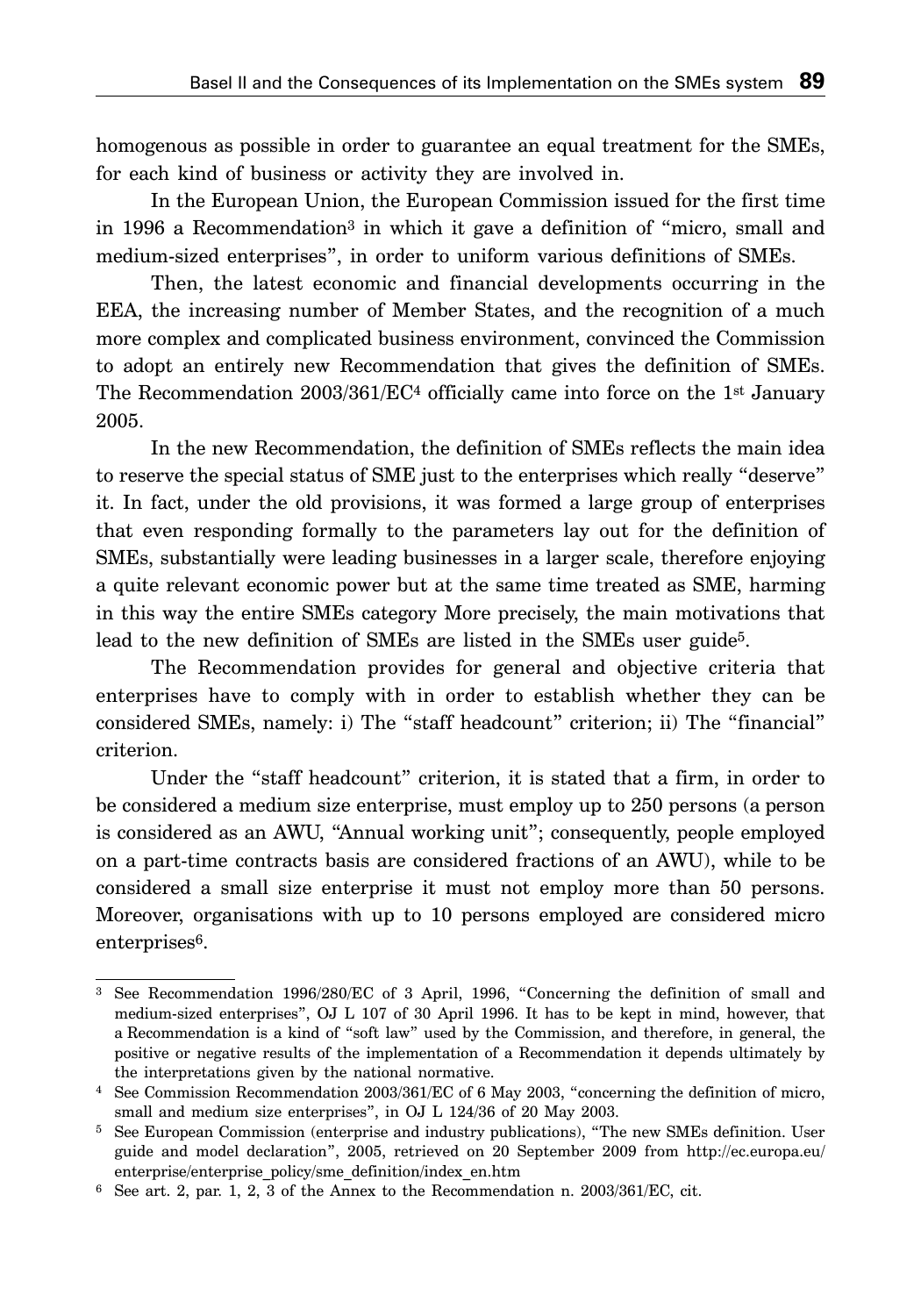The "financial" criterion is fundamental to establish the actual scale and scope of the enterprise activity. The ceilings have considerably increased in comparison to the provisions contained in the 1996 Recommendation, taking into account the different size of both prices and costs of production which occurred in the market during the last decade. To be considered an SME, an enterprise must not exceed the limit of  $\text{\ensuremath{\mathfrak{E}}50}$  million annual turnover (it was 40 million in 1996) and a  $643$  million annual balance sheet (27 million in 1996).

The SMEs sector is recognized as crucial for the promotion of the competition and the economic growth. Consequently, its presence is necessary also to increase the standards of living of people, especially those from the developing countries. Many analysts have developed theories establishing the link between the reduction of poverty and the economic growth (focusing on the SMEs promotions)7.

The centrality of the SMEs action toward the globalised economy has been the reference point of an OECD act that enhanced the role vested by the SMEs sector. The "Bologna Charter on SME Policies"<sup>8</sup> is an act which was adopted on 15 June 2000, in Bologna, Italy, where representatives of more than 40 countries (including the most industrialised ones), recognised the relevance of the SME sector.

In Europe, SMEs are considered the backbone of the economy: this assumption is supported by the statistics carried out by Eurostat9, in which it is stated that in the European Union (considered as the European 27 Member States, included therefore the "new" European Members) among the approximately 20 million enterprises active in the non-financial business economy, the incredible majority  $(99.8\%)$  is formed by SMEs, while only a small minority  $(0.04\%)$  is represented by the large enterprises<sup>10</sup>. Around two/third of jobs of the nonfinancial business economy workforce in Europe is employed in SME (67.1%), and these jobs represents  $57.6\%$  of value added<sup>11</sup>.

<sup>7</sup> See, for instance, W. Luetkenhorst, 1 June 2004: "OECD Ministerial Conference on SME Development", Workshop 4: enhancing the role of SMEs for Development, in which is described the key role that SMEs vest in the developing Countries in order to reduce the poverty.

<sup>8</sup> The Bologna Charter, retrieved on 16 June 2009 from http://www.oecd.org/document/17/0,3343,en\_ 2649\_34197\_1809105\_1\_1\_1\_1,00.html

<sup>9</sup> See such statistics of the Eurostat document at the Eurostat website, retrieved on 18 November 2008 from: http://epp.eurostat.ec.europa.eu/portal/page/portal/european\_business/special\_topics/small\_ medium\_sized\_enterprises\_SMEs; http://epp.eurostat.ec.europa.eu/cache/ITY\_OFFPUB/KS-SF-08-031/ EN/KS-SF-08-031-EN.PDF

<sup>10</sup> These statistics are considered at the year 2006.

<sup>11</sup> The value added indicates, like it is described in the "methodological notes" of the EUROSTAT document, "the turnover, plus capitalized production, plus other operating income, plus or minus the changes in stocks, minus the purchases of goods and services, minus other taxes on products which are linked to turnover but not deductible, minus the duties and taxes linked to production. Alternatively it can be calculated from gross operating surplus by adding personnel costs".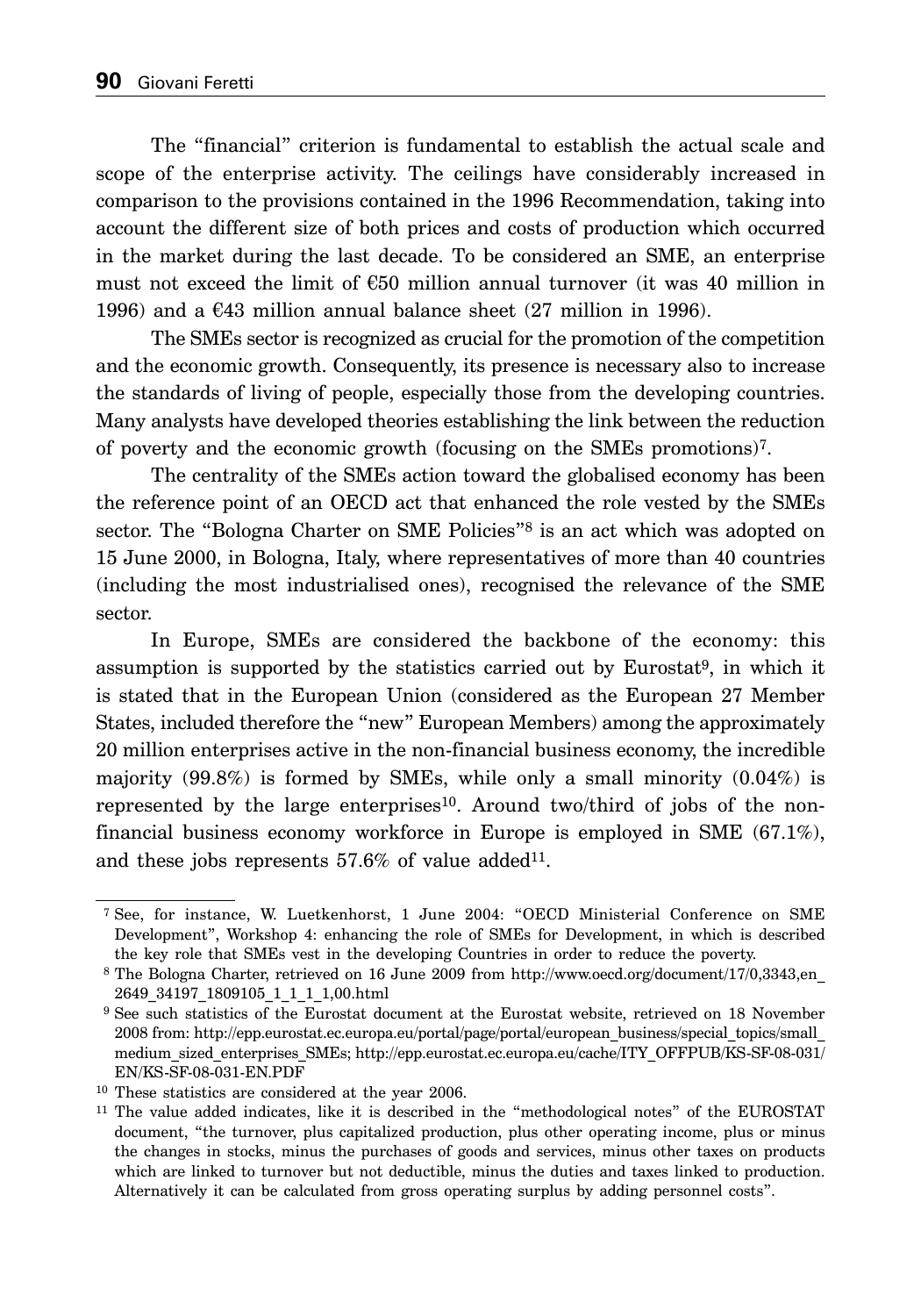Additionally, according to the results of the research carried out by the OECD Ministerial Conference on SMEs in 200412, in the OECD countries13, the SMEs sector amounts to almost 95% the total number of enterprises, representing more than a half of the total private employment of the OECD area.

The role of SMEs is even bigger during the times of profound financial crisis such as this current one because SMEs can constitute an important source of employment14.

Recently, an important act has been adopted, called the "Small Business Act for Europe"  $(SBA)^{15}$ , which is addressed to independent companies with less than 250 employees. The SBA aims at recognition of the central role of SMEs in the EU economy as well as at the creation of a rational and a comprehensive policy for the SMEs sector. This act reflects the European Commission political will to improve decisively the approach to the entrepreneurship by developing the principle "Think Small First" and facing the major problems affecting the actions and activity of SMEs16.

Actually, the provisions contained in the SBA in favor of the SMEs sector are truly remarkable, and European SMEs will surely benefit from them, if they will be implemented in an efficient way during the next few years, especially at the local and the national level by the Member States.

<sup>12</sup> See "Second OECD Conference of Ministers responsible for Small and Medium-sized Enterprises (SMEs)", in: Promoting Entrepreneurship and Innovative SMEs in a Global Economy; Towards a More Responsible and Inclusive Globalization; Istanbul, Turkey, 3-5 June 2004. This Conference represented an occasion for the participants Countries to implement the measures taken in the Bologna process. It is worth note that one of the main themes of the Conference has been also the preparation of a special report on the systemic measurement of the SMEs behavior in order to obtain reliable statistics (See the report: "SME Statistics: towards a more systematic statistical measurement of SME behavior", retrieved on 9 January 2009 from: http://www.insme.org/page. asp?IDArea=1&page=process\_sme-conference-2004).

<sup>&</sup>lt;sup>13</sup> The OECD ("Organization for Economic cooperation and development") is represented by 30 Countries, among which 20 are founding Members (Austria, Belgium, Canada, Denmark, France, Germany, Greece, Iceland, Ireland, Italy, Luxembourg, Netherlands, Norway, Portugal, Spain, Sweden, Switzerland, Turkey, United Kingdom, United States); the remaining 10 Members have been admitted to the Organization later (Japan, 1964; Finland, 1969; Australia, 1971; New Zealand, 1973; Mexico, 1994; Czech Republic, 1995; South Korea, 1995; Hungary, 1996; Poland, 1996; Slovakia, 2000).

<sup>14</sup> On this point, see among others: Thurik, Roy A., Martin A. Carree, Andre van Stel and David B. Audretsch, Does Self-Employment Reduce Unemployment? Journal of Business Venturing, 23(6), 2008; David Audretsch, Rob van der Horst, Ton Kwaak, Roy Thurik: "First Section of the Annual Report on EU Small and Medium-sized Enterprises", EIA European Commission DG Enterprise and industry, January 12th 2009.

<sup>15</sup> See Small Business Act for Europe (executive summary), 2008, Brussels: European Commission, retrieved on 10 September 2009 from http://ec.europa.eu/enterprise/entrepreneurship/docs/sba/SBA\_ IA

<sup>&</sup>lt;sup>16</sup> For a full analysis of the objectives and the state of implementation of the provisions and programs contained in the SBA, check the European Commission portal, enterprise and industry sector, at the following link: http://ec.europa.eu/enterprise/entrepreneurship/sba\_implementation.htm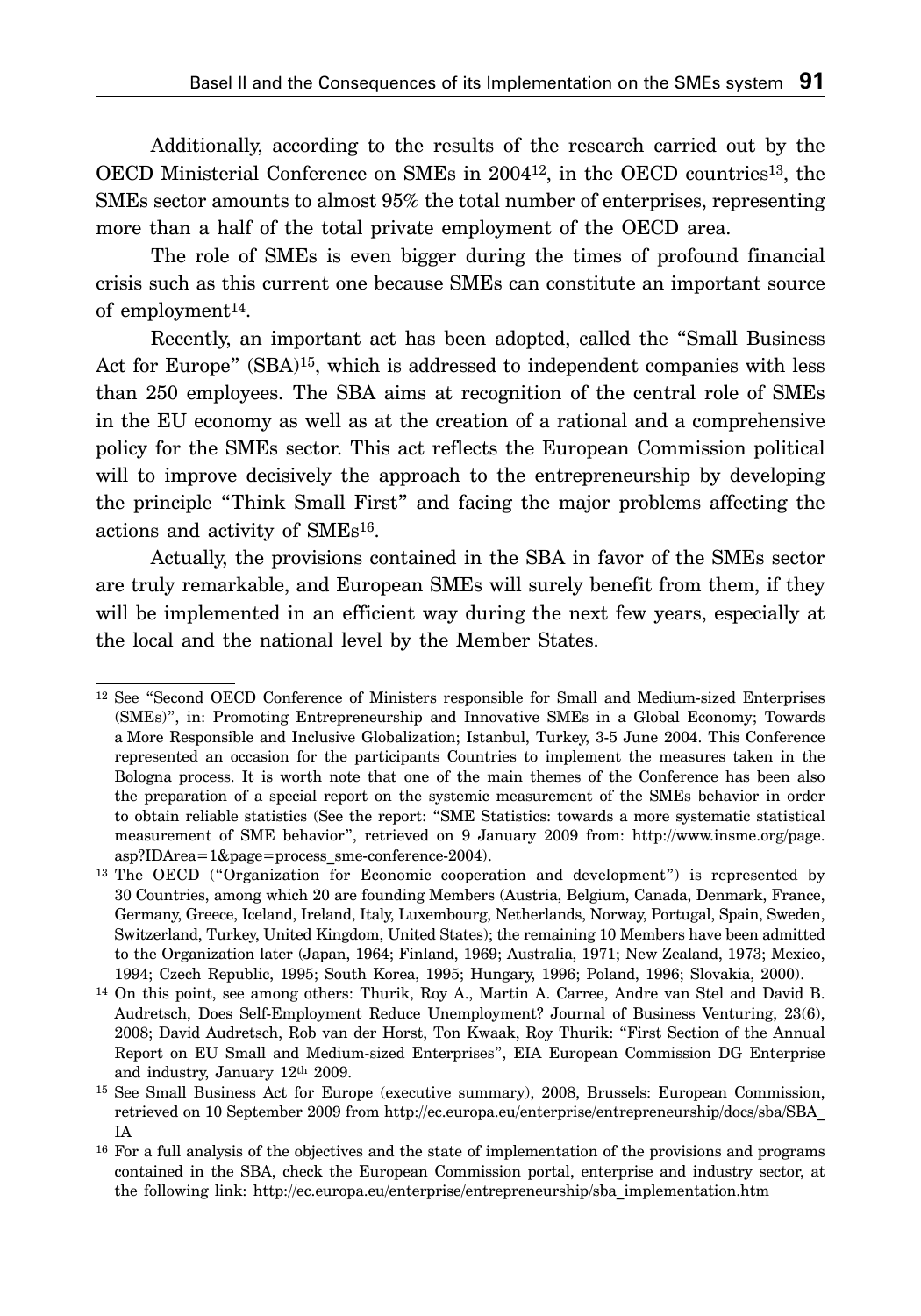### **2. Basel II and the practical consequences for the SMEs' access to credit**

Basel II is an act issued by the Basel Committee for Banking Supervision (BCBS), an organisation hosted within the  $BIS<sup>17</sup>$ , formed by the s.c. G-10 (ten central banks with the most advanced and powerful banking systems), which provides the rules to calculate the capital requirements for the activities of banks. In particular, Basel II consists of three "Pillars": 1) the first one, is describing and disciplining the minimum capital requirements as well as indicating the methods of risk measurement); 2) the second one, stating a set of the rules for the risk control and the rules of organisational nature to be adopted by banks and financial institutions; 3) the third one, organising the market control and imposing the total respect of transparency rules allowing the market to consider the general state of solidity of banks.

Basel II has had several effects on the credit proceeding involving SMEs in Europe as well as in all the other major economic areas.

It is important to remind people that the Basel Committee itself, from the beginning of the reform process of the capital adequacy normative, was concerned with the consequences of the Basel II normative on the SMEs. One evidence is that before reaching the final version of the Basel Accord, it changed three times the formulas for the calculation of the risk weighting for retail and SMEs exposures18.

Moreover, the Basel Committee together with the international banking community conducted the QIS 5 ("Quantitative impact study 5") in order to analyse the effects that the new Pillar I provisions would have on capital requirements (it was published on June 200619). This study concluded that the new rules should not increase capital requirements for the corporate loans in general or for the loans to SMEs in particular, at both an international and European level, whatever approach is used (Standardized or IRB).

Also the European Commission, concerned with the doubts arising on the Basel II provisions and consequences for the SMEs sector, published a report in the "Observatory for SMEs in Europe" in order to analyse the situation of the SMEs credit access<sup>20</sup>. In the report, it was stated that among the range of

<sup>&</sup>lt;sup>17</sup> For further information about the Basel II, the Basel Committee and the BIS, visit the official website: www.bis.org

<sup>18</sup> See Basel II Comprehensive version, cit., par. 13.

<sup>19</sup> The results obtained with the QIS5 can be consulted in the B.I.S. website, retrieved on 13 December 2008 from: http://www.bis.org/bcbs/qis/qis5.htm

<sup>20</sup> See European Commission, "2003 Observatory of European SMEs", whose reports are retrieved retrieved 15 February 2008 from: http://ec.europa.eu/enterprise/policies/sme/facts-figures-analysis/ sme-observatory/index\_en.htm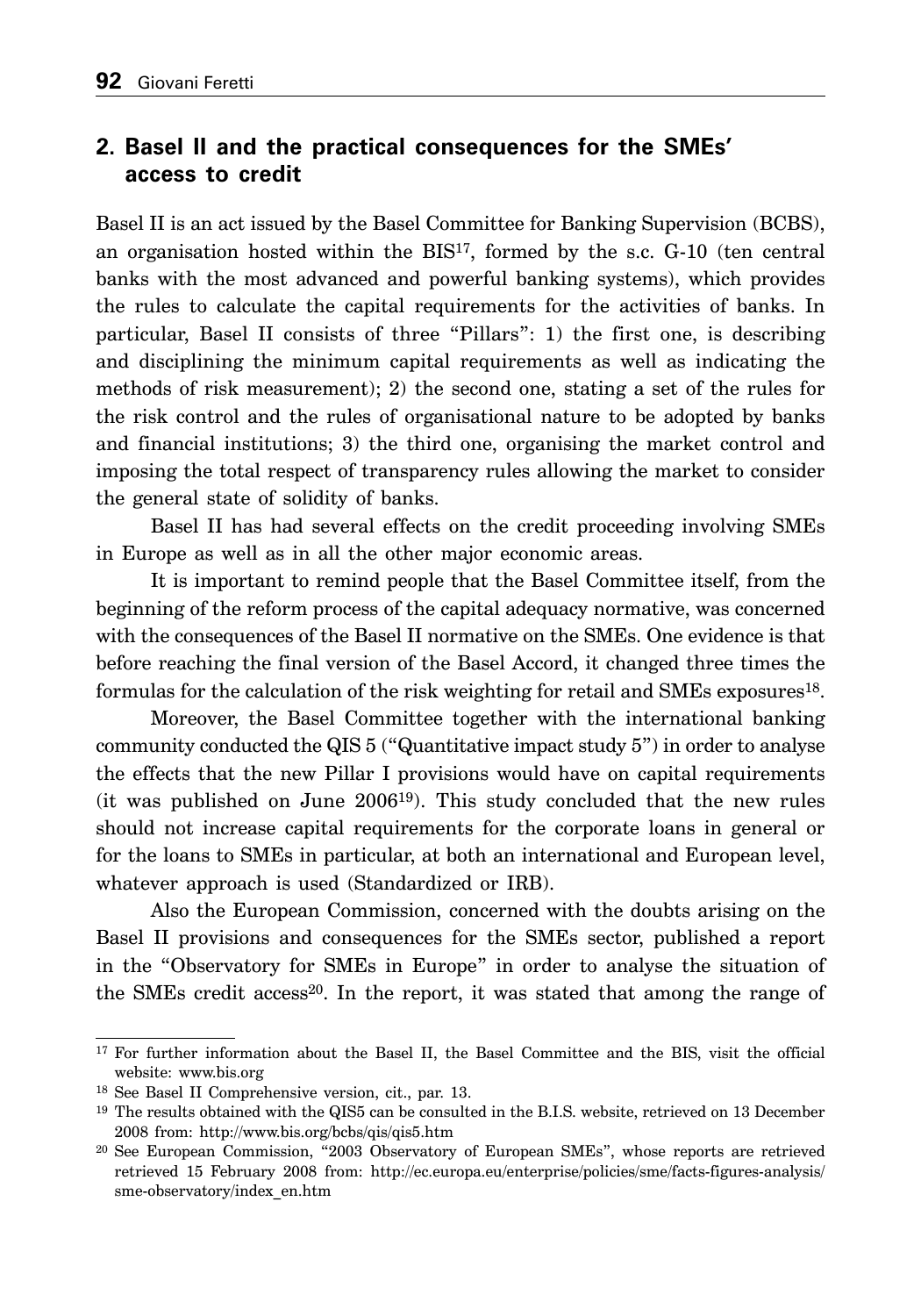problems daily faced by the SMEs, only for 13% the difficulties with the access to credit were considered as a constraint to the business activity.

Furthermore, concerned with the unexpected consequences of Basel II, the European Parliament requested the Commission to prepare a report on the consequences of the introduction of the Basel II normative on the European economy in general, and on the SMEs sector in particular. Such a report was prepared in 2004 by PricewaterhouseCoopers and NIESR21.

The report, after analysing many different national studies and the general European structure of the European SME sector, concluded that all the worries and the concerns for possible undesired effects of the new normative on the SMEs segment are unwarranted. In the report, it is even stated that after the complete introduction and systemisation of the IRB approaches, the capital requirements relating to the European SMEs are expected to decrease considerably22.

Moreover, a European Commission-funded project for European SMEs was launched in order to get background information and in this way to be better prepared for the new normative contained in Basel II23.

Before further proceeding in the evaluation of the effects of Basel II on SMEs, it is important to shortly describe how the first Pillar of Basel II affects the process of lending to SMEs.

The consolidated version of Basel II considered the possibility for credit institutions to classify SMEs as "retail" or as "corporate" entities<sup>24</sup>. Such a division is made according to the scale of their total exposure. In fact, the normative distinguishes among "retail" exposures (towards the borrower that meet all the criteria set out in par. 231. In general, banks can consider SMEs as retail entity if their exposure is less than  $\epsilon$  1 Million) and "corporate" exposure (par. 218), i.e. "a debt obligation of a corporation, partnership, or proprietorship". Par. 218

<sup>21</sup> See PricewaterhouseCoopers, Study on the financial and macroeconomic consequences of the draft proposed new capital requirements for banks and investment firms in the EU Final Report, 8 April 2004, MARKT/2003/02/F.

<sup>22</sup> See, for instance, pag. 10 of the report, where it is stated: "Concerns have been expressed that certain sectors of the economy could be disadvantaged by the new rules, particularly lending to SMEs.. This study suggests that these fears are not always wholly justified, especially in respect of SME lending where the minimum capital requirements are likely to fall" (see Section 5.4.3).

<sup>&</sup>lt;sup>23</sup> It is the project "Impact on SMEs of the Basel II accord on capital adequacy rules: information dissemination through the organization of conferences, including relevant background material". For more information on the activities of the project, which were held in the period 31 March 2004 and 31 October 2005, see, retrieved on 30 July 2009 from: http://ec.europa.eu/enterprise/newsroom/ cf/document.cfm?action=display&doc\_id=1008&userservice\_id=1

<sup>24</sup> See "Basel II: International Convergence of Capital Measurement and Capital Standards: A Revised Framework – Comprehensive Version", June 2006, B.I.S., par. 231 ss. (retrieved on 9 November 2009 from http://www.bis.org/publ/bcbs128.htm).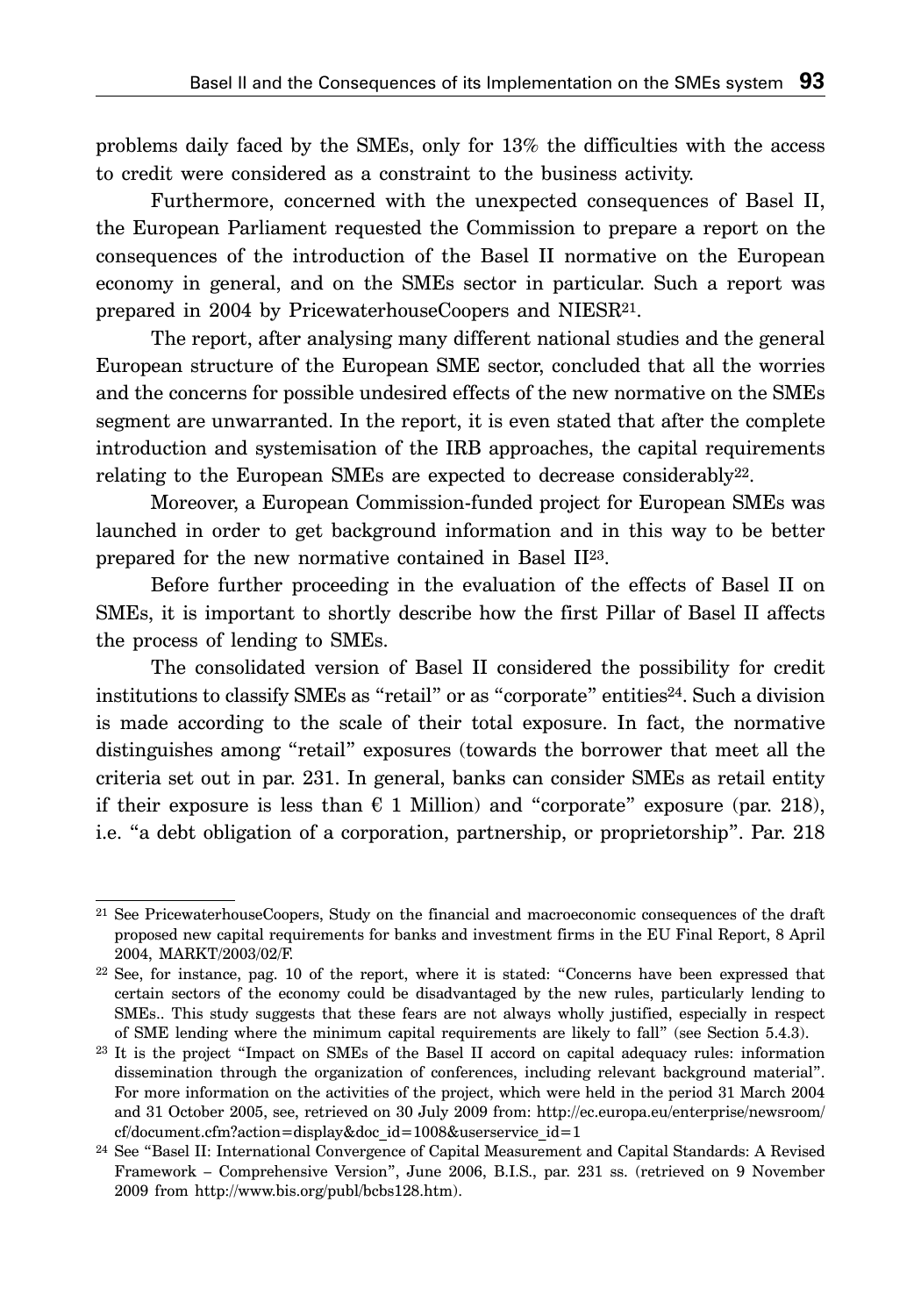continues stating that "Banks are permitted to distinguish separately exposures to small- and medium-sized entities (SME), as defined in paragraph 273".

Yet, in order to be considered retail entities (and therefore, for banks, to be able to keep more favorable capital requirements), Basel II provides an additional qualitative requirements, i.e. that *"the exposure must be one of a large pool of exposures which are managed by the bank on a pooled basis"(Par. 232)*.

Instead, for credits given to SMEs which are classified as "corporate", Basel II provides special treatments in terms of "discount" of the capital requirements, when the exposure is made in favor of enterprises with less than  $\epsilon$ 50 million in sales25.

The reason why Basel II concedes a special regime for exposures towards small businesses is that it considers them less dangerous in terms of credit default ratio and less subject to the business cycle.

Under the new A-IRB approach, banks are able to classify SMEs borrowers as "retail" or as "corporate", using the formulas given in the final version of Basel II26.

In order to calculate the necessary capital requirements, banks must take into account the set of variables provided by Basel II for the calculation of the capital requirements, i.e.:

- the asset correlation  $(R)$ ,
- the capital requirement  $(K)$ ,
- the risk weighted asset (RWA), i.e. a bank's assets weighted according to credit risk connected to the operation.

Plus, the set of variables that must be provided by banks themselves, i.e.:

- the PD, "Probability of Default": such a parameter measures the possibility (with a percentage from 0 to 100) that the borrower, within a defined time limit, for example 1 year from the conclusion of the agreement, will be default, i.e. will not be able to repay the obligations assumed with the bank,
- the LGD ("Loss Given Default"), which is the percentage of the credit that the bank assumes to lose, in case of the borrower default,
- the EAD ("Exposure at Default"), measuring through internal estimation the trend of the exposure from the moment when the analysis starts to the moment of the default,
- the Maturity (M), i.e. the effective duration of the credit.

<sup>25</sup> See Basel II comprehensive version, cit., par. 273.

<sup>26</sup> In particular, the classification o fan SME as retail follows the same formula used for "other retail exposures", while for SME considered as corporate, it has to be applied the "corporate formula" plus the firm-size adjustments. See Basel II comprehensive version, cit., par. 330 and 272–273.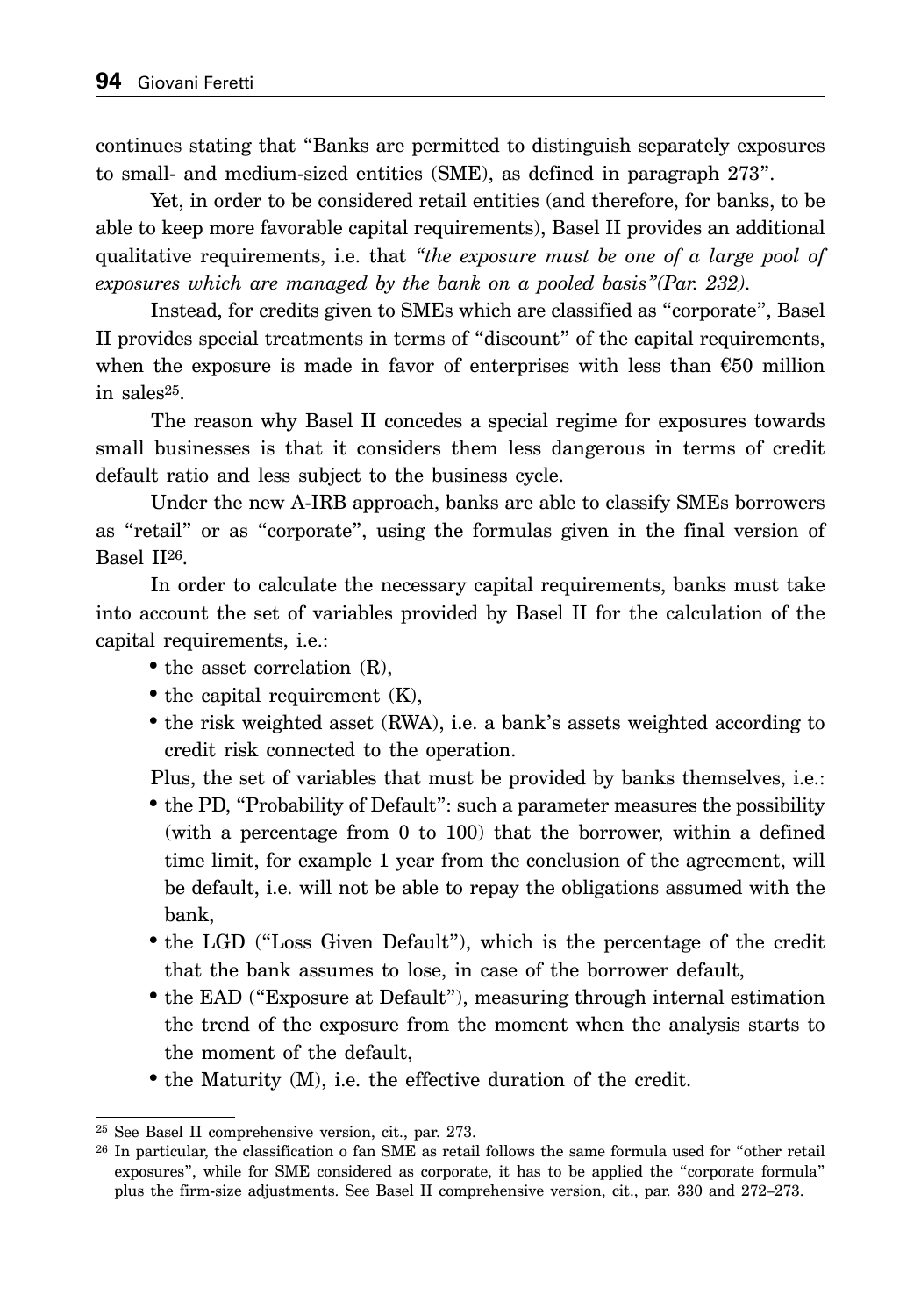Finally, the firm-size adjustment that Basel II (par. 273) provides in case of SMEs treated as corporate must be taken into consideration. It has to be stated that despite the aforementioned "discount" provided by Basel II for SMEs "corporate", some authors (providing the analysis of the expected capital requirements in certain countries for loans to retail and corporate SMEs), assumed that Basel II will be more convenient for SMEs considered as retail. Conversely, the capital requirements are likely to increase (even if only slightly), if SMEs are considered as corporate27.

As a consequence, banks would be "constricted" to consider a big percentage of SMEs, which are their borrowers, as retail. The number of such SMEs would increase if the banks calculate also risks other than the credit risk (i.e. the operational and market risk).

Considering the special regime reserved for small businesses by the definitive version of the new normative, the literature showed a general positive attitude to the new capital requirements28, praising the lower amount of capital that banks would have to keep in order to open a credit line for the SME segment, either using the Standardized Approach or the IRB (Advanced or Foundation) Approach.

More specifically, the authors who are proponents of Basel II normative in terms of lending activities for SMEs, mainly reached the following conclusions:

- the concerns about the possible negative influences of the Basel II normative for the SMEs sector are generally not justified<sup>29</sup>.
- the full implementation of the A-IRB approach in substitution of the standardised one, will oblige banks to review and modernise their internal systems and procedures. In this way it will be possible to manage the SMEs portfolios in a more efficient way, For example using a "hard information system" for SMEs, such as scoring or rating models for

<sup>27</sup> See Altman and G. Sabato, "Effects of the new Basel Capital Accord on Bank capital requirements for SMEs", 2005, cit., which provided the expected capital requirements for SMEs (retail and corporate) for the US, Australian and Italian market.

<sup>28</sup> See, among many other, Fabi, Laviola, P.M. Reedtz, "The treatment of SMEs loans in the new Basel Capital Accords: some evaluations", Banca Nazionale del Lavoro Quarterly Review; Mar 2004; 57, 228; ABI/INFORM Global pag. 29, in which it is stated that the as for the treatment of SME loans, it is "not expected a reduction of credit or an increase in interest rates on loans to this type of borrowers"; Jaime Caruana, "Consequences of Basel II for Smes", European Parliament Workshop on the "Consequences of Basel II for SMEs", Brussels, 10 July 2003 (BIS review 32/2003).

<sup>29</sup> See for instance, apart from the study given by Pricewatercooperhouse, before mentioned, a working paper from UEAPME (the "European association of craft, small and medium-sized enterprises»), «UEAPME Memorandum for the Election to the European Parliament", April 28, 2004, retrieved on 24 August 2009 from: www.ueapme.com/enter/dwnlds/040428\_EP\_final\_en.doc, in which it is stated that "Basel II implementation should be used to improve access to finance for Crafts and SMEs".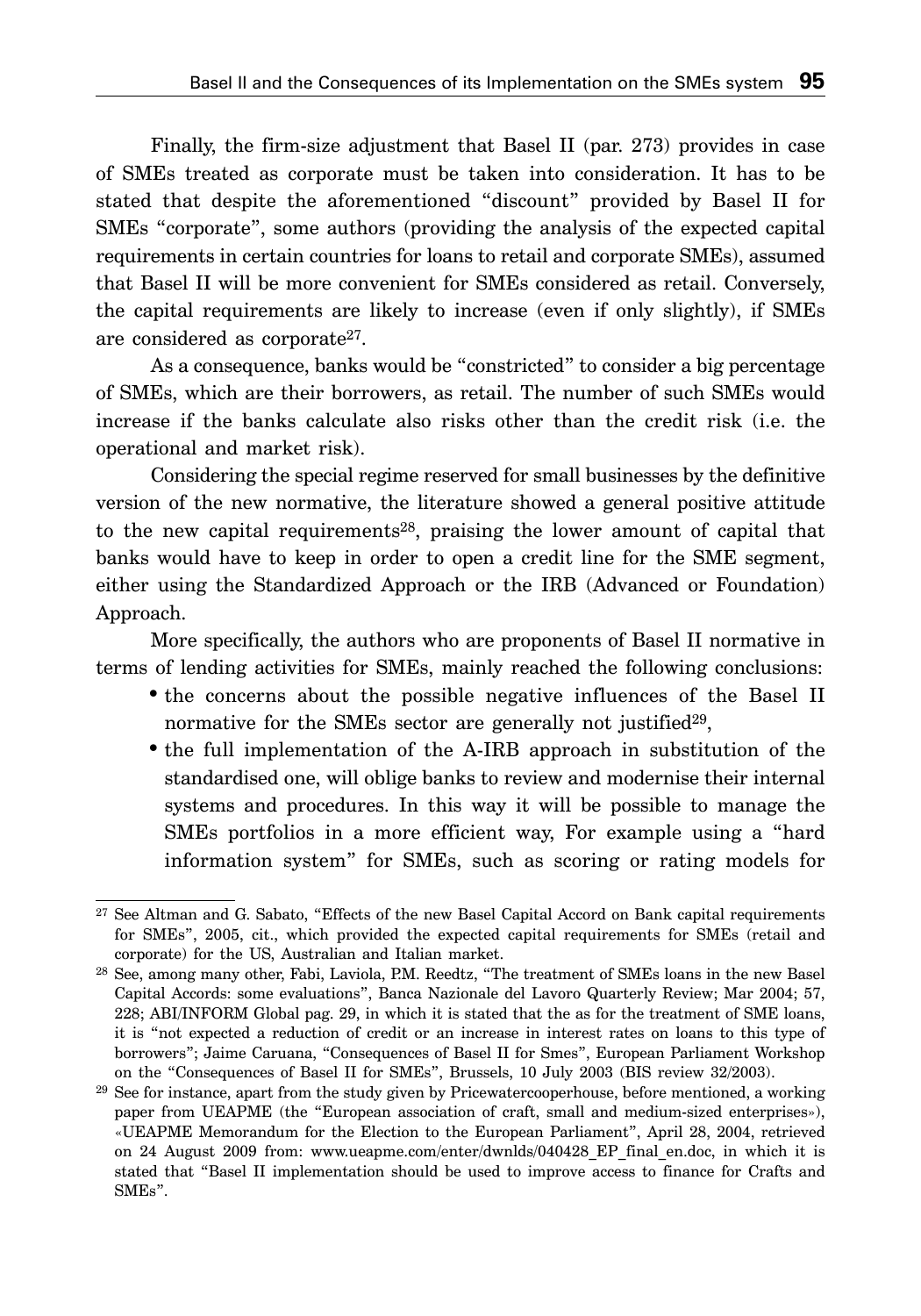automated decision30; moreover, the full adoption of the A-IRB approach, even if leading to high costs in the short term for banks, will lead to a significant reduction of the transaction costs (especially with SMEs) in the long run,

- with the full implementation of the Basel Accords, the smaller banks, specialising in smaller businesses lending, would gain competitive advantage, due to their less risky position in incurring default risk. On the other hand, also large, internationally active banks would have the possibility to reduce such a "competitive gap" in relation to the smaller banks thanks to the full adoption of the A-IRB approach (this approach is not affordable, at least in the short term, for the small banks so they would keep the standardised approach), gaining in lower capital requirements and especially in improvements of the internal credit procedures and credit risk management $31$ ,
- as for the SMEs sector, an increase in the lending activity was expected, especially by large banks that would find this type of business activity particularly profitable. Even admitting that SMEs were going to face an increase in the credit prices in the short term, common was the conviction that stated "thanks to the new techniques for credit risk discrimination and to the most advanced risk-based pricing methods, good quality firms will likely enjoy benefits in terms of lower credit prices"<sup>32</sup>, so that a sort of "Darwinian selection" among the firms was predicted. Moreover, such a selection was forecasted also for banks. According to these predictions, Basel II rules would change the relationships between banks and SMEs in a positive way for both kinds of institutions<sup>33</sup>. This type of change

<sup>30</sup> See among others: Allen & Overy Briefing Paper n. 4, "Internal Ratings Based Approach to Credit Risk In The Banking Book", A&O Regulatory Capital, November 2008 (retrieved July 2008 from: www.allenovery.com/AOWeb/binaries/49150.PDF), in which it is stated that: "The IRB Approach is consistent with the modern credit risk measurement and management practices of some sophisticated banks. It is credit risk sensitive and complex".

<sup>31</sup> On this point see, among others, Kolari, James W., and Hwan G. Shin. "Assessing the Profitability and Riskiness of Small Business Lenders in the U.S. Banking Industry", (2004), available at the link: http://www.sba.gov; and Berger, Allen N., "Potential Competitive effects of Basel II on banks in SME Credit market in the United States", 2004, cit.

<sup>32</sup> Altman and Sabato, 2005, cit., pag. 17.

<sup>33</sup> See for instance, P. Ciocca, Banca d'Italia Vice General Director, "Basilea 2" e "IAS": più concorrenza, minori rischi", VIII Convention ABI "Realizzare Basilea 2 e IAS: Tendenze, Criticità e Soluzioni", Rome, 29 November 2004, in which the Author explains that (literally translated):" Basel II is enhancing the efficiency of banks. Banks (small and bigger) with minor capital requirements are awarded, which use more precise methods in the quantification and more efficacy in the credit risk management. In this sense, the new Basel Accord represents a factor of Darwinian selection, among the best banks. It will improve the competition, redistributing the market shares".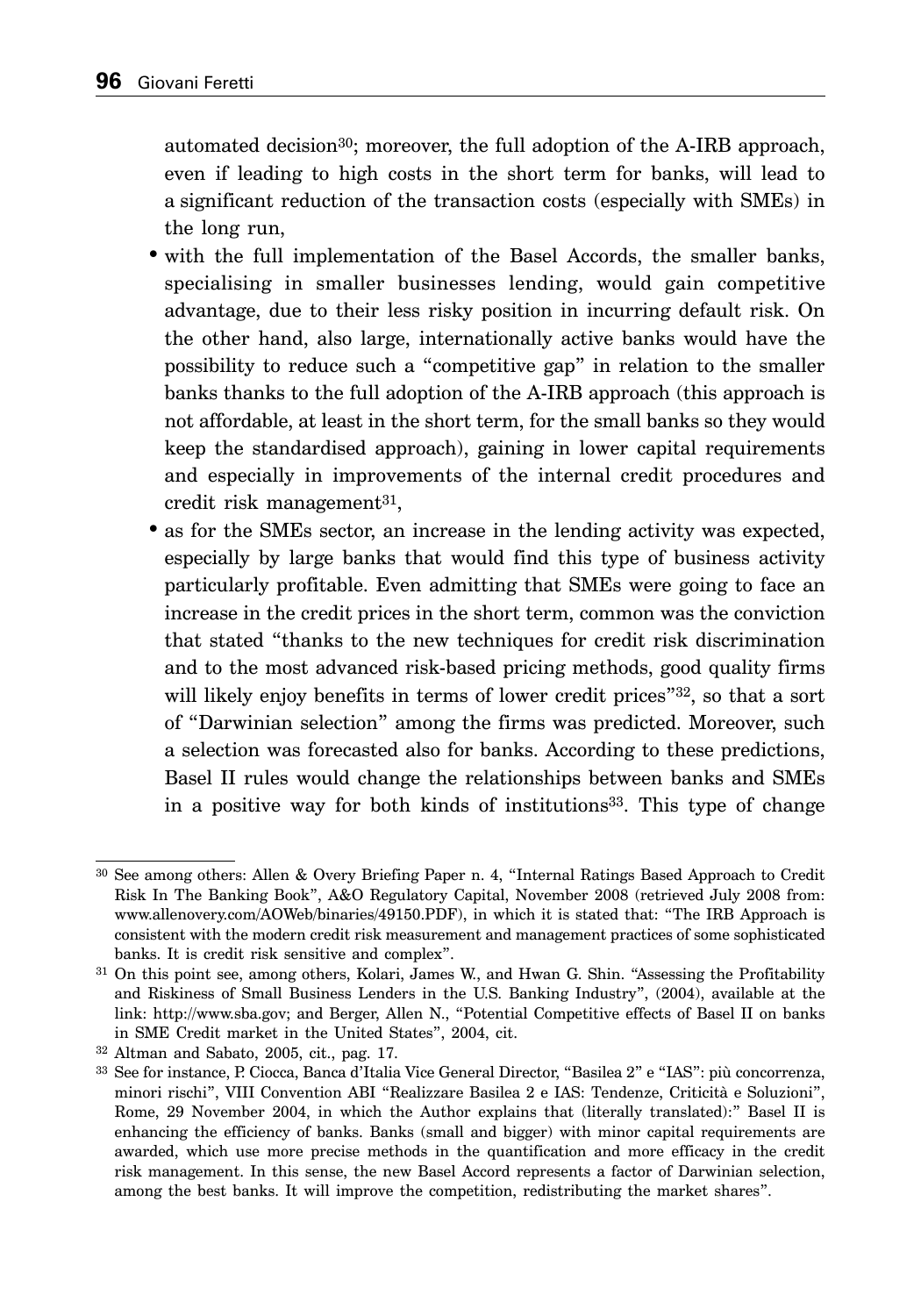would take place because of the full grade of transparency that Basel II would introduce in the credit decisions<sup>34</sup>.

In the next part of the this article, evidences of possible negative influences of Basel II normative in terms of lending activities to SMEs are presented.

#### **3. The disadvantages of Basel II for SMEs' access to credit**

In the author's view, Basel II as it is currently structured, is not likely in the long term to favour the activity of SMEs despite the fact that (theoretically) the Basel II normative was designed to promote the access to credit. Consequently, the normative aimed at the emergence of the SMEs start-ups because it provides lower capital requirements for banks that grant credits for the SMEs sector, intended as "retail" customers.

In fact, it is *in primus* possible to raise some concerns about the impact of Basel II on the way that banks used to analyse the merit of credit. The reason for this lies in the fact that the smallest banks do not have the same possibilities to implement fully the I.R.B. ("Internal Rate Based") Approach as the large and internationally active banks do. The main barrier for small banks and credit institutions that want to adopt the I.R.B. Approach is the problem of financing as this approach requires massive initial investments in terms of capital, management, and technologies.

This statement is supported by the works of several authors who predicted that Basel II would excessively favour the biggest banks that have the financial resources to implement the I.R.B. model and adopt it for safe loans. This may cause the competitive advantage to be a privilege only of larger banks as opposite to the small ones which are constricted to reduce their market share and the possibility to perform higher risk policies in order to expand. Furthermore, it may create a paradoxical situation in which larger banks are financing primarily low risk credits, while smaller banks are financing higher risk credits35. Certainly, in this way the development of credit lines facilities for SMEs is not favoured as was initially assumed.

<sup>34</sup> On this point, see a document prepared by European Commission (Directorate-General for Enterprise and Industry Financing SMEs, Entrepreneurs and Innovators), "Round table between banks and smes- transparency and dialogue, final report",June2007. The document is retrieved on 10 October 2009 from: http://ec.europa.eu/enterprise/newsroom/cf/document.cfm?action=display&doc\_ id=1064&userservice\_id=1

<sup>35</sup> On this point, see Repullo and Suarez,"Loan Pricing under Basel Capital Requirements,"Journal of Financial Intermediation, 13(4), 496–521, 2004; Hendrik Hakenes and Isabel Schnabel, "Bank Size and Risk-Taking under Basel II", Preprints of the Max Planck Institute for Research on Collective Goods, Bonn, 2005/6.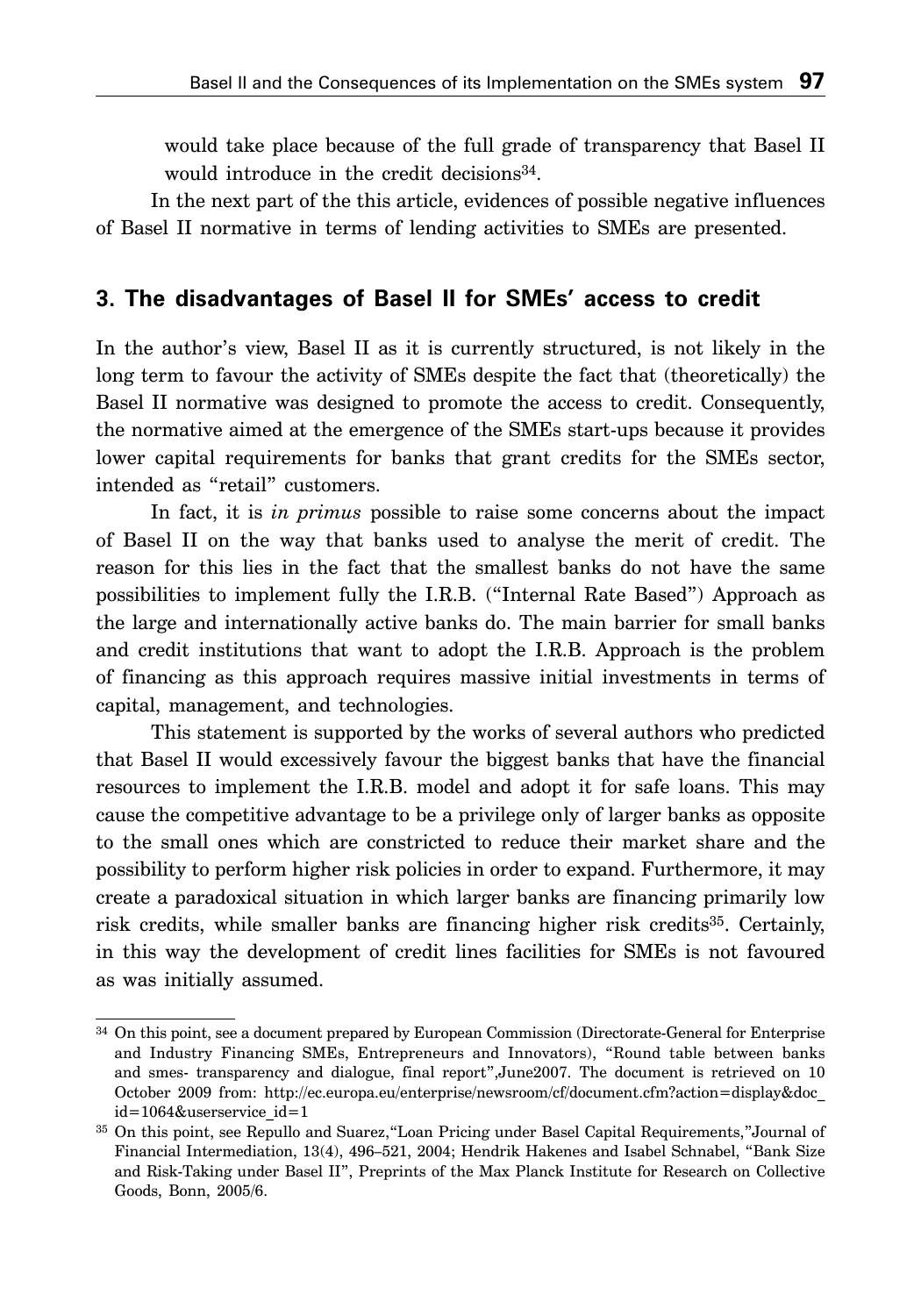Considering the generally diffused conviction that the smaller the business is, the greater is its probability of default when it receives a credit line36, it is possible to imply that the utilization of the new I.R.B. Approach may lead to higher capital requirements for banks with exposures both towards retail and corporate SMEs. A survey shows how these effects, for the SMEs segment, will be created not only at the national level, but also in some cases at a regional one. For instance, it has been calculated that in Calabria (one of the Italian Regions), "*The IRB approach produces a major capital absorption compared with the standard approach (8%). Specifically, the average of the capital requirements registered by the firms analysed is equal to 9.76%"*37.

As for the correlation between the possible "discrimination" between small and large banks and the enhancement of lending activities for SMEs, it is important to notice that the variables used for the calculation of the banks capital requirements (which will be further described) can vary according to the legal form of the SME involved; e.g. they can vary from sole traders, partnerships to limited liability companies etc.

Indeed, there is different information available for each kind of legal form that can collaborate to form the internal models by banks, in order to assign an internal rating to the customer. Some quantitative and qualitative variables such as the number of employees, the legal form of the business, the region where the main business is carried out, the industry type, etc.<sup>38</sup> are used for all kinds of firms. Other kind of variables, such as a set of balance sheet variables (i.e. financial ratios) are used to create the internal rating by banks for SMEs which are partnerships and/or limited companies. However, for the customers that are sole traders such information is usually not available; therefore, banks must rely on a set of "personal information" about the owner that do not include financial ratios but instead consist of the description of the client's behaviour with products of other banks or public credit institutions, etc.

Moreover, information about the SMEs borrowers vary among the large banks that rely on "hard" information about the transparent borrowers thus gaining the competitive advantage and the smaller banks (like community banks)

<sup>36</sup> On this point, see especially the US literature, Berger, Allen N., and Gregory F. Udell. "Collateral, Loan Quality, and Bank Risk", Journal of Monetary Economics 25, 1990.

<sup>37</sup> See D. Federico, A. Notte, "Credit Risk Modeling for Basel II Capital Requirements: Evidence for the SME Sector in Calabria", Atti della XLIV Riunione Scientifica Università della Calabria, 25–27 giugno 2008 (post-session paper), in which are studied the consequences on the SMEs sector active in Calabria (Italy).

<sup>38</sup> See on this point Grunert, Jens, Lars Norden, and Martin Weber. "The Role of Non-Financial Factors in Internal Credit Ratings", in Journal of Banking and Finance 29,2004, for further discussions about the role of nonfinancial factors in internal credit ratings.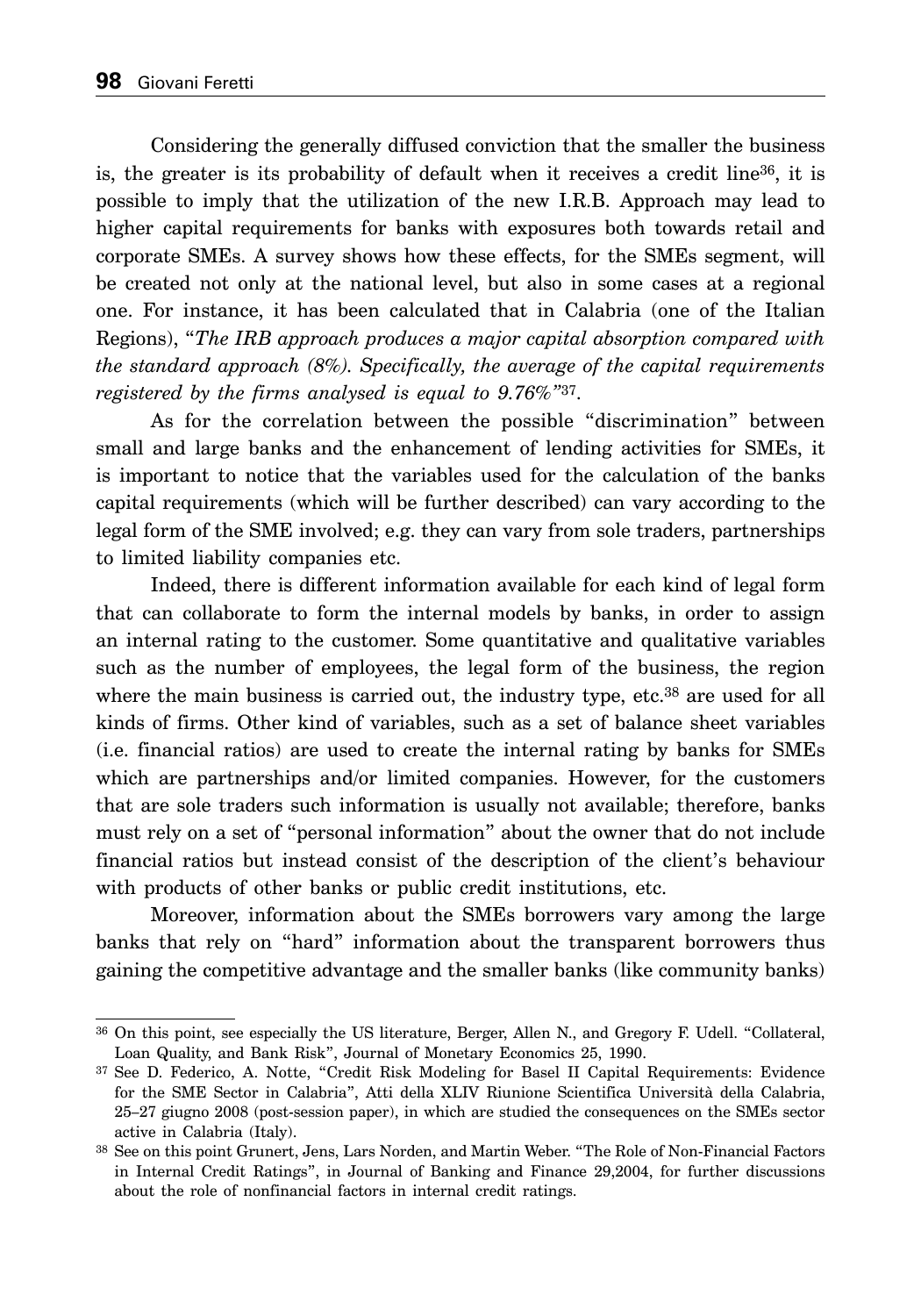that build their competitive advantage granting loans to borrowers based on "soft" information about opaque borrowers<sup>39</sup>.

Consequently, in the author's view the full implementation of Basel II in a given country can, in the long run, benefit mostly the large credit institutions, which can count on higher availability and the quality of information for the definition of the customers internal ratings $40$ . This could also exacerbate the aforementioned effect of a reduction of credit lines facilities for SMEs that paradoxically could be more likely financed by small banks than by the bigger ones.

Apart from the possible discrimination between large and small banks due to the Basel II normative, there is other evidence, in the author's view, that confirm the possible negative influences of Basel II rules for SMEs.

More precisely, under the Standardized Approach, there are actually no differences between the old and the new normative in terms of capital requirements for lending activities when the loans to the SMEs "corporate" (always 8%) are considered, but there are some savings if the SMEs "retail" are taken into consideration as the ratio changes from 8% in Basel I to 6% in Basel  $II^{41}$ .

Under the I.R.B. Approaches, it is very hard to state whether there are (or will be) any savings with the respect to the old procedure, as these approaches are connected with the specific strategy of the single banks towards their own credit portfolios. In fact, banks under Basel II are now able to decide upon their own "credit strategy" in order to obtain a more personalised philosophy of the credit proceeding42.

Furthermore, it has to be noticed that the risk-sensitive rules provided by Basel II imply bigger difficulties for SMEs-borrowers to "deserve" credit from banks and financial institutions, as they will need to improve their creditworthiness<sup>43</sup>. This, of course, can imply as well more costive procedures and initial investments

<sup>&</sup>lt;sup>39</sup> The distinction between "soft" and "hard" information is nowadays accepted by the entire doctrine (see among others Berger and Udell,"Small Business Credit Availability and Relationship Lending: The Importance of Bank Organizational Structure", Economic Journal, 112, F32–F53, 2002; Stein (2002), "Information Production and Capital Allocation: Decentralized versus Hierarchical Firms", Journal of Finance, 57, 1891–1921, 2002; Carter and McNulty,"Deregulation, Technological Change, and the Business Lending Performance of Large and Small Banks", Mimeo, 2004; Cole, Goldberg, and White, "Cookie-Cutter versus Character: The Micro Structure of Small Business Lending by Large and Small Banks," Journal of Financial and Quantitative Analysis, 39(2), 227–251, 2004.

<sup>40</sup> See on this point also Berger, Allen N.: "Potential Competitive effects of Basel II on banks in SME Credit market in the United States", 2004, available at the link: http://www.federalreserve.org

<sup>41</sup> See Basel II comprehensive version, cit., par. 69.

<sup>42</sup> For a better analysis of the way the banks are now estimating their own PD and LGD, using the IRB approaches, see among others Heitfield Erick. "Rating System Dynamics and Bank-Reported Default Probabilities under the New Basel Capital Accord",2004, available at: http://www.defaultrisk.com

<sup>43</sup> On this point, see Rym Ayadi, "Sme financing in europe: measures to improve the rating culture under the new banking rules", in Financing of smes in europe, Vienna: SUERF (SUERF Studies: 2009/3), pag. 59 ss.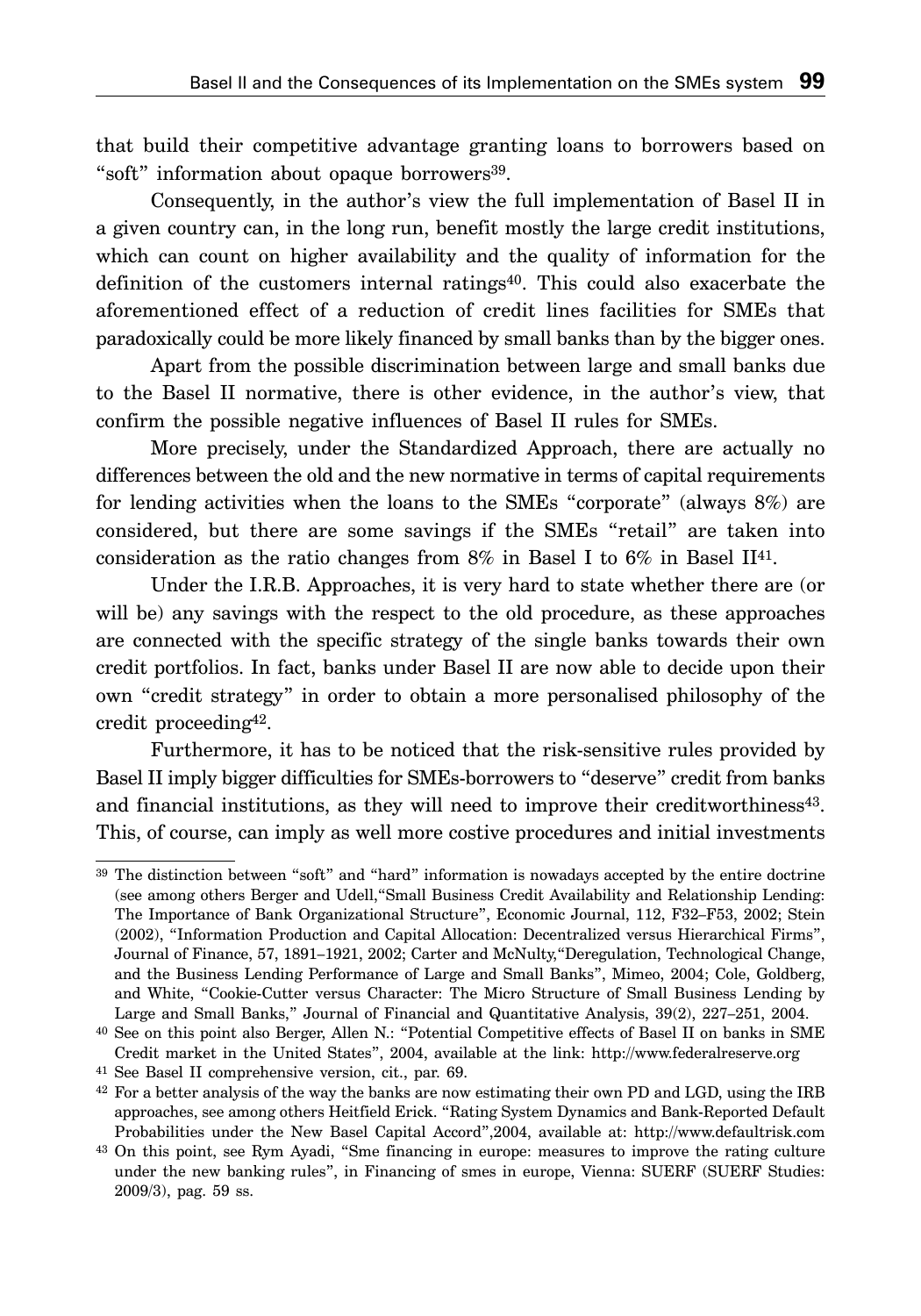for the firms involved, in order to improve their ratings, increase their capital structure, and actively maintain a good house-bank relationship<sup>44</sup>.

As for SMEs sector, apart from the perspective of much higher cost of credits, there is another potential disadvantage for borrower firms, i.e. the situation in which the SME decides to ask for credit abroad. Considering that Basel II in this case provides that companies when they get credit from abroad, must apply the country credit rating of the country in which they operate.

This can lead in the future to a considerable increase in the costs in foreign trade financing and in credit usage abroad for SMEs. Therefore, after the full implementation of Basel II, internationally active banks could be motivated to reduce loans for the entities based in emerging markets. For instance, considering the impact of Basel II normative on the Turkish SMEs, it has been stated that "Turkish companies could not get a credit rating over the country rating from the independent rating agencies in the market. This would lead to a situation where their costs in foreign trade financing and in credit usage abroad would inevitably increase"45.

In the developing countries and in countries where foreign banks are particularly strong46, there is the fear that the full implementation of the Basel II, especially the usage of the I.R.B. Approach, will lead to a strong contraction of credit lending for SMEs, due to the following facts47:

- foreign banks (usually large and internationally active) that are able to implement the I.R.B. Approach will have an incentive to lend money to large companies as they consider them generally less risky,
- in parallel, small and local banks continuing to use the Standardized Approach, will prefer to lend to SMEs,

<sup>44</sup> On this point see Jan Henneke and Stefan Trück, "Asset Correlations and Capital Requirements for SME in the Revised Basel II Framework", 2004.

<sup>45</sup> See Tamer Aksoy, Sezer BokzuŞ, "The major effects of Basel II to small and mid-sized enterprises: an empirical work on companies quoted to kosgeb".

<sup>46</sup> E.g. Mexico, Eastern Europe and low-income Countries like Uganda and Tanzania; for further information, see the reports of the World Bank at the official website www.worldbank.org; see also: "Strong Growth in Europe and Central Asia, But Risks Include Uncertain External Financing", in the New Report "Global Development Finance 2008: The Role of International Banking", Release No. 2007/58/DEC, in which the implication of the current credit crunch for the economic growth of Countries with a large presence of foreign banking are taken into consideration.

<sup>47</sup> For further deepening on this point, see R. Bailey: "Basel II and developing Countries: understanding the implications", Development studies Institute, London school of Economics, Working paper series n. 05–71, December 2005; Stephany Griffith-Jones, "Implications of Basel II for Stability and Growth in Developing Countries; Proposals for Further Research and Action", Institute of Development Studies University of Sussex, (Paper prepared for I base Rio Meeting on Financial Liberalization and Global Governance: The Role of International Entities, 19–20 March 2007).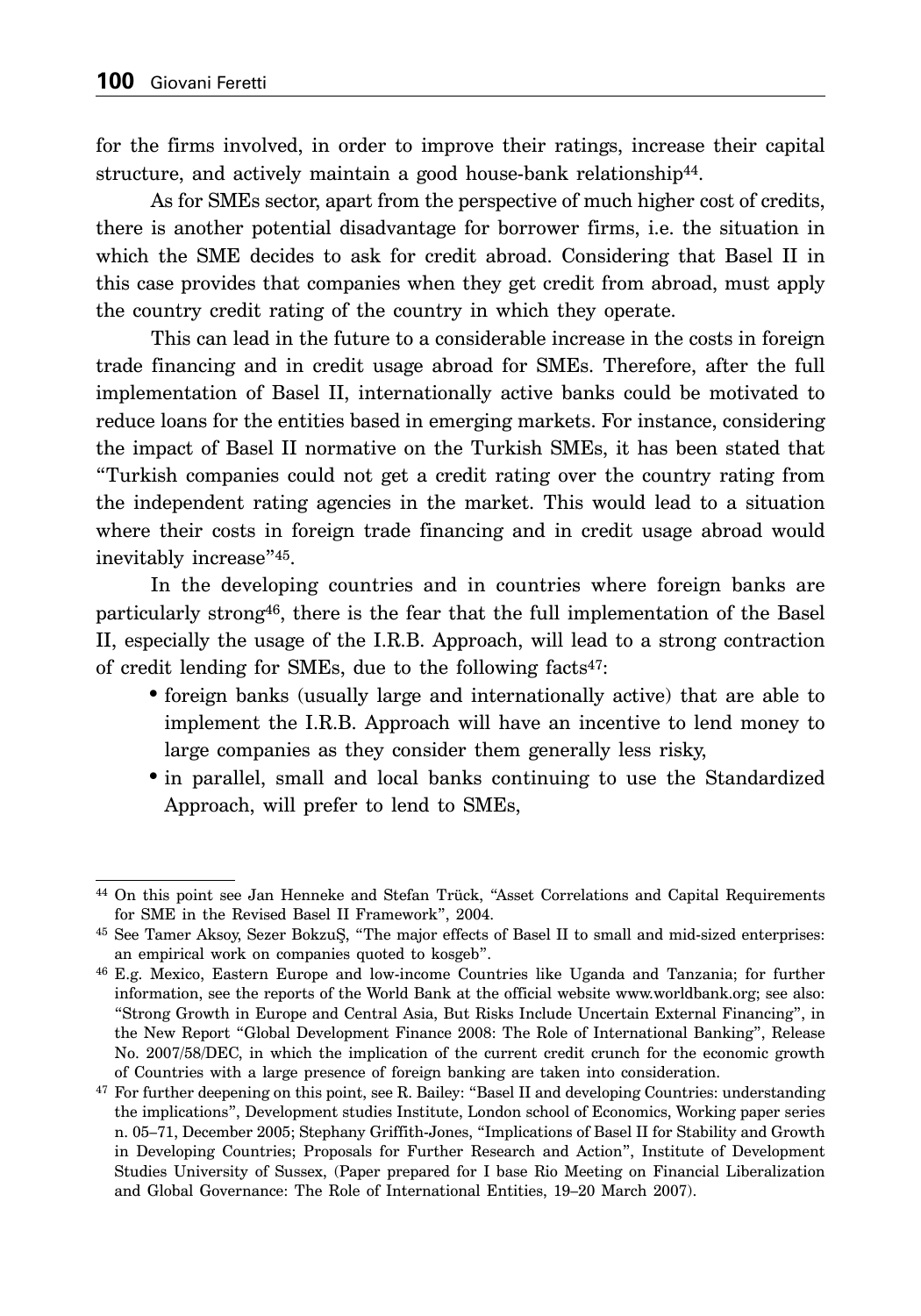- therefore, the situation in which in the developing countries there will be a division of lending policies between large and small banks, the latter only concentrating their lending activities on SMEs is probable; this can naturally create the instability within the entire financial market in the long term,
- further imbalances in the financial markets may be created by the fact that if large and foreign banks, using the I.R.B. Approach, prefer to lend to large (therefore less risky) companies, there is the possibility that on a given territory the local banks will become the most important source of financing for the SMEs. The main consequence could be that local and national governments will be requested to increase the number of complementary actions and special plans in order to raise up the public lending to SMEs.

Another consequence for SMEs is the possible link that may arise between the SMEs assets and the securitisation process. An interesting survey delivered by Standard & Poor's<sup>48</sup> shows the possibilities given by the securitisation (through special financial instruments, C.L.O., "Collateralised Loan Obligations", i.e. a form of securitisation where payments coming from business loans are pooled together and passed on to different classes of owners in various tranches) of SMEs – related assets. The report shows the possible benefits that banks will receive in terms of capital relief from securitising such as assets, recalling the higher capital requirements that Basel II set for the SMEs segment. Moreover, such an instrument as the securitisation should be able to benefit the same SMEs, in terms of enhancing an access to financing and lowering the cost of credit49.

However, the same report states that in order to create positive effects, the securitisation of SMEs-related assets needs some essential prerequisites, such as an adequate legal and regulatory framework (i.e. predisposition of efficient securitisation laws and the presence of a sufficient institutional capacity at financial authorities)50.

#### **3.1. Further considerations of the effects of Basel II on the SMEs**

Various authors focused on the "bad perception" of Basel II given its very restrictive set of rules for SMEs, which are perceived as "victims" of the normative because banks are not eager to grant credit to them due to their high-risk activities.

<sup>48</sup> See Emanuel Salinas, "Securitization of loans to SMEs in Western Europe and Latin America", Standard & Poor's Structured Finance, Bratislava, May 15, 2008.

<sup>49</sup> On this point, see also European Commission, "Fifth round table between bankers and SMEs" – SMEs and securitization, final report, discussion paper, published on 14 June 2007.

<sup>50</sup> Other prerequisites named in the report are, for instance: economic factors (like the predisposition of a stable and sound financial environment), market infrastructure (like the settlement of strong creditors rights).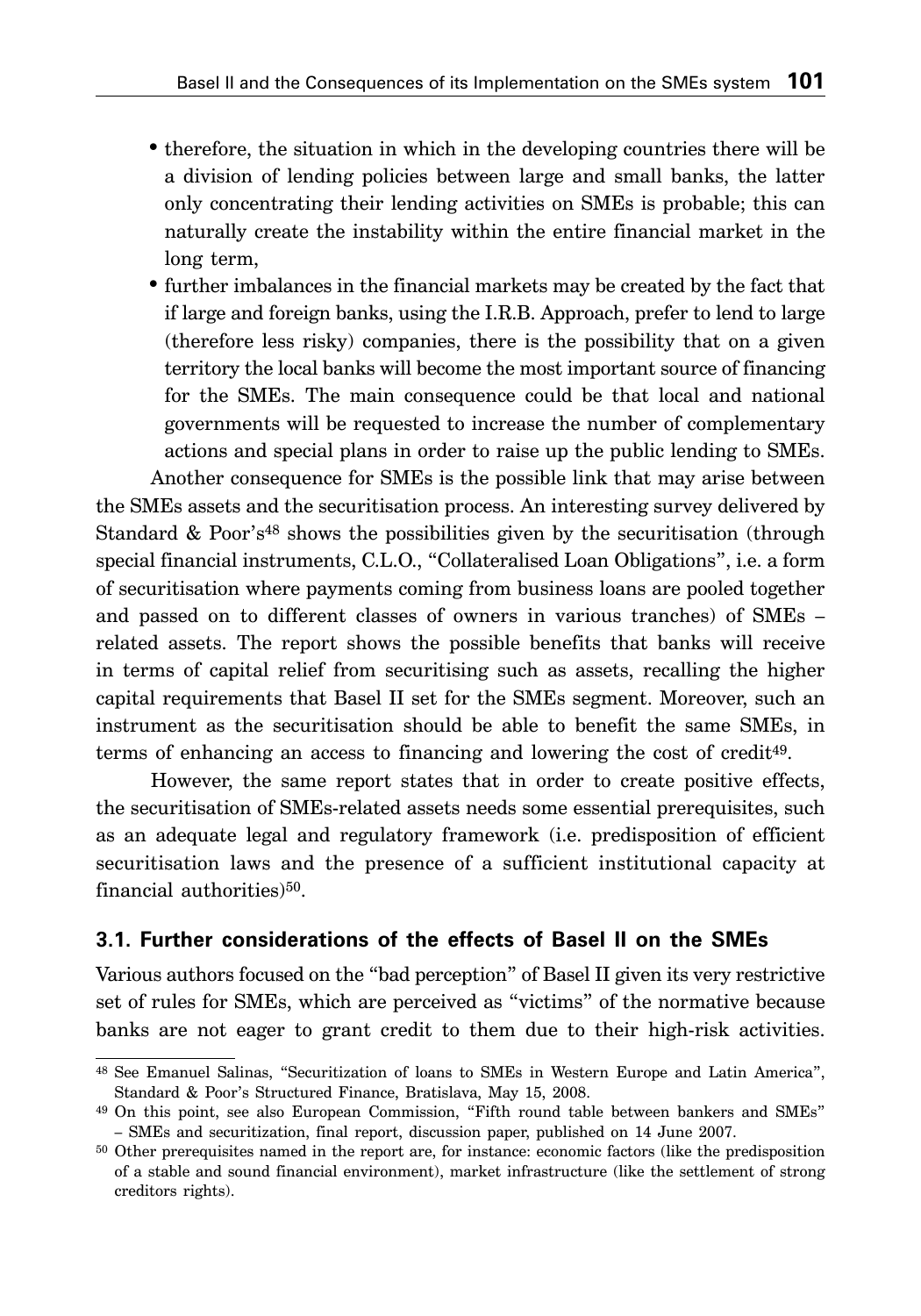According to the critics of the normative, negative opinions (at least in part) belong to a sort of "strategic propaganda" plan created by the commercial banks themselves, ready to use the new rules as a proper "scapegoat"51. However, as was previously shown there is indeed some evidence of possible negative influences of Basel II for the SMEs activities.

In the author's view, what is important to consider is that Basel II is addressed to a large set of countries that very often are non-homogenous, as far as the culture of conducting business activities is concerned. This is particularly true for the SME sector. Nowadays, the big enterprises or multinational corporations have achieved the aim to render homogeneous the realisation of their own business plan despite the location thus they bring into force the strategy "think globally, act locally". Instead, SMEs usually stress more their local uniqueness by conducting their businesses in such a way that allows them to express economic, but also cultural and folkloristic characteristics of the region in which they were born and developed. That is why up to now the consequences of the full implementation of Basel II on the SMEs sector have been described on a national basis<sup>52</sup>.

Therefore it seems that, despite the justified comments related to the disadvantages that Basel II may bring to the SMEs sector in terms of loans contraction by banks, it will be possible to carry out a more sincere and exhaustive judgment on the effects of Basel II (not only the negative ones but also the positive,

<sup>51</sup> Very interesting, from this point of view, the comment given in the work of Gottfried Haber, "Basel-II: International Competition Issues", International Atlantic Economic Society, Springer, 2007 where He says that: "The bad reputation of Basel-II does not follow from sound knowledge of the rules, but from a "strategic misuse" of Basel-II by commercial banks… From a marketing point of view, Basel-II is a very nice tool to communicate to the customers, how "benevolently" the commercial bank would be willing to grant nearly unlimited loans without any securities at virtually zero interest rates to the customers – only, if there were no regulatory constraints, preventing the "nice bank" from doing so".

 $52$  Some references for a deeper analysis of such issue in some of the G-10 Countries: i) for Germany, see: Joachim C. Bartels, "Basel II and the Survival of the SME. Are Lenders and Borrowers Ready to Comply with Basel II?", in Business Credit, November 2002; Axel A. Weber, "Bank Relationships, Financial Integration, and Monetary Policy", Keynote Speech at the DIW-Conference "Bank Relationships, Credit Extension, and the Macroeconomy", Deutsche Bundesbank speech, Berlin 3 June 2005; ii) for France see: Valèrie Golitin, "SMEs financing under Basel II", Banque de France Bulletin – Excerpts from the September 2007 issue; Commission Bancaire, 2006 annual report, retrieved 4 October 2009 from: http://www.banque-france.fr/gb/supervi/telechar/cbreport/ annual-report-commission-bancaire-2006.pdf; iii) for Italy see: Chiara Bentivogli, Emidio Cocozza, Antonella Foglia e Simonetta Iannotti, "The Bank-Firm Relationships After Basel 2: A Survey on Italian Firms", Bank of Italy Occasional Paper No. 6, February 2007; for more information on the US market see United States Government Accountability Office (GAO): "New Basel II Rules Reduced Certain Competitive Concerns, but Bank Regulators Should Address Remaining Uncertainties", GAO-08-953, September 2008; Berger, A. N., "Potential Competitive Effects of Basel II on Banks in SME Credit Markets in the United States", Journal of Financial Services Research, Vol. 28, No. 2, 2006; see also Cynthia L. Course, "Basel II: The Impact on Competition in the U.S. Financial Services Industry", federal reserve bank of Philadelphia – bank resources publications – June 2009.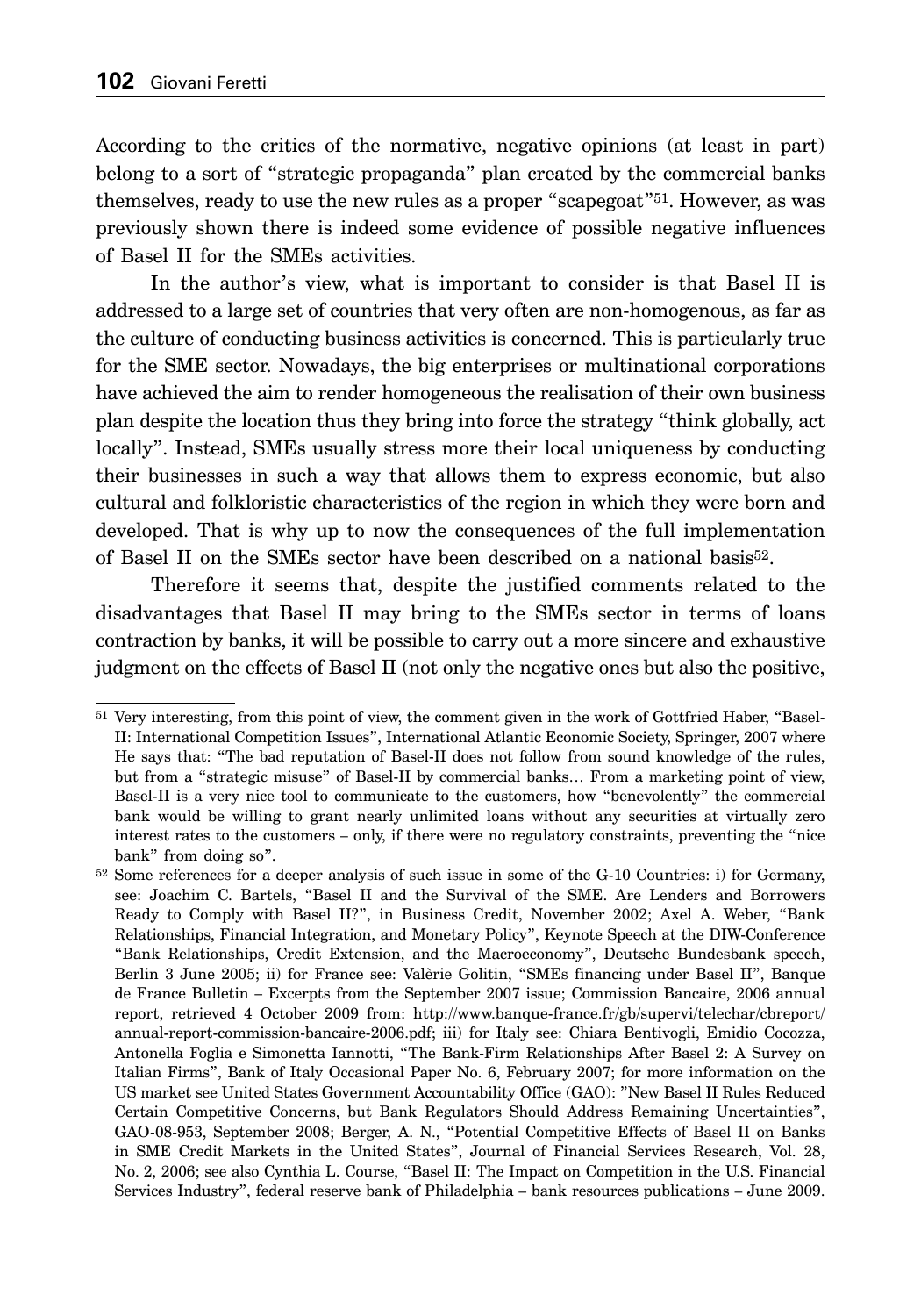especially in terms of benefits brought by more transparent markets and lending policies). However, such an overall judgment could be presented only when the rules of the normative will be globally accepted and implemented in a harmonised way. The implementation by the relevant national regulators should be conducted in such a way that i.e. each country will have no possibility to circumvent the Basel II rules and will be somehow "forced" by the financial markets to adhere to the international best practices defined by the Basel-II regulations.

## **4. The SMEs sector and Basel II in the midst of the current financial turmoil**

The global financial crisis started in 2007 with the US sub-prime mortgage crisis. This caused also a worldwide credit crunch, which is affecting globally the SMEs cash flows, in terms of decreasing access to financing and the increasing cost of credits. The problem is complex and crucial, especially given the importance of the SMEs sector for the different economies.

In a survey prepared in 2009, the OECD deeply analysed the impact that the current financial crisis is having on SMEs activities<sup>53</sup>, and found out that:

- SMEs are suffering the most from the financial crisis, and are more vulnerable when compared to other organisations (pag. 7),
- the necessity, for national government, to support the SMEs sector using "reliable governance, tax, regulatory and legal frameworks" (pag. 10), in a way that anti-crisis packages used by governments will not impair the fair competition or, even worse, will not raise protectionist policies,
- all the measures undertaken by countries were divided into two main groups: i) short-term emergency measures, i.e. measures that could be reversed, such as tax measures; ii) long-term measures in order to make "structural improvements and institutional changes in the SME financial environment". The OECD suggests that governments consider the long term measures, as they are essential for the recovery from the crisis and the innovation-led growth,
- countries should take into consideration a set of special recommendations prepared by the OECD.

<sup>53</sup> See OECD: "The Impact of the Global Crisis on SME and Entrepreneurship Financing and Policy Responses", OECD Centre for Entrepreneurship, SMEs and Local Development, 2009. Such document shows the findings and the outcomes from the Turin round table, which was held in Turin, Italy, on 26–27 March 2009, under the auspices of the WPSMEE ("the OECD Working Party on SMEs and Entrepreneurship") at the invitation of Banca Intesa Sanpaolo.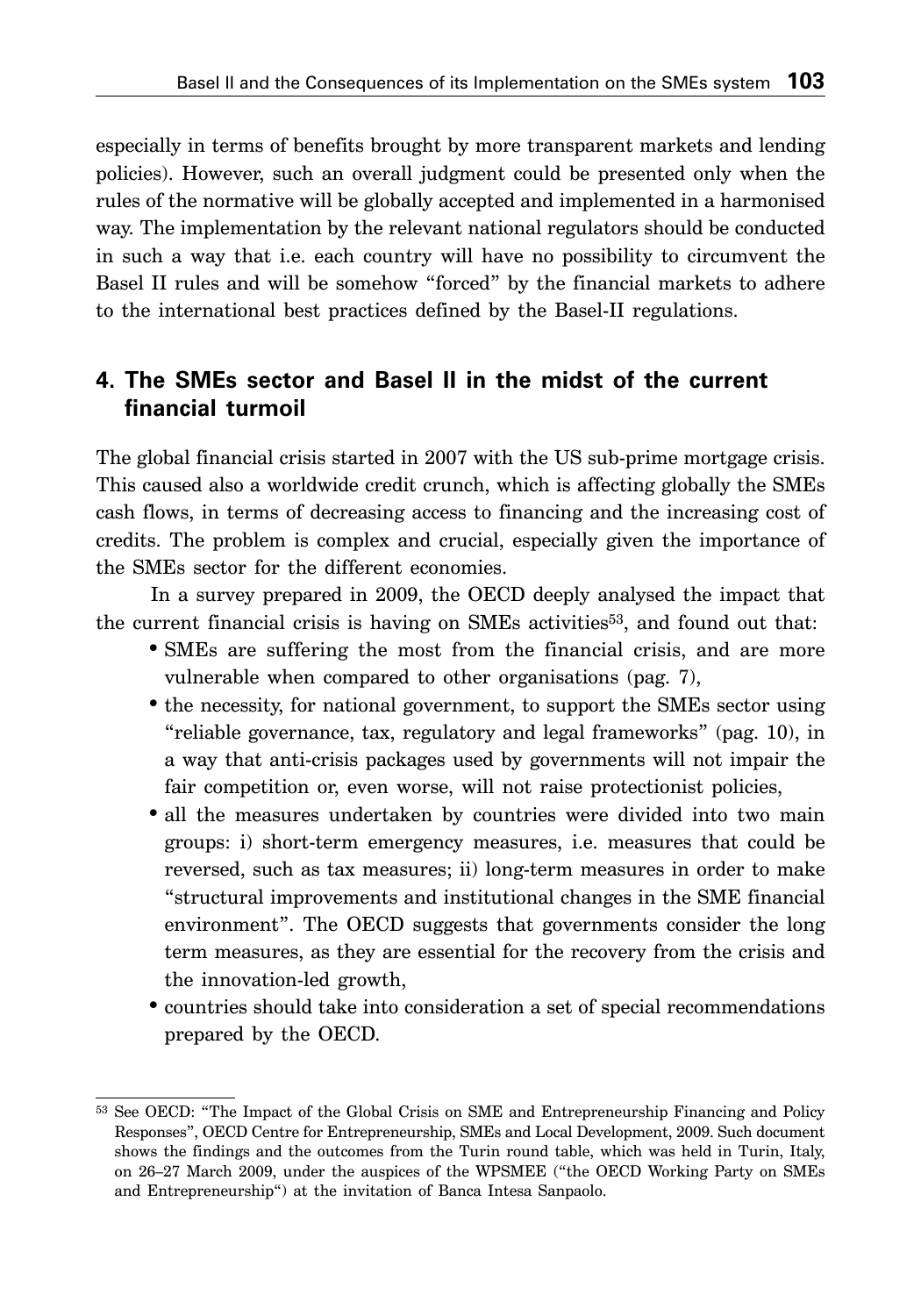In general, the OECD found that the main indicators of the crisis which is affecting the SMEs sector across the countries are, generally: i) payment delays on receivables for enterprises; and ii) increase in reported defaults, insolvencies, and bankruptcies<sup>54</sup>.

It has to be said that at the national level, many measures were undertaken in order to face the problems that the credit crunch created for the SMEs access to finance. The various anti-crisis packages followed three different lines of action: i) The "stimulation of demand" (through the issue of special consumption packages, infrastructure programmes, tax policies); ii) measures for "credit enhancement", such as recapitalisation of national banks and in general special measures for the preservation of the SMEs financing, including public credit guarantees; iii) "labour market" measures (especially using extended temporary unemployment programmes). Accordingly, the OECD distinguished in its analysis three different groups of anti-crisis measures adopted in the various countries: i) measures supporting sales, cash flows, and working capital; ii) measures to enhance SME's access to liquidity, mainly to bank lending; iii) measures aimed at helping SMEs to maintain their investment level and more generally to build their capacity to respond in the near future to a possible surge in demand<sup>55</sup>.

However, the author acknowledges that as most of the measures in favour of SMEs are very recent, they cannot still be evaluated *in toto*. Moreover, it would not be correct to judge the quality of interventions made on the basis on the limited number and the temporal character of such measures. To really support the SMEs sector, in fact, long term/structural measures, and reforms aimed at giving SMEs a "friendly" business (especially legal and regulatory) environment are necessary in order to "protect" this sector, also when the current financial crisis is over. For instance, recently the European institutions took into consideration two legal mechanisms to achieve a further development of the SMEs sector: i) the creation of a unique business patent<sup>56</sup>. This, in the view of the Commission, will increase the level of legal certainty, besides reduce costs and improve access to patent litigation for businesses and, furthermore, support growth and innovation thanks to prompt settlement of disputes over intellectual property, and; ii) the enhancement of the development of SMEs s.c. "clusters" (i.e. networking, cooperative among SMEs. In general, clusters can be defined

<sup>54</sup> OECD "The Impact of the Global Crisis on SME and Entrepreneurship Financing and Policy Responses", cit., pag. 18.

<sup>55</sup> OECD "The Impact of the Global Crisis on SME and Entrepreneurship Financing and Policy Responses", cit., pag. 30.

<sup>56</sup> The European Commission very recently issued a recommendation to the European Council "To authorize the Commission to open negotiations for the adoption of an agreement creating a Unified Patent Litigation System", Brussels, 20 March 2009, SEC (2009) 330 final.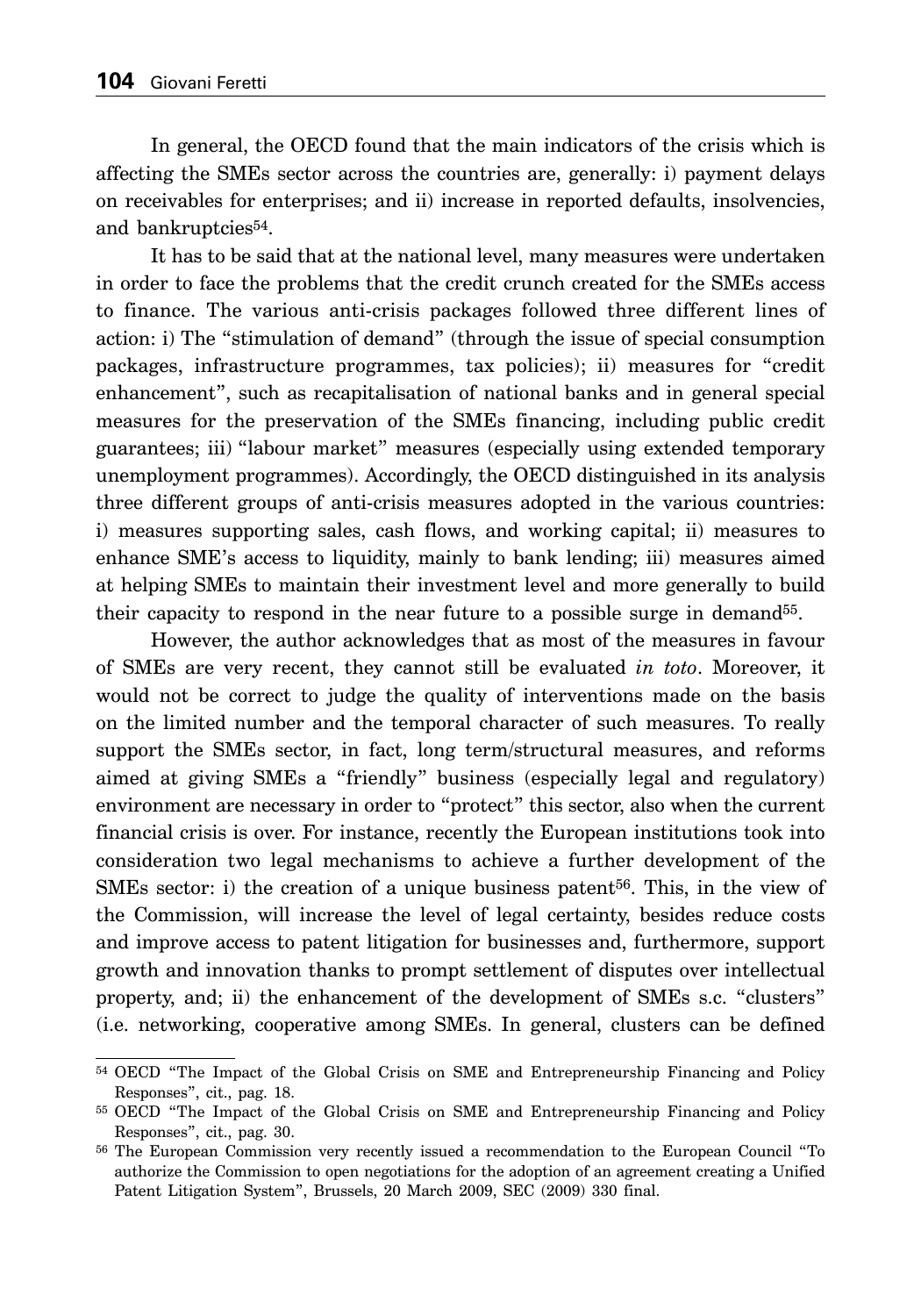as "geographic concentrations of interconnected companies and institutions in a particular field"57).

As for possible implications of Basel II, in the author's view, it is still difficult to assess the possible impact of the full implementation of Basel II normative on the enormous financial crisis that has been hitting the SMEs sector, especially as far as access to financing is concerned.

This is due to the fact that Basel II was implemented in Europe only in 2008, in the USA in 2009, and in the rest of the world the times of implementation, are still relatively long to come. From this point of view, the author shares the opinion of the European Commission, which stated that it is still impossible to assess the effects of Basel II during the current financial crisis. The judgments are difficult even though the Japanese supervisors, having implemented the Basel II normative on 1 January 2007, declared that Basel II "have alleviated the effects of the turmoil on the financial markets. The higher capital requirements for trade in complex securitizations and increased incentives for improved risk management have helped to safeguard the stability of the financial system"58.

Also the OECD<sup>59</sup>, after describing the concerns about Basel II as a procyclical normative: "despite the revisions of the rules already described, and the way in which changes in the legal framework for banking linked to Basel II and changes in the banks' risk management and internal controls are actually introduced at the country level", states in the end that "only experience can show whether Basel II – as implemented today – will result in higher borrowing costs for SMEs or even in some cases in their exclusion from borrowing from banks".

In any case, it is possible to analyse the potential effects that the new capital requirements may conduce during the prosecution of the credit crunch toward

<sup>57</sup> This is the definition of the term "cluster" which has been given by Porter, M.E. (1998). "Clusters and the New Economics of Competition", Harward Business Review Volume 76 (Issue 6), 77ss. For Further information on clusters see, ex multis, E. Callegati, S. Grandi, "Cluster Dynamics and Innovation in SMEs: the Role of Culture", Working Paper No. 3/2005, Torino, Università di Torino, July 16, 2008, available at the link: http://www.eblacenter.unito.it/WP/2005/3\_WP\_Ebla.pdf; Cardi, P., Cilento, M., Coppola, D., Guerrieri, P., Ripa, E., Zanchiello: "L'Evoluzione Normativa dei Distretti Industriali", Napoli, Stoa, 2006. See also Liyang Hou, Davide Maria Parrilli, "European SME Clusters under the Perspective of Taxation and Competition", in "The dynamics of trade: law and economics", S. M. Kierkegaard, ed., 2nd Intl. Law and Trade Conference, Prague, pp. 399–409, September 3–5, 2008. In this work the authors focus on the possibility for SMEs clusters to expand through the usage of two branches of law, Taxation law (alighting especially on the legislative measures adopted by the recent Italian experience) and competition law.

<sup>58</sup> See Answer given by Mr McCreevy on behalf of the Commission, European Parliamentary question of 9 January 2008, E-5488/2007.

<sup>59</sup> OECD: "The Impact of the Global Crisis on SME and Entrepreneurship Financing and Policy Responses", 2009, cit., pag. 26.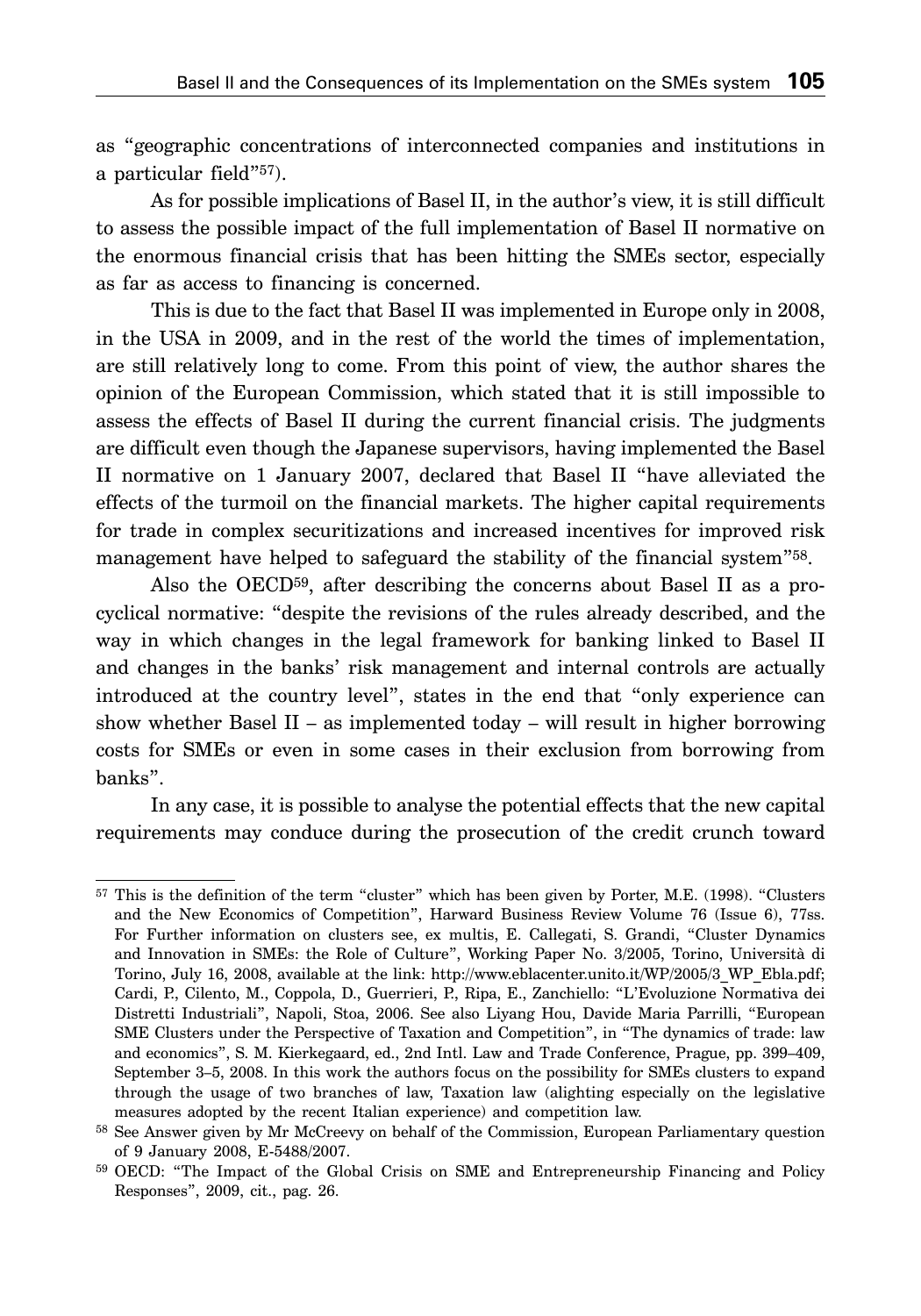the SMEs world on the basis of the findings coming from the legal and economic literature, and of the opinions released in the interviews with the experts.

Banca d'Italia, in a paper prepared at the end of 200760 focused on the relationships between banks and SMEs, found that even though Basel II has been (especially recently) the object of many critics in Italy<sup>61</sup>, the new normative, when correctly implemented, forces banks to introduce the transparent rating scoring processes62, thus favouring reciprocal "virtuous relationships" between the SMEs and banks.

On the basis of the findings from a survey conducted on a sample of Italian SMEs63, it could be noticed that the adoption and full implementation of the Basel II normative may lead to new opportunities for Italian enterprises in terms of better relationships with banks.

However, the study concludes that in order to achieve a higher growth of the economy, a higher grade of transparency of the information will be necessary as well as different, more risk allocated bank capital, which must be translated into availability and a lower cost of credit for SMEs.

Indeed, according to Christophe Leitl (honorary president of Eurochambres)64, it seems that the access to finance is still considered one of the main constraints experienced by European SMEs. Moreover, Leitl states that an "immediate regulatory action to mitigate pro-cyclical effects" of Basel II is necessary. In the contrary case, it will surely lead to negative effects for the availability of loans in the short period. In another interview, Leitl declared that in order to reduce the possible pro-cyclical negative effects of Basel II on the SMEs, "one possible

<sup>60</sup> See Anna Maria Tarantola (Banca d'Italia): "Banche e imprese: opportunità e sfide alla luce di Basilea II", intervention within the seminar "Banca e Impresa. Nuovi scenari, nuove prospettive", held in Florence, Italy, on 10 December 2007.

<sup>61</sup> See, ex multis, F. Fiordaliso, "La qualità dell'impresa: fattore competitive nel processo di valutazione del merito creditizio", CEDAM, Padova, 2008; F. Lenoci, S. Peola: "Negoziare con le banche alla luce di Basilea II", IPSOA, 2004; A. Dell'Atti: "Basilea II e piccole banche. Organizzazione, gestione e scelte strategiche", Edibank, Rome, 2007; G. Gobbi: "Tendenze evolutive del rapporto del rapporto banca-impresa", in "Il rapporto banca-impresa in Italia, a cura di S. Monferrà, Bancaria Editrice, Roma, 2007; A. Malinconico: "Garanzie e bank lending. Basilea II e le novità sulla gestione del rischio di credito", Bancaria Editrice, Roma, 2008; A.G. Quaranta: "Attribuzione dello scoring aziendale nel contesto di Basilea II", Rivista Bancaria, n. 2-2008.

<sup>62</sup> On the importance that credit ratings will play in the near future after the full implementation of Basel II see, ex multis, Czarnitzki, D. and K. Kraft (2007) "Are Credit Ratings valuable information?", Applied Financial Economics, Vol. 17, No. 13, pp. 1061–1070.

<sup>63</sup> See C. Bentivogli, E. Cocozza, A. Foglia e S. Iannotti, "I Rapporti Banca-Impresa dopo il Nuovo Accordo sul Capitale: un'Indagine Territoriale", in Questioni di Economia e Finanza, numero 6, Banca d'Italia, Febbraio 2007. The investigation was conducted on a sample of 4600 Italian enterprises, aiming to find the average level of consciousness of entrepreneurs of the possible effects of Basel II in the SME sector.

<sup>64</sup> See the interview to Mr. Leitl: "Eurochambres: SMEs need 'strong commissioner' for enterprise", made by Gary Finnegan and published on Euractiv on 29 September 2009.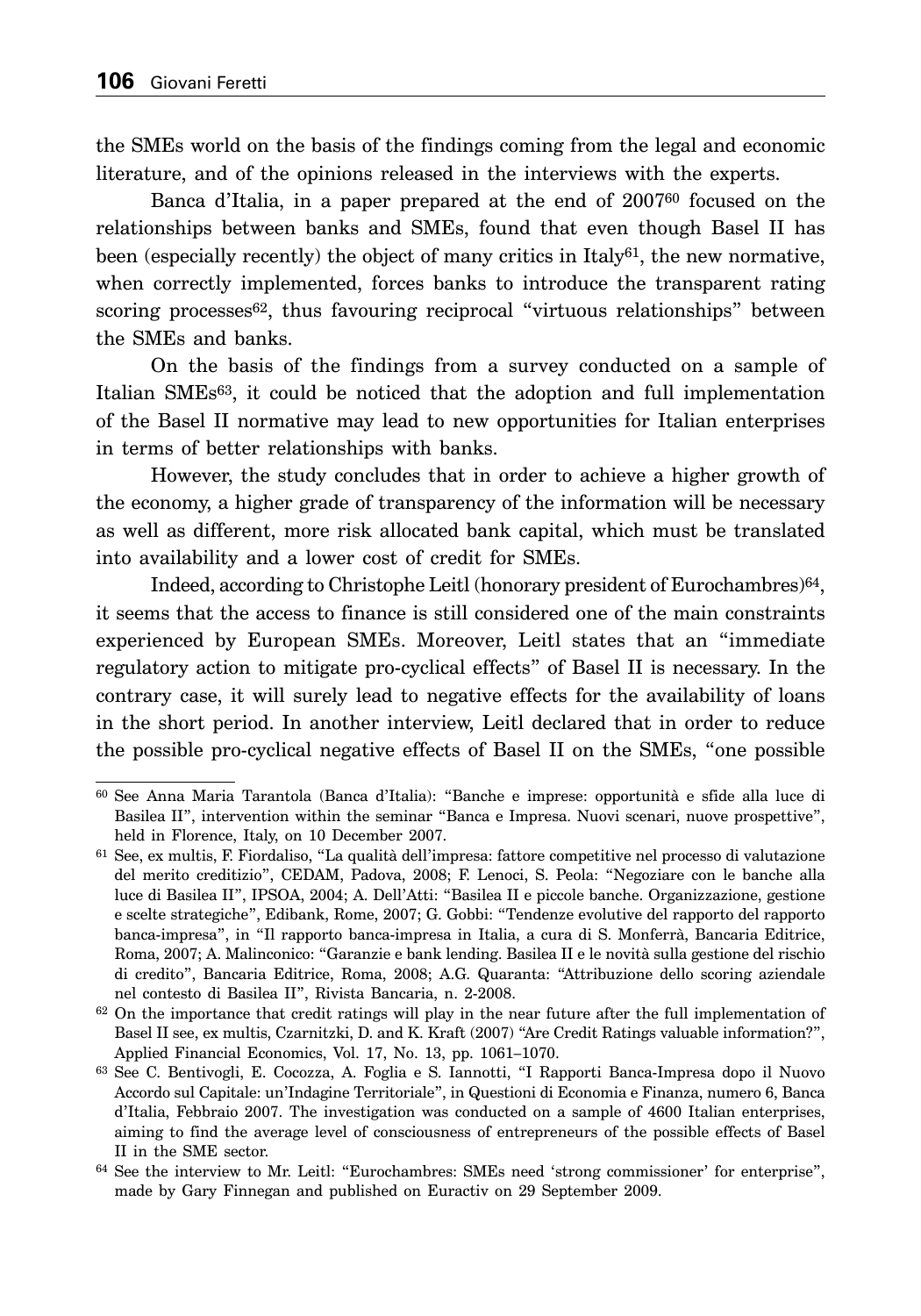way has been pointed out recently by the scientific advisory board of the German Ministry of Economy in a letter to the former minister Glos underlining that "during the ongoing crisis strict application of Basel II should be suspended (e.g. rules concerning delayed repayments of loans)"65.

In the author's view, however, the suspension *tout court* of the Basel II unfavourable rules might occur as a hasty solution which will not lead to positive effects, at least in the long term. If negative impacts of the normative on the SMEs or any other business sector, are registered, it will be necessary to revise the entire structure of the normative. It could be necessary to create a corpus of rules that will contain the knowledge gained by learning from the past mistakes and eventually, to "drive" the SMEs sector not only to the recovery from the current financial turmoil, but also to the restart after the crisis is over.

From this point of view, the author's shares the opinion of the Italian leader of Confindustria (the Union of Italian Industrials), Emma Mercegaglia, who in an audition of the Commission for the "productive activities" before the Italian Chamber of Deputies $66$  said that in order to help the SMEs to face the current financial crisis, it will be necessary to make the rules of the capital requirements less severe for banks, thus favoring loans to SMEs.

Stressing the fact that also the German Union of Industrials agrees with such a vision, Mercegaglia said that the measures above described should last at about 18 months, and be directly connected with the provision of credit to SMEs. The measure should be as well accompanied by special "fiscal interventions" to consent banks in order to (at least partially) compensate for a possible increase of risks and costs.

Finally, Mercegaglia stated that the temporary measure should be connected to a general renegotiation of Basel II on European level. She is convinced that this a medium-long term objective that has to be thoroughly evaluated. For instance, Mercegaglia proposed that such renegotiation might provide for higher patrimonial

<sup>65</sup> See SME Union press release, of 17 February 2009: "SME UNION President Leitl demands EU-Guarantee Fund for SMEs: 10 Million SME would benefit from the fund", retrieved on 28 September 2009 from: www.sme-union.org/viewdoc.php?LAN=en&FILE=doc&ID. The solution of a possible suspension of Basel II rules toward the SMEs sector created moreover a debate in the German literature. For instance, Martin Hellwig: "Systemic Risk in the Financial Sector: An Analysis of the Subprime-Mortgage Financial Crisis", Preprints of the Max Planck Institute for Research on Collective Goods Bonn 2008/43, pag. 65, says: "I consider it likely that the implementation of this new Basel Accord will actually strengthen the features of regulation that have contributed to making the current financial crisis as serious as it is".

<sup>66</sup> See Camera dei Deputati, "Indagine conoscitiva sulla situazione e sulle prospettive del sistema industriale e manifatturiero italiano in relazione alla crisi dell'economia internazionale" of 23 September 2009, retrieved on 14 October 2009 from: http://nuovo.camera.it/459?shadow\_organo\_ parlamentare=1503&eleindag=/\_dati/leg16/lavori/stencomm/10/indag/crisi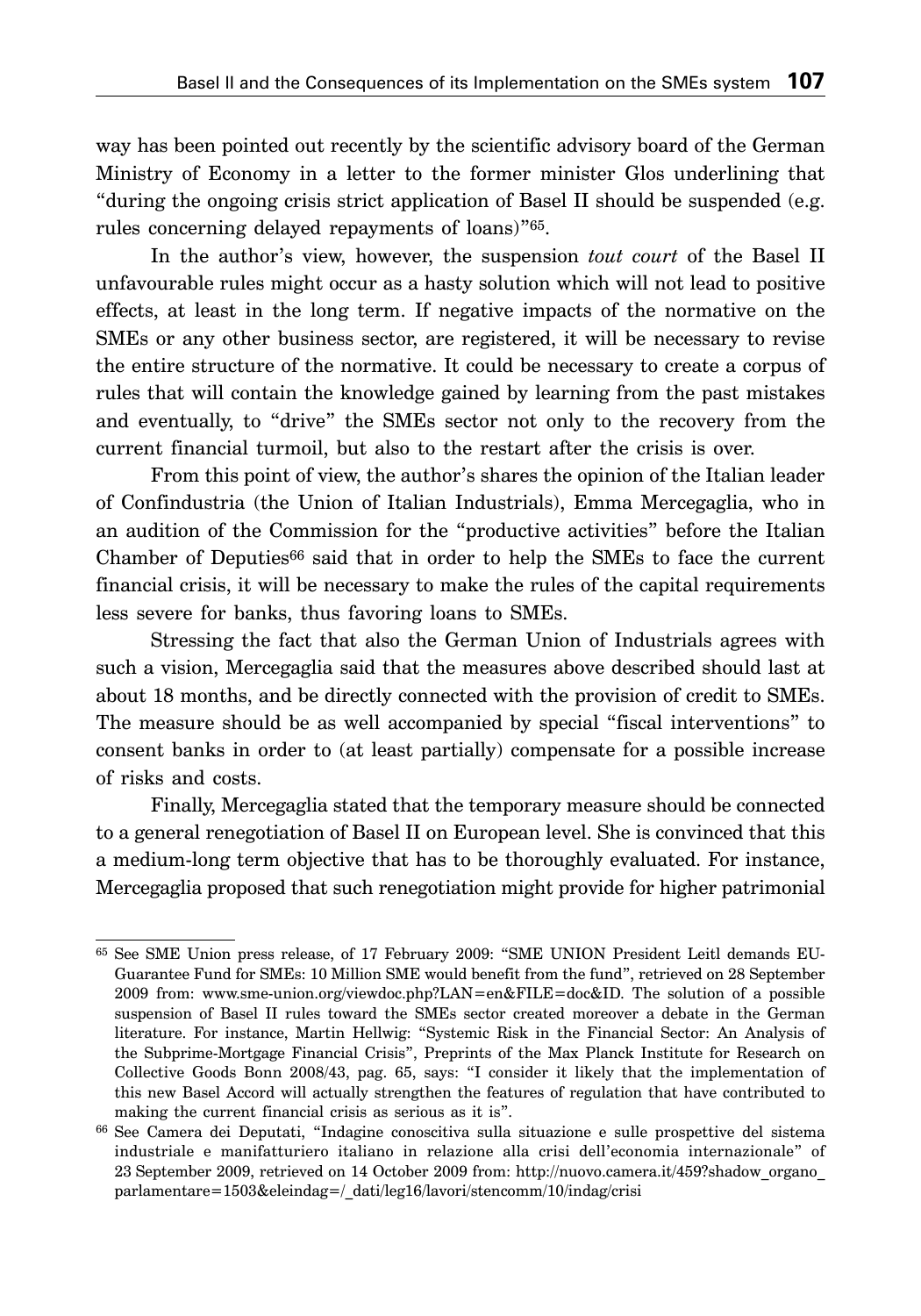requirements during upturns periods, in order than to lower them in times of downturns, avoiding (or at least mitigating) possible pro-cyclical effects.

#### **5. Summary and conclusions**

In the present work, the author investigated the effects that the normative Basel II has had on the SMEs sector, which is considered a crucial sector for the global economy. Both positive and negative aspects of the full implementation of Basel II were presented.

Firstly, the author demonstrated the interconnections existing between a possible discrimination among large and small banks, and the lending policies in favour of the SMEs establishment and activity.

Then, a set of possible negative consequences coming from the full implementation of Basel II were described, i.e.: i) in the case of the adoption of the Standardised Approach, the capital requirement will remain more or less the same as it was provided in the old normative Basel I; ii) as for the adoption of the I.R.B. Approach, the possible "discounts" for banks in terms of lower capital requirements ultimately rely on the possibility for SMEs to increase their own creditworthiness. This is translated, for the SMEs involved, in higher costs to maintain a good rating and a general good relationship with the banks; iii) the SME may face some disadvantages when it is requesting a credit abroad, as Basel II states that in such case the country rating must be applied. This can cause a reduction of lending activities for SMEs established in emerging markets; iv) consequently, in the developing countries the full implementation of Basel II may lead to an "institutional division" in terms of lending policies between large, internationally active banks (which can afford the I.R.B. Approach and are therefore more likely to lend to less risky companies), and small banks (that will lend mainly to SMEs, not being able to implement the I.R.B.). The author also considered the possible increase in the securitisation of SMEs loans due to more risk-sensitive lending activity of banks, which can lead to positive effects only if specific requirements are respected.

It was also stated that for the SMEs sector, the effects of Basel II have yet to be studied on a national (and sometimes, as described, sub-national) basis, also considering the numerous options for banks and national discretions for national legislators left by the normative. Therefore, only when the Basel II is finally harmonised in all the countries and the legal orders to which is addressed, it will be possible to study its implications on SMEs considered in macro-areas (e.g. Europe, the U.S.A., etc.).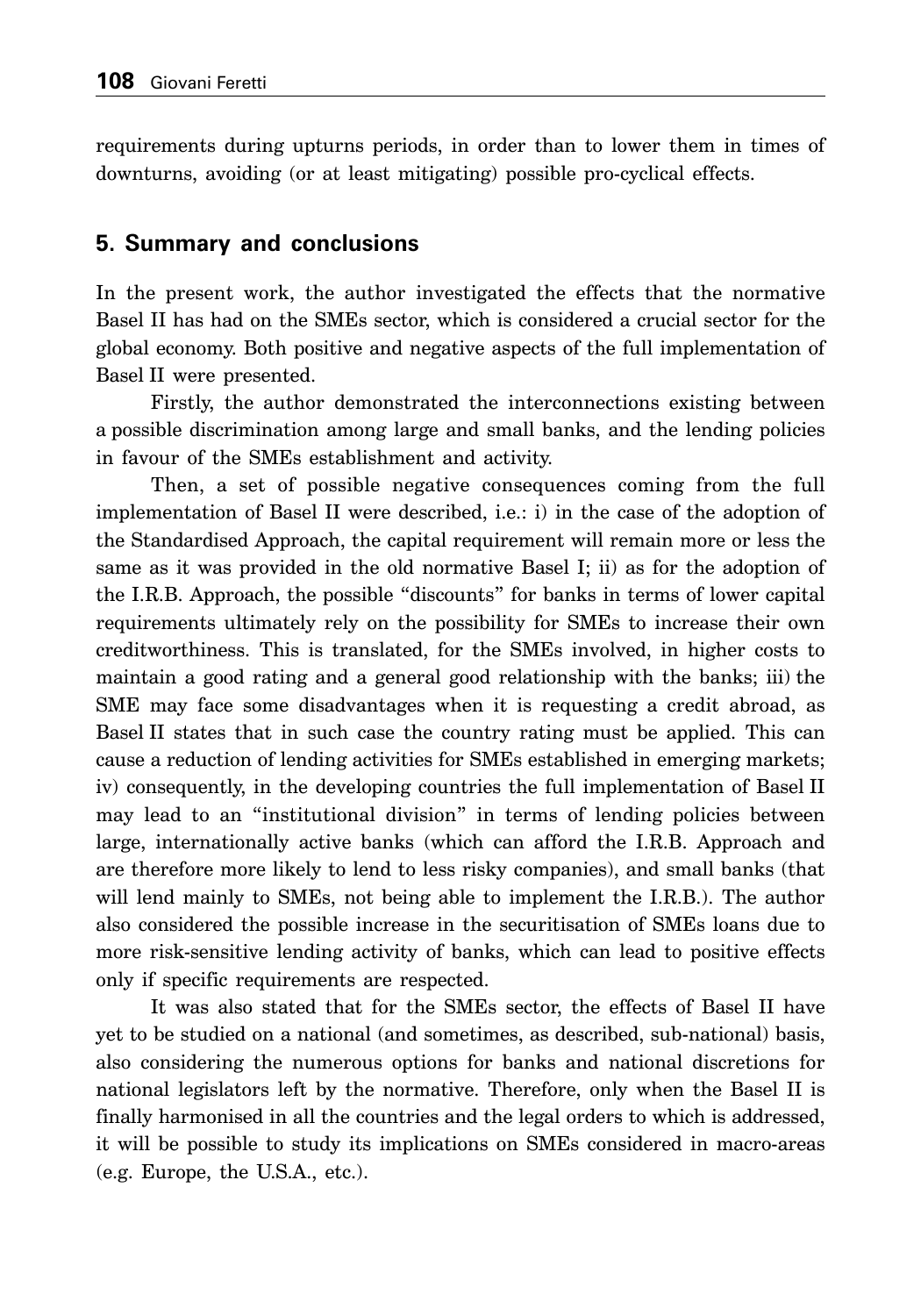In the final part of the work, considerations on the effects that the current financial crisis (started in the second half of 2007 with US sub-prime mortgages crisis) brought to the SMEs sector were presented. As for the role of Basel II during the crisis, the author gave evidence that, despite it still being too soon to give a definitive judgment, it is possible to forecast a further exacerbation of the pro-cyclical effects of Basel II.

On this latter point it has to be considered also that, in order to face the effects of the financial crisis, the Basel Committee already settled, at the end of 2009, a set of modifications to the Basel II normative that aim at an increase in the banks capital and liquidity requirements, and a consequent increase in their risk sensitiveness. The author, as the SME activity is considered the riskiest activity, is afraid of the fact that a further strengthening of the risk sensitiveness can be translated in a general minor availability of loans for SMEs.

Therefore, is could be concluded that even if a complete review of Basel II is not mandatory, it would be necessary, in downturns periods, to introduce a regulation that allows for the adoption of temporary measures (in order to give relief to the SMEs), but issued in an optic of structural reforms. In the author's view, such measures should be issued taking into account the needs of SMEs, *in primis* the access to credit for the conduction of their activity: this can represent a right mix for a restart, after any financial crisis, of the SMEs sector, which represents, the real backbone of the global economy.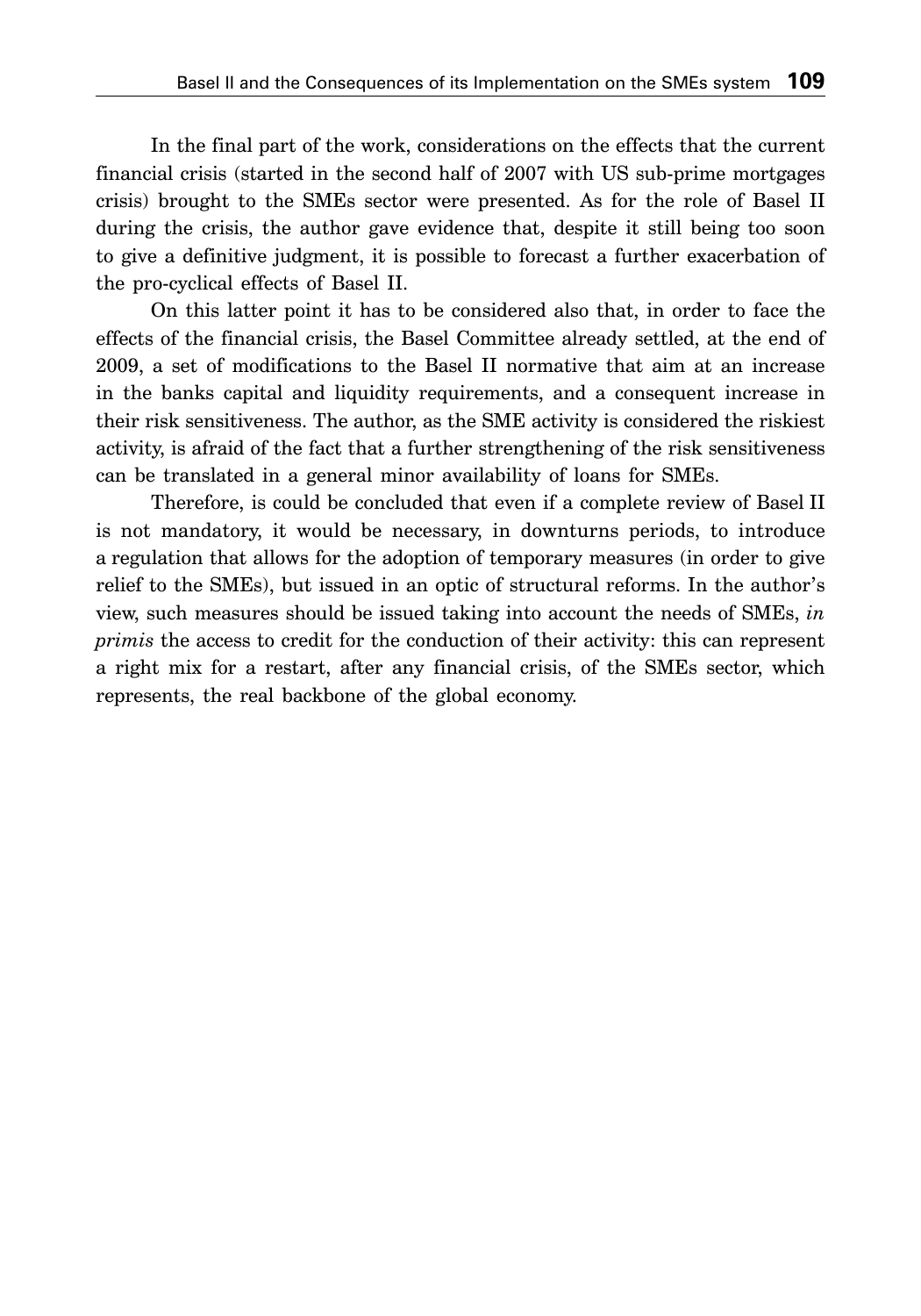Luisa Anderloni, Daniela Vandone Università degli Studi di Milano

# **Consumer credit companies in Europe: an empirical analysis of their profitability**

# **1. Introduction**

In recent years, the diffusion of consumer credit has recorded high levels of growth throughout the most of Europe. This growth reflects changes both on the demand and supply sides of the market. On the demand side, household borrowing in the last twenty years has been driven by income growth together with relative economic stability, a reduction in intergenerational transfers and the decline of the informal credit market. On the supply side, a raft of expansive factors include market liberalisation and the consequent heightened competition among lenders, technological innovation and improved techniques for the measurement and control of credit risk, a widening in the range of products supplied, and a reduction in interest rates and generally easier access to credit (Crook 2006).

Lending volumes can be expected to grow further as a result of changes in socio-cultural variables and new spending models that have made personal indebtedness more acceptable. Lenders may have considerable interests in stimulating this potential demand. Incentives for developing consumer credit activities include, in addition to attractive profitability levels, further performance improvements offered, for example, by cross-selling and the development of a range of lending products targeted and marketed to specific customer types. The new European Consumer Credit Directive – whose aim is to harmonise fully core areas relating to consumer credit contracts – may further contribute to the expansion of the consumer credit market through the conduit of a market without internal frontiers and a high and equivalent level of protection of EU consumer interests.

The aim of this paper is to analyse the profitability of the consumer credit industry. To this end data from the financial statements of a sample of French, German, Italian and Spanish consumer credit companies over the period 2005–07 will be examined. Following Molyneux and Thornton (1992), Demirgue-Kunt and Huizinga (2000), Athanasoglou *et al*. (2008) among others, we investigate the effect of firm-level and market-level factors on the profit of consumer credit companies. Firm-specific determinants of profitability involve size, risk and balance sheet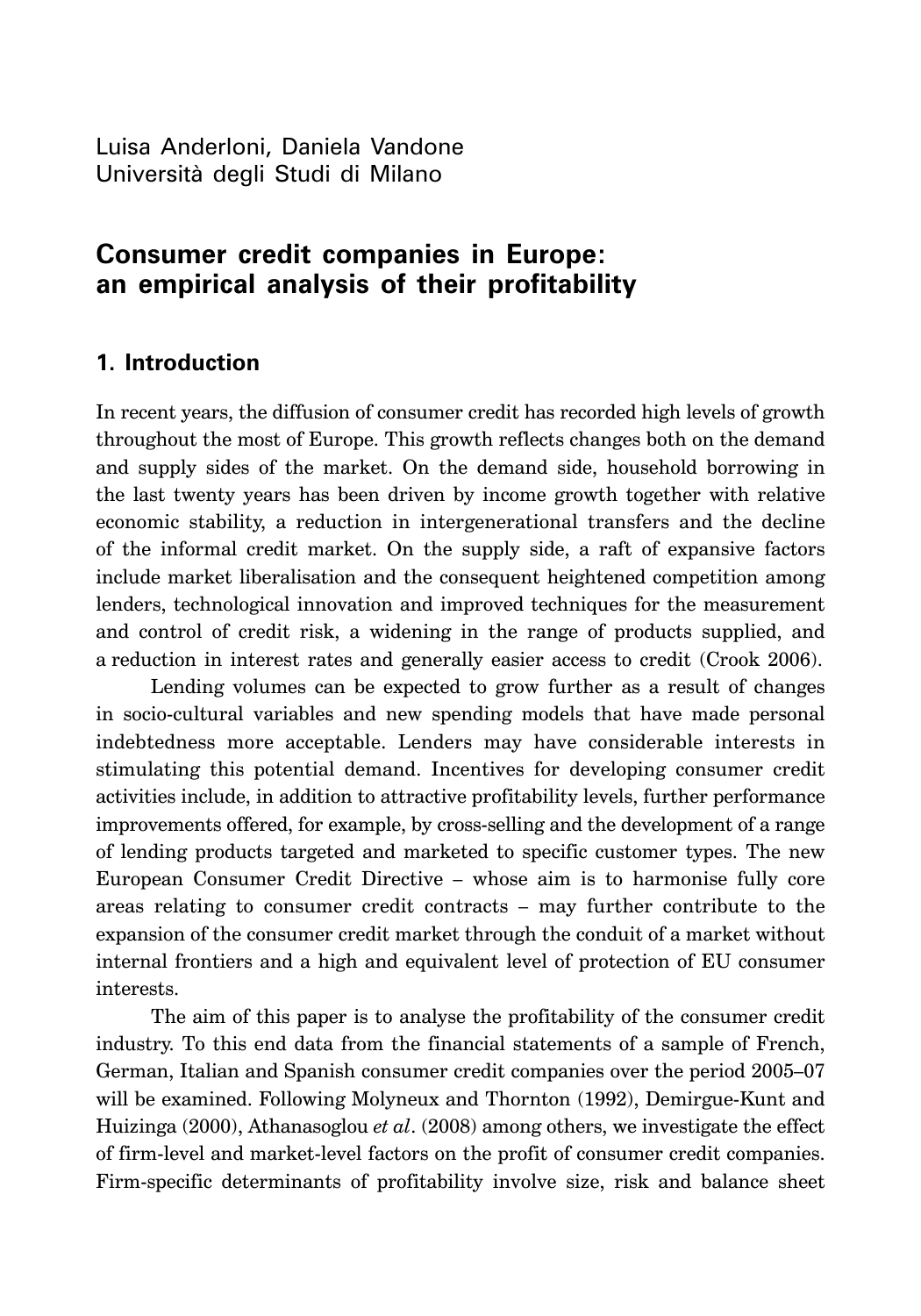structure. Market-specific determinants include explanatory variables related to the environment within which consumer credit companies operate. This second group of variables is likely to be relevant in the analysis of the determinants of consumer credit companies' profitability: despite the fact that, in recent years, the use of consumer credit has recorded high levels of growth throughout the most of Europe, the diffusion of consumer credit differs widely from country to country with resulting differences in the level of maturity and complexity of the industry.

Although there is an extensive empirical literature that examines the determinants of the financial sectors profitability, to our knowledge there are no previous studies that specifically focus on the consumer credit industry. As a result of the growth of the consumer credit industry in Europe in recent years, allied to forecasts for its continuing expansion in many European markets, an analysis of the profitability of consumer credit companies can contribute new discussion issues in the area of consumer credit.

The paper is organized as follows. Section 2 reviews some of the main contributions of empirical studies on profitability. Section 3 describes the main features of the consumer credit industry in Europe. Section 4 presents the dataset and the variables used to the purpose of the analysis. Section 5 outlines the econometric framework, Section 6 develops the empirical results and Section 7 concludes the paper.

# **2. Literature**

As far as we are aware, no specific studies have directly addressed the analysis of the profitability of the consumer credit industry. Conversely, there is substantial literature that focuses on the determinants of bank profitability, proposing different explanatory variables according to the aim and nature of the analysis (Molyneux and Thornton 1992, Berger 1995, Rivard and Thomas 1997, Demirguc-Kunt and Huizinga 2000, Bikker and Hu 2002, Williams 2003, Berger and Mester 2003, Goddard, et al. 2004, De Young and Rice 2004, Stiroh and Rumble 2006, Bhuyan and Williams 2006, Berger and Bonaccorsi di Patti 2006, Hirtle and Stiroh 2007, Athanasoglou *at al*. 2008).

In the banking literature, the level of profitability is usually expressed as a function of internal and external determinants. The first group of variables, labelled bank-specific determinants, are related to firm management skills; the second group of variables, labelled market-specific determinants, are related to the environment that affects the performance of banks.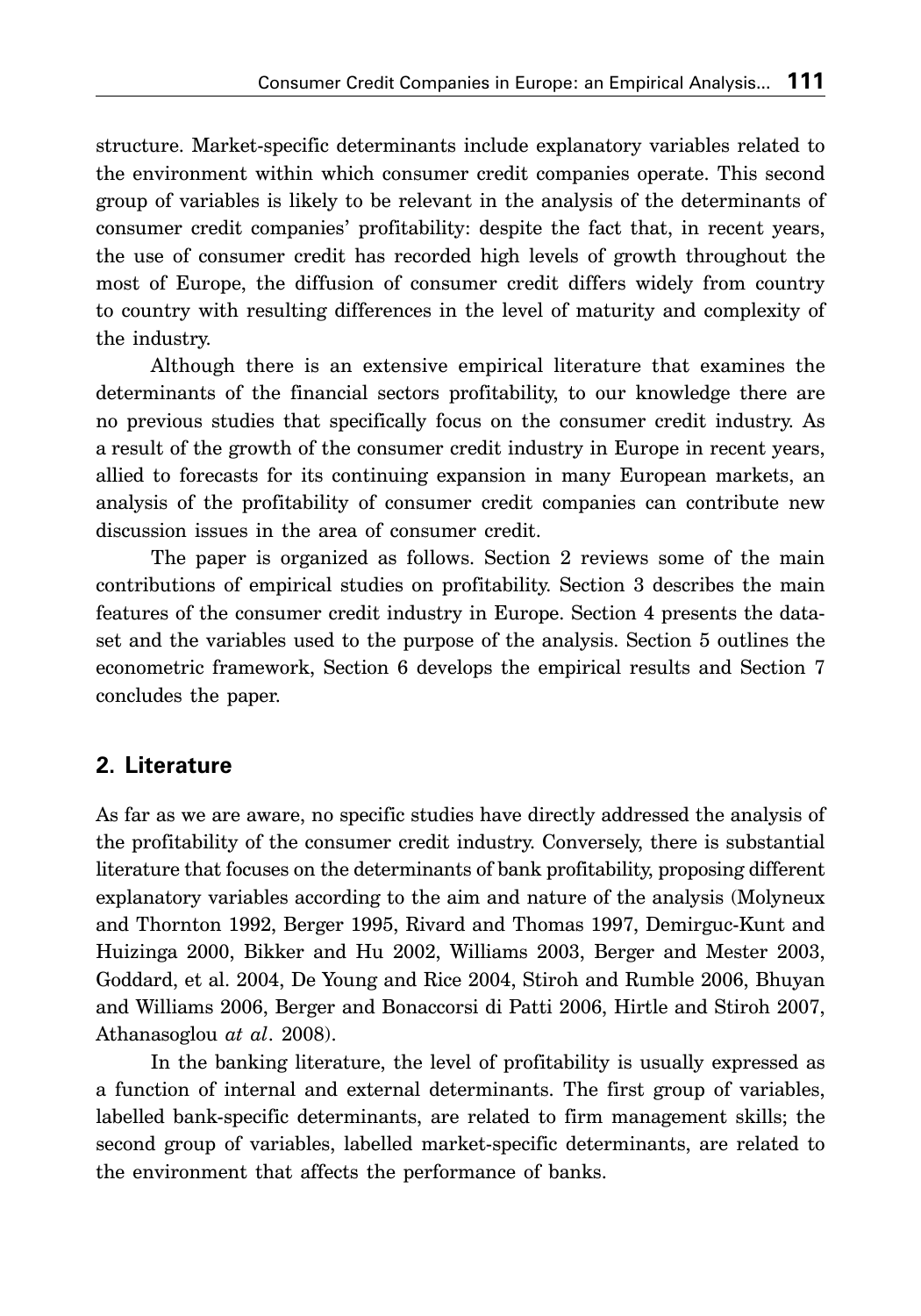As regards bank-specific features, empirical analysis mainly focuses on variables such as size, financial structure, risk, operating expenses and income diversification.

Size is introduced to account for economies or diseconomies of scales and the adoption of entry-deterring strategies. Generally, the effect of a growth in size on profitability has been proved to be positive (Molyneux and Thorton 1992, Bikker and Hu 2002; Goddard *et al*. 2004, Demirguc-Kunt and Huizinga 2000). However, other studies suggest that the positive effect of increased bank size on profitability may be positive up to a certain limit, while beyond this point marginal cost savings can be achieved by greater size (Athanasoglou et al 2007); the effect of size could also be negative due to bureaucratic and other reasons (Eichengreen and Gibson 2001).

Bank leverage and capitalisation have been analysed in depth, but empirical results vary significantly. The effect of bank capitalisation on profitability is generally found to be positive. An increase in capital reduces the expected costs of bankruptcy; the lower likelihood of financial distress results in a lower cost of funding, leading to a positive impact on bank profitability (Molyneux and Thorton 1992, Berger 1995, Dermiguc-Kunt and Huizinga 2000, Goddard *et al*. 2004). Moreover, banks with relatively low capital respond to moral hazard incentives by increasing the riskiness of their loan portfolio, which results in higher nonperforming loans on average in the future (Berger and De Young 1997). However, there are also findings of a negative relationship between profits and equity. A relatively high capital-assets ratio could signify that a bank is operating over-cautiously, ignoring potentially profitable diversification or other opportunities and using more equity, which is more expensive than debt (Goddard et al. 2004, Angbazo 1997).

In the empirical literature, the effect of credit risk on profitability appears clearly negative; the greater the exposure to high-risk loans is, the higher the accumulation of loan loss is, implying a reduction in profitability (Miller and Noulas, 1997). Similarly, operating expenses are found to be negatively related to profitability: a reduction in expenses increases efficiency and, in turn, raises profitability (Bourke 1989).

Empirical findings related to potential diversification benefits are not unambiguous. Using a sample of banks from 7 European countries in the period 1994-2001, Stiroh and Rumble (2006) find that diversification gains are frequently offset by the costs of increased exposure to volatile activities, with an overall negative impact on performance. Also De Young and Roland (2001) find that a shift toward fee-based activities is associated with increased revenue volatility and lower risk-adjusted profits. Conversely, Maudos and Fernandez de Guevara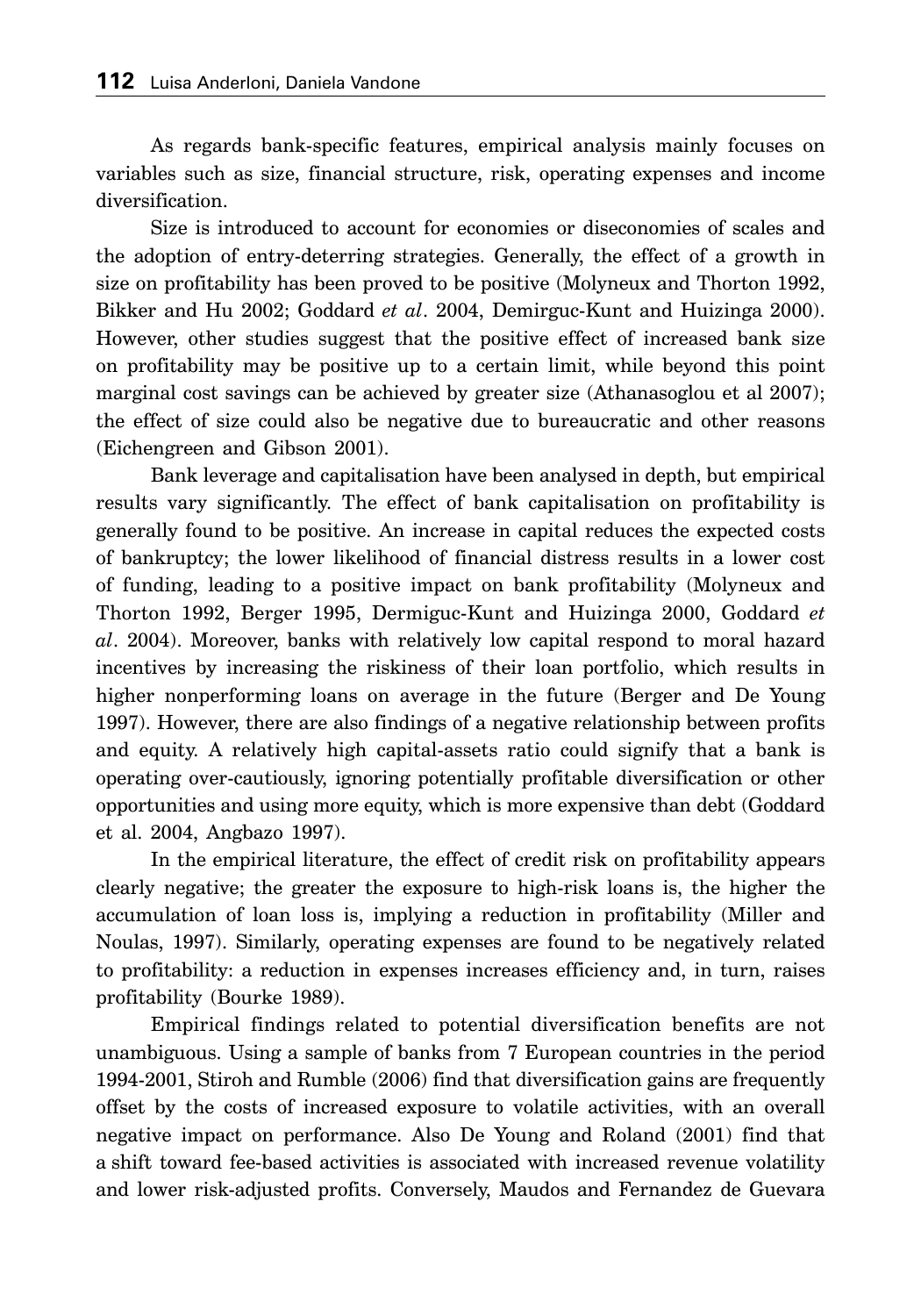(2004) show that specialised banks exhibit higher unit costs on average and lower margins. Similarly, Carbò Valverde and Rodriguez Fernandez (2007) find that market power increases as output becomes more diversified towards nontraditional activities in European banking.

As for the external determinants, the most common market-specific variables used in empirical analyses are ownership structure and economic conditions.

The empirical literature has produced mixed evidence as to whether and how ownership status affects performance. Molyneux and Thornton (1992), who analyse the determinants of bank profitability on a sample of 18 European countries during the period 1986–1989, report that state-owned banks generate higher returns on capital than private sector competitors. Dermiguc-Kunt and Huizinga (1999) and De Young and Nolle (1996) suggest that foreign banks have higher margins and profits than domestic banks in developing countries, while the opposite prevails in developed countries. As regards economic conditions, Athanasoglou *et al*. (2008) analyse the performance of Greek banks over the period 1985–2001 and find the relevance of macroeconomic variables on the performance of the banking sector. The effect of the business cycle is asymmetric since it is positively correlated to profitability only when output is above its trend. Also Carbò Valverde and Rodriguez Fernandez (2007) find that macroeconomic factors, such as variation in the business cycle, explain some of the differences in bank margins across countries and regions.

# **3. The consumer credit industry: background**

The diffusion of consumer credit as a percentage of GDP differs widely from country to country. However, in the last years there has been a rapid growth of consumer credit in most European markets. Such growing trends are positive not only in less mature markets – due in part to their low initial level – but also in more mature markets; this suggests that consumer credit is still a growing business (Appendix, Table 1a and Table 2a).

Over time, such growing trends have pushed lenders to focus increasingly on this area, with innovations both in credit risk management and in product and services design. In fact, demand growth and easier access to credit have led to more sophisticated techniques in order to manage increasing credit risk. At the same time, greater demand for diversified consumer credit solutions, heightened competition and resulting tighter margins have contributed to an overhaul of product portfolios in the search for expansion of potential customer bases to exploit cross selling opportunities and heightened effectiveness of customer loyalty programmes (Finlay 2005, Crook *et al.* 2007).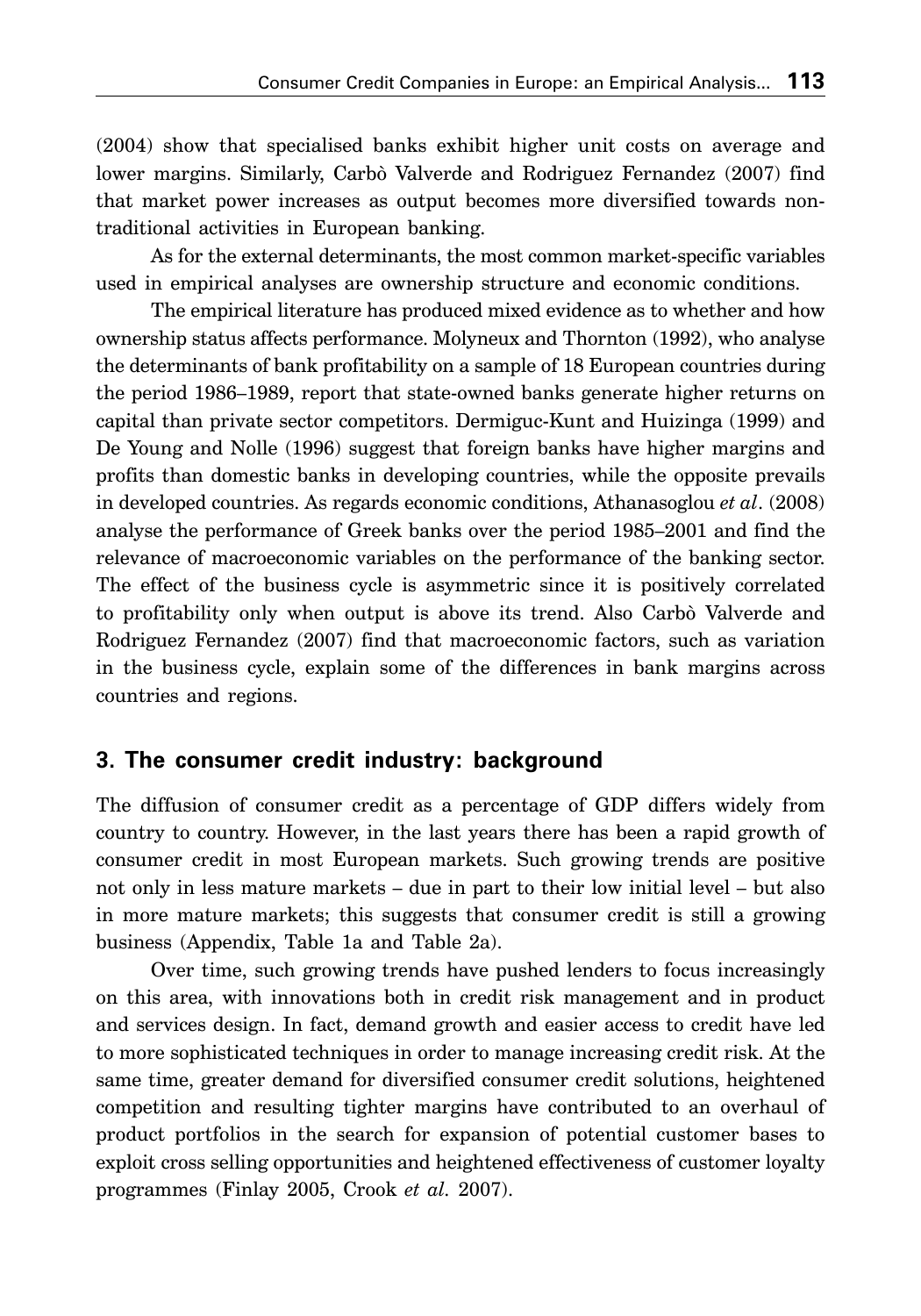There are many example of such an overhaul of product portfolios. In recent years, there have been significant increases in the use of revolving credit cards on the back of strong growth in payment systems and card usage and further expansion is likely with the creation of SEPA – Single Euro Payment Area – and the shared infrastructure, standardised procedures and raised security levels it foresees (EPC 2006). Revolving credit cards are an attractive form of lending for financial intermediaries as they generate commission revenues associated with charge cards (annual fees, fixed charges, merchant and interchange fees), as well as interest income owed on instalment repayments. By monitoring customer spending, cards also provide useful information for lenders to improve their cross-selling opportunities. Finally, credit cards are suitable for the development of co-branding agreements aimed at increasing potential customer numbers.

In addition to the continuing expansion of revolving credit, lenders are refining product portfolios to satisfy specific market segments in order both to satisfy more effectively existing customer needs and to develop specific market niches, such as age-based segments (Salmi 2003, Ziederman 2002). Consolidation of loans represents a further addition to lenders' product portfolios. Borrowers with various loan liabilities can consolidate the single positions into a sole exposure at a longer maturity thereby, typically, enabling a fixed rate and more manageable monthly repayment instalments. Loan consolidation is widespread in the United States and is becoming increasingly more common in the highly competitive UK market (Dynan and Kohn 2007).

Finally, the range of consumer credit products is often complemented by loyalty and flexible repayment packages and by insurance products, such as payment protection insurance, which is a scheme that seeks to provide consumers with debt repayment cover in the case of an unexpected event, such as redundancy, illness or death. This form of insurance produces a cascade of positive externalities for lenders in the form of commission income generated by a product and lower risk levels. It also acts as an effective vehicle for penetrating relatively high-risk market segments thanks to the fact that the loan granted is fully secured (FSA 2007).

Although diversification in the supply of product and services is a common trend in all countries, the level of industry development and maturity in terms of product and services diversification is at the moment not heterogeneous across local markets. In France, for example, the consumer credit market is sophisticated and there exists a wide variety of products and services, while in Italy innovative consumer credit solutions or insurance services are still not so widely diffused1.

<sup>1</sup> For a detailed analysis of the specificities of domestic consumer markets, for Italy, see Assofin (2007), for Spain, Banco de Espana (2007), for France, ASF (2007), and Deutsche Bundesbank (2008) for Germany.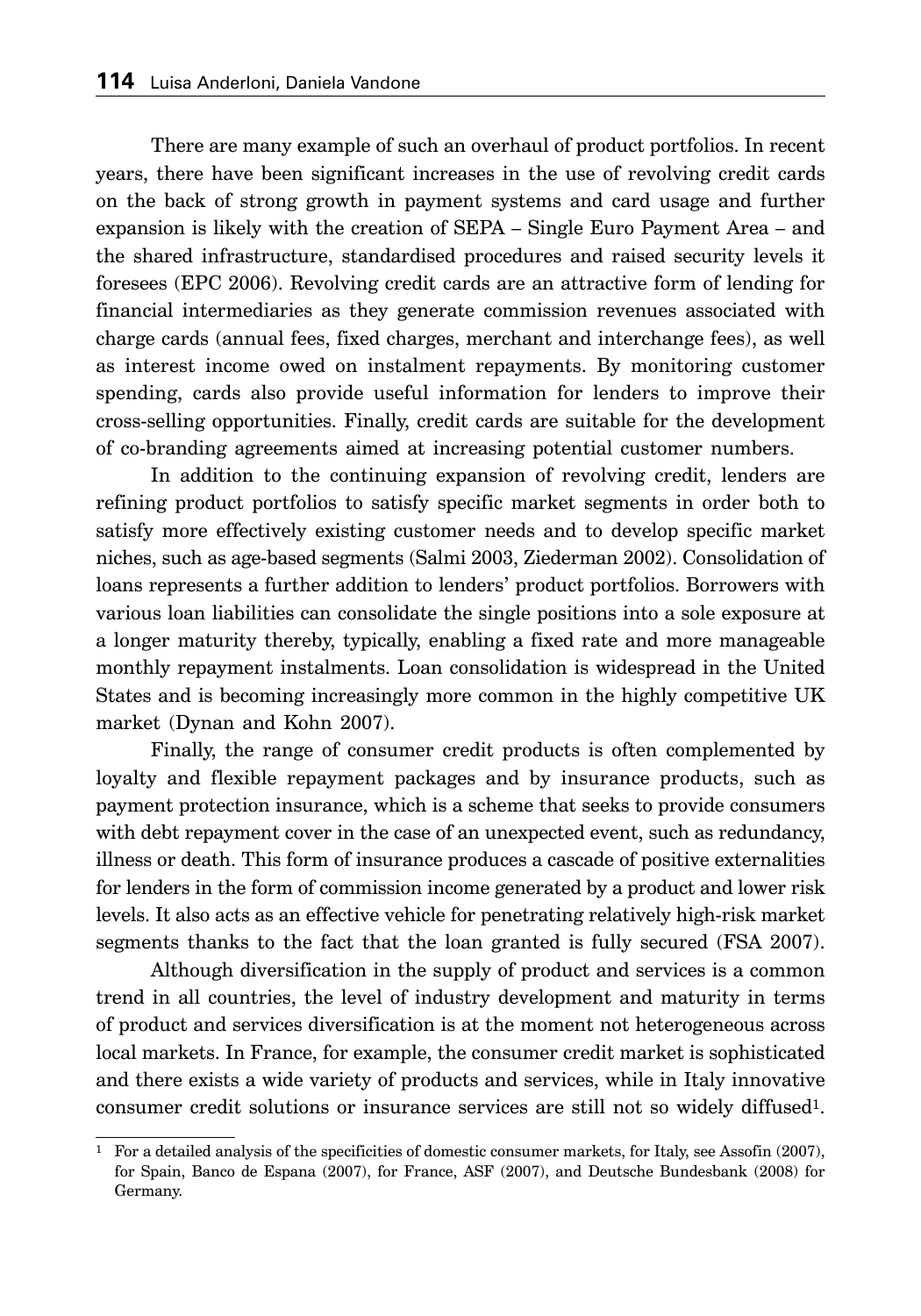Among countries, there are also differences in the type of lenders operating within the industry. In fact, consumer credit lenders can be categorised in universal banks, offering a broad range of financial services, and consumer credit companies. The latter, in turn, can be sub-divided into specialised financial intermediaries belonging to banking or financial groups and captive companies fully owned by manufacturing or retail groups. This categorisation is relevant since it reflects different levels of economic specialisation on the part of lenders. Universal banks are typically commercial banks which, as part of their traditional banking activity, offer lending products both to corporate and retail customers. Conversely, specialised banks and finance companies focus exclusively on lending to households with the supply of a wider range of consumer credit solutions. Similarly, captive companies are financial companies that also limit their activity to consumer credit, but the amounts advanced are destined exclusively to the purchase of the parent company's product (Vandone 2009).

The heterogeneity of consumer credit markets can be finally ascribed to differences regarding the determinants of household unsecured debt demand, such as age, income, employment status and wealth (Del Rio and Young 2005a, Leece 2000). Such differences in household propensity to hold debt, in the reference cultural model of consumption and in the determinants of consumer credit demand may, in turn, affect lenders' strategy and the supply of consumer credit solutions.

The high level of heterogeneity across consumer credit markets suggests that among market-specific determinants of profitability we have to account for environmental variables that specifically consider these features, such as the size of the market and the level of household debt together with per capita income. We will exploit this point in the next paragraph.

# **4. Methodology**

# **4.1. Data**

We analyse the profitability of a balanced panel of 110 consumer credit companies, both finance and captives: 24 from France, 27 from Germany, 25 from Italy and 34 from Spain2. We focus on these four countries because, although they are amongst the largest in Europe in terms of credit outstanding, the extent of

<sup>2</sup> All companies are members of their respective national associations. France: Association Francaise des Societés Financières (ASF); Germany: Bankenfachverband; Italy: Associazione Italiana del Credito al Consumo e Immobiliare (ASSOFIN); Spain: Asociacion National de Establecimientos Financieros de Credito (ASNEF).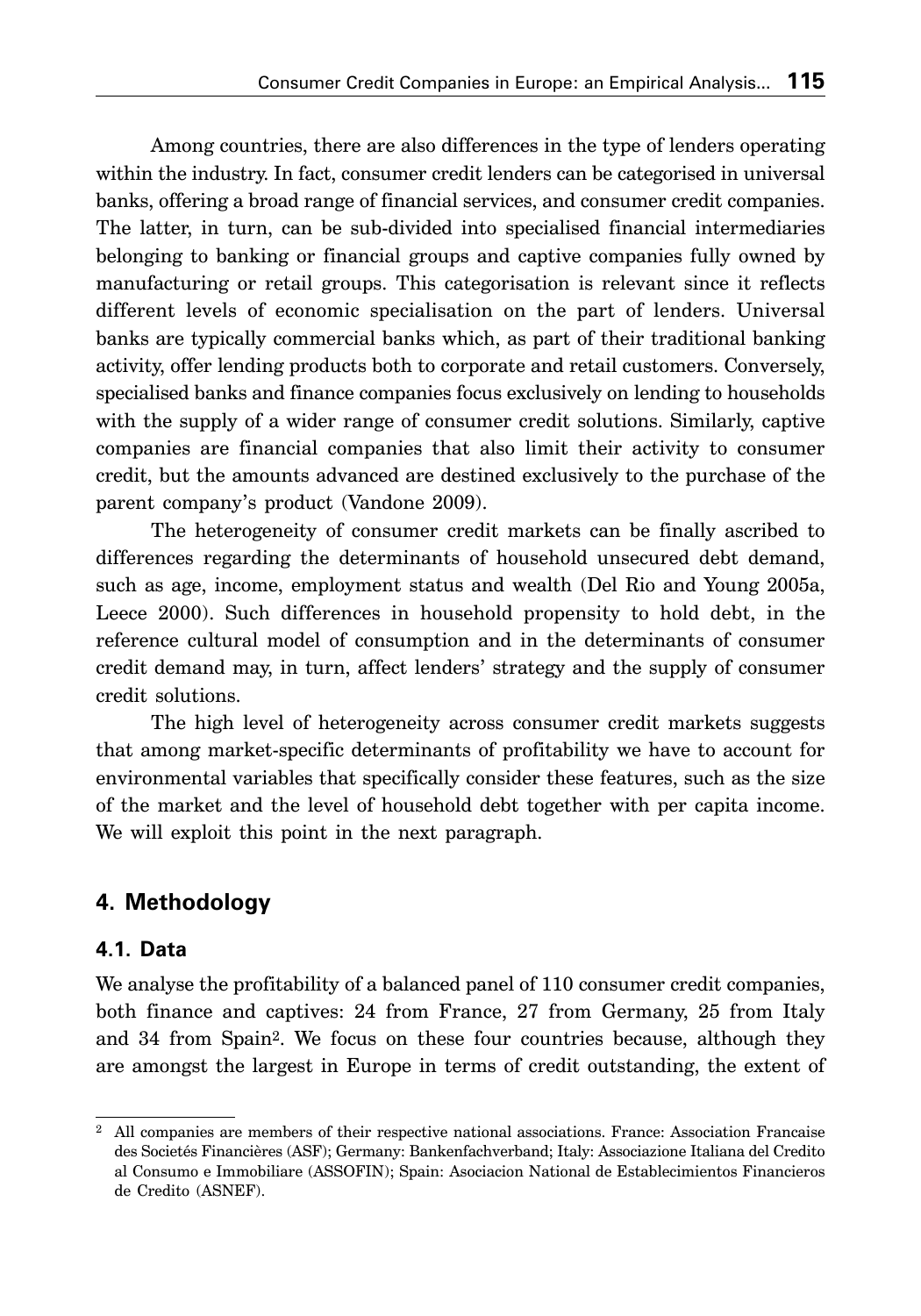consumer credit use and the speed of market growth differ (Table 1a and Table 2a in the Appendix). In particular, Spain, Germany and France have consumer credit/GDP ratios above the European average, whilst Italy is well below, though catching up fast. Moreover, in recent years, consumer credit debt levels in Spain have risen to an extent that the country's consumer credit/GDP ratio is now higher than France's, while in Germany the country's consumer credit/GDP ratio is falling slightly.

Consumer credit companies' financial statement data used in the analysis are sourced from the Bureau van Dijk's Bankscope database. The analysis concentrated on the years 2005, 2006 and 2007 (IAS/IFRS compliant). The use of national GAAP prior to 2005 and the absence of comparatives that differing national standards entail made a longer time horizon unworkable.

Unconsolidated company statements are used to focus on the specificities of consumer credit operations. For this reason, universal banks are not included in the sample and consequently consumer credit granted by them; the inclusion of universal banks with considerable operational differences and the absence of the comparatives this implies would otherwise impair the significance of the results3.

#### **4.2. Performance measure**

A firm's profitability is typically measured by the indicators Return on Equity (ROE) and Return on Assets (ROA). The first, calculated as net income over total equity, shows how much profit a company earned on each euro invested by its shareholders; the second, calculated as net income over total assets, is an indicator of how profitable a firm is relative to its total assets, measuring the net profit generated for each euro of net assets.

Since ROE is inevitably linked to a company's level of capitalisation, ROA is better-equipped in a cross-country analysis of companies with different levels and types of financial leverage and it emerges as the key ratio for the evaluation of financial intermediaries' profitability (Rivard and Thomas 1997; Athanasoglou *et al.* 2005; Ben Naceur and Goaied 2008; Kosmidou 2008). We use profit before taxes since the level of taxation is different in each country. Table 1 shows ROA and ROE for the consumer credit companies making up the sample of each country and the panel over the period under observation.

<sup>&</sup>lt;sup>3</sup> The sample is highly representative of the outstanding consumer credit granted by specialised lenders, accounting for, at year-end 2007, 72.6% for France, 92.4% for Germany, 85.6% for Italy and 83.1% for Spain.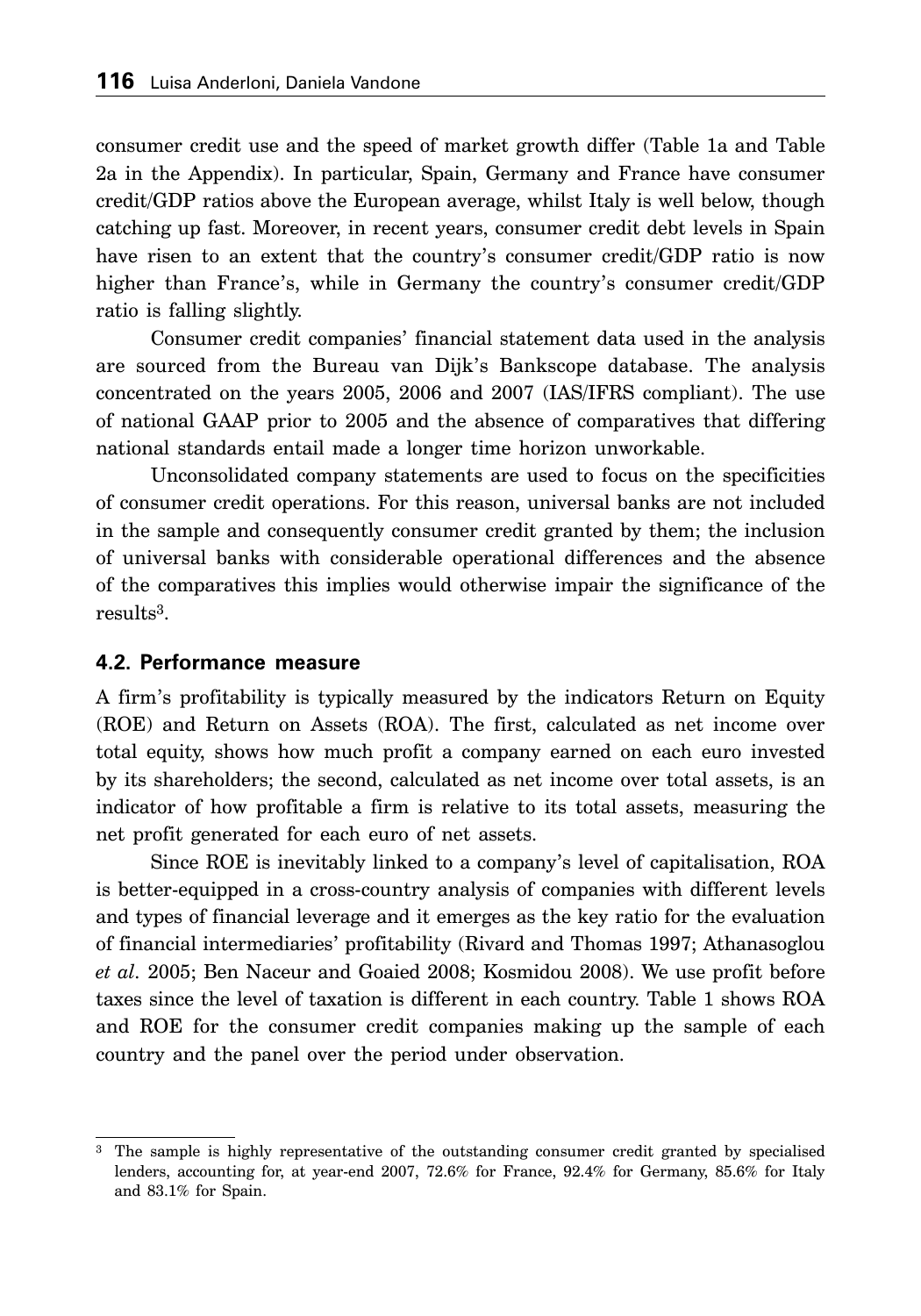|                 |                         | <b>ROA</b> |  |                                                             |                                                                                                                 | <b>ROE</b> |                                                |  |
|-----------------|-------------------------|------------|--|-------------------------------------------------------------|-----------------------------------------------------------------------------------------------------------------|------------|------------------------------------------------|--|
|                 | <b>France   Germany</b> | Italy      |  |                                                             | Spain   Panel   France   Germany   Italy                                                                        |            | Spain   Panel                                  |  |
| 2007   0.0256   | 0.0067                  |            |  |                                                             | $\vert 0.0090 \vert 0.0137 \vert 0.0132 \vert 0.2594 \vert 0.0476 \vert 0.1975 \vert 0.1029 \vert 0.1467 \vert$ |            |                                                |  |
| $2006$   0.0258 | 0.0097                  |            |  | $\vert 0.0097 \vert 0.0177 \vert 0.0157 \vert 0.3118 \vert$ | 0.0870                                                                                                          |            | $\vert 0.2090 \vert 0.1291 \vert 0.1768 \vert$ |  |
| 2005   0.0225   | 0.0101                  |            |  | $\vert 0.0093 \vert 0.0175 \vert 0.0148 \vert 0.2503 \vert$ | ${0.0985}$                                                                                                      |            | $\vert 0.2230 \vert 0.1332 \vert 0.1710 \vert$ |  |

**Table 1. ROA and ROE by country and by year**

Total number of consumer credit companies over the period 2005–07 for: France = 72; Germany = 81; Italy = 75; Spain = 102; Panel = 330.

#### **4.3. Firm-specific and market-specific determinants**

The model includes different explanatory variables commonly used in applied literature to analyse the effects on profitability of both firm-level characteristics and market-level characteristics.

Firm-level variables included in the model are those generally used to analyse the profitability of financial intermediaries and reviewed in Section 2: size, capitalisation, credit risk, operating expenses and income diversification.

Concerning market-specific variables, as already outlined in Section 3, the heterogeneity of the consumer credit industry across countries suggests including other variables than those generally used in the analysis of financial intermediaries' profitability, with the aim to capture the different degrees of diffusion of consumer credit and the household debt situation. Such variables are *credit diffusion*, *household debt* and *per capita income*.

The first explanatory variable, *credit diffusion*, is measured by the ratio of consumer credit to GDP, and captures the effects on profitability of the size of the outstanding consumer credit market. The expected sign of this variable is positive; when consumer credit is more diffused and commonly used among the population, consumer credit companies may have greater opportunities for scale and scope economies and higher possibilities of offering a range of product and services suitable to a more sophisticated demand. On the contrary, lower levels of consumer credit, typical of relatively immature markets, may hold back the development of product innovation, customer segmentation and cross-selling, which may have negative repercussions on lender's profitability.

The other two variables, *per capita income* and *household debt*, respond to the need to take into account that although it is commonly recognised that household borrowing can enhance economic welfare as it allows for consumption smoothing over the life cycle, there is concern that the growth of consumer credit may have resulted in the fact that an increasing quantity of consumer credit is taken on by high risk borrowers, due to the easier access to this market (Del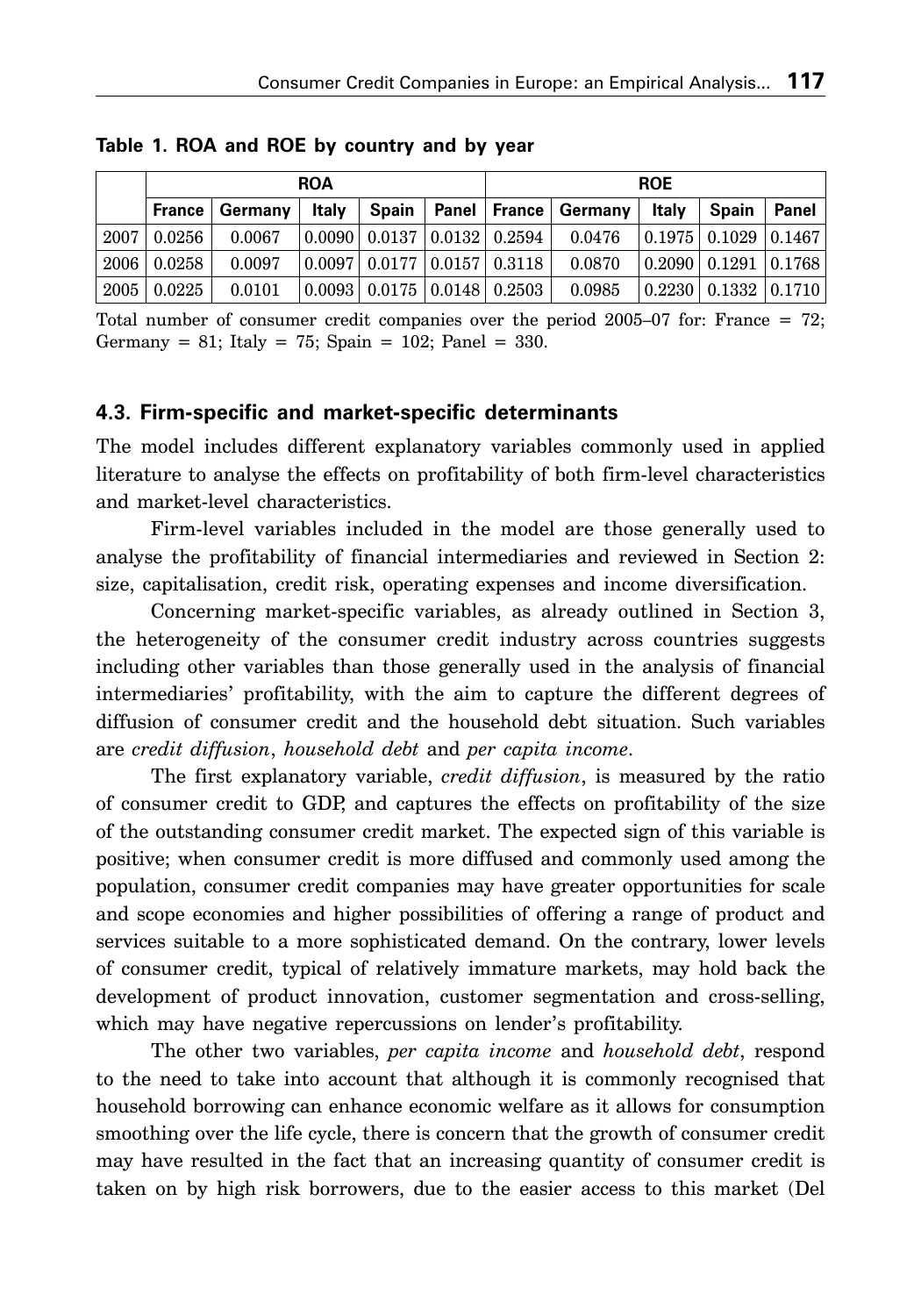Rio and Young 2005b, Rinaldi Sanchez-Arellano 2006). This concern is potentially increased if consumer credit is associated with low income levels, which in turn may be a signal of financial and economic fragility. Based on these considerations we argue that the debt burden, the proxy of which is the ratio consumer credit to disposable income, may negatively affect firms' profitability. The same is for lower levels of per capita income. In other words, households with lower levels of income or higher levels of debt burden may be financially fragile and this may negatively affect the profitability of consumer credit companies.

Among market-specific variables, we also include two dummy variables to capture the characteristics of firm ownership. Giving the specificities of this industry, the relevant difference is between "captive" and "finance" consumer credit company, and between "domestic" and "foreign" holding company.

The dummy variable *captive* is equal to 1 when the consumer credit company is a captive. The expected sign is negative, due to the likely lower interest margins and smaller contribution of non-interest income. These performances are directly due to the structural differences that exist between the two company types: captives typically provide funds for the purchase of their parent companies' products as part of a sales strategy that seeks to develop brand loyalty via the conduit of cheaper credit terms, while consumer credit companies belonging to banking groups are likely to invest in product portfolios that guarantee a greater role of commission and fee-based revenues in overall net profit.

The dummy variable *foreign* is equal to 1 when the holding company is located out of state. The expected sign of this variable is not unambiguous: on one hand, in less mature markets large-size companies enjoying a consolidated position at home may use their expertise to introduce into foreign markets new product and services, with positive effects on profitability. On the other hand, it may be difficult and costly to enter a new market, especially if people are not used to consumer credit.

We finally use a set of dummy variables, *country*, to account for other differences that may influence consumer credit company profitability and which may not be strictly related to the characteristics of the consumer credit market, but, more generally, to the economic and regulatory environment<sup>4</sup>.

<sup>4</sup> Our analysis does not include among regressors a measure of market concentration, although we are aware that studies dealing with the profitability of financial intermediaries generally do it, using structural measures, such as the Herfindahl-Hirschman index, or non-structural measures, such as the Ross-Panzar index. The rationale of our choice is that, as we already pointed out in Section 4.1, universal banks balance sheet only reports the aggregate amount of credit supplied to retail customers, with no distinction between secured and unsecured debt. This would have implied the construction of a market concentration index based only on consumer credit companies, which, however, would have been meaningless.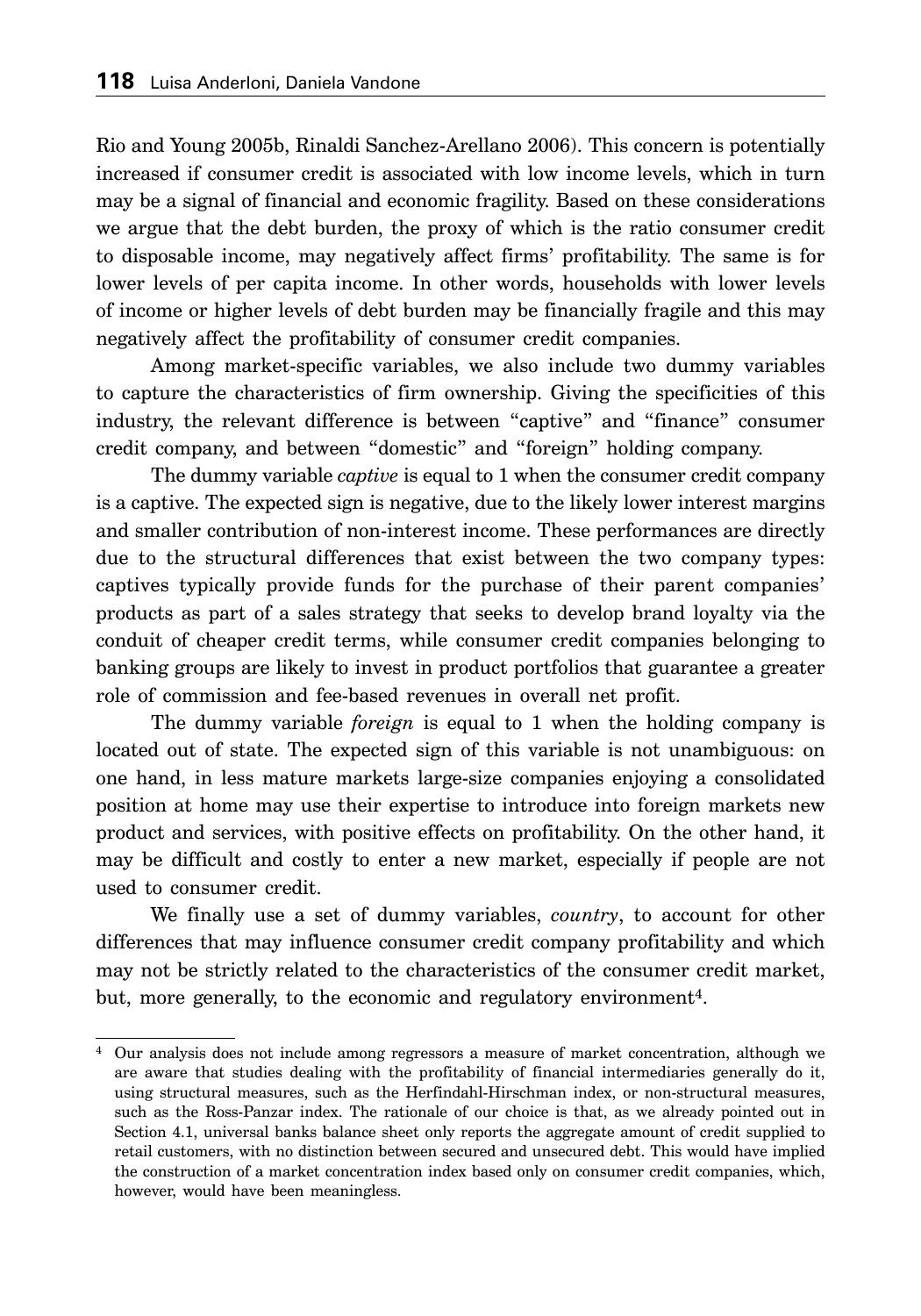Table 2 reports the definition and the notation of variables used in the analysis; table 3 presents the descriptive statistics.

| Variable                  | <b>Measure</b>                                                                           |
|---------------------------|------------------------------------------------------------------------------------------|
| Dependent variable        |                                                                                          |
| Profitability             | ROA=Net profit before taxes/total assets<br>$ROE = Net profit before taxes/total equity$ |
| Firm-specific variables   |                                                                                          |
| <b>Size</b>               | Log of total assets                                                                      |
| Capital                   | Equity/Total assets                                                                      |
| Loans                     | Loans/Total assets                                                                       |
| Net Interest              | Net interest income/Loans                                                                |
| Other income              | Other operating income/Total assets                                                      |
| Operating expenses        | Overheads/Total assets                                                                   |
| Credit risk               | Loan loss provisions/Loans                                                               |
| Market-specific variables |                                                                                          |
| Captive                   | Dummy=1 if consumer credit company belongs<br>to manufacturing or retail group           |
| Foreign                   | Dummy=1 if foreign owned companies                                                       |
| Country                   | Set of dummy variables for countries<br>(namely France, Germany, Italy and the UK)       |
| Credit diffusion          | Consumer credit/GDP                                                                      |
| Household debt            | Consumer credit/Disposable income                                                        |
| Per capita income         | GNP/number habitants                                                                     |

**Table 2. Definition of dependent and explanatory variables**

The macroeconomic data value are obtained from national statistics (National Central Banks and Eurostat).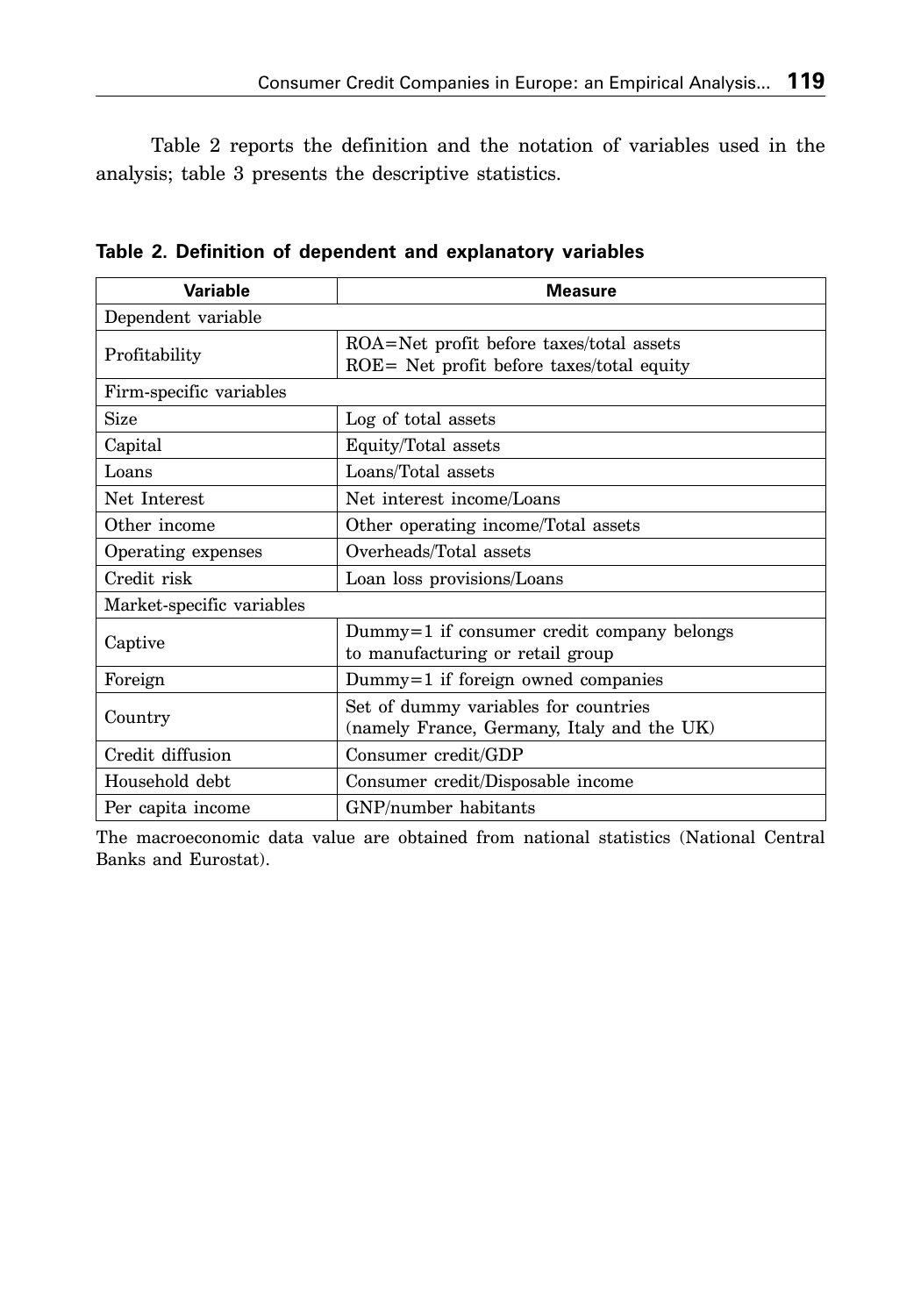| Variable           | Mean    | Std dev | im        | Max     | Mean    | Std dev | in<br>Min | Max     |
|--------------------|---------|---------|-----------|---------|---------|---------|-----------|---------|
|                    |         | Panel   |           |         |         |         | France    |         |
| $_{\rm{ROA}}$      | 0.0148  | 0.02121 | $-0.0779$ | 0.1257  | 0.0247  | 0.0193  | $-0.0130$ | 0.0687  |
| <b>ROE</b>         | 0.1660  | 0.1768  | $-0.5926$ | 0.8533  | 0.2487  | 0.2058  | $-0.2816$ | 0.8533  |
| Revenues           | 0.0617  | 0.0570  | 0.0030    | 0.4120  | 0.0755  | 0.0531  | 0.0189    | 0.2911  |
| Cost to income     | 0.5492  | 0.2915  | 0.0204    | 3.1000  | 0.5938  | 0.2060  | 0.0204    | 1.1035  |
| Size               | 14.1193 | 1.6817  | 7.1212    | 17.7688 | 14.4067 | 1.3245  | 11.8851   | 17.1878 |
| Capital            | 0.1086  | 0.1078  | 0.0122    | 0.6528  | 0.1160  | 0.1175  | 0.0334    | 0.5966  |
| Loans              | 0.8621  | 0.1589  | 0.1854    | 0.9970  | 0.7638  | 0.2140  | 0.1854    | 0.9936  |
| Net Interest       | 0.0505  | 0.0426  | $-0.0226$ | 0.2773  | 0.0648  | 0.0354  | 0.0000    | 0.1650  |
| Other income       | 0.0195  | 0.0457  | $-0.0278$ | 0.3864  | 0.0278  | 0.0482  | $-0.0027$ | 0.2782  |
| Operating expenses | 0.0343  | 0.0439  | 0.0006    | 0.4034  | 0.0419  | 0.0329  | 0.0027    | 0.2238  |
| Credit risk        | 0.0121  | 0.0124  | $-0.0097$ | 0.0866  | 0.0127  | 0.0112  | 7600.0    | 0.0387  |
| Credit diffusion   | 0.0836  | 0.0160  | 0.0509    | 0.1042  | 0.0830  | 0.0001  | 0.0819    | 0.0822  |
| Household debt     | 0.1260  | 0.0257  | 0.0733    | 0.1555  | 0.1229  | 0.0004  | 0.1224    | 0.1234  |
| Per capita income  | 26.0061 | 3.0607  | 20.9330   | 30.6803 | 29.4791 | 0.9795  | 28.2980   | 30.6803 |
| Captive            | 0.3091  |         |           |         | 0.4167  |         |           |         |
| Foreign            | 0.3000  |         |           |         | 0.0417  |         |           |         |
| Country France     | 0.2182  |         |           |         |         |         |           |         |
| Country Germany    | 0.2454  |         |           |         |         |         |           |         |
| Country Italy      | 0.2273  |         |           |         |         |         |           |         |
| Country Spain      | 0.3091  |         |           |         |         |         |           |         |
|                    |         |         | Germany   |         |         |         | Italy     |         |
| ROA                | 0.0089  | 0.0175  | $-0.0779$ | 0.0714  | 0.0094  | 0.0131  | $-0.0720$ | 0.0305  |
| <b>ROE</b>         | 0.0906  | 0.1080  | $-0.1864$ | 0.3788  | 0.2261  | 0.2039  | $-0.5926$ | 0.7618  |
| Revenues           | 0.0791  | 0.0775  | 0.0086    | 0.4120  | 0.0441  | 0.0355  | 0.0121    | 0.1872  |
| Cost to income     | 0.6292  | 0.3315  | 0.2805    | 2.8537  | 0.5205  | 0.3689  | 0.0857    | 3.1000  |
| Size               | 14.1124 | 2.1160  | 7.1212    | 17.5333 | 14.8565 | 1.2657  | 11.1080   | 16.6576 |
| Capital            | 0.1206  | 0.1089  | 0.02928   | 0.6528  | 0.0635  | 0.0705  | 0.0122    | 0.5263  |

| ;<br>;                 |  |
|------------------------|--|
| ί                      |  |
| S<br>S<br>S<br>י<br>הי |  |
|                        |  |
| $\overline{a}$         |  |
|                        |  |
|                        |  |
|                        |  |
| ٦<br>ľ                 |  |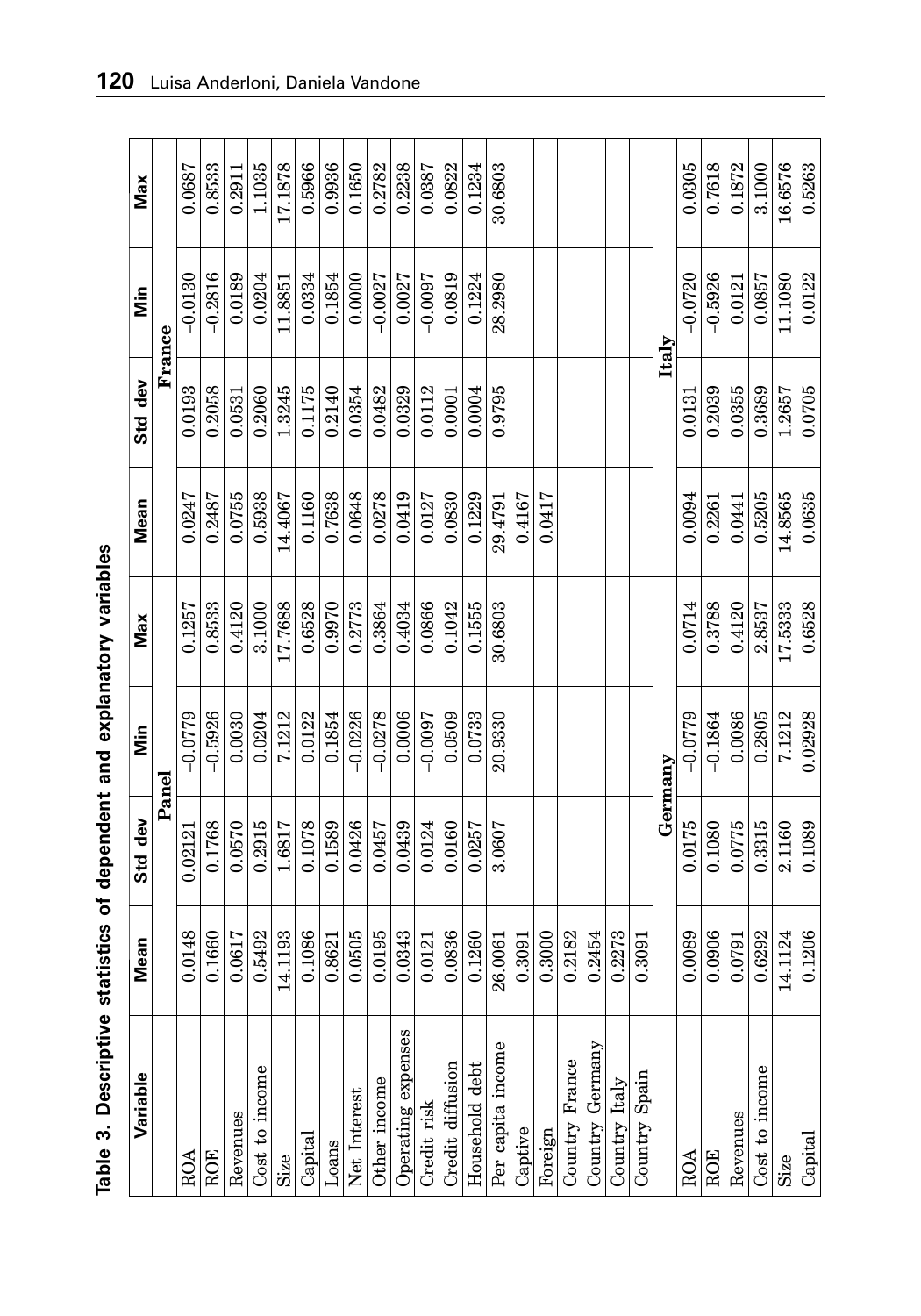| ო      |  |
|--------|--|
| t<br>г |  |
|        |  |

| Variable           | Mean    | Std dev | İm        | Max     | Mean    | Std dev | im        | Max     |
|--------------------|---------|---------|-----------|---------|---------|---------|-----------|---------|
| Loans              | 0.8500  | 0.1435  | 0.36088   | 0.9927  | 0.9055  | 0.0683  | 0.6533    | 0.9901  |
| Net Interest       | 0.0596  | 0.0493  | 0.0099    | 0.2773  | 0.0333  | 0.0325  | $-0.0226$ | 0.1693  |
| Other income       | 0.0290  | 0.0729  | $-0.0278$ | 0.3864  | 0.0140  | 0.0216  | $-0.0010$ | 0.1221  |
| Operating expenses | 0.0528  | 0.0718  | 0.0056    | 0.4034  | 0.0242  | 0.0245  | 0.0020    | 0.0947  |
| Credit risk        | 0.0131  | 0.0126  | $-0.0012$ | 0.0493  | 0.0119  | 0.0157  | $-0.0021$ | 0.0866  |
| Credit diffusion   | 0.0983  | 0.0049  | 0.0923    | 0.1042  | 0.0575  | 0.0053  | 0.0509    | 0.0637  |
| Household debt     | 0.1451  | 0.0030  | 0.1430    | 0.1494  | 0.0834  | 0.0081  | 0.0733    | 0.0929  |
| Per capita income  | 28.3110 | 0.9302  | 27.2277   | 29.4866 | 25.3645 | 0.6489  | 24.5945   | 26.1720 |
| Captive            | 0.4074  |         |           |         | 0.0400  |         |           |         |
| Foreign            | 0.2963  |         |           |         | 0.2400  |         |           |         |
|                    |         | Spain   |           |         |         |         |           |         |
| ROA                | 0.0164  | 0.0269  | $-0.0331$ | 0.1257  |         |         |           |         |
| ROE                | 0.1227  | 0.1345  | $-0.2843$ | 0.5254  |         |         |           |         |
| Revenues           | 0.0497  | 0.0450  | 0.0030    | 0.2101  |         |         |           |         |
| Cost to income     | 0.4673  | 0.2085  | 0.0325    | 1.2256  |         |         |           |         |
| Size               | 13.3519 | 1.4806  | 10.2435   | 17.769  |         |         |           |         |
| Capital            | 0.1275  | 0.1147  | 0.0244    | 0.6463  |         |         |           |         |
| Loans              | 0.9119  | 0.1382  | 0.1886    | 0.9970  |         |         |           |         |
| Net Interest       | 0.0454  | 0.0432  | $-0.0038$ | 0.1928  |         |         |           |         |
| Other income       | 0.0091  | 0.0139  | $-0.0015$ | 0.0804  |         |         |           |         |
| Operating expenses | 0.0207  | 0.0175  | 0.0006    | 0.0908  |         |         |           |         |
| Credit risk        | 0.0111  | 0.0101  | $-0.0018$ | 0.0577  |         |         |           |         |
| Credit diffusion   | 0.0924  | 0.0057  | 0.0849    | 0.0985  |         |         |           |         |
| Household debt     | 0.1443  | 0.0102  | 0.1308    | 0.1555  |         |         |           |         |
| Per capita income  | 22.1961 | 1.0113  | 20.9330   | 23.3955 |         |         |           |         |
| Captive            | 0.3529  |         |           |         |         |         |           |         |
| Foreign            | 0.5294  |         |           |         |         |         |           |         |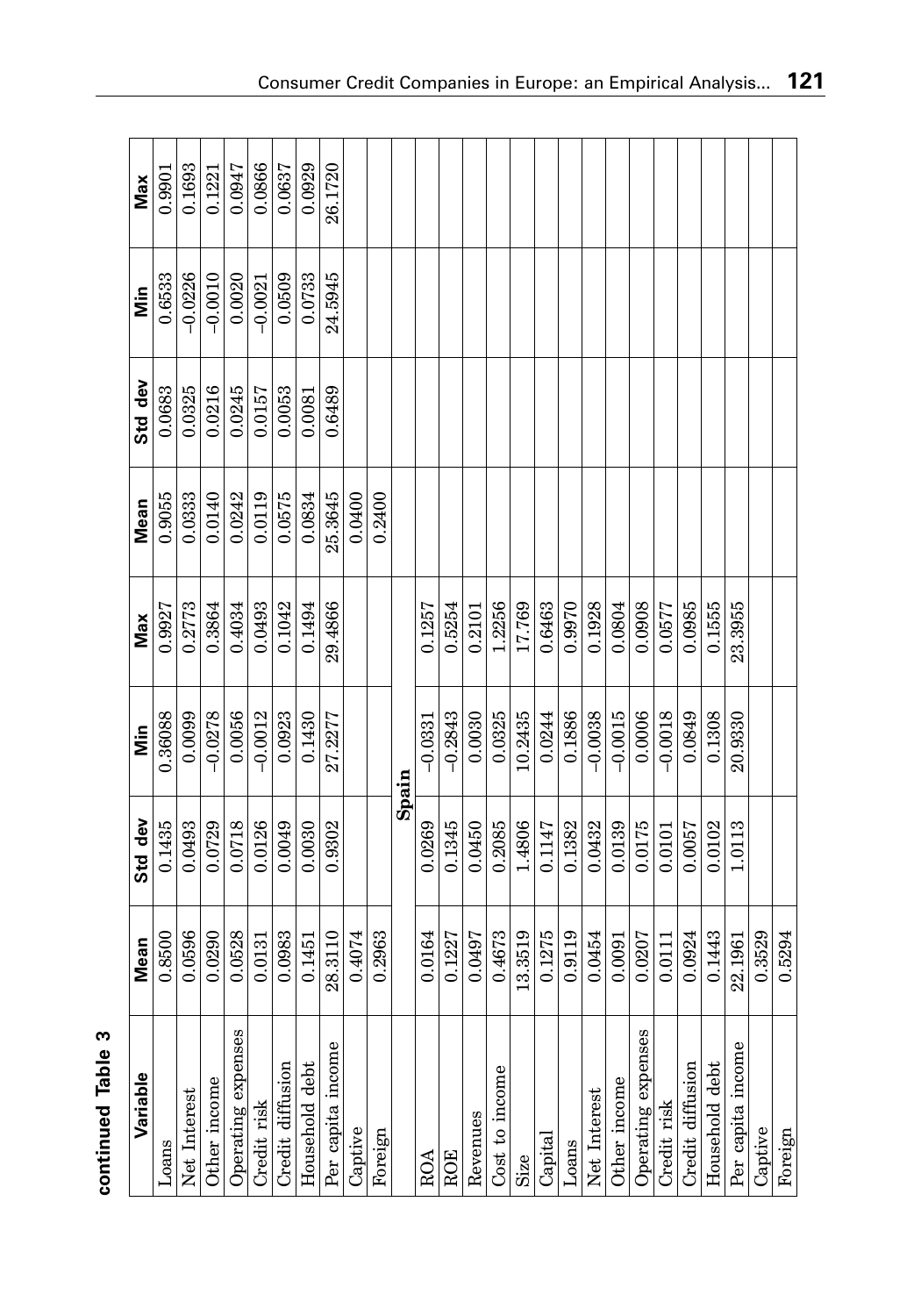#### **5. Econometric specification**

The general model to be estimated is of the following linear form:

$$
y_{it} = \alpha + \beta X_{it} + u_{it} \tag{1}
$$

where  $y_{it}$  is the profitability of consumer credit provider *i* at time *t*, with  $i = 1, ..., N$ ,  $t = 1, ..., T$ ,  $\alpha$  is a scalar,  $X_{it}$  is a vector of *k* explanatory variables,  $\beta$  is a vector of parameters of the *k* explanatory variables, and  $u_{it}$  is the oneway error component model for the disturbances, with  $u_{it} = \mu_i + v_{it}$ , where  $\mu_i$ denotes the unobservable firm- specific effect and  $v_{it}$  the idiosyncratic error (Baltagi 2001). Note that  $\mu_i$  is time-invariant and it accounts for any unobservable firmspecific effect that is not included in the regression and we can think of it as the unobservable managerial skills of the consumer credit company's executives.

Both static panel-data models (Fixed Effects FE and Random Effects RE) are estimated using ROA as the profitability variable.

| <b>Variable</b>    | <b>Fixed</b> | <b>Random</b>                                | <b>Difference</b> | S.E.   |
|--------------------|--------------|----------------------------------------------|-------------------|--------|
| <b>Size</b>        | 0.0049       | 0.0015                                       | 0.0034            | 0.0036 |
| Capital            | $-0.0539$    | 0.0333                                       | $-0.8724$         | 0.0239 |
| Loans              | 0.0449       | 0.0393                                       | 0.0056            | 0.0074 |
| Net Interest       | 0.4991       | 0.5069                                       | $-0.0077$         | 0.0385 |
| Other income       | 0.5070       | 0.3726                                       | 0.1343            | 0.0523 |
| Operating expenses | $-0.1558$    | $-0.3017$                                    | 0.1459            | 0.0192 |
| Credit risk        | $-0.6537$    | $-0.6808$                                    | 0.0271            | 0.0550 |
| Credit diffusion   | 1.1848       | 1.2684                                       | $-0.0836$         |        |
| Household debt     | $-0.9469$    | $-0.9671$                                    | 0.0217            | ٠      |
| Per capita income  | 0.0023       | 0.0030                                       | $-0.0006$         | ٠      |
|                    |              | $Chi^2(11) = 126.07$ Prob > $chi^2 = 0.0000$ |                   |        |

**Table 4. Consumer credit company data: Hausman Test FE versus RE**

As regards the choice between a FE and a RE model, we use the specification test proposed by Hausman (1978), which is based on the difference between the fixed and random effects estimators. The null is that individual effects are uncorrelated with the explanatory variables. If the null is not true the random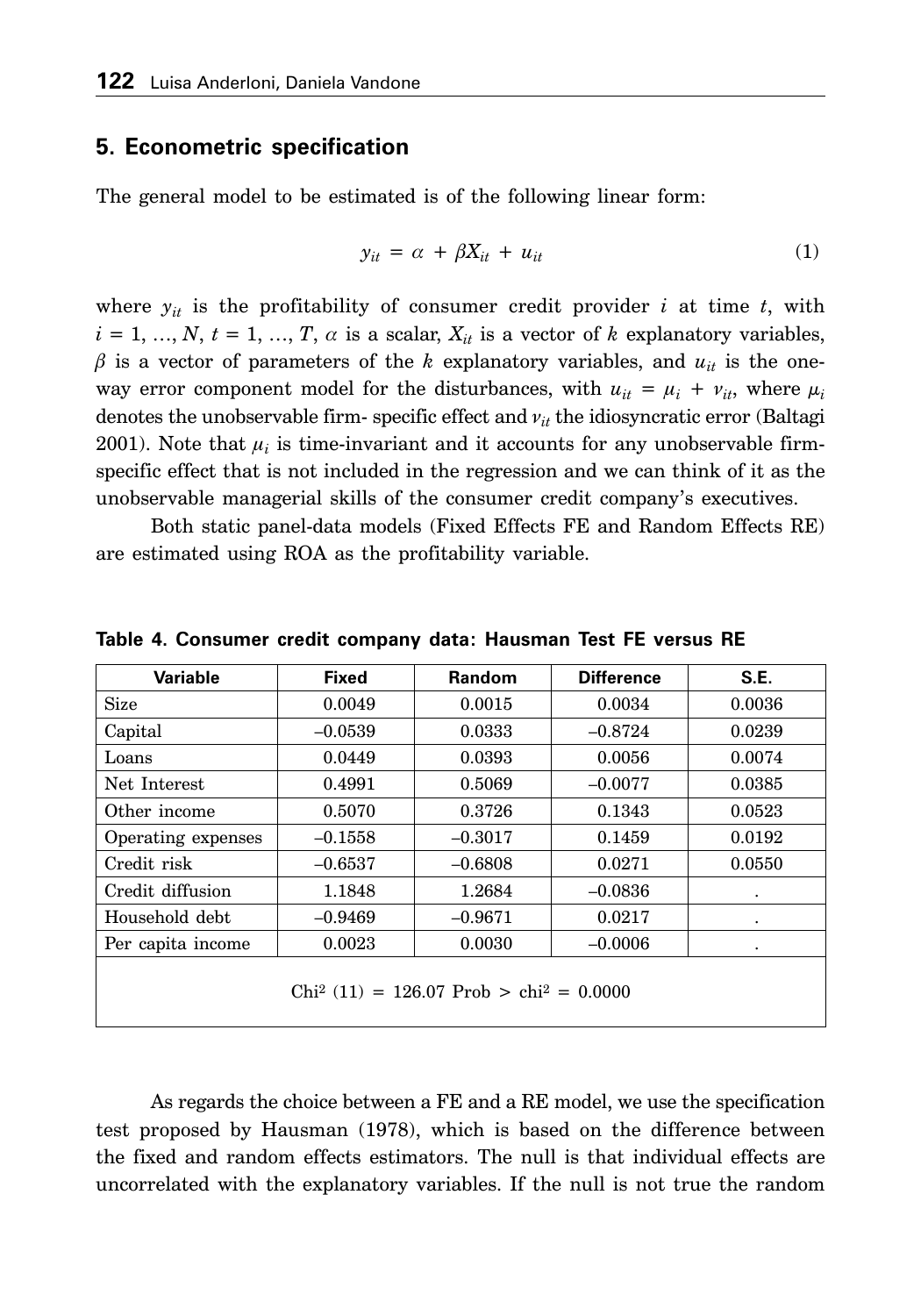effects estimators become bias and inconsistent estimators of beta. In this case, the  $\mu_i$  unobservable individual specific effects are assumed to be fixed parameters to be estimated,  $v_{it}$  independent and identically distributed IID  $(0, \sigma_v^2)$ , the  $X_{it}$ are assumed independent of the  $v_i$  for all *i* and *t*. As indicated by the Hausman test, the difference in coefficients between FE and RE is systematic, providing evidence in favour of a FE model (Table 4). We also verify for Mundlak (1978), who provides a specification test robust to heteroskedasticity and autocorrelation, and we find again that the null is not true and, thus, the Within estimator is consistent ( $\gamma^2$  (10) = 58.96 Prob >  $\gamma^2$  = 0.0000).

We finally compute the Granger causality Wald test to investigate the existence (and direction) of causality between the determinants and the profitability (Granger, 1969).

### **6. Estimation results**

Table 5 reports the Stata output reproducing the Within estimates, while results of the Random Effects estimates are presented in the Appendix, Table  $3a^5$ . The estimation results show that individual effects are present: the relevant F-statistic, which tests whether all firms dummy coefficients are equal, is significant at the  $1\%$  level (F (106,188) = 5.41), thus rejecting the null. This indicates that the firm dummies are jointly significant and the pooled OLS estimates which omit these firms dummies suffer from an omission variables problem rendering them inconsistent. We also compute the Breusch and Pagan's Lagrange multiplier test (1980) and we reject it, thus excluding homogeneity among firms6.

The results of the Granger causality Wald test suggest the existence of unidirectional causality. In particular, the null hypothesis that profitability does not cause any of the independent variables (i.e. ROA does not cause net interest income) cannot be rejected at the 1% level for all countries, according to the Granger causality reference theory. In contrast, the null hypothesis of non-causality (i.e. net interest income does not cause profitability) can be rejected at the 5% or 10% level for all countries (with the exception of France for the variable other income and Germany and Spain for the variable credit risk)7.

<sup>&</sup>lt;sup>5</sup> As suggested by both the specification tests and coefficients, the estimations based on ROE produce inferior results (Appendix, tables 4a-6a). This performance may be related to the explanation given in section 4.2.

<sup>&</sup>lt;sup>6</sup> The Breusch and Pagan test checks for the null hypothesis  $H_0: \sigma_n^2 = 0$ . The estimation results show that the null can be rejected at the 1% level:  $\chi^2$  (1) = 67.74 Prob >  $\chi^2$  = 0.0000.

<sup>7</sup> These results are available from the authors on request.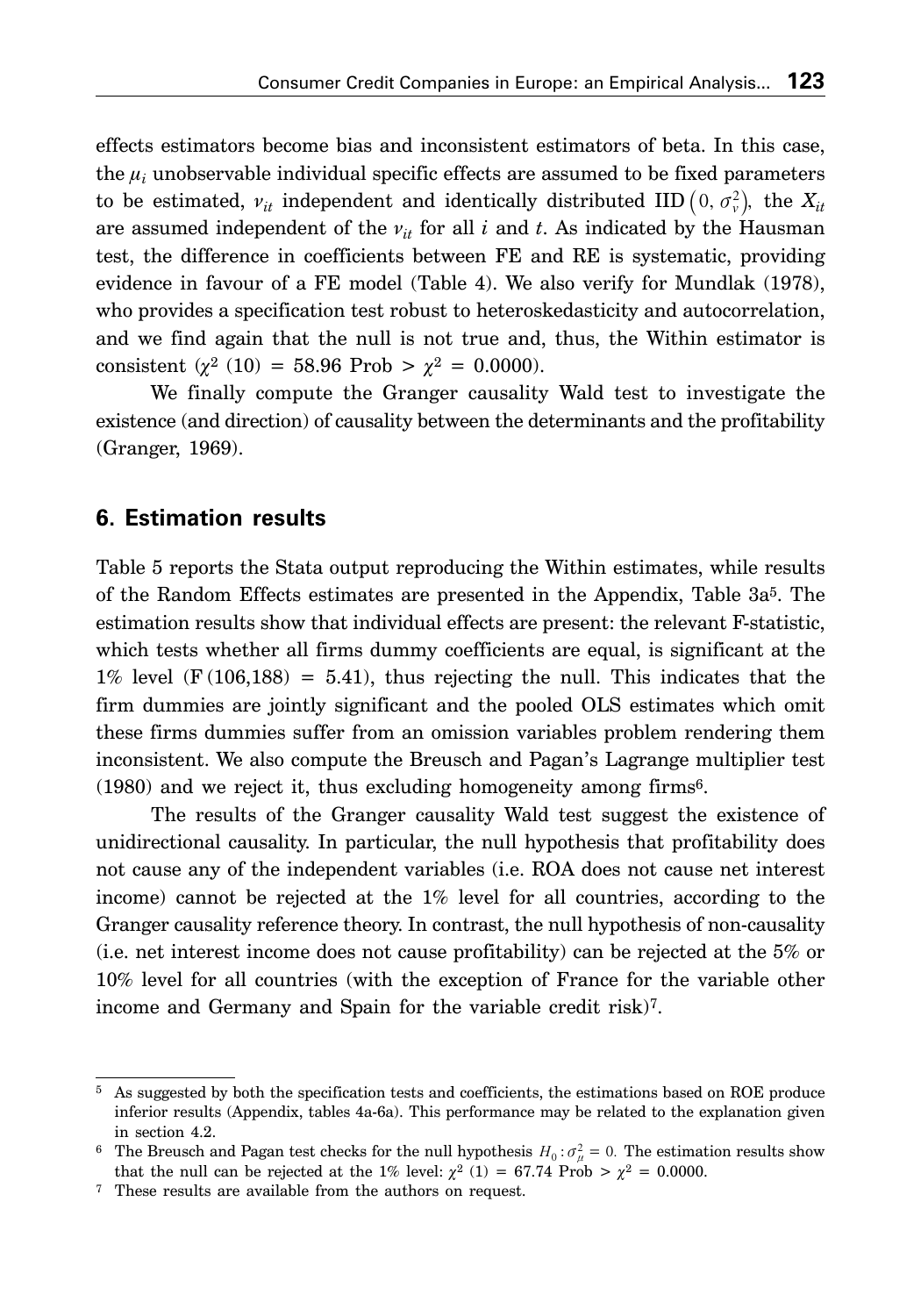| Variable                                                  | <b>Coefficient</b> | <b>Std error</b> | t-Statistic | P >  t |
|-----------------------------------------------------------|--------------------|------------------|-------------|--------|
| Size                                                      | 0.0049             | 0.0037           | 1.33        | 0.184  |
| Capital                                                   | $-0.0539**$        | 0.0268           | $-2.01$     | 0.046  |
| Loans                                                     | $0.0449***$        | 0.0095           | 4.71        | 0.000  |
| Net Interest                                              | $0.4992***$        | 0.0490           | 10.20       | 0.000  |
| Other income                                              | $0.5070***$        | 0.0629           | 8.06        | 0.000  |
| Operating expenses                                        | $-0.1558***$       | 0.0392           | $-3.97$     | 0.000  |
| Credit risk                                               | $-0.6537***$       | 0.0932           | $-7.08$     | 0.000  |
| Credit diffusion                                          | 1.1848***          | 0.3095           | 3.83        | 0.000  |
| Household debt                                            | $-0.9469***$       | 0.2415           | $-3.92$     | 0.000  |
| Per capita income                                         | $0.0023***$        | 0.0008           | 2.89        | 0.004  |
| Constant                                                  | $-0.1515***$       | 0.0496           | $-3.05$     | 0.003  |
| $\sigma_u = 0.0249$                                       |                    |                  |             |        |
| $\sigma_e = 0.0067$                                       |                    |                  |             |        |
| $\rho = 0.9333$                                           |                    |                  |             |        |
| F test all $u_i = 0$ F (106,188) = 5.41 Prob > F = 0.0000 |                    |                  |             |        |
| F zero slopes $F(10,188) = 18.35$ Prob > F = 0.0000       |                    |                  |             |        |
| Number $obs = 305$                                        |                    |                  |             |        |

**Table 5. Consumer credit company data: the Within Estimator (Fixed Effects results)**

The symbols \*, \*\*, \*\*\* indicate significance at 10%, 5% and 1%.

According to our results, all firm-specific determinants, with the exception of size, affect consumer credit company profitability significantly.

*Other income*, measured by non-interest income to total assets and included in the model to proxy diversification of product and services within lending to households, is the most influential driver of profit. The coefficient is positive and statistically significant at 1% level: a 1% increase in non-interest income as a share of total assets raises ROA by 0.51%. This result suggests that an improvement in non-interest sources of income arising from the supply of a wider range of products and services related to consumer credit – i.e. loyalty programmes on revolving cards, payment protection insurances, loan consolidation – will have a larger and positive impact on consumer credit companies' accounting profits. Lenders can have access to different market segments, widen potential customer bases, exploit cross-selling opportunities and satisfy more effectively different customer needs. This result is in contrast with part of the empirical literature on bank profitability (Section 2) that finds a negative relationship between diversification and profitability. We argue that this is due to the fact that while for banks diversification is realized by investing in different business activities,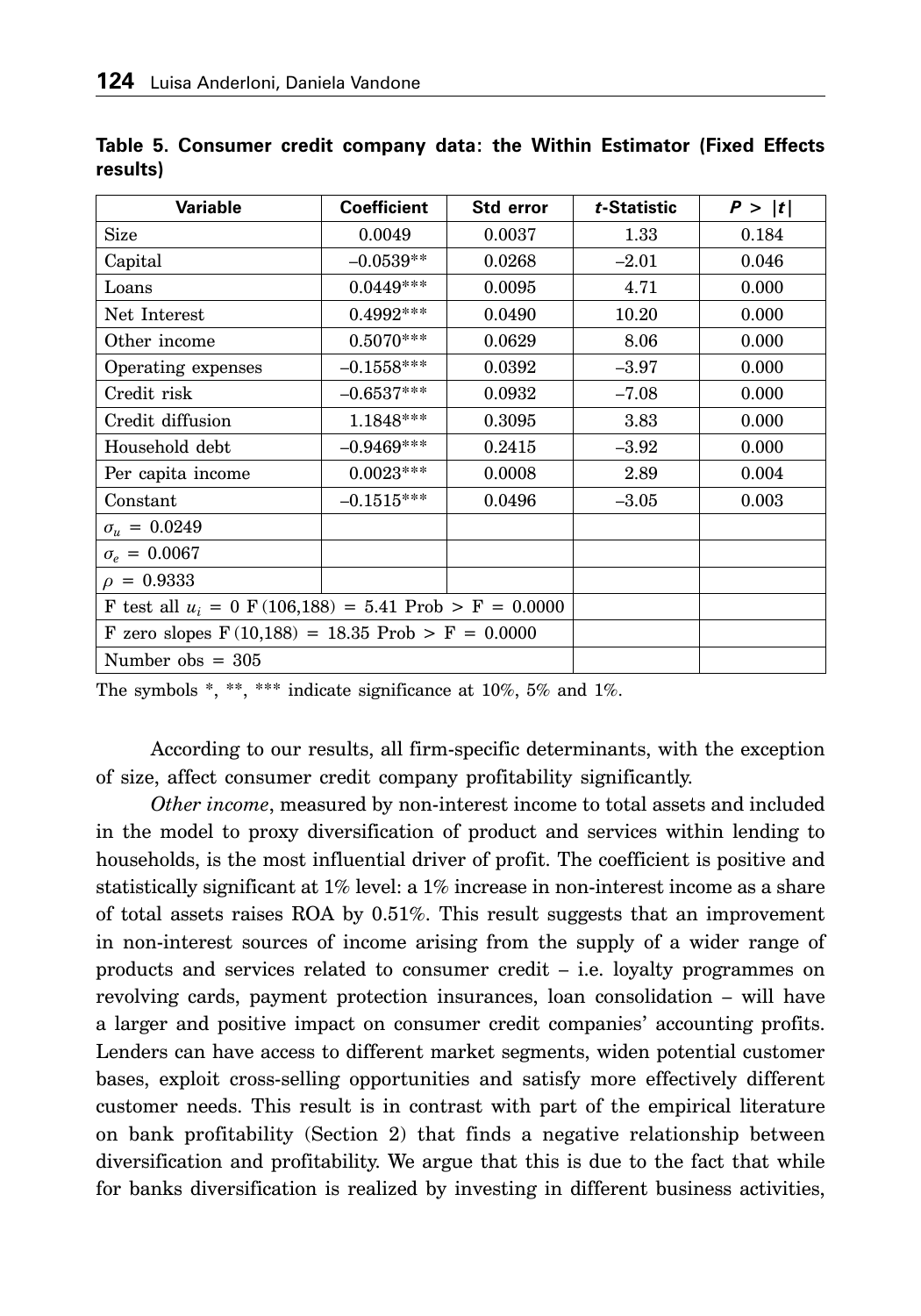for consumer credit companies diversification means heightened customer service level within the traditional lending activity and this is likely to produce positive externalities for consumer credit companies.

Results also highlight that the contribution of *net interest*, which is a proxy for the profitability of traditional lending activities, is statistically significant and positive. In particular, a 1% increase in net interest income as a share of total loans boosts ROA by almost 0.5%. The coefficient of the variable *loans*, which is the size of the loan portfolio to total assets, is also significant and positive. This suggests that a business focused on credit lending generates higher profitability levels, since it increases the possibility to widen the loan portfolio into different market segments and this may raise the opportunity for cross-selling of other financial services.

Concerning the impact of credit risk, as expected, the coefficient of *credit risk* is negative and statistically significant at 1% level. This result may in part be related to the growth of consumer credit and the generally easier access to the market which raises the diffusion of this financial solution also among riskier borrowers (Cavalletti *et al.* 2008) and stresses the need for a continuous improvement in screening and monitoring policies.

Referring to the impact of overhead costs on ROA, we find that the coefficient of the variable *operating expense*, measured by the ratio overhead expenses to total assets, is negative and significant. This result implies that an increase (decrease) in these expenses reduces (increases) the profits of the consumer credit industry, and is consistent with the empirical literature according to which poor expenses management is among the main contributors to poor profitability.

The coefficient of the *capital* explanatory variable is negative and significant at a 5% level; although a lender with a sound capital position has more time and flexibility to deal with problems arising from unexpected losses, thus achieving increased profitability (Athanasoglou 2008), an increase in capital is likely to raise the cost of funding, thus reducing profitability.

The estimated equation also shows that the effect of consumer credit lender *size* on profitability is not significant. This result appears to conflict with the theoretical position which states that size allows for cost reduction due to the economies of scale generated. However, the absence of a statistically significant relation may stem from the fact that demand for consumer credit continues to grow and some companies have yet to reach the size necessary to exploit economies of scale.

As far as market-specific factors, the three explanatory variables, *credit diffusion, household debt* and *per capita income*, are statistically and economically significant and work in an opposite direction. The first variable, which is a proxy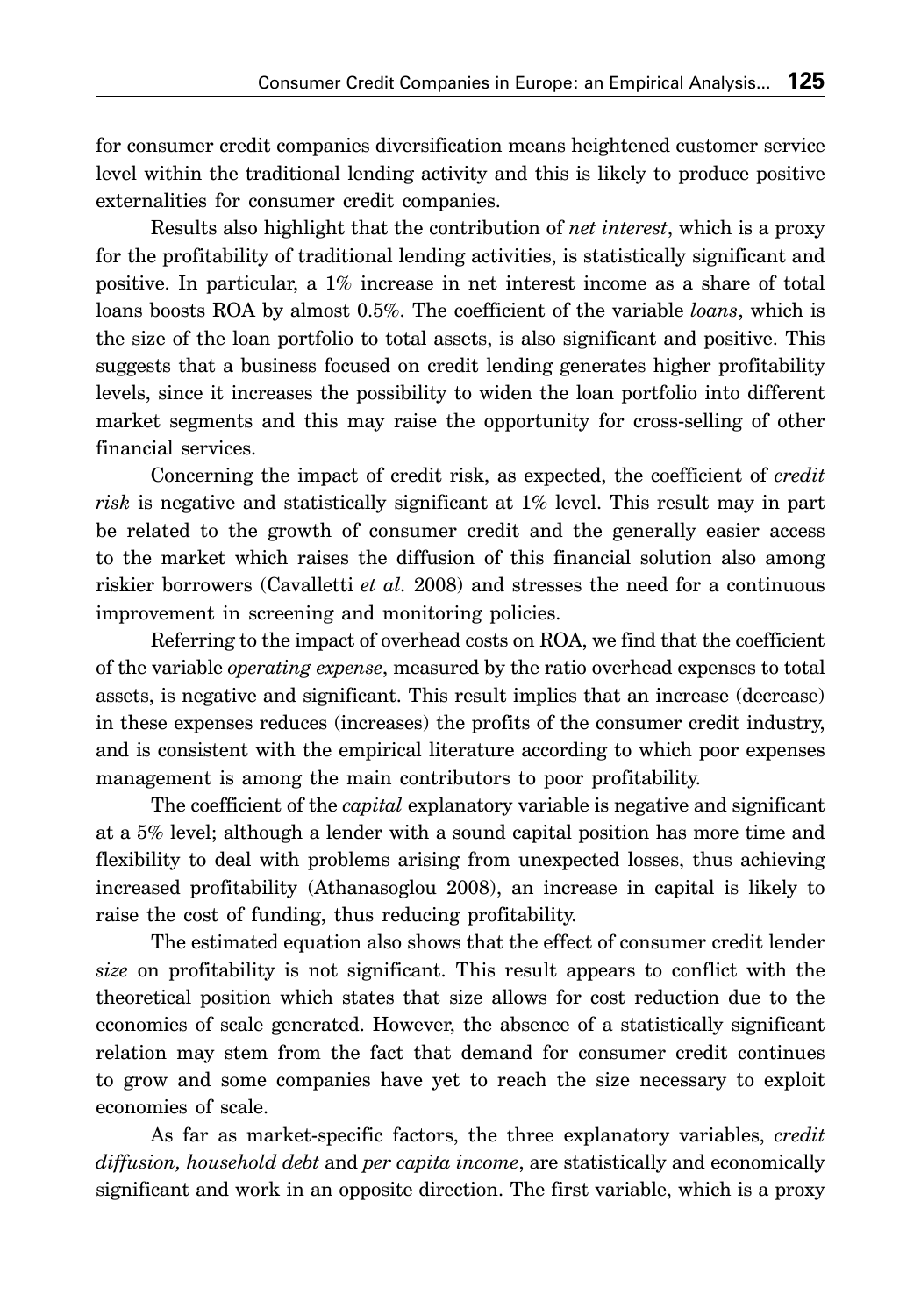of the size of the market, is positively related to profitability. As expected, this result suggests that in a more mature market consumer credit companies may boost the development of market segmentation and may benefit from crossselling and market segmentation. Since the volume of the business is bigger, companies may also benefit from the attempts to optimise asset portfolio sizes in order to generate the economies of scale necessary for the containment of the administrative and management costs associated with the supply of large numbers of small loans as well as to creating adequately diversified loan portfolios.

*Household debt*, measured by the ratio consumer credit to disposable income, is a proxy of the burden of debt and the coefficient is significant and negative. As expected, this result suggests that as long as individuals increase their debt to income ratio the riskiness of the market increases and this negatively affects the profitability of the market. Our finding is in line with the empirical literature that shows that an increase in debt burden increases the risk of overindebtedness, which for consumer credit companies, increases the riskiness of their loan portfolios, which, in turn, reduces profitability.

Finally, the coefficient of the variable *per capita income* is positive and significant. In the empirical literature, the variable income is positively related to the demand for debt (Del Rio and Young 2005a). Consequently, a high level of *per capita income* may increase the size of the market and affect positively the lenders' profitability. At the same time, the variable income is found to be negatively related to the risk of over-indebtedness, thus high level of per capita income reduces household default risk, which again has positive externalities on lenders' profit (Del Rio and Young 2005b).

# **7. Conclusions**

In this paper we analyse the effect of firm-specific and market-specific factors on the profitability of a sample of European consumer credit companies.

Empirical results suggest that among firm-specific effects the most influential driver of profitability is represented by non-interest revenues: the supply of increasingly diversified and sophisticated products increase ROA and may benefit the lenders' profitability. With regards to market-specific factors, the profitability of consumer credit companies is positively affected by the size of the market, which is a proxy of the level of maturity of the industry, and negatively determined by the level of household debt burden. This suggests that a more mature market is ready to absorb a wider and more sophisticated supply of products and services, with positive externalities on consumer credit company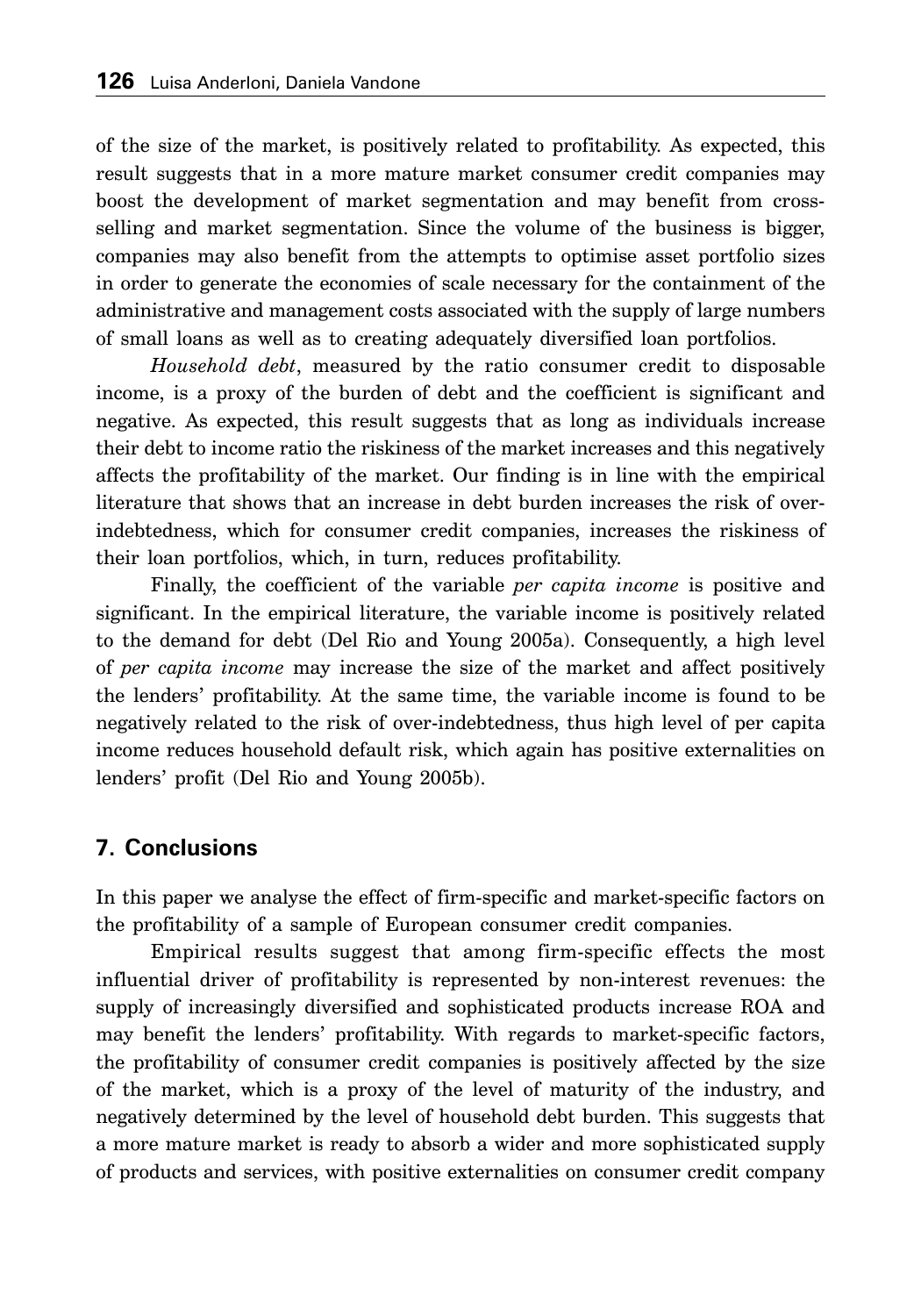profitability. At the same time, a wider diffusion of consumer credit increases the debt burden of households, generally measured by the debt to income ratio, and may raise the potential risk of household default, with a negative impact on the profit of lenders.

The findings of this study have considerable policy relevance. It could be argued that the more profitable consumer credit companies may be able to offer a wide range of lending solutions, as well as financial services related to lending. Consequently, strategies to exploit customer segmentation policies linked to the development of a range of lending products targeted and marketed to specific customer types may generate competitive advantages. Moreover, in the light of opportunities for integration and expansion offered by the new Consumer Credit Directive, product diversification may clearly represent a competitive advantage in entering national markets with lower levels of maturity.

Results also show the need for consumer credit companies to focus on credit risk management policies. The increase in household debt burden, due to new spending models, changes in socio-cultural variables that have made personal indebtedness more acceptable, and to generally easier access to consumer credit, raises the risk of household over-indebtedness, with negative effects at individual levels and potentially high costs for the financial system due to worsening of credit quality levels. The effects of household over-indebtedness should be addressed not only by the credit system, but also by policy makers, who will have to address the potential socio-economic repercussions of the phenomenon. To this end it is argued that responsible lending and borrowing solutions need to be designed that are capable of preventing *ex ante* unsustainable levels of indebtedness and managing situations of temporary financial difficulties.

The topic is relevant and suitable for further development in at least two directions. First, a focus on "new" EU Member States from Central and Eastern Europe, where consumer credit diffusion has registered a high growth ratio in the last few years. Second, a deeper analysis of the finding of positive correlation between credit diffusion and profitability of consumer credit companies, since more mature markets are likely to meet rising difficulties in reaching high profitability levels, due to a likely increase in credit risk exposure.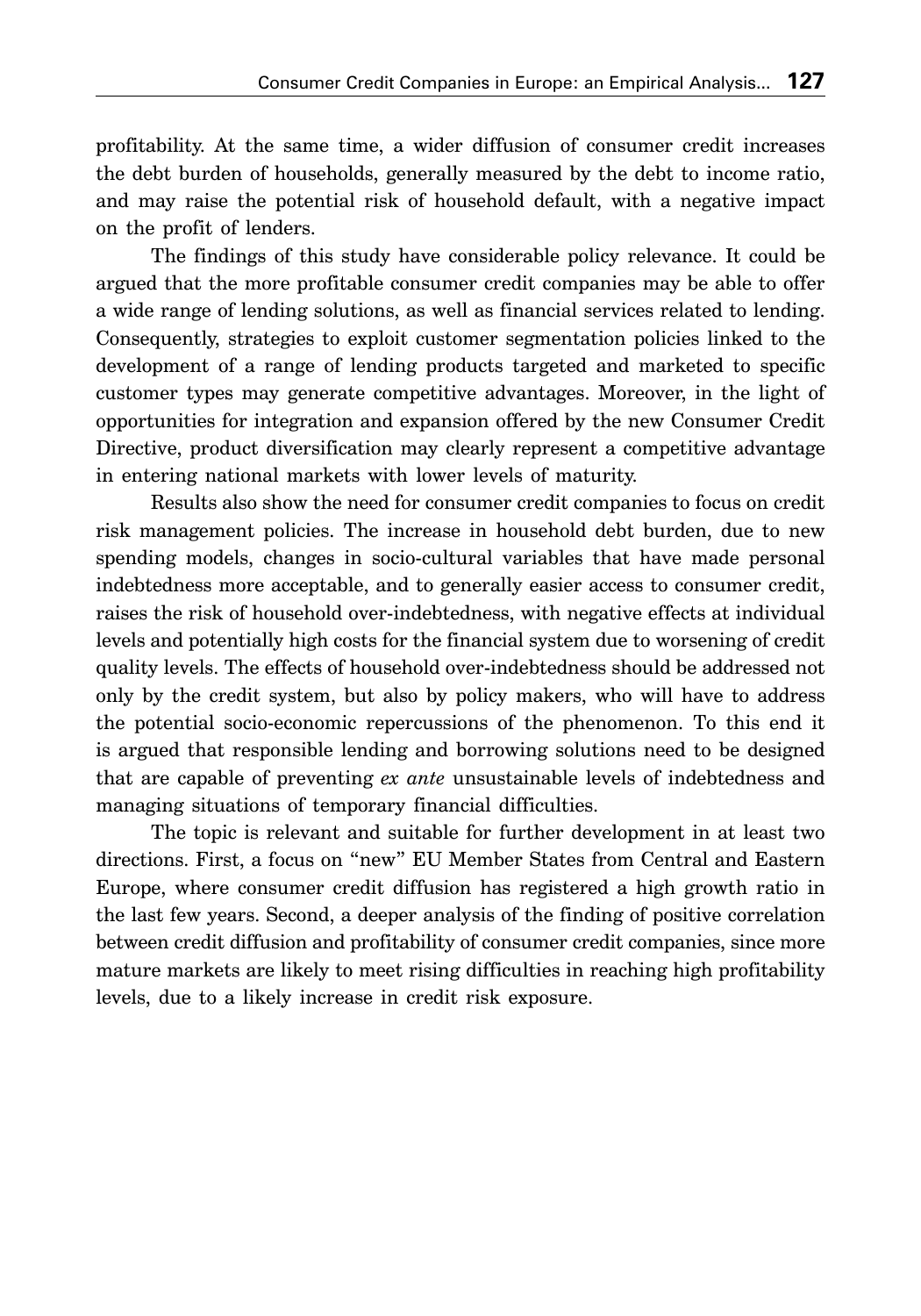# **Appendix**

|           | 1999     | 2000     | 2001  | 2002  | 2003  | 2004  | 2005  | 2006  | 2007  |
|-----------|----------|----------|-------|-------|-------|-------|-------|-------|-------|
| UK.       | 14.12    | 13.77    | 15.36 | 15.49 | 15.86 | 16.16 | 17.06 | 16.58 | 14.93 |
| EL        | 2.97     | 4.04     | 5.37  | 6.19  | 7.25  | 9.21  | 10.50 | 11.96 | 12.00 |
| <b>ES</b> | 7.47     | 7.69     | 7.16  | 7.37  | 7.09  | 7.40  | 8.49  | 9.39  | 9.85  |
| IE        | 7.51     | 7.41     | 7.95  | 8.03  | 8.13  | 9.90  | 10.29 | 9.72  | 9.74  |
| DE        | 10.72    | 10.79    | 10.52 | 10.47 | 10.67 | 10.72 | 10.42 | 9.84  | 9.23  |
| AT        | 8.20     | 11.28    | 10.71 | 10.13 | 9.24  | 10.16 | 10.98 | 9.44  | 8.95  |
| PT        | 5.93     | 6.69     | 6.24  | 5.81  | 6.27  | 6.29  | 6.31  | 7.33  | 8.46  |
| FR        | 7.57     | 7.81     | 7.85  | 7.77  | 8.01  | 8.04  | 8.19  | 8.19  | 8.22  |
| DK        | na       | 7.19     | 6.83  | 6.42  | 6.41  | 6.56  | 6.58  | 7.07  | 8.17  |
| $\rm SI$  | na       | na       | na    | na    | na    | 6.87  | 6.97  | 7.50  | 8.16  |
| EU        | 6.32     | 6.72     | 6.99  | 7.05  | 6.97  | 7.40  | 7.76  | 7.91  | 7.97  |
| <b>IT</b> | 2.87     | $3.12\,$ | 3.30  | 3.56  | 3.75  | 4.38  | 5.09  | 5.79  | 6.37  |
| FI        | 2.50     | $2.36\,$ | 4.57  | 4.66  | 5.02  | 5.29  | 5.97  | 6.24  | 6.28  |
| BЕ        | 5.03     | 5.06     | 5.11  | 5.05  | 5.00  | 4.89  | 4.90  | 5.14  | 5.48  |
| SE        | na       | na       | na    | na    | 3.49  | 3.65  | 3.83  | 4.29  | 4.29  |
| NL        | $3.33\,$ | $3.31\,$ | 3.08  | 3.98  | 4.23  | 4.72  | 4.78  | 4.69  | 4.18  |
| LU        | $3.95\,$ | 3.59     | 3.77  | 3.80  | 4.14  | 4.10  | 3.81  | 3.36  | 3.18  |

**Table 1a. Consumer credit to GDP (in %)**

Source: computations on national statistics (National Central Banks and Eurostat).

# **Table 2a. Consumer credit growth rate (in %)**

|           | 1999  | 2000  | 2001    | 2002    | 2003    | 2004  | 2005  | 2006  | 2007  |
|-----------|-------|-------|---------|---------|---------|-------|-------|-------|-------|
| PT        | 9.35  | 20.78 | $-1.26$ | $-2.50$ | 10.40   | 4.23  | 3.83  | 20.98 | 21.19 |
| SI        | Na    | Na    | Na      | Na      | Na      | Na    | 7.11  | 15.99 | 20.13 |
| DK        | Na    | Na    | $-1.88$ | $-3.06$ | 1.88    | 6.95  | 5.65  | 13.92 | 19.46 |
| UK        | 29.70 | 10.78 | 14.43   | 4.96    | $-1.46$ | 10.04 | 9.18  | 16.58 | 14.93 |
| IT        | 18.79 | 14.86 | 10.96   | 12.03   | 8.62    | 21.62 | 19.23 | 17.85 | 14.25 |
| ES        | 18.21 | 11.94 | 0.50    | 10.25   | 3.34    | 12.14 | 23.86 | 19.39 | 12.26 |
| BE        | 6.96  | 6.53  | 3.86    | 2.07    | 1.61    | 3.00  | 4.78  | 10.14 | 11.18 |
| EU        | 13.09 | 15.04 | 14.49   | 7.63    | 6.95    | 12.47 | 9.79  | 10.31 | 8.88  |
| IE        | 35.14 | 13.80 | 19.98   | 12.49   | 8.30    | 29.75 | 13.04 | 2.20  | 8.18  |
| FI        | 0.29  | 1.93  | 104.48  | 5.01    | 9.26    | 9.89  | 16.73 | 10.86 | 7.82  |
| EL        | 31.00 | 50.09 | 42.47   | 24.24   | 27.21   | 37.42 | 22.26 | 22.78 | 7.60  |
| <b>SE</b> | Na    | Na    | Na      | Na      | Na      | 9.06  | 7.57  | 19.06 | 6.17  |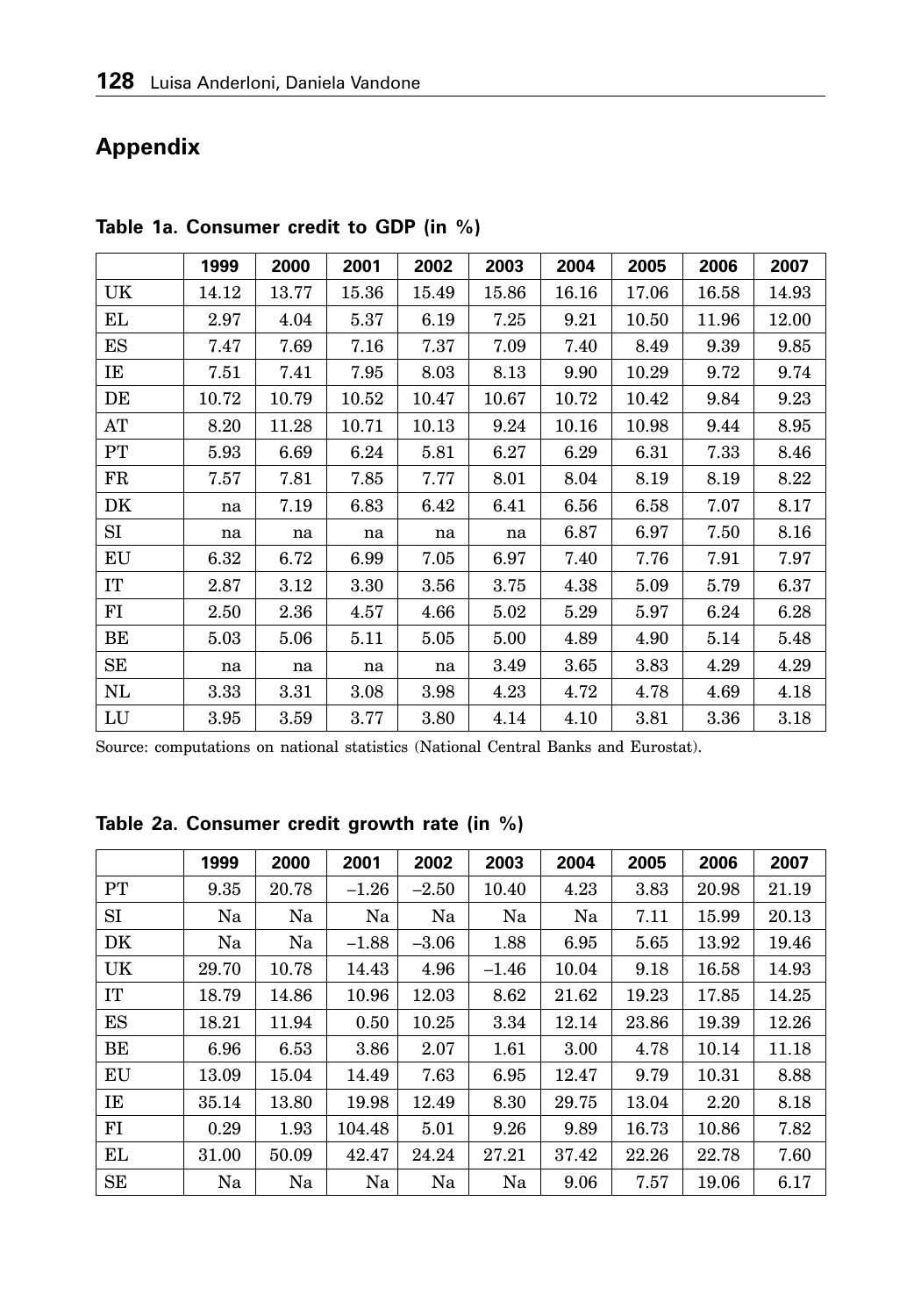|             | 1999    | 2000  | 2001    | 2002    | 2003  | 2004  | 2005    | 2006    | 2007    |
|-------------|---------|-------|---------|---------|-------|-------|---------|---------|---------|
| $_{\rm FR}$ | 10.44   | 8.73  | 4.30    | 2.44    | 6.11  | 4.53  | 5.87    | 4.77    | 5.06    |
| LU          | $-5.62$ | 0.45  | 7.82    | 7.19    | 16.67 | 5.86  | 1.66    | $-0.52$ | 2.19    |
| AT          | 11.55   | 44.79 | $-2.59$ | $-3.29$ | 6.52  | 14.75 | 12.33   | $-9.66$ | 0.26    |
| DE          | $-0.43$ | 3.18  | $-0.07$ | 0.87    | 2.93  | 2.62  | $-1.25$ | $-2.38$ | $-2.08$ |
| <b>NL</b>   | 4.74    | 7.65  | $-0.19$ | 34.07   | 8.90  | 15.12 | 4.80    | 3.06    | $-6.47$ |

#### **continued Table 2a**

Source: computations on national statistics (National Central Banks and Eurostat).

#### **Table 3a. Consumer credit company data: the GLS Estimator (Random Effects Results) ROA: dependent variable**

| Variable                                                             | <b>Coefficient</b> | Std error | z-Statistic | P >  z |
|----------------------------------------------------------------------|--------------------|-----------|-------------|--------|
| <b>Size</b>                                                          | $0.0015**$         | 0.0007    | 2.10        | 0.036  |
| Capital                                                              | $0.0333***$        | 0.0121    | 2.75        | 0.006  |
| Loans                                                                | $0.0393***$        | 0.0060    | 6.53        | 0.000  |
| Net Interest                                                         | $0.5069***$        | 0.0302    | 16.78       | 0.000  |
| Income<br>diversification                                            | $0.3726***$        | 0.0349    | 10.69       | 0.000  |
| Operating expenses                                                   | $-0.3017***$       | 0.0342    | $-8.82$     | 0.000  |
| Credit risk                                                          | $-0.6808***$       | 0.0742    | $-9.19$     | 0.000  |
| Credit diffusion                                                     | 1.2684***          | 0.3342    | 3.79        | 0.000  |
| Household debt                                                       | $-0.9671***$       | 0.2606    | $-3.71$     | 0.000  |
| Per capita income                                                    | $0.0030***$        | 0.0008    | 3.72        | 0.000  |
| Dummy captive                                                        | $-0.0062***$       | 0.0022    | $-2.78$     | 0.005  |
| Dummy foreign                                                        | 0.0015             | 0.0022    | 0.70        | 0.484  |
| Dummy France                                                         | $-0.0259***$       | 0.0103    | $-3.08$     | 0.002  |
| Dummy Germany                                                        | $-0.0341***$       | 0.0095    | $-5.05$     | 0.000  |
| Dummy Italy                                                          | $-0.0268***$       | 0.0108    | $-3.20$     | 0.001  |
| Constant                                                             | $-0.0987***$       | 0.0178    | $-5.54$     | 0.000  |
| $\sigma_u$                                                           | 0.0077             |           |             |        |
| $\sigma_e$                                                           | 0.0067             |           |             |        |
| $\rho$                                                               | 0.5738             |           |             |        |
| Wald chi <sup>2</sup> (16) = 470.67 Prob > chi <sup>2</sup> = 0.0000 |                    |           |             |        |

The symbols \*, \*\*, \*\*\* indicate significance at 10%, 5% and 1%.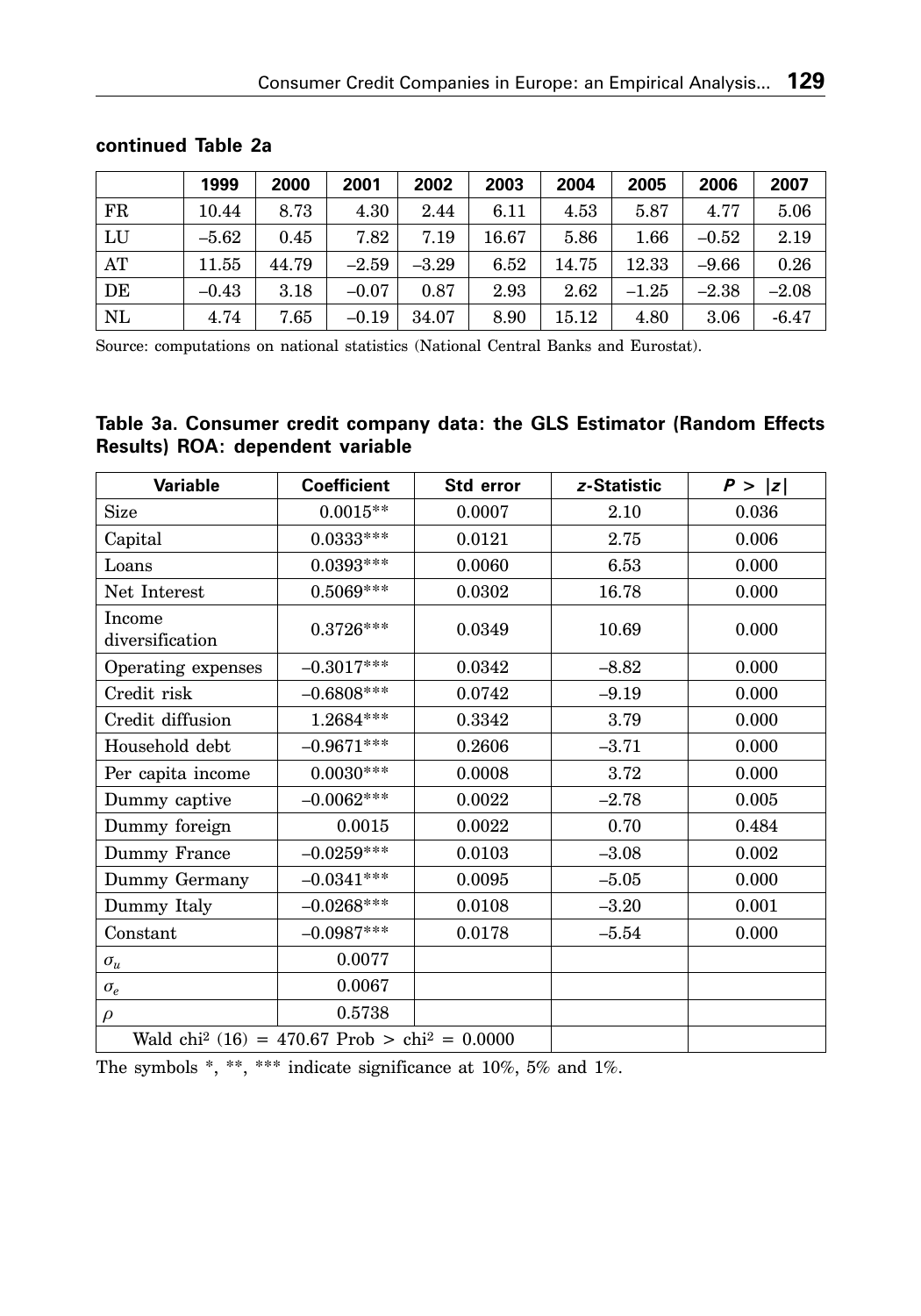| <b>Variable</b>                                          | Coefficient  | Std error | t-Statistic | P >  t |
|----------------------------------------------------------|--------------|-----------|-------------|--------|
| Size                                                     | $-0.0122$    | 0.0401    | $-0.30$     | 0.762  |
| Capital                                                  | $-0.9930***$ | 0.2980    | $-3.33$     | 0.001  |
| Loans                                                    | $0.3151***$  | 0.1016    | 3.10        | 0.002  |
| Net Interest                                             | $3.1000***$  | 0.5685    | 5.45        | 0.000  |
| Other income                                             | $3.2483***$  | 0.7109    | 4.57        | 0.000  |
| Operating expenses                                       | $-0.6792$    | 0.4349    | $-1.56$     | 0.120  |
| Credit risk                                              | $-4.3088***$ | 0.9822    | $-4.39$     | 0.000  |
| Credit diffusion                                         | 9.3264***    | 3.3667    | 2.77        | 0.006  |
| Household debt                                           | $-8.2911***$ | 2.6159    | $-3.17$     | 0.002  |
| Per capita income                                        | $0.0228**$   | 0.0090    | 2.54        | 0.012  |
| Constant                                                 | $-0.3064$    | 0.5314    | $-0.58$     | 0.565  |
| $\sigma_{\rm u} = 0.1925$                                |              |           |             |        |
| $\sigma_e = 0.0705$                                      |              |           |             |        |
| $\rho = 0.8818$                                          |              |           |             |        |
| F test all $u_i = 0$ F(106,184) = 7.75 Prob > F = 0.0000 |              |           |             |        |
| F zero slopes $F(10,184) = 6.90$ Prob > $F = 0.0000$     |              |           |             |        |
| Number $obs = 305$                                       |              |           |             |        |

**Table 4a. Consumer credit company data: the Within Estimator (Fixed Effects results) ROE: dependent variable**

The symbols \*, \*\*, \*\*\* indicate significance at 10%, 5% and 1%.

| Table 5a. Consumer credit company data: the GLS Estimator (Random Effects |  |  |  |
|---------------------------------------------------------------------------|--|--|--|
| <b>Results) ROE: dependent variable</b>                                   |  |  |  |

| Variable               | <b>Coefficient</b> | <b>Std error</b> | z-Statistic | P >  z |
|------------------------|--------------------|------------------|-------------|--------|
| <b>Size</b>            | $00227**$          | 0.0092           | 2.46        | 0.014  |
| Capital                | $-0.6608***$       | 0.1464           | $-4.51$     | 0.000  |
| Loans                  | $0.3280***$        | 0.0698           | 4.70        | 0.000  |
| Net Interest           | 3.1992***          | 0.3628           | 8.82        | 0.000  |
| Income diversification | $2.4625***$        | 0.4102           | 6.00        | 0.000  |
| Operating expenses     | $-1.4818***$       | 0.3847           | $-3.85$     | 0.000  |
| Credit risk            | $-4.1937***$       | 0.8195           | $-5.12$     | 0.000  |
| Credit diffusion       | $9.2410***$        | 3.4363           | 2.69        | 0.007  |
| Household debt         | $-8.6000***$       | 2.6754           | $-3.21$     | 0.001  |
| Per capita income      | $0.0203**$         | 0.0082           | 2.48        | 0.013  |
| Dummy captive          | $-0.0788***$       | 0.0288           | $-2.73$     | 0.006  |
| Dummy foreign          | $-0.0141$          | 0.0289           | $-0.49$     | 0.624  |
| Dummy France           | $-0.1644**$        | 0.0895           | $-1.84$     | 0.066  |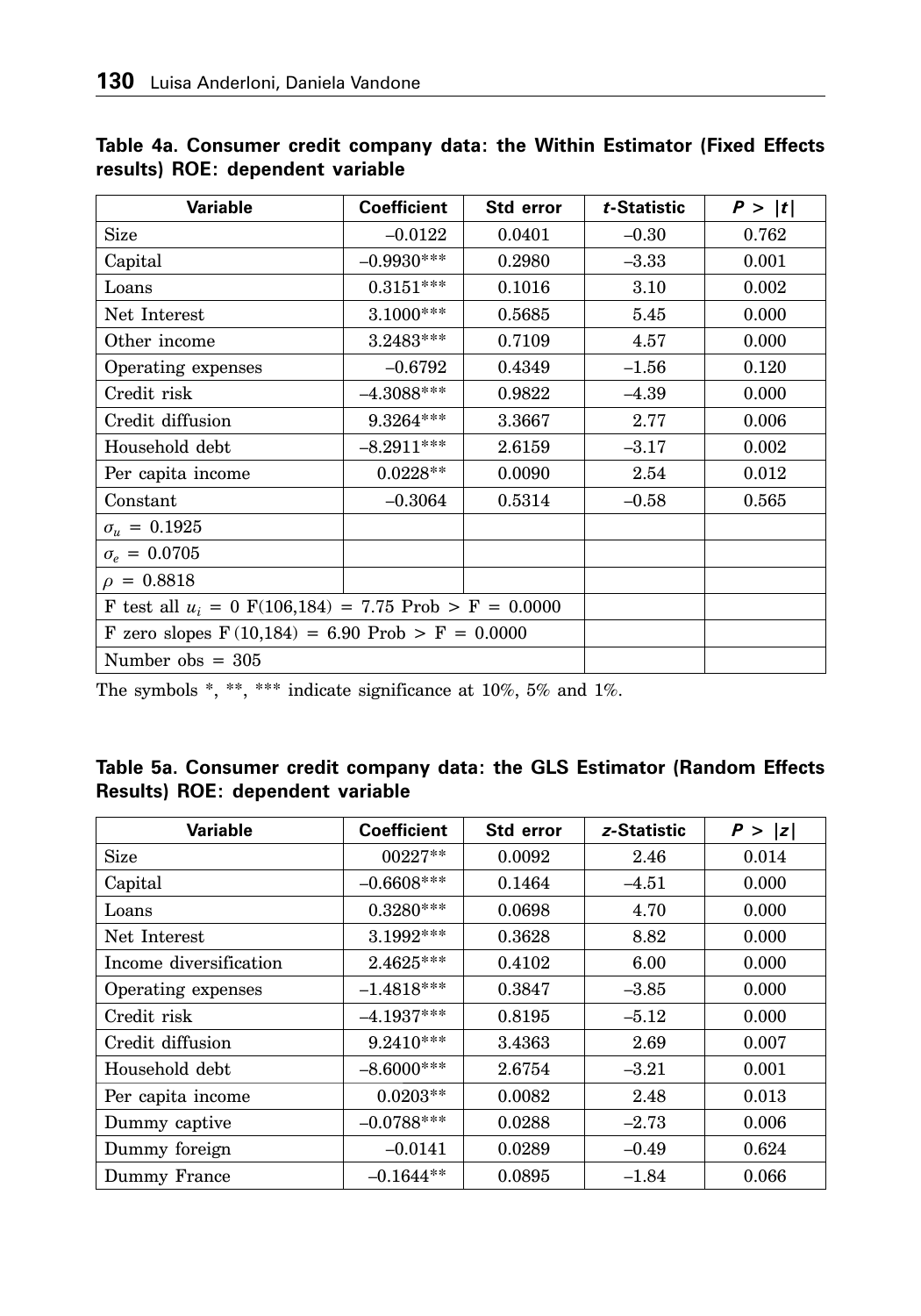| Variable                                                             | <b>Coefficient</b> | Std error | z-Statistic | P >  z |
|----------------------------------------------------------------------|--------------------|-----------|-------------|--------|
| Dummy Germany                                                        | $-0.2539***$       | 0.0730    | $-3.48$     | 0.000  |
| Dummy Italy                                                          | $-0.2417***$       | 0.0885    | $-2.73$     | 0.006  |
| Constant                                                             | $-0.5182**$        | 0.1999    | $-2.59$     | 0.010  |
| $\sigma_u$                                                           | 0.1111             |           |             |        |
| $\sigma_e$                                                           | 0.0750             |           |             |        |
| $\rho$                                                               | 0.7132             |           |             |        |
| Wald chi <sup>2</sup> (15) = 149.12 Prob > chi <sup>2</sup> = 0.0000 |                    |           |             |        |

# **continued Table 5a**

The symbols \*, \*\*, \*\*\* indicate significance at 10%, 5% and 1%.

### **Table 6a. Consumer credit company data: Hausman Test FE versus RE ROE: dependent variable**

| <b>Fixed</b>                                | <b>Random</b> | <b>Difference</b> | S.E.   |
|---------------------------------------------|---------------|-------------------|--------|
| $-0.0122$                                   | 0.0227        | $-0.0348$         | 0.0391 |
| $-0.9930$                                   | $-0.6608$     | $-0.3322$         | 0.2596 |
| 0.3151                                      | 0.3280        | $-0.0130$         | 0.0737 |
| 3.1000                                      | 3.1992        | $-0.0992$         | 0.4376 |
| 3.2483                                      | 2.4625        | 0.7858            | 0.5806 |
| $-0.6792$                                   | $-1.4818$     | 0.8026            | 0.2029 |
| $-4.3088$                                   | $-4.1938$     | $-0.1150$         | 0.5414 |
| 9.3264                                      | 9.2410        | 0.0854            | ٠      |
| $-8.2911$                                   | $-8.5999$     | 0.3088            | ٠      |
| 0.0228                                      | 0.0203        | 0.0024            | 0.0036 |
| $Chi^2(11) = 40.60$ Prob > $chi^2 = 0.0000$ |               |                   |        |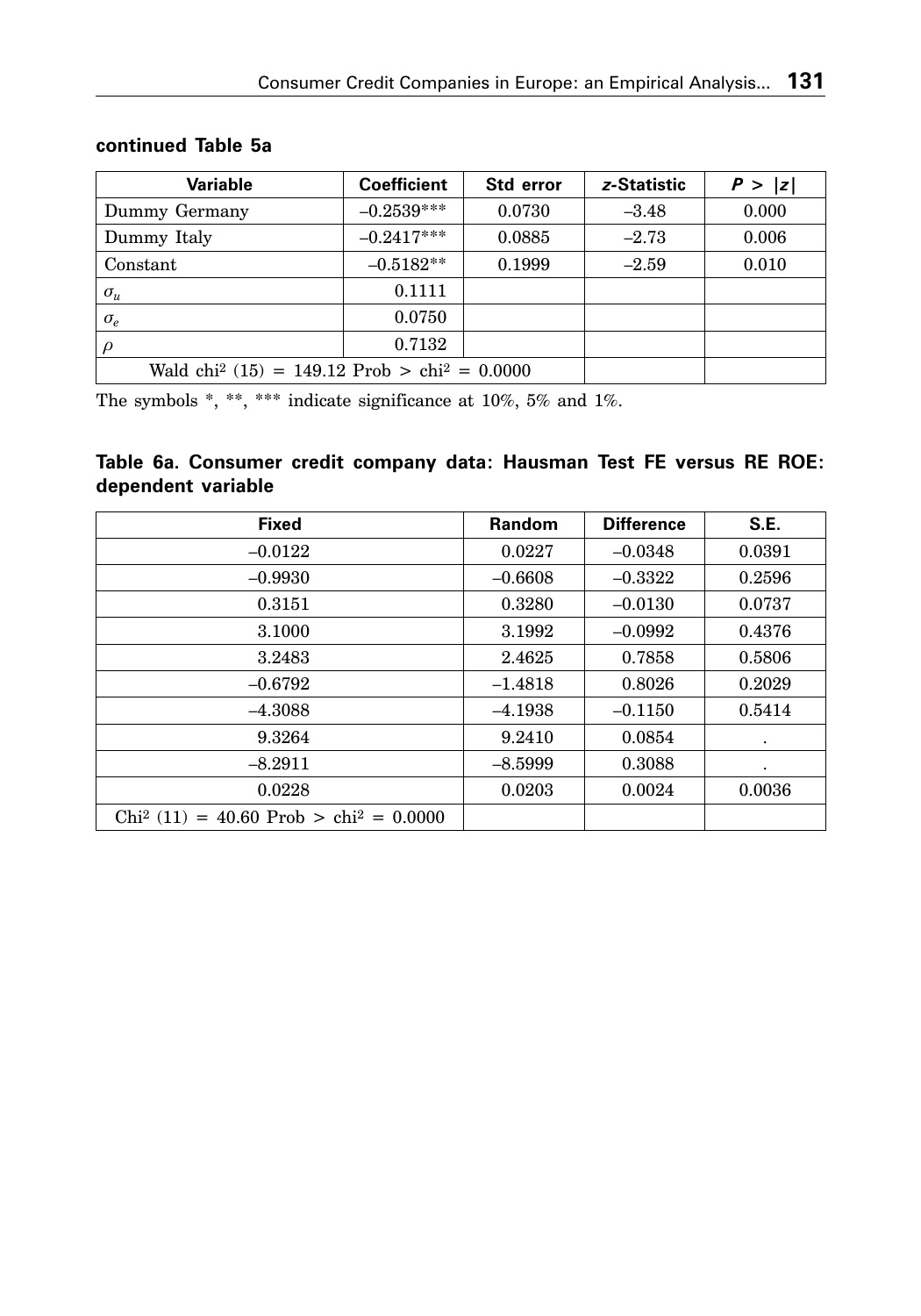# **Bibliography**

- 1. Angbazo L., Commercial bank net interest margins, default risk, interest rate risk and off balance sheet activities, "Journal of Banking and Finance", 21, 1997, 55–87.
- 2. ASF, Association Française des Sociétés Financières 2007, Annual Report, June.
- 3. Assofin, Associazione Italiana del Credito al Consumo e Immobiliare, 2007, Osservatorio sul credito al dettaglio, n. 23.
- 4. Athanasoglou P. P., Brissimis S. N., Delis M. D., Bank-specific, industry-specific and macroeconomic determinants of bank profitability, "Journal of International Financial Markets, Institutions and Money" 18, 2008, 121–136.
- 5. Baltagi B., Econometric analysis of panel data, John Wiley and Sons, 2nd edition, Chirchester 2001.
- 6. Banco de España, 2007, Economic Bulletin, 07–08.
- 7. Bennaceur S., Goaied M., The determinants of commercial bank interest margin and profitability: evidence from Tunisia, Frontiers in Finance and Economics, 5, 2008, 106–130.
- 8. Berger A. N., The relationship between capital and earnings in banking, "Journal of Money, Credit and Banking", 27, 1995, 432–456.
- 9. Berger A. N., Bonaccorsi Di Patti E., Capital structure and firm performance: A new approach to testing agency theory and an application to the banking industry, "Journal of Banking and Finance", 30, 2006, 1065-1102.
- 10. Berger A. N., De Young R., Problem Loans and Cost Efficiency in Commercial Banks, "Journal of Banking and Finance", 21, 1997, 849–870.
- 11. Berger A. N., Mester L. J., Explaining the dramatic changes in the performance of Us banks: technological change, deregulation and dynamic changes in competition, "Journal of Financial Intermediation", 12, 2003, 57-95.
- 12. Bhuyan R., Williams D. L., Operating performance of the US commercial banks after IPOs: an empirical evidence, "Journal of Commercial Banking and Finance", 5, 2006, 68–95.
- 13. Bikker J. A., Hu H., Cyclical patterns in profits, provisioning and lending of banks and procyclicality of the new Basel capital requirements, "BNL Quarterly Review", 221, 2002, 143–175.
- 14. Bourke P., Concentration and other determinants of bank profitability in Europe, North America and Australia, "Journal of Banking and Finance", 13, 1989, 65–79.
- 15. Breusch T., Pagan A., The LM test and its applications to model specification in econometrics, "Review of economic studies", 47, 1980, 239-254.
- 16. Carbó Valverde S., Rodriguez Fernandez F., The determinants of bank margins in European banking, "Journal of Banking and Finance", 31, 2007, 2043–2063.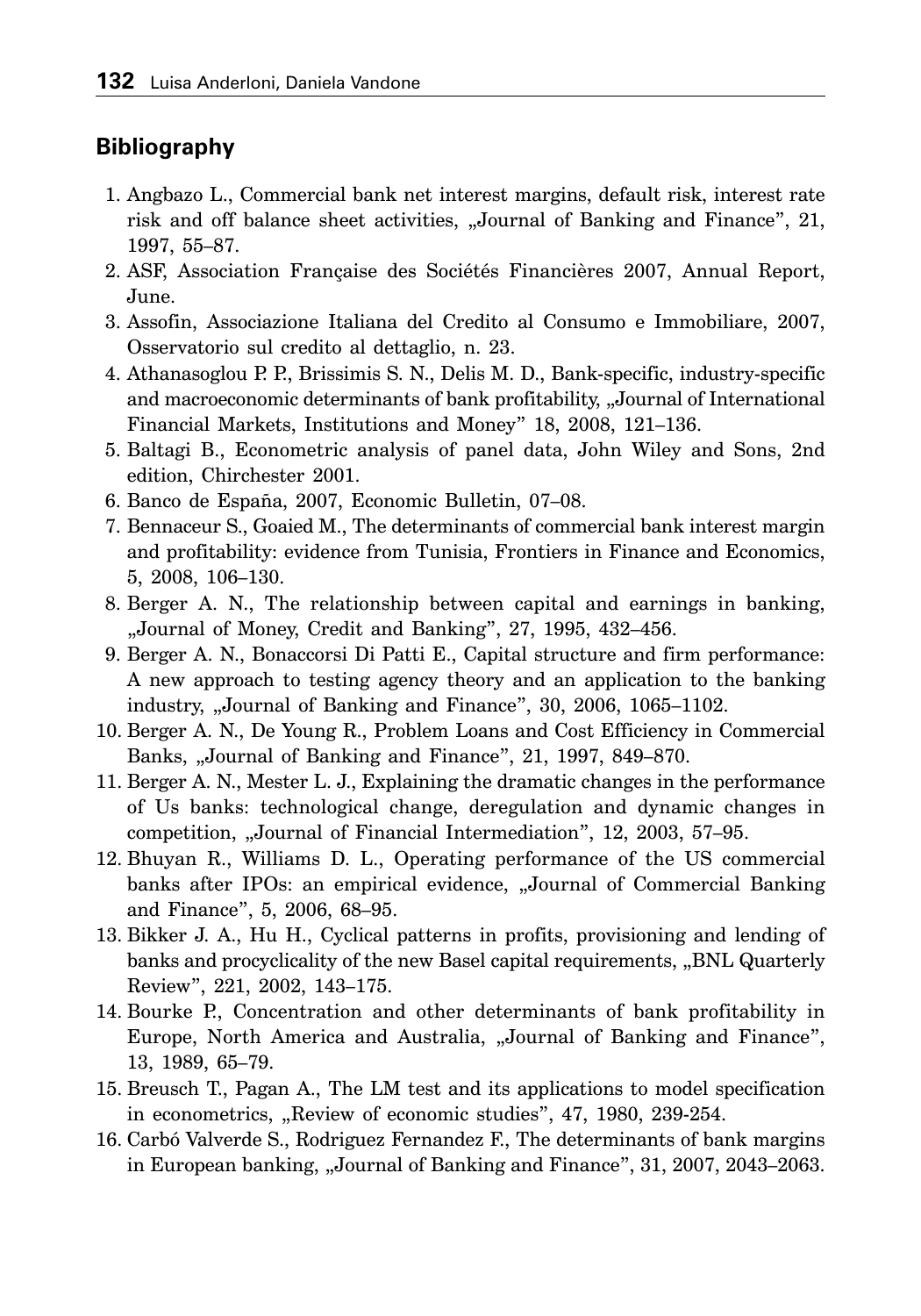- 17. Cavalletti B., Lagazio C., Vandone D., Consumer credit in Italy and financial fragility, "Journal of Empirical Economics", 2009, under submission.
- 18. Crook J. N., Household debt demand and supply, in: Bertola G., Disney R., Grant C., (eds), The economics of consumer credit, MIT, Massachusetts 2006, 63–92.
- 19. Crook J. N., Edelman D., Thomas L., Recent development in consumer credit risk assessment, "European Journal of Operation Research", 183, 2007, 1447-1465.
- 20. Demirgug-Kunt A., Huizinga H. P., Financial structure and bank profitability, Policy Research Working Paper Series 2430, The World Bank, Washington 2000.
- 21. Del Rio A., Young G., The Determinants of Unsecured Borrowing: Evidence from the British Household Panel Survey, Working Paper No. 263, Bank of England, London 2005a.
- 22. Del Rio. A., Young, G., The Impact of Unsecured Debt on Financial Distress Among British Households, Working Paper No. 262, Bank of England, London 2005b.
- 23. Deutsche Bundesbank, Annual Report 2008.
- 24. De Young R., Nolle D. E., Foreign-owned banks in the US: Earning market share or buying it, "Journal of Money, Credit and Banking", 28, 1996, 622–636.
- 25. De Young R., Rice T., Non-interest income and financial performance at US commercial banks, "Financial Review", 39, 2004, 101-127.
- 26. De Young R., Roland K. P., Product mix and earnings volatility at commercial banks: Evidence from a degree of total leverage model, "Journal of Financial Intermediation", 10, 2001, 54–84.
- 27. Dynan K. E., Kohn D. L., The rise in US household indebtedness: Causes and consequences. Finance and Economics Discussion Series No. 37, The Federal Reserve Board, Washington 2007.
- 28. Eichengreen B., Gibson H. D., Greek banking at the dawn of the new millennium, CEPR Discussion Paper No. 2791, London 2001.
- 29. EPC, SEPA card Framework, European Payment Council, Brussels 2006.
- 30. Finlay S., Consumer credit fundamentals, Palgrave MacMillan, New York 2005.
- 31. FSA, Payment Protection Insurance and unsecured personal loan comparative tables, Financial Services Authority, Bulletin No. 8, 2007, 1–31.
- 32. Goddard J., Molyneux P., Wilson J. O. S., Dynamics of growth and profitability in banking, "Journal of Money, Credit and Banking", 36, 2004, 1069–1090.
- 33. Granger C. W. J., Investigating causal relations by econometric models and cross-spectral models, "Econometrica", 37, 1969, 428–438.
- 34. Hausman J. A., Specification tests in econometrics, "Econometrica", 46, 1978, 455–473.
- 35. Hirtle B. J., Stiroh K. J., The return to retail and the performance of US banks, "Journal of Banking and Finance", 31, 2007, 1101–1133.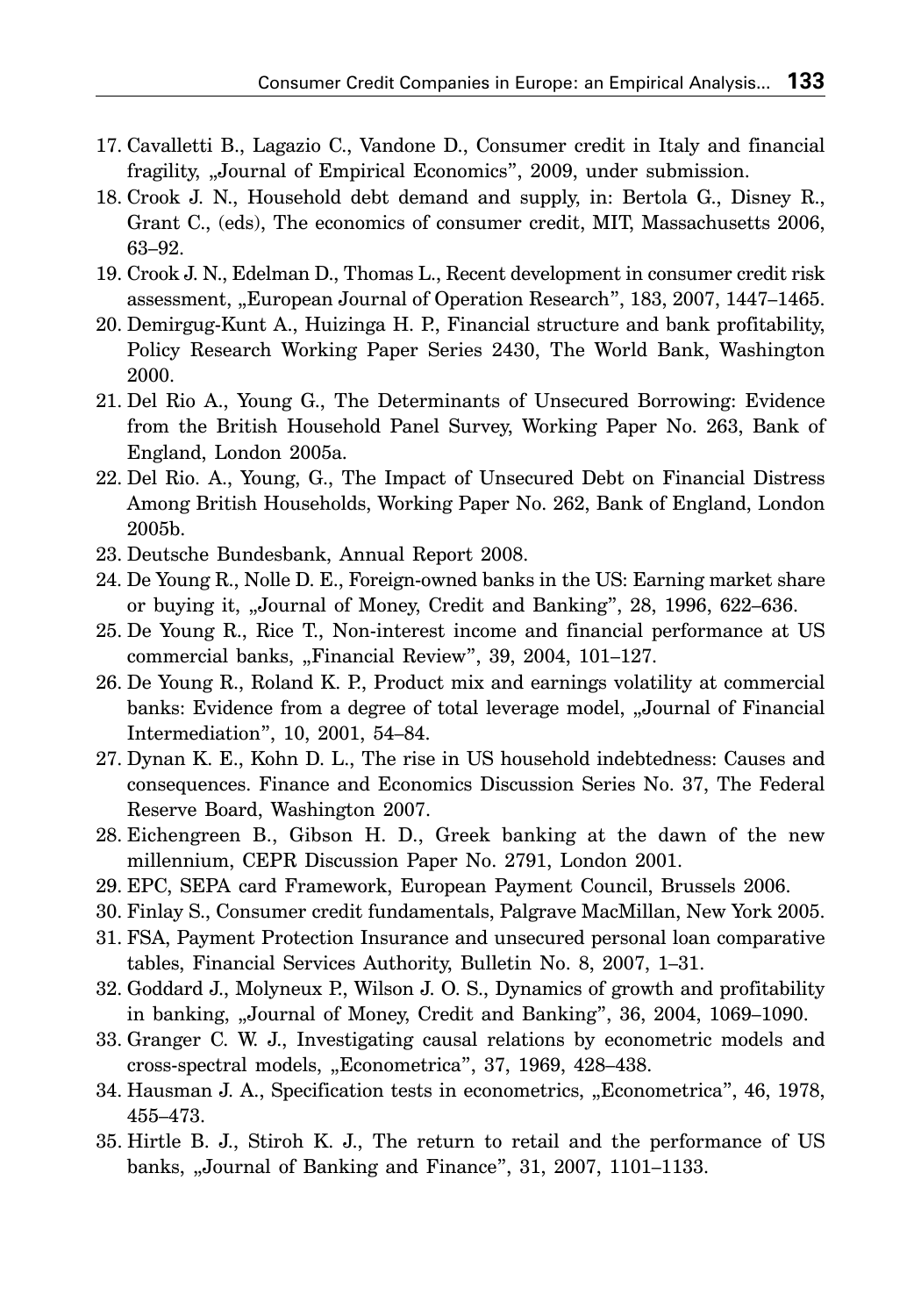- 36. Kosmidou K., The determinants of banks' profits in Greece during the period of EU financial integration, "Managerial Finance", 34, 2008, 146-159.
- 37. Leece D., Choice of mortgage instrument, liquidity constraints and the demand for housing debt in the UK, "Applied Economics", 32, 2000, 1121–1132.
- 38. Maudos J., Fernandez de Guevara J., Factors explaining the interest margin in the banking sectors of the European Union, "Journal of banking and Finance", 28, 2004, 2259-2281.
- 39. Miller S. M., Noulas A. G., Portfolio mix and large bank profitability in the USA, "Applied Economics", 29, 1997, 505-512.
- 40. Molyneux P., Thorton J., Determinants of European bank profitability: a note, "Journal of Banking and Finance", 16, 1992, 1173-1178.
- 41. Mundlak Y., On the pooling of time series and cross section data, "Econometrica", 46, 1978, 69–85.
- 42. Rinaldi L., Sanchis-Arellano A., Household debt sustainability What explains household non-performing loans? An empirical analysis, Working Paper Series, No. 570, European Central Bank, Frankfurt 2006.
- 43. Rivard R. J., Thomas C. R., The effect of interstate banking on large bank holding company profitability and risk, "Journal of Economics and Business", 49, 1997, 61–76.
- 44. Salmi J., Student loans in international perspective: The World Bank Experience, LAC Human & Social Development Group Paper Series, No. 27295, The World Bank, Washington 2003.
- 45. Stiroh K. J., Rumble A., The dark side of diversification: The case of US financial holding companies, "Journal of Banking and Finance", 30, 2006, 2131–2161.
- 46. Vandone D., Consumer credit in Europe. Risks and opportunities of a dynamic industry, Physica-Verlag, Berlin 2009.
- 47. Williams B., Domestic and international determinants of bank profits: Foreign banks in Australia, "Journal of Banking and Finance", 27, 2003, 1185–1210.
- 48. Ziederman A., Alternative objective of national student loan schemes: implication for design, evaluation and policy, "The Welsh Journal of Education", 11, 2002, 37–47.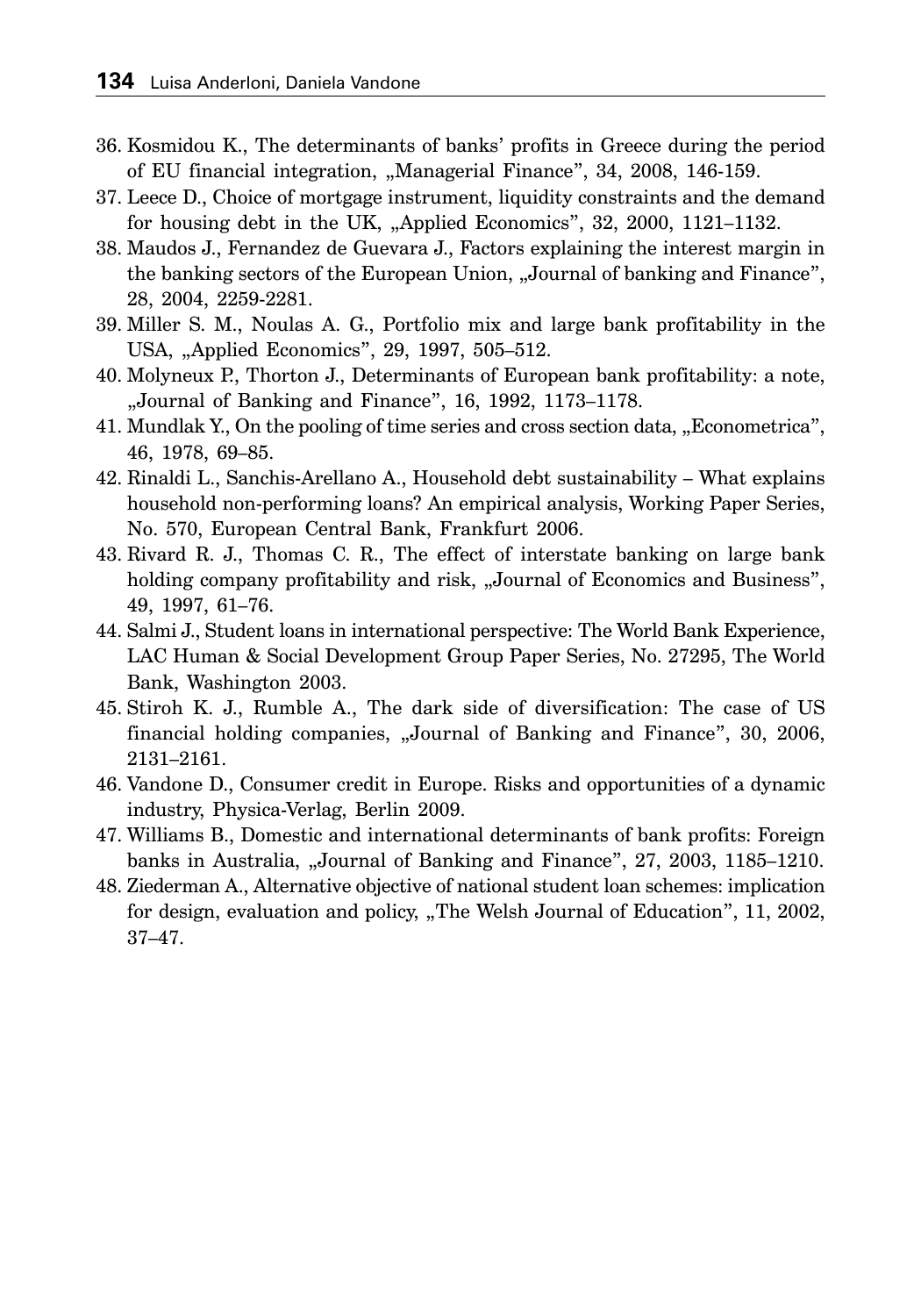# **Summary**

#### Cândida Ferreira

# **European Financial Integration and Economic Growth**

This paper is a contribution to the empirical analysis of the link between financial intermediation and economic growth, more precisely the real GDP per capita growth, in the context of the European Union and particularly in the context of the recent enlargement to new member-states, however, just before the last financial and economical crisis.

We use panel fixed effects estimates considering two sub-sets of EU countries: the first comprises 11 "old" EU countries, (Austria, Belgium, Denmark, France, Germany, Italy, Netherlands, Portugal, Spain, Sweden and the United Kingdom) for the period between Q1 1980 and Q3 2006; the second panel includes 26 EU countries, excluding only Luxembourg, for the period between Q1 1999 and Q3 2006.

The results obtained allow us to draw conclusions not only on the importance of the considered financial variables to economic growth, but also on the level of integration in the two considered sub-sets. There is evidence of financial integration in the form of the similarities in the behaviour of the different countries, in spite of their different initial conditions.

Mirosław Bojańczyk

# **The Ineffectiveness of the State as a Regulator in the Global Economy**

The global market is largely a game without rules and without an arbitrator able to dispense the necessary medicine. Undoubtedly, the crisis has caused the emergence of new challenges, which require the active role of the state in various areas. States play the role of company owners and market regulators. Unfortunately, governments have not been performing these functions adequately. Those therefore, who themselves committed many mistakes, must improve not just the mis-functioning market, but also a defectively functioning state; or, to put it in other words, they must improve themselves.

The negative experience of state intervention has led many to conclude that the lesser the role of the state, the better. It does not appear, however, that such a conclusion is fully justified. Please note that the absence of state in the economy could be as damaging as an excess of it. In view of the increasing costs and risks associated with globalisation, there is a need to increase the role of the state in order to decrease the adverse effects of this process.

Determination of the adequate role of the state is one of the most difficult problems that arise in the process of globalisation. The macroeconomic policy is a very important issue; it should be shaped so as to foster economic growth. The budget deficit and inflation must be reduced. Whenever a deficit occurs, it is important how it is financed. In constructing the budget, it is of paramount importance to have the share of fixed expenditure not too high. This increases flexibility. A budget should also include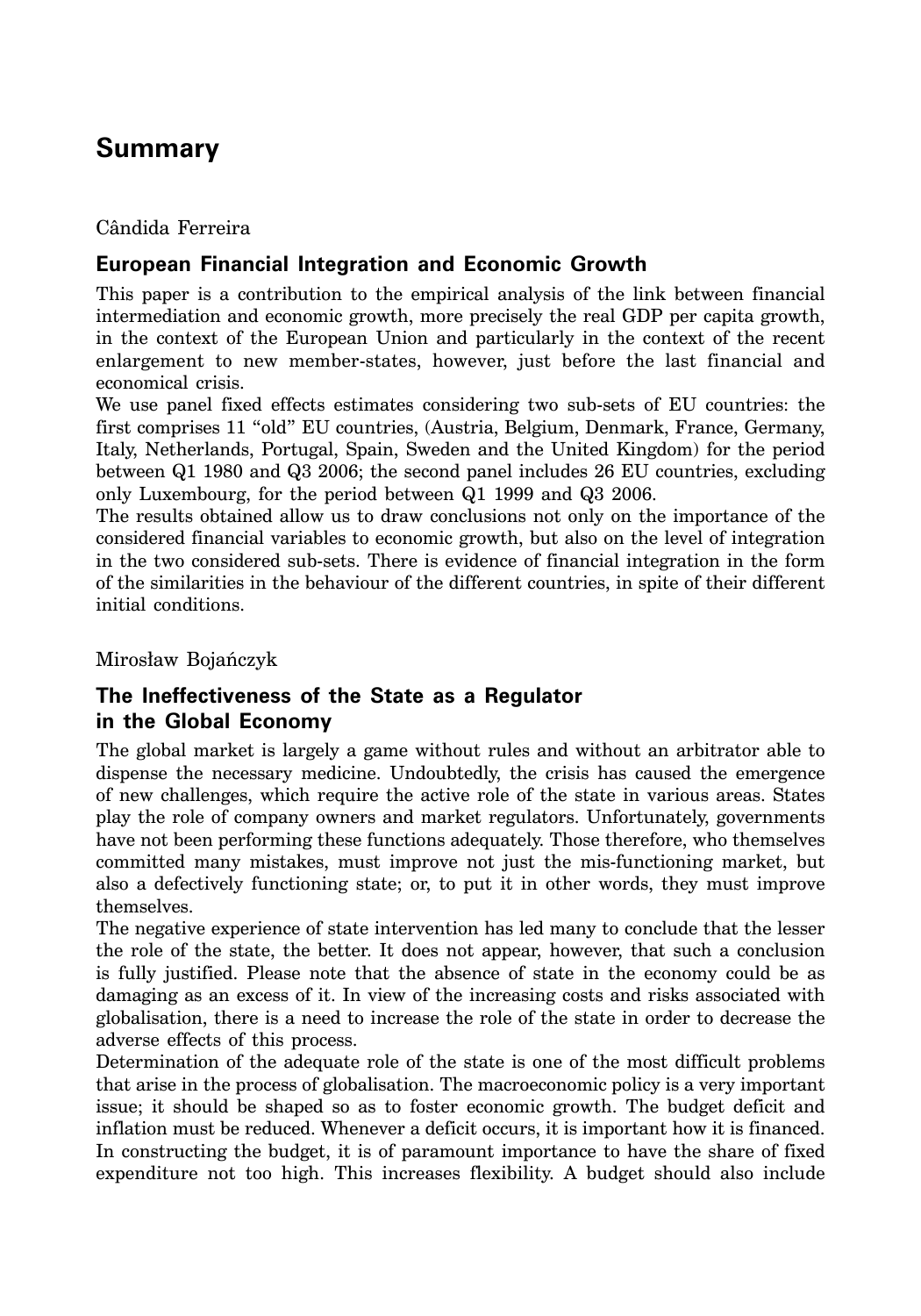off-budget operations. This will make a better assessment of government finances possible.

As the capital market develops, the state largely loses its ability to act. To attract capital, the state must submit to the requirements of capital. Taking action unfavorable to capital means that capital leaves (this is a kind of punishment). From this point of view we can say that the state loses its significance, because it may not take certain actions at will. Incompleteness of political and economic globalisation promotes the growing strength of the capital market. The flow of labour remains blocked, while capital is on the move. Despite these limitations of the States' ability to act, there are new trends and the impact of new challenges. Without the active role of the State the adverse consequences of development of capital markets cannot be restricted. These measures must however be carefully considered and subject to a certain logic. It is essential to identify the causes of instability.

Anna Dąbrowska, Anna Olejniczuk-Merta

# **Sustainable Consumption as a Challenge for 21st Century Communities**

This article considers the opportunities of developing sustainable consumption, which is an integral part of sustained development and at the same time it is a challenge for the communities of the  $21<sup>st</sup>$  century. It focuses on the presentation of two contradictory tendencies and objectives in modern consumption: consumerism and sustainable consumption, and which follows the search for methods to ensure the development of sustainable consumption. The problem of sustainable consumption has recently become a major issue raised not only by ecologists but also by politicians, scientists and consumer organisations operating both locally and globally. Despite the flow of time, there is still some discrepancy between the theoretical assumptions and implementation of sustainable consumption in practice. Much depends on the consumers themselves. The style of life needs to be changed to consider consumption together with respect and care for the natural environment, other people and future generations. This should result in more conscious consumption decisions. There is a dilemma though: how to reconcile sustainable consumption and the corresponding higher prices or resignation from a number of products, thus limited satisfaction of needs, especially those artificial ones, with growing consumerism. Consumerism results from the desire to meet newer and newer needs, especially those created artificially. That is why, it is more and more important to accumulate wealth (goods and services) without considering the effects of such decisions: social, ecological or individual costs. Special attention has been paid to the problem of the quality of life from the perspective of sustained development as well as the significance of education in the process of the development of sustained consumption.

Giovani Feretti

# **Basel II and the consequences of its implementation on the SMEs system**

The article discusses the effects that the normative Basel II has had on the SMEs (small and medium-size enterprises) sector.